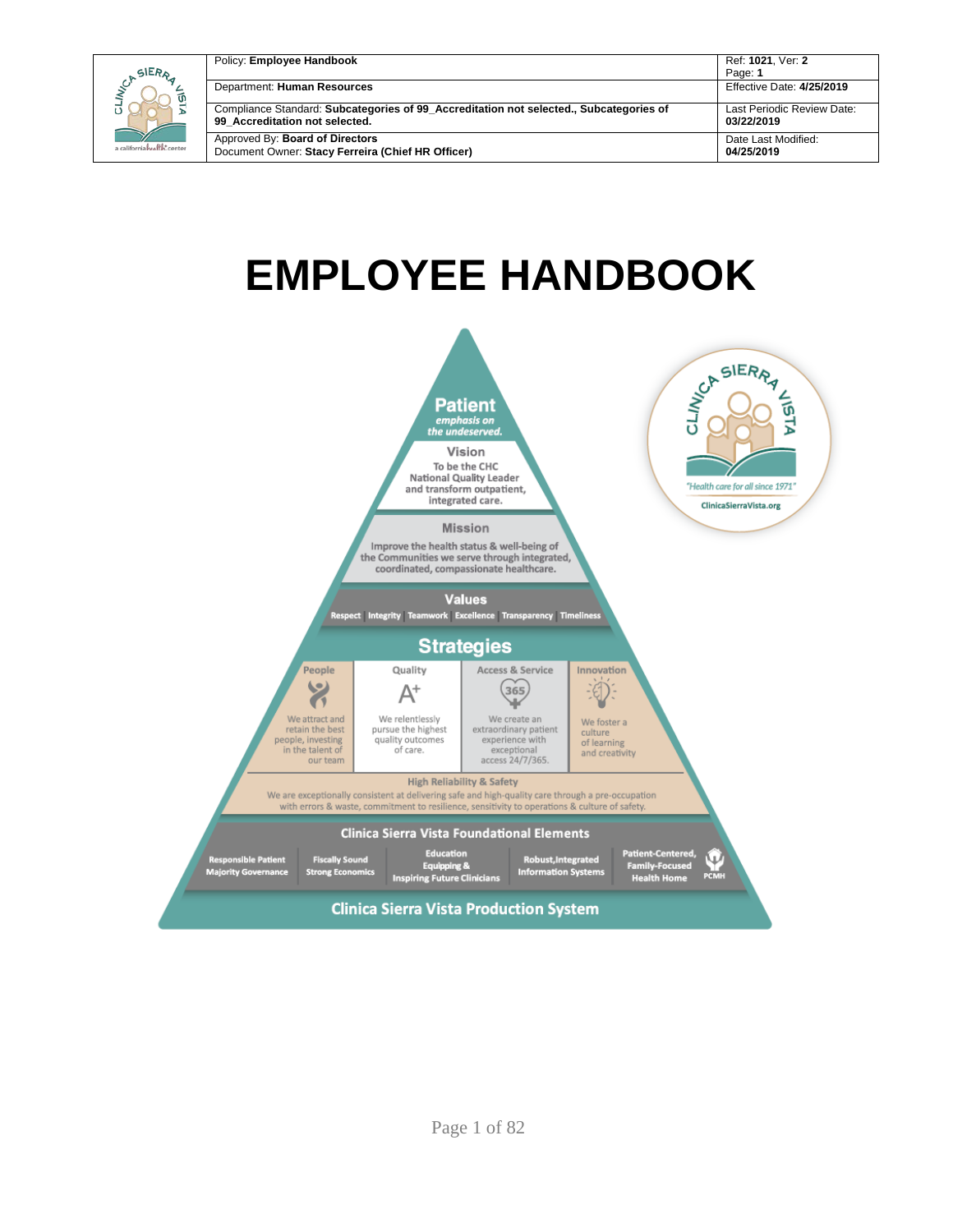

| Policy: Employee Handbook                                                              | Ref: 1021, Ver: 2<br>Page: 2 |
|----------------------------------------------------------------------------------------|------------------------------|
| Department: Human Resources                                                            | Effective Date: 4/25/2019    |
| Compliance Standard: Subcategories of 99_Accreditation not selected., Subcategories of | Last Periodic Review Date:   |
| 99 Accreditation not selected.                                                         | 03/22/2019                   |
| Approved By: Board of Directors                                                        | Date Last Modified:          |
| Document Owner: Stacy Ferreira (Chief HR Officer)                                      | 04/25/2019                   |

# **Contents**

| Confirmation of Harassment Discrimination and Retaliation Prevention Policy  10 |  |
|---------------------------------------------------------------------------------|--|
|                                                                                 |  |
|                                                                                 |  |
|                                                                                 |  |
|                                                                                 |  |
|                                                                                 |  |
|                                                                                 |  |
|                                                                                 |  |
|                                                                                 |  |
|                                                                                 |  |
|                                                                                 |  |
|                                                                                 |  |
|                                                                                 |  |
|                                                                                 |  |
|                                                                                 |  |
| Domestic Violence, Sexual Assault or Stalking Leave and Accommodation  18       |  |
| Domestic Violence, Sexual Assault or Stalking Leave for Treatment  19           |  |
|                                                                                 |  |
|                                                                                 |  |
|                                                                                 |  |
|                                                                                 |  |
|                                                                                 |  |
|                                                                                 |  |
|                                                                                 |  |
|                                                                                 |  |
|                                                                                 |  |
|                                                                                 |  |
|                                                                                 |  |
|                                                                                 |  |
|                                                                                 |  |
|                                                                                 |  |
|                                                                                 |  |
|                                                                                 |  |
|                                                                                 |  |
|                                                                                 |  |
|                                                                                 |  |
|                                                                                 |  |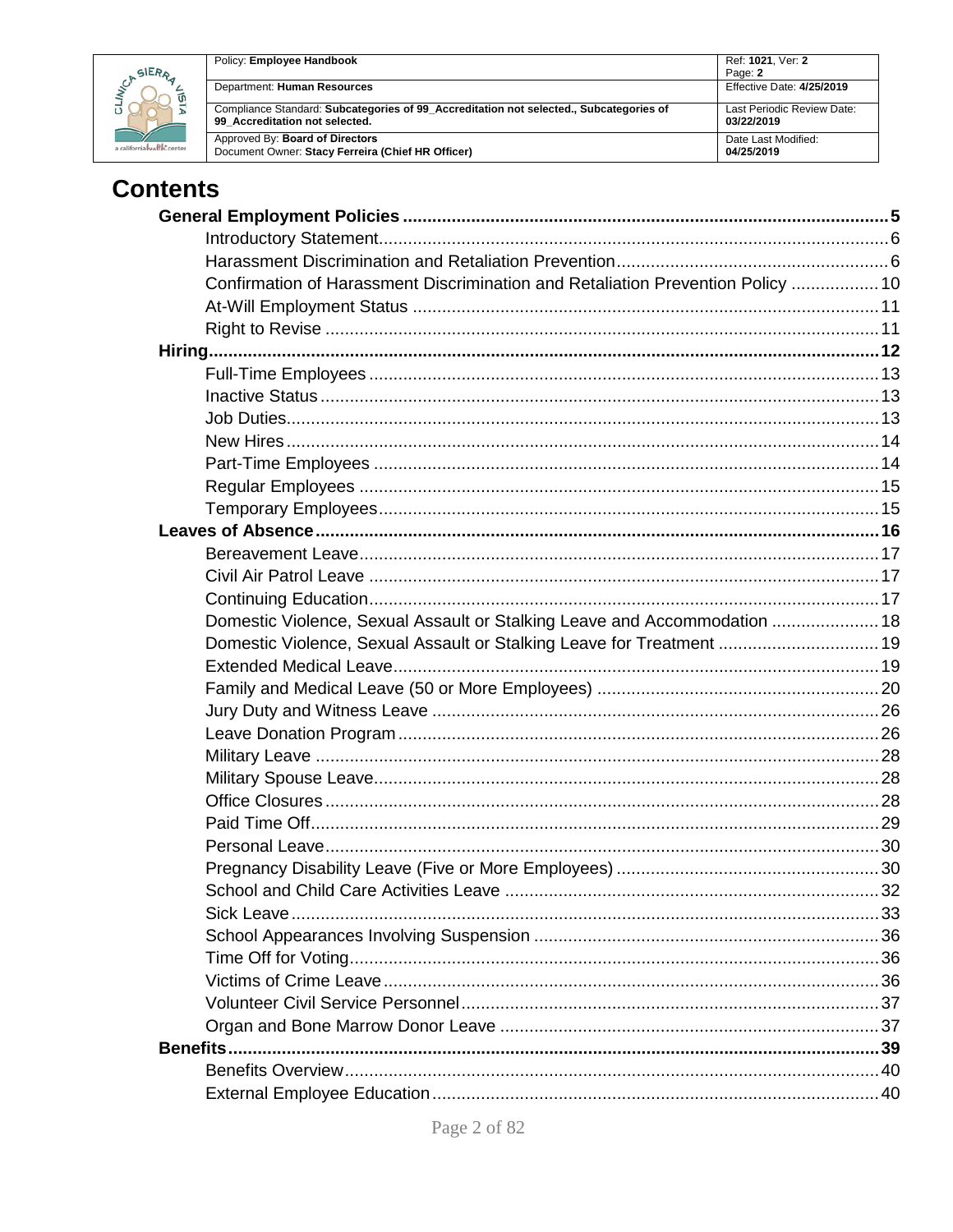

|               | Policy: Employee Handbook                                                                                                | Ref: 1021, Ver: 2<br>Page: 3             |  |
|---------------|--------------------------------------------------------------------------------------------------------------------------|------------------------------------------|--|
| <b>PRAZES</b> | Department: Human Resources                                                                                              | Effective Date: 4/25/2019                |  |
|               | Compliance Standard: Subcategories of 99_Accreditation not selected., Subcategories of<br>99 Accreditation not selected. | Last Periodic Review Date:<br>03/22/2019 |  |
| the center    | Approved By: Board of Directors<br>Document Owner: Stacy Ferreira (Chief HR Officer)                                     | Date Last Modified:<br>04/25/2019        |  |
|               |                                                                                                                          |                                          |  |
|               |                                                                                                                          |                                          |  |
|               |                                                                                                                          |                                          |  |
|               |                                                                                                                          |                                          |  |
|               |                                                                                                                          |                                          |  |
|               |                                                                                                                          |                                          |  |
|               |                                                                                                                          |                                          |  |
|               |                                                                                                                          |                                          |  |
|               |                                                                                                                          |                                          |  |
|               |                                                                                                                          |                                          |  |
|               |                                                                                                                          |                                          |  |
|               |                                                                                                                          |                                          |  |
|               |                                                                                                                          |                                          |  |
|               |                                                                                                                          |                                          |  |
|               |                                                                                                                          |                                          |  |
|               |                                                                                                                          |                                          |  |
|               |                                                                                                                          |                                          |  |
|               |                                                                                                                          |                                          |  |
|               |                                                                                                                          |                                          |  |
|               |                                                                                                                          |                                          |  |
|               |                                                                                                                          |                                          |  |
|               |                                                                                                                          |                                          |  |
|               |                                                                                                                          |                                          |  |
|               |                                                                                                                          |                                          |  |
|               |                                                                                                                          |                                          |  |
|               |                                                                                                                          |                                          |  |
|               |                                                                                                                          |                                          |  |
|               |                                                                                                                          |                                          |  |
|               |                                                                                                                          |                                          |  |
|               |                                                                                                                          |                                          |  |
|               |                                                                                                                          |                                          |  |
|               |                                                                                                                          |                                          |  |
|               |                                                                                                                          |                                          |  |
|               |                                                                                                                          |                                          |  |
|               |                                                                                                                          |                                          |  |
|               |                                                                                                                          |                                          |  |
|               |                                                                                                                          |                                          |  |
|               |                                                                                                                          |                                          |  |
|               |                                                                                                                          |                                          |  |
|               |                                                                                                                          |                                          |  |
|               |                                                                                                                          |                                          |  |
|               |                                                                                                                          |                                          |  |
|               |                                                                                                                          |                                          |  |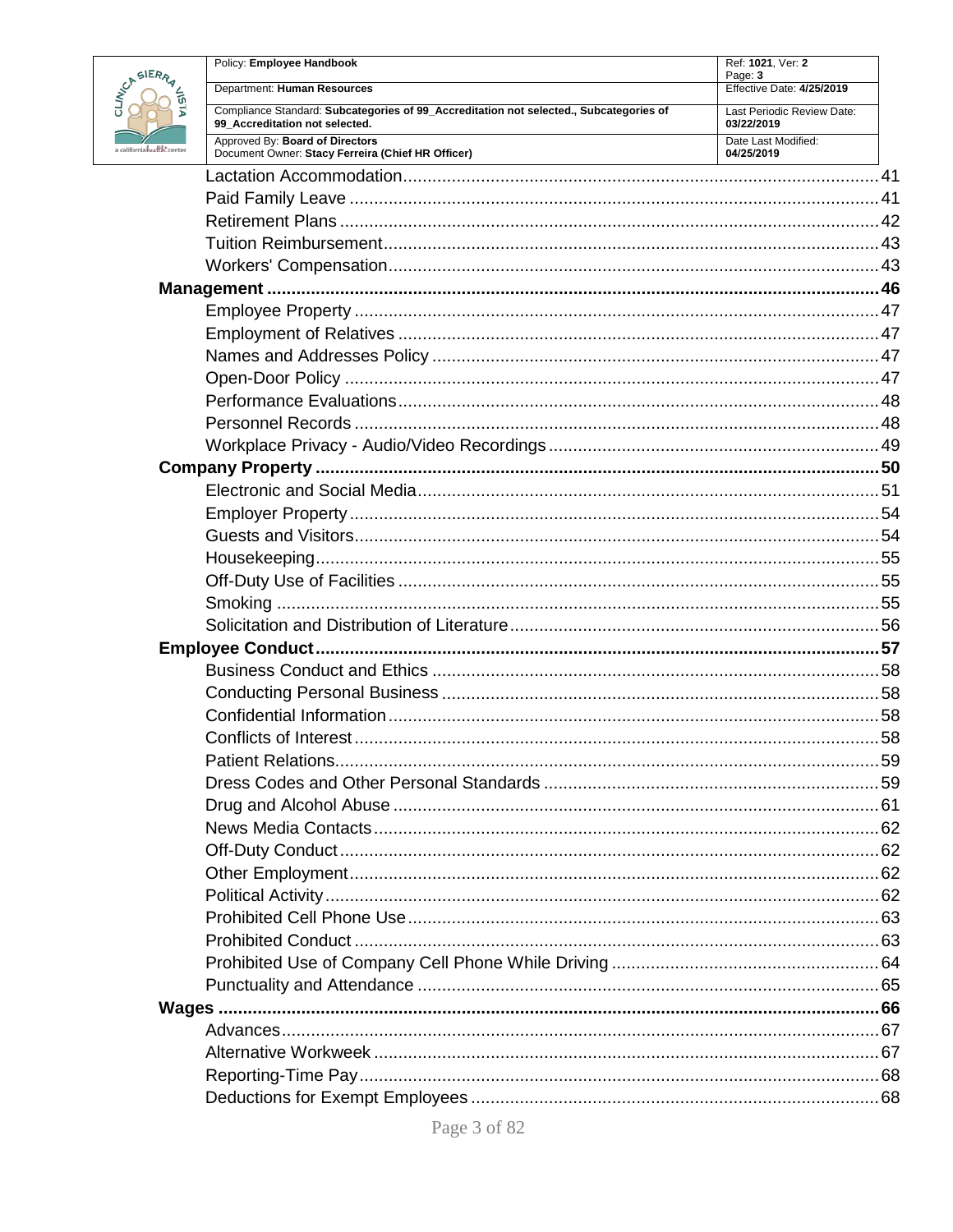

|                    | Policy: Employee Handbook                                                                                                | Ref: 1021, Ver: 2                        |  |
|--------------------|--------------------------------------------------------------------------------------------------------------------------|------------------------------------------|--|
| RRA EST            | Department: Human Resources                                                                                              | Page: 4<br>Effective Date: 4/25/2019     |  |
|                    | Compliance Standard: Subcategories of 99 Accreditation not selected., Subcategories of<br>99 Accreditation not selected. | Last Periodic Review Date:<br>03/22/2019 |  |
| $M_{\rm c}$ conter | Approved By: Board of Directors<br>Document Owner: Stacy Ferreira (Chief HR Officer)                                     | Date Last Modified:<br>04/25/2019        |  |
|                    |                                                                                                                          |                                          |  |
|                    |                                                                                                                          |                                          |  |
|                    |                                                                                                                          |                                          |  |
|                    |                                                                                                                          |                                          |  |
|                    |                                                                                                                          |                                          |  |
|                    |                                                                                                                          |                                          |  |
|                    |                                                                                                                          |                                          |  |
|                    |                                                                                                                          |                                          |  |
|                    |                                                                                                                          |                                          |  |
|                    |                                                                                                                          |                                          |  |
|                    |                                                                                                                          |                                          |  |
|                    |                                                                                                                          |                                          |  |
|                    |                                                                                                                          |                                          |  |
|                    |                                                                                                                          |                                          |  |
|                    |                                                                                                                          |                                          |  |
|                    |                                                                                                                          |                                          |  |
|                    |                                                                                                                          |                                          |  |
|                    |                                                                                                                          |                                          |  |
|                    |                                                                                                                          |                                          |  |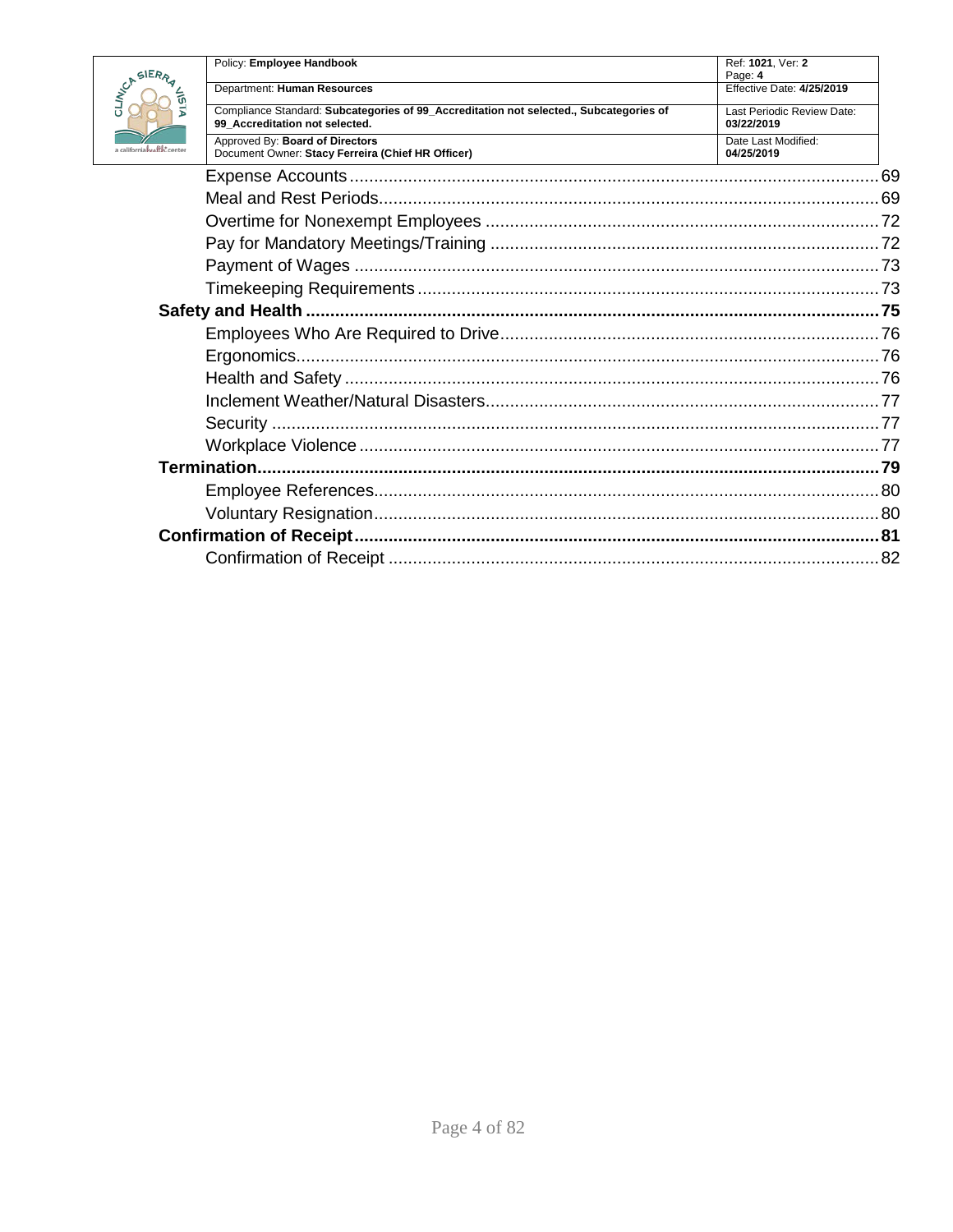|                            | Policy: Employee Handbook                                                                                                | Ref: 1021. Ver: 2                        |
|----------------------------|--------------------------------------------------------------------------------------------------------------------------|------------------------------------------|
| SIERA                      |                                                                                                                          | Page: 5                                  |
|                            | Department: Human Resources                                                                                              | Effective Date: 4/25/2019                |
|                            | Compliance Standard: Subcategories of 99 Accreditation not selected., Subcategories of<br>99 Accreditation not selected. | Last Periodic Review Date:<br>03/22/2019 |
| a californiahealth, center | Approved By: Board of Directors<br>Document Owner: Stacy Ferreira (Chief HR Officer)                                     | Date Last Modified:<br>04/25/2019        |

# <span id="page-4-0"></span>**General Employment Policies**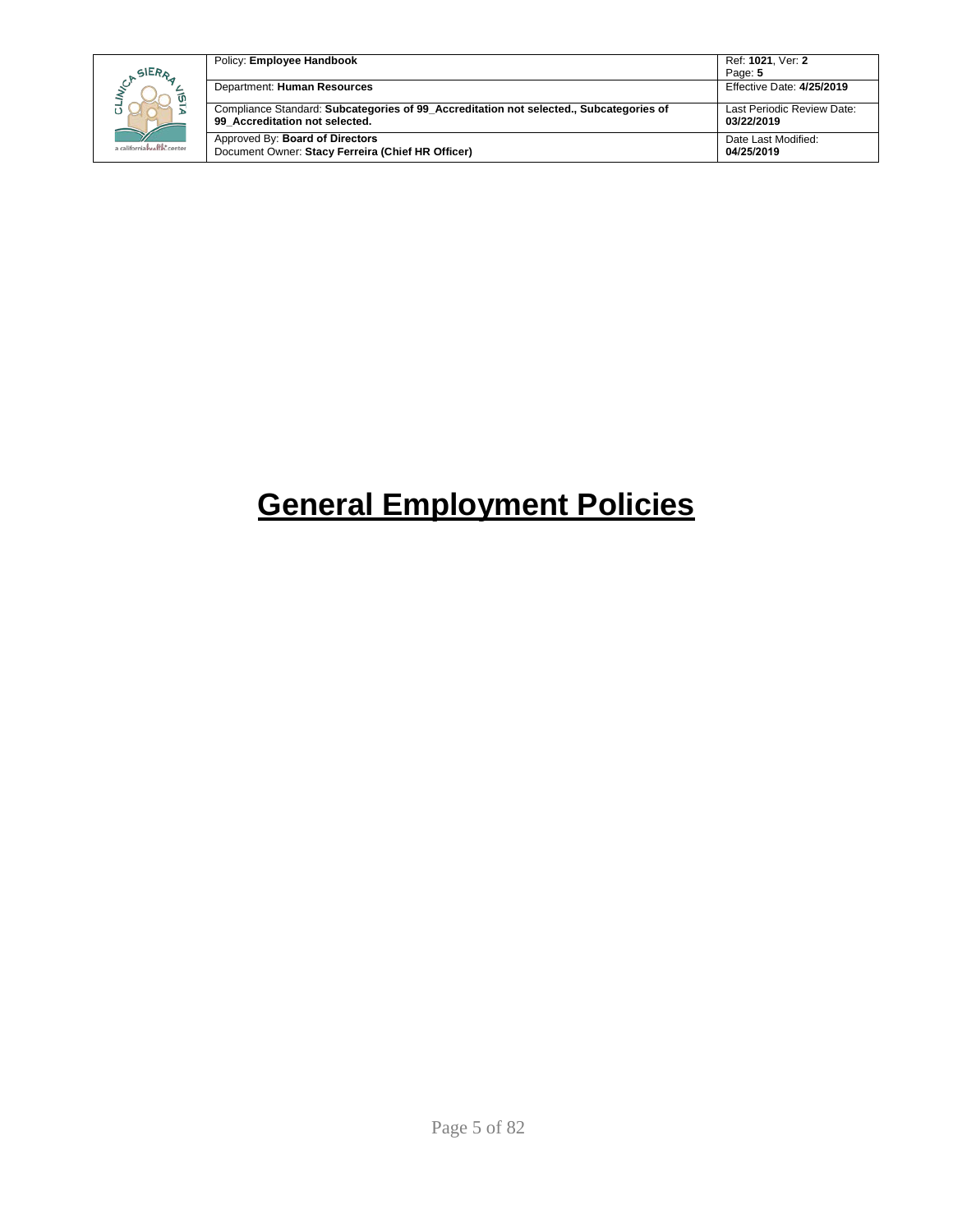|                            | Policy: Employee Handbook                                                                                                | Ref: 1021, Ver: 2                        |
|----------------------------|--------------------------------------------------------------------------------------------------------------------------|------------------------------------------|
| SIERA                      |                                                                                                                          | Page: 6                                  |
|                            | Department: Human Resources                                                                                              | Effective Date: 4/25/2019                |
|                            | Compliance Standard: Subcategories of 99 Accreditation not selected., Subcategories of<br>99 Accreditation not selected. | Last Periodic Review Date:<br>03/22/2019 |
| a californiahealth, center | Approved By: Board of Directors<br>Document Owner: Stacy Ferreira (Chief HR Officer)                                     | Date Last Modified:<br>04/25/2019        |

# <span id="page-5-0"></span>**Introductory Statement**

Welcome! As an employee of Clinica Sierra Vista (the "Company"), you are an important member of a team effort. We hope that you will find your position with Clinica Sierra Vista rewarding, challenging, and productive.

Because our success depends upon the dedication of our employees, we are highly selective in choosing new members of our team. We look to you and the other employees to contribute to the success of the Company.

This employee handbook is intended to explain the terms and conditions of employment of all full- and part-time employees and supervisors. Written employment contracts between Clinica Sierra Vista and some individuals may supersede some of the provisions of this handbook.

This handbook summarizes the policies and practices in effect at the time of publication. This handbook supersedes all previously issued handbooks and any policy or benefit statements or memoranda that are inconsistent with the policies described here. Your supervisor or manager will be happy to answer any questions you may have.

## <span id="page-5-1"></span>**Harassment Discrimination and Retaliation Prevention**

Clinica Sierra Vista is an equal opportunity employer. Clinica Sierra Vista is committed to providing a work environment free of harassment, discrimination, retaliation, and disrespectful or other unprofessional conduct based on:

- Race
- Religion (including religious dress and grooming practices)
- Color
- Sex/gender (including pregnancy, childbirth, breastfeeding or related medical conditions), sex stereotype, gender identity/gender expression/transgender (including whether or not you are transitioning or have transitioned) and sexual orientation
- National origin
- Ancestry
- Physical or mental disability
- Medical condition
- Genetic information/characteristics
- Marital status/registered domestic partner status
- Age (40 and over)
- Sexual orientation
- Military or veteran status
- Any other basis protected by federal, state or local law or ordinance or regulation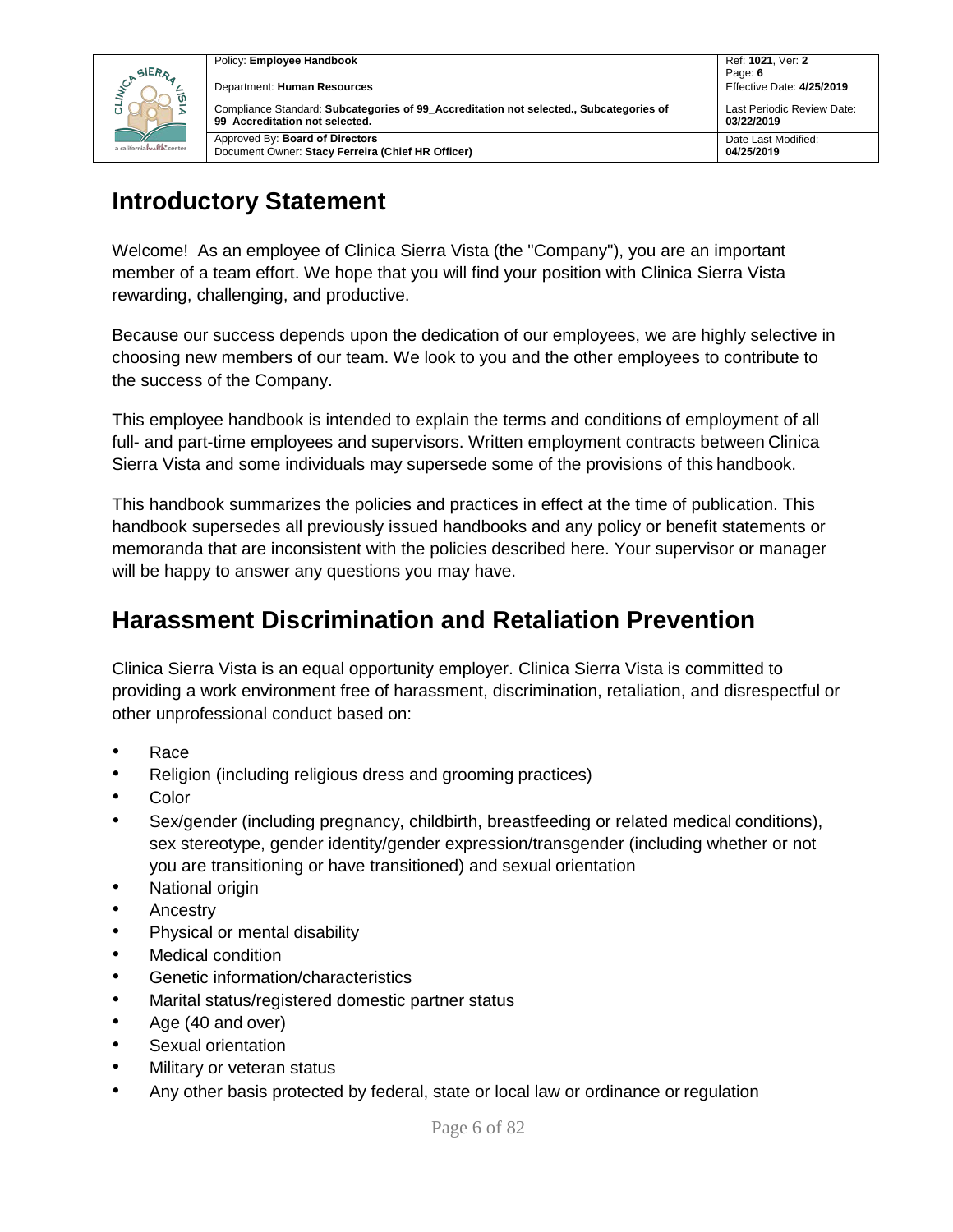| <b>SIER<sub>A</sub></b>    | Policy: Employee Handbook                                                                                                | Ref: 1021, Ver: 2<br>Page: 7             |
|----------------------------|--------------------------------------------------------------------------------------------------------------------------|------------------------------------------|
|                            | Department: Human Resources                                                                                              | Effective Date: 4/25/2019                |
|                            | Compliance Standard: Subcategories of 99 Accreditation not selected., Subcategories of<br>99 Accreditation not selected. | Last Periodic Review Date:<br>03/22/2019 |
| a californiahealth: center | Approved By: Board of Directors<br>Document Owner: Stacy Ferreira (Chief HR Officer)                                     | Date Last Modified:<br>04/25/2019        |

Clinica Sierra Vista also prohibits discrimination, harassment, disrespectful or unprofessional conduct based on the perception that anyone has any of those characteristics, or is associated with a person who has or is perceived as having any of those characteristics.

In addition, the Company prohibits retaliation against individuals who raise complaints of discrimination or harassment or who participate in workplace investigations.

### **All such conduct violates Company policy.**

### **Harassment Prevention**

The Company's policy prohibiting harassment applies to all persons involved in the operation of the Company. The Company prohibits harassment, disrespectful or unprofessional conduct by any employee of the Company, including supervisors, managers and co-workers. The Company's anti-harassment policy also applies to vendors, patients, customers, independent contractors, unpaid interns, volunteers, persons providing services pursuant to a contract and other persons with whom you come into contact while working.

Prohibited harassment, disrespectful or unprofessional conduct includes, but is not limited to, the following behavior:

- Verbal conduct such as epithets, derogatory jokes or comments, slurs or unwanted sexual advances, invitations, comments, posts or messages;
- Visual displays such as derogatory and/or sexually-oriented posters, photography, cartoons, drawings or gestures;
- Physical conduct including assault, unwanted touching, intentionally blocking normal movement or interfering with work because of sex, race or any other protected basis;
- Threats and demands to submit to sexual requests or sexual advances as a condition of continued employment, or to avoid some other loss and offers of employment benefits in return for sexual favors;
- Retaliation for reporting or threatening to report harassment; and
- Communication via electronic media of any type that includes any conduct that is prohibited by state and/or federal law or by company policy.

Sexual harassment does not need to be motivated by sexual desire to be unlawful or to violate this policy. For example, hostile acts toward an employee because of his/her gender can amount to sexual harassment, regardless of whether the treatment is motivated by sexual desire.

Prohibited harassment is not just sexual harassment but harassment based on any protected category.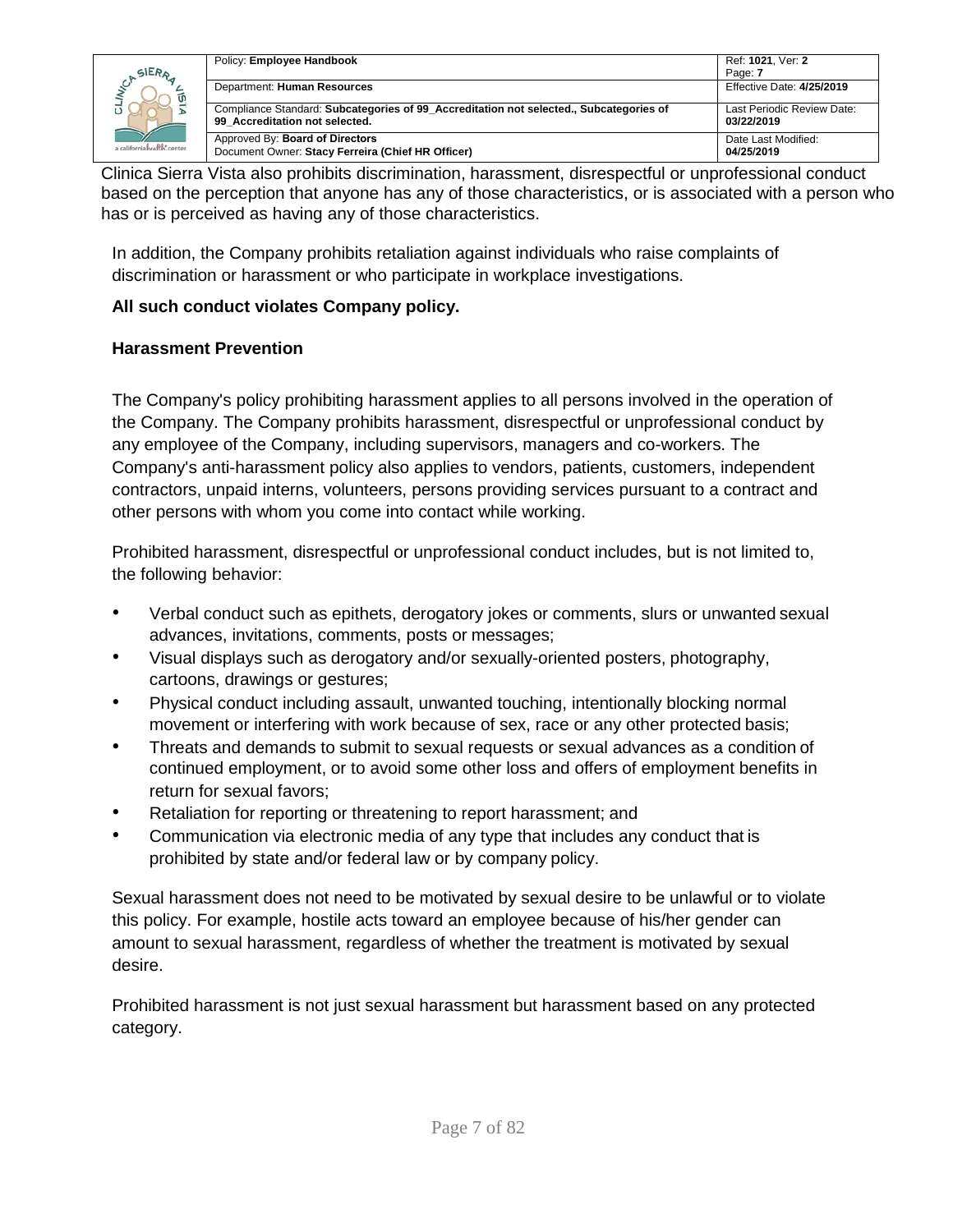|                             | Policy: Employee Handbook                                                                                                | Ref: 1021. Ver: 2                        |
|-----------------------------|--------------------------------------------------------------------------------------------------------------------------|------------------------------------------|
| SIERA                       |                                                                                                                          | Page: 8                                  |
| ັທ                          | Department: Human Resources                                                                                              | Effective Date: 4/25/2019                |
|                             | Compliance Standard: Subcategories of 99 Accreditation not selected., Subcategories of<br>99 Accreditation not selected. | Last Periodic Review Date:<br>03/22/2019 |
| a californiah ealth: center | Approved By: Board of Directors<br>Document Owner: Stacy Ferreira (Chief HR Officer)                                     | Date Last Modified:<br>04/25/2019        |

#### **Non-Discrimination**

The Company is committed to compliance with all applicable laws providing equal employment opportunities. This commitment applies to all persons involved in Company operations. The Company prohibits unlawful discrimination against any job applicant, employee or unpaid internby any employee of the Company, including supervisors and coworkers.

Pay discrimination between employees of the opposite sex or between employees of another race or ethnicity performing substantially similar work, as defined by the California Fair Pay Act and federal law, is prohibited. Pay differentials may be valid in certain situations defined by law. Employees will not be retaliated against for inquiring about or discussing wages. However, Clinica Sierra Vista is not obligated to disclose the wages of other employees.

#### **Anti-Retaliation**

The Company will not retaliate against you for filing a complaint or participating in any workplace investigation or complaint process, and will not tolerate or permit retaliation by management, employees or co-workers.

#### **Reasonable Accommodation**

Discrimination can also include failing to reasonably accommodate religious practices or qualified individuals with disabilities where the accommodation does not pose an undue hardship.

To comply with applicable laws ensuring equal employment opportunities to qualified individuals with a disability, the Company will make reasonable accommodations for the known physical or mental limitations of an otherwise qualified individual with a disability who is an applicant or an employee unless undue hardship would result.

Any job applicant or employee who requires an accommodation in order to perform the essential functions of the job should contact the human resources department and discuss the need for an accommodation. The Company will engage in an interactive process with the employee to identify possible accommodations, if any, that will help the applicant or employee perform the job. An applicant, employee or unpaid intern who requires an accommodation of a religious belief or practice (including religious dress and grooming practices, such as religious clothing or hairstyles) should also contact the human resources department and discuss the need for an accommodation. If the accommodation is reasonable and will not impose an undue hardship, the Company will make the accommodation.

The Company will not retaliate against you for requesting a reasonable accommodation and will not knowingly tolerate or permit retaliation by management, employees or co-workers.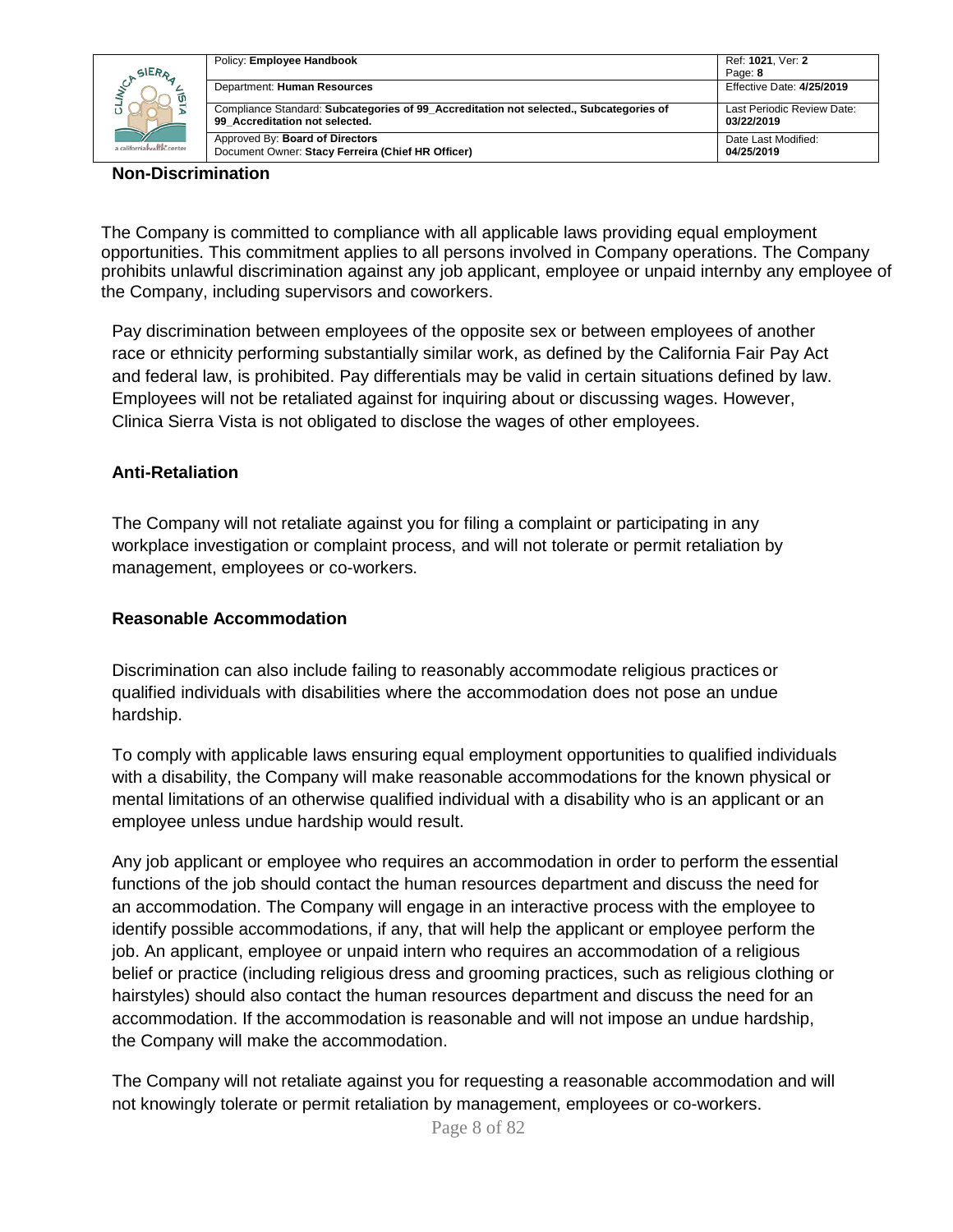| SIERA                      | Policy: Employee Handbook                                                                                                | Ref: 1021. Ver: 2                        |
|----------------------------|--------------------------------------------------------------------------------------------------------------------------|------------------------------------------|
|                            | Department: Human Resources                                                                                              | Page: 9<br>Effective Date: 4/25/2019     |
|                            | Compliance Standard: Subcategories of 99 Accreditation not selected., Subcategories of<br>99 Accreditation not selected. | Last Periodic Review Date:<br>03/22/2019 |
| a californiahealth, center | Approved By: Board of Directors<br>Document Owner: Stacy Ferreira (Chief HR Officer)                                     | Date Last Modified:<br>04/25/2019        |

### **Complaint Process**

If you believe that you have been the subject of harassment, discrimination, retaliation or other prohibited conduct, bring your complaint to your supervisor or to:

- Any other Company supervisor
- The HR Department
- The Corporate Compliance Officer
- The CEO

as soon as possible after the incident. You can bring your complaint to any of these individuals. If you need assistance with your complaint, or if you prefer to make a complaint in person, contact the Human Resource Department or Chief HR Officer. Please provide all known details of the incident or incidents, names of individuals involved and names of any witnesses. It would be best to communicate your complaint in writing, but this is not mandatory.

The Company encourages all individuals to report any incidents of harassment, discrimination, retaliation or other prohibited conduct forbidden by this policy immediately so that complaints can be quickly and fairly resolved.

You also should be aware that the Federal Equal Employment Opportunity Commission and the California Department of Fair Employment and Housing investigate and prosecute complaints of prohibited harassment, discrimination and retaliation in employment. If you think you have been harassed or discriminated against or that you have been retaliated against for resisting, complaining or participating in an investigation, you may file a complaint with the appropriate agency. The nearest office can be found by visiting the agency websites at [www.dfeh.ca.gov](http://www.dfeh.ca.gov/) and [www.eeoc.gov.](http://www.eeoc.gov/)

Supervisors must refer all complaints involving harassment, discrimination, retaliation or other prohibited conduct to the Human Resource Department or Chief HR Officer of the Company so the Company can try to resolve the complaint.

When the Company receives allegations of misconduct, it will immediately undertake a fair, timely, thorough and objective investigation of the allegations in accordance with all legal requirements. The Company will reach reasonable conclusions based on the evidence collected.

The Company will maintain confidentiality to the extent possible. However, the Company cannot promise complete confidentiality. The employer's duty to investigate and take corrective action may require the disclosure of information to individuals with a need to know.

Complaints will be: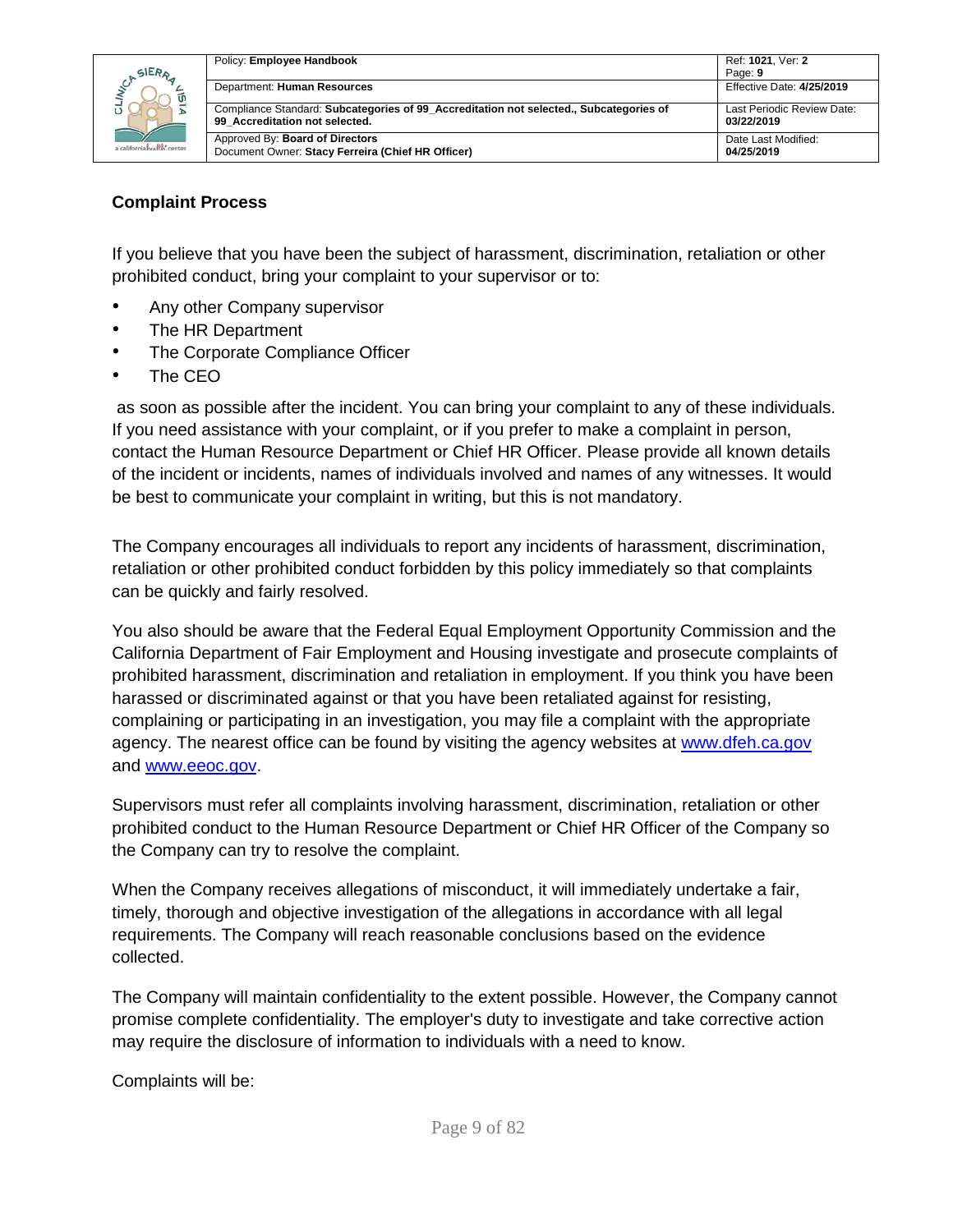

- Responded to in a timely manner
- Kept confidential to the extent possible
- Investigated impartially by qualified personnel in a timely manner
- Documented and tracked for reasonable progress
- Given appropriate options for remedial action and resolution
- Closed in a timely manner

If the Company determines that harassment, discrimination, retaliation or other prohibited conduct has occurred; appropriate and effective corrective and remedial action will be taken in accordance with the circumstances involved. The Company also will take appropriate action to deter future misconduct.

Any employee determined by the Company to be responsible for harassment, discrimination, retaliation or other prohibited conduct will be subject to appropriate disciplinary action, up to, and including termination. Employees should also know that if they engage in unlawful harassment, they can be held personally liable for the misconduct.

# <span id="page-9-0"></span>**Confirmation of Harassment Discrimination and Retaliation Prevention Policy**

I have received my copy of the Company's Harassment, Discrimination and Retaliation Prevention policy. I understand and agree that it is my responsibility to read and familiarize myself with this policy.

I understand that the Company is committed to providing a work environment that is freefrom harassment, discrimination and retaliation. My signature certifies that I understand that I must conform to and abide by the rules and requirements described in this policy.

Employee's Signature

Employee's Printed Name

Employee Number

Date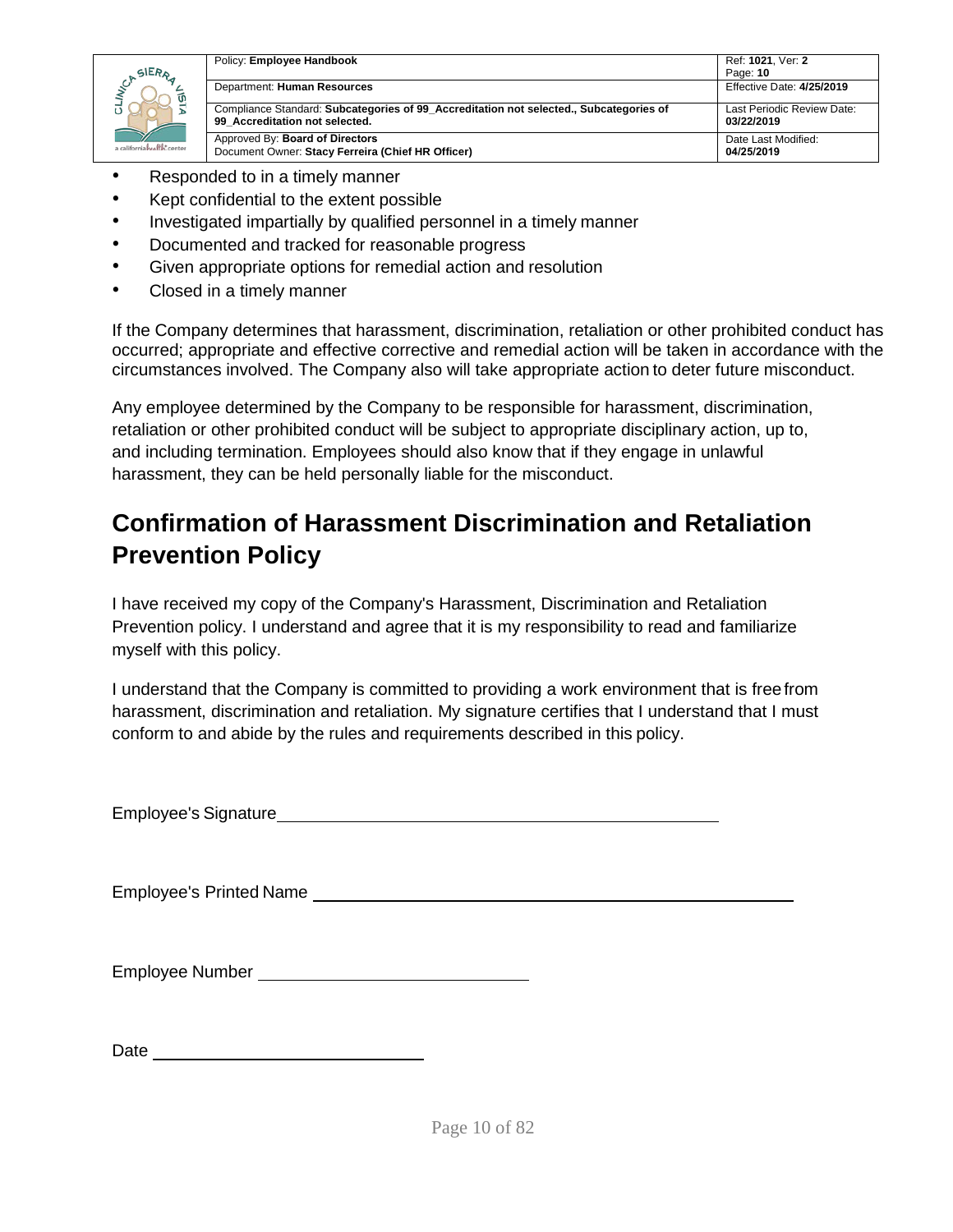

| Policy: Employee Handbook                                                              | Ref: 1021, Ver: 2<br>Page: 11 |
|----------------------------------------------------------------------------------------|-------------------------------|
| Department: Human Resources                                                            | Effective Date: 4/25/2019     |
| Compliance Standard: Subcategories of 99 Accreditation not selected., Subcategories of | Last Periodic Review Date:    |
| 99 Accreditation not selected.                                                         | 03/22/2019                    |
| Approved By: Board of Directors                                                        | Date Last Modified:           |
| Document Owner: Stacy Ferreira (Chief HR Officer)                                      | 04/25/2019                    |

# <span id="page-10-0"></span>**At-Will Employment Status**

Clinica Sierra Vista personnel are employed on an at-will basis. Employment at-will means that the employment relationship may be terminated, with or without cause and with or without advance notice at any time by the employee or the Company. Nothing in this handbook shall limit the right to terminate at-will employment.

No manager, supervisor, or employee of the Company has any authority to enter into an agreement for employment for any specified period of time or to make an agreement for employment on other than at-will terms. Only the CEO of Clinica Sierra Vista has the authority to

make any such agreement, which is binding only if it is in writing.

Nothing in this at-will statement is intended to interfere with an employee's rights to communicate or work with others toward altering the terms and conditions of his or her employment.

# <span id="page-10-1"></span>**Right to Revise**

This employee handbook contains the employment policies and practices of Clinica Sierra Vista in effect at the time of publication. All previously issued handbooks and any inconsistent policy statements or memoranda are superseded.

Clinica Sierra Vista reserves the right to revise, modify, delete, or add to any and all policies, procedures, work rules, or benefits stated in this handbook at any time, except for the policy of at-will employment.

Any written changes to this handbook will be distributed to all employees so that you will be aware of any new policies or procedures. No oral statements or representations can in any way alter the provisions of this handbook.

This handbook contains the entire agreement between you and Clinica Sierra Vista as to the duration of employment and the circumstances under which employment may be terminated. Nothing in this employee handbook or any other personnel document, including benefit plan descriptions, creates or is intended to create a promise or representation of continued employment for any employee.

Nothing in this statement is intended to interfere with your right to communicate or work with others toward altering the terms and conditions of your employment, such as communications regarding wages, scheduling or other terms or conditions of employment.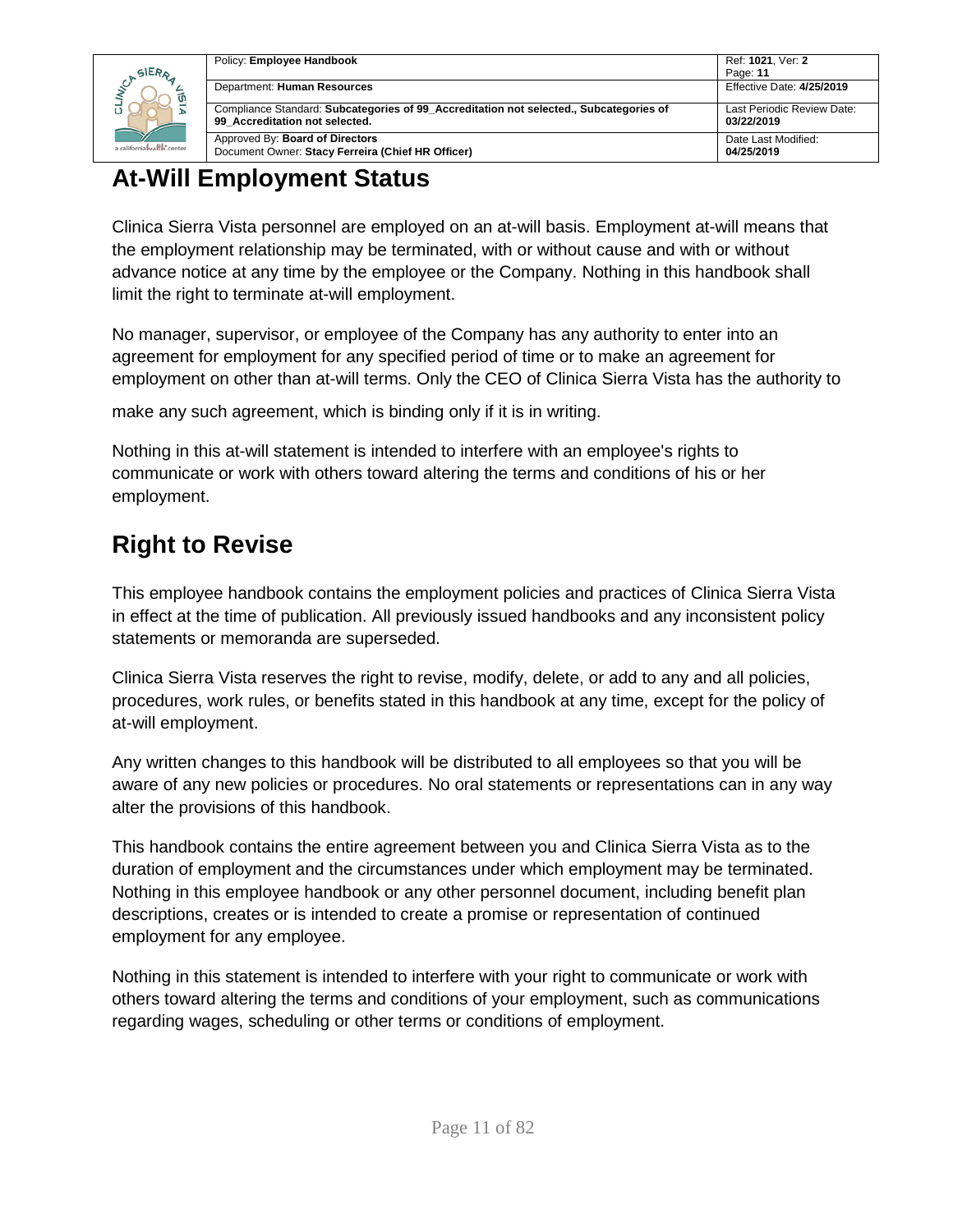|  |                            | Policy: Employee Handbook                                                                                                | Ref: 1021, Ver: 2                        |
|--|----------------------------|--------------------------------------------------------------------------------------------------------------------------|------------------------------------------|
|  | SIERA                      |                                                                                                                          | Page: 12                                 |
|  | ัด                         | Department: Human Resources                                                                                              | Effective Date: 4/25/2019                |
|  |                            | Compliance Standard: Subcategories of 99 Accreditation not selected., Subcategories of<br>99 Accreditation not selected. | Last Periodic Review Date:<br>03/22/2019 |
|  | a californiahralth: center | Approved By: Board of Directors<br>Document Owner: Stacy Ferreira (Chief HR Officer)                                     | Date Last Modified:<br>04/25/2019        |

# <span id="page-11-0"></span>**Hiring**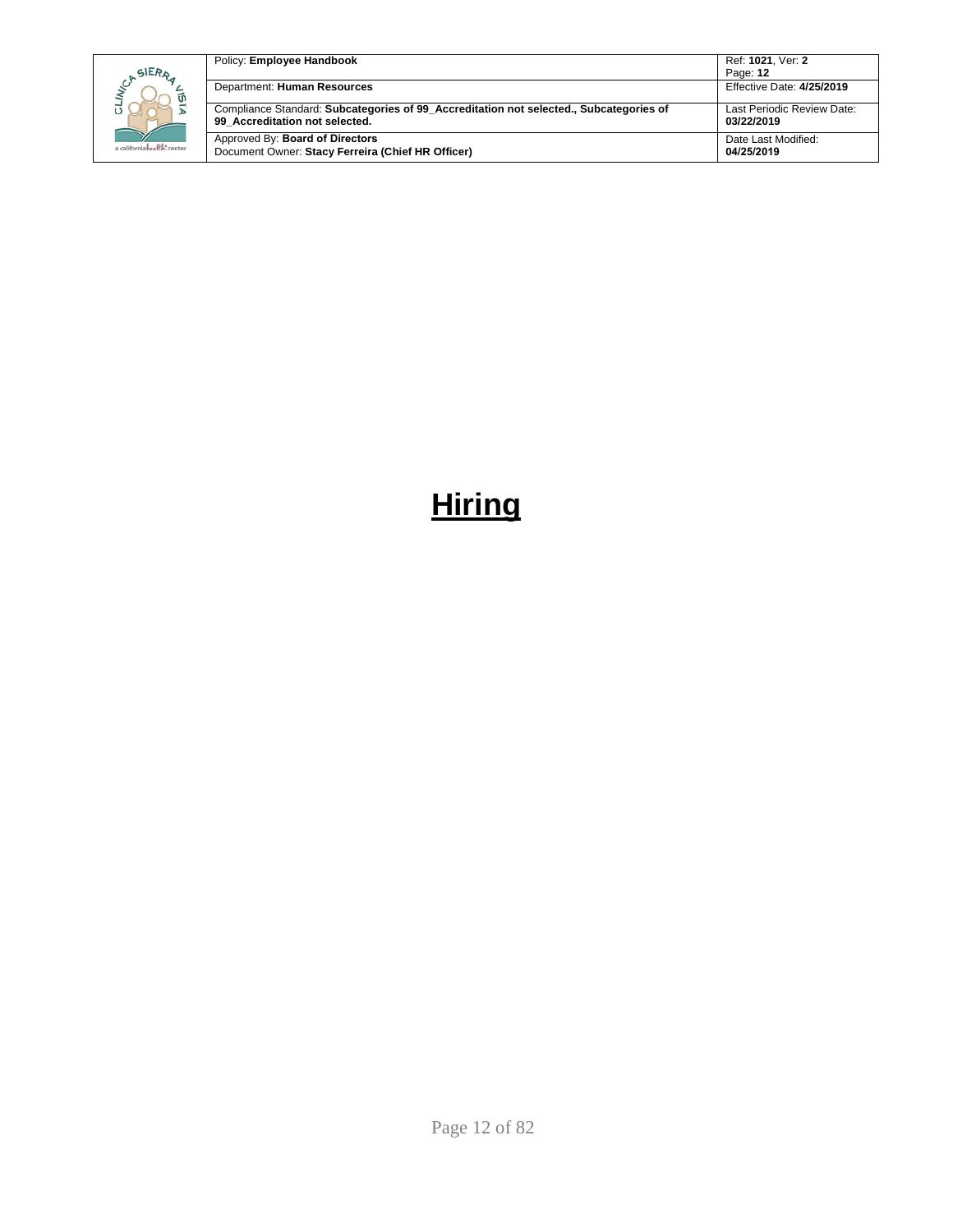|                            | Policy: Employee Handbook                                                                                                | Ref: 1021. Ver: 2                        |
|----------------------------|--------------------------------------------------------------------------------------------------------------------------|------------------------------------------|
| <b>SIERA</b>               |                                                                                                                          | Page: 13                                 |
|                            | Department: Human Resources                                                                                              | Effective Date: 4/25/2019                |
| a californiahealth, center | Compliance Standard: Subcategories of 99_Accreditation not selected., Subcategories of<br>99 Accreditation not selected. | Last Periodic Review Date:<br>03/22/2019 |
|                            | Approved By: Board of Directors<br>Document Owner: Stacy Ferreira (Chief HR Officer)                                     | Date Last Modified:<br>04/25/2019        |

# <span id="page-12-0"></span>**Full-Time Employees**

Regular full-time employees are those who are scheduled for and do work 40 hours per week. Regular full-time employees are eligible for most employee benefits described in this handbook. Benefit eligibility may depend on length of continuous service. Benefit eligibility requirements may also be imposed by the plans themselves or by law. Below is a sample of benefits made available to regular full-time employees:

- Medical, Dental, and Vision Insurance
- Life Insurance
- Long Term Disability Insurance
- Jury Duty, Bereavement, CE, PTO, and Sick time
- Office Closure Days
- Retirement Plan
- Educational Achievement Program
- Workers Compensation
- State Disability & Paid Family Leave Insurance (EDD)

# <span id="page-12-1"></span>**Inactive Status**

Employees who are on any type of leave of absence, work-related or non-work-related, that exceeds any protected state, federal or local leave of absence will be placed on inactive status.

### **Health Benefits Extension**

Unless health benefits extension is covered by state or federal law, benefits will terminate according to our insurance carrier's policy. Contact the Human Resources Department for more information.

### <span id="page-12-2"></span>**Job Duties**

During the introductory period, your supervisor will explain your job responsibilities and the performance standards expected of you. Be aware that your job responsibilities may change at any time during your employment. From time to time, you may be asked to work on special projects, or to assist with other work necessary or important to the operation of your department or Clinica Sierra Vista. Your cooperation and assistance in performing such additional work is expected.

Clinica Sierra Vista reserves the right, at any time, with or without notice, to alter or change job responsibilities, reassign or transfer job positions, or assign additional job responsibilities.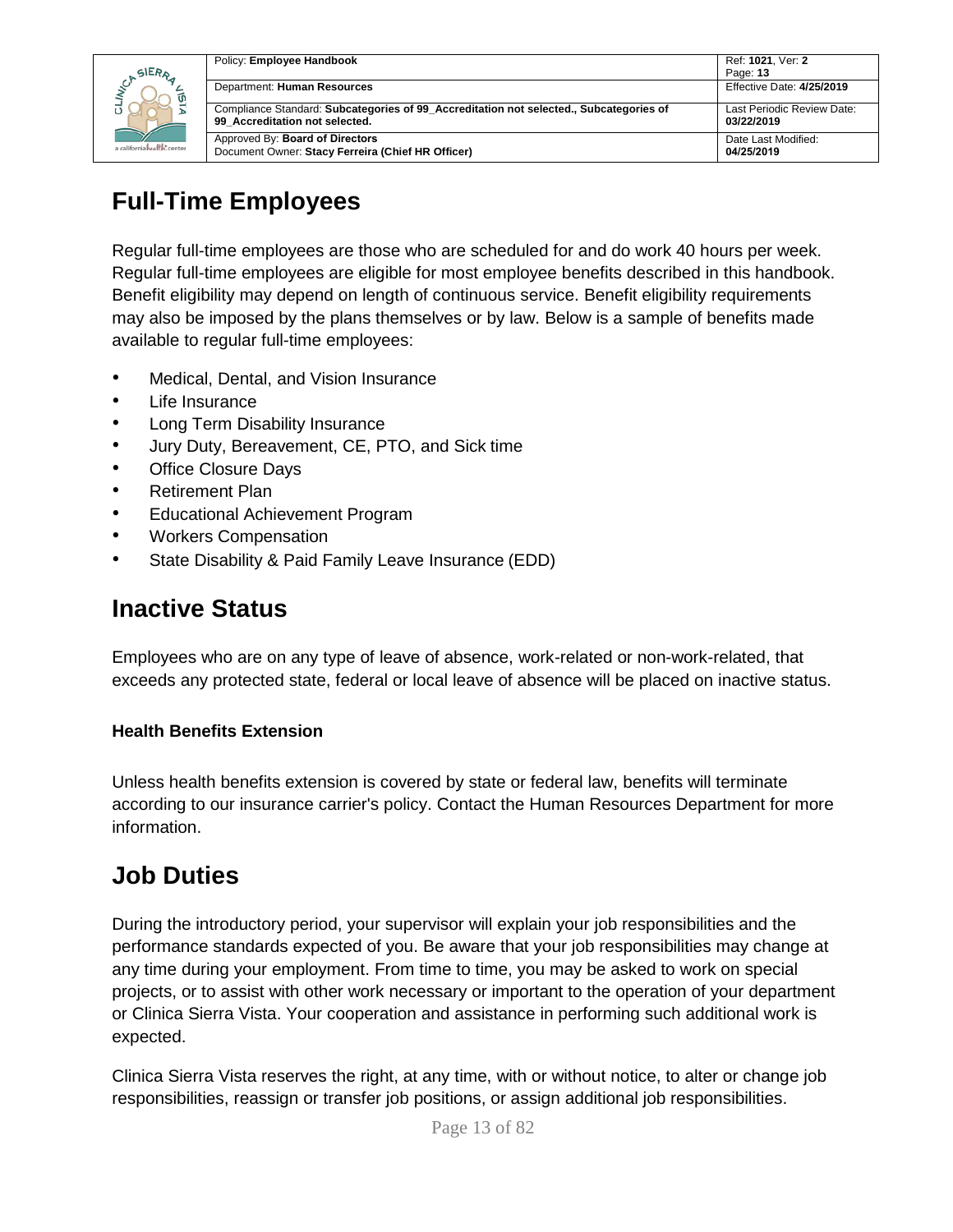

| Policy: Employee Handbook                                                              | Ref: 1021, Ver: 2<br>Page: 14 |
|----------------------------------------------------------------------------------------|-------------------------------|
| Department: Human Resources                                                            | Effective Date: 4/25/2019     |
| Compliance Standard: Subcategories of 99 Accreditation not selected., Subcategories of | Last Periodic Review Date:    |
| 99 Accreditation not selected.                                                         | 03/22/2019                    |
| Approved By: Board of Directors                                                        | Date Last Modified:           |
| Document Owner: Stacy Ferreira (Chief HR Officer)                                      | 04/25/2019                    |

### <span id="page-13-0"></span>**New Hires**

The first 90 days of continuous employment at Clinica Sierra Vista is considered an introductory period. During this time, you will learn your responsibilities, get acquainted with fellow employees and determine whether or not you are happy with your job. Your supervisor will closely monitor your performance.

Completion of the introductory period does not entitle you to remain employed by Clinica Sierra Vista for any definite period of time. Your status as an at-will employee does not change. The employment relationship may be terminated with or without cause and with or without advance notice, at any time by you or the Company.

# <span id="page-13-1"></span>**Part-Time Employees**

Part-time employees fall into three categories: Part-Time Employees (30+ hours), Part-Time Employees (21+ hours), and Part-Time Employees (20 hours or less).

**Part-Time Employees (30+ hours)** are those who are scheduled for and do work fewer than 40 hours per week, but not fewer than 30 hours. Part-time employees (30+ hours) are eligible for the following Clinica Sierra Vista benefits:

- Medical, Dental, and Vision Insurance
- Life Insurance
- Long Term Disability Insurance
- Pro rata Jury Duty, Bereavement, CE, PTO, and Sick time
- Office Closure Days
- Retirement Plan
- Educational Achievement Program
- Workers Compensation
- State Disability & Paid Family Leave Insurance (EDD)

**Part-Time Employees (21+ hours**) are those who are scheduled for and do work fewer than 30 hours per week, but not fewer than 21 hours. Part-time employees (21+ hours) are eligible for the following Clinica Sierra Vista benefits:

- Pro rata PTO, and Sick time
- **Office Closure Days**
- Retirement Plan
- Workers Compensation
- State Disability & Paid Family Leave Insurance (EDD)

**Part-Time Employees (20 hours or less)** are those who are scheduled for and do work 20 or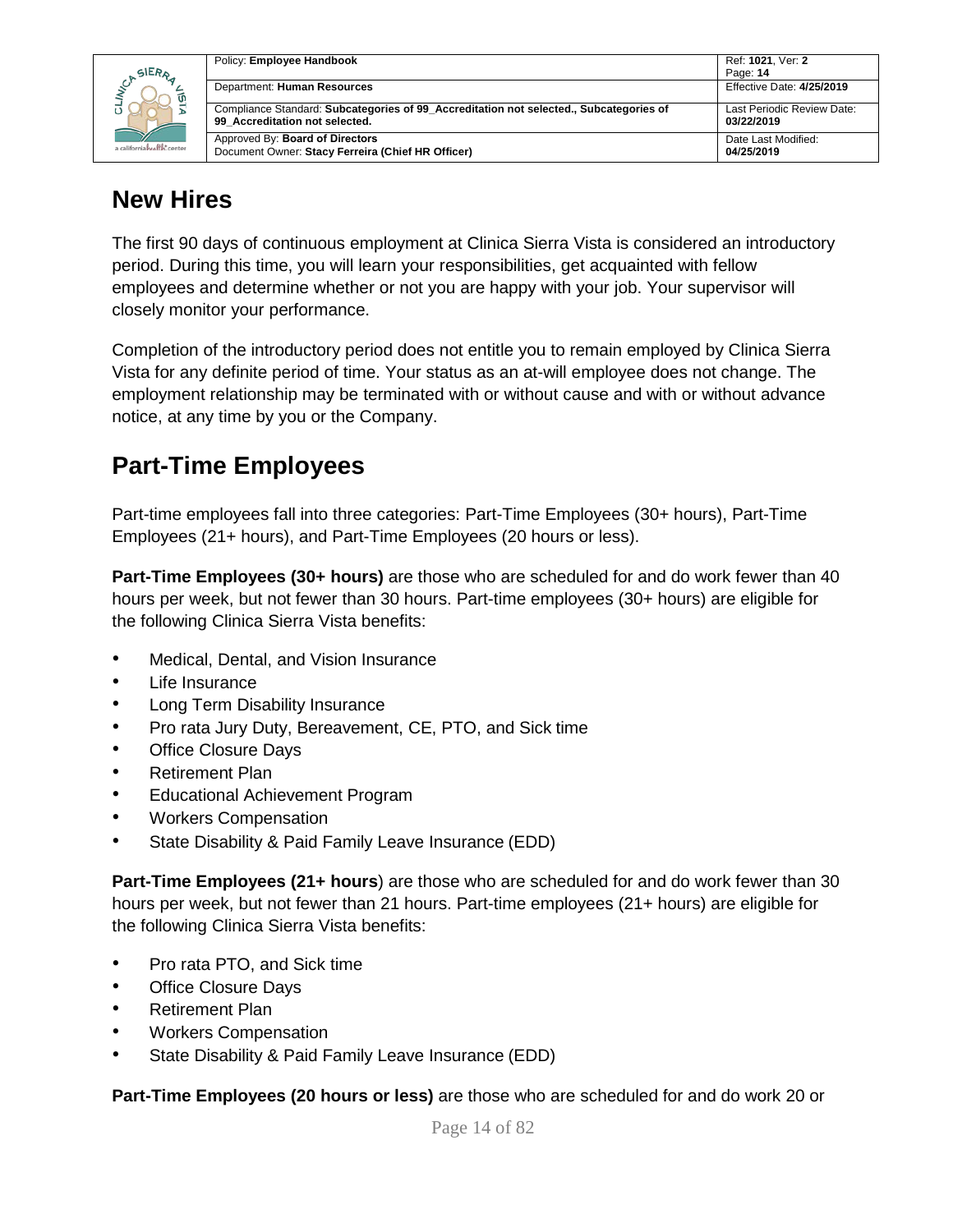

fewer hours per week. Part-time employees (20 hours or less) are eligible for the following Clinica Sierra Vista benefits:

- Workers Compensation
- State Disability & Paid Family Leave Insurance (EDD)
- pro rata accrued Sick Pay
- Retirement Plan (may not be eligible for employer contributions)

# <span id="page-14-0"></span>**Regular Employees**

Regular employees are those who are hired to work on a regular schedule. Regular employees may be classified as full-time or part-time.

## <span id="page-14-1"></span>**Temporary Employees**

Temporary employees are those employed for short-term assignments. Short-term assignments generally are periods of three months or fewer; however, such assignments may be extended. Temporary employees are not eligible for employee benefits except those mandated by applicable law.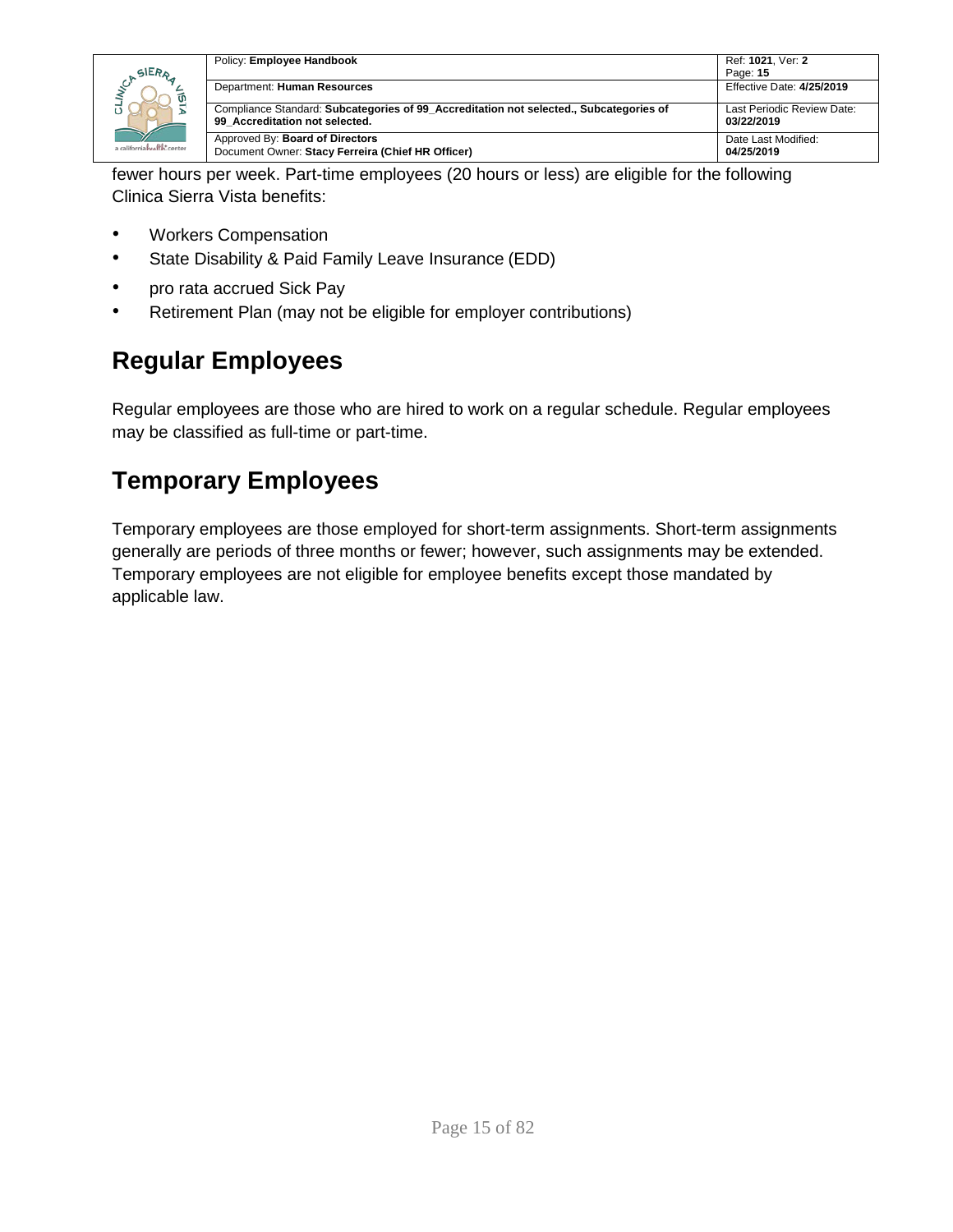| SIERA<br>a californiahealth, center | Policy: Employee Handbook                                                                                                | Ref: 1021. Ver: 2<br>Page: 16            |
|-------------------------------------|--------------------------------------------------------------------------------------------------------------------------|------------------------------------------|
|                                     | Department: Human Resources                                                                                              | Effective Date: 4/25/2019                |
|                                     | Compliance Standard: Subcategories of 99 Accreditation not selected., Subcategories of<br>99 Accreditation not selected. | Last Periodic Review Date:<br>03/22/2019 |
|                                     | Approved By: Board of Directors<br>Document Owner: Stacy Ferreira (Chief HR Officer)                                     | Date Last Modified:<br>04/25/2019        |

# <span id="page-15-0"></span>**Leaves of Absence**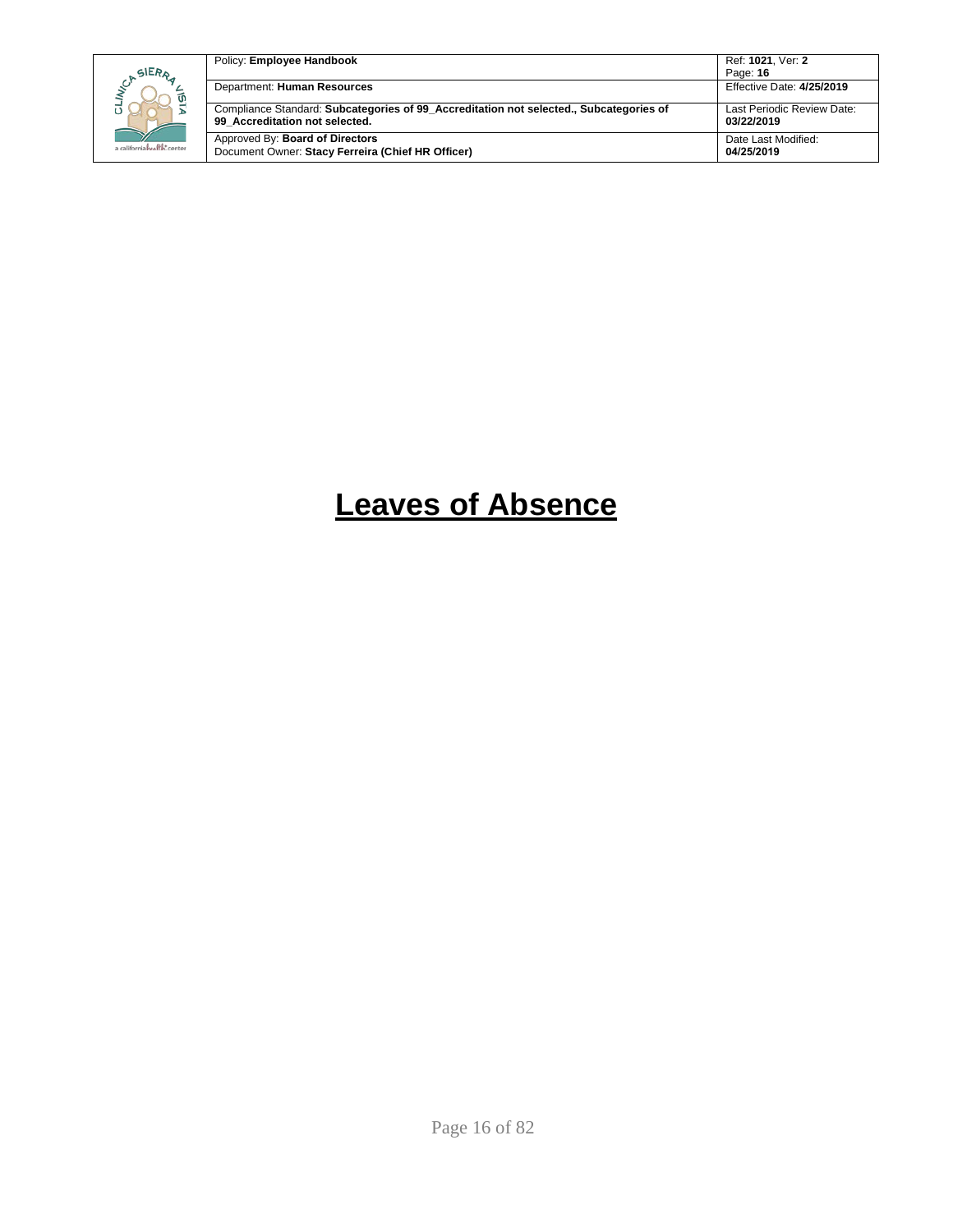|                            | Policy: Employee Handbook                                                                                                | Ref: 1021. Ver: 2                        |
|----------------------------|--------------------------------------------------------------------------------------------------------------------------|------------------------------------------|
| <b>SIERA</b>               |                                                                                                                          | Page: 17                                 |
| a californiahealth, center | Department: Human Resources                                                                                              | <b>Effective Date: 4/25/2019</b>         |
|                            | Compliance Standard: Subcategories of 99 Accreditation not selected., Subcategories of<br>99 Accreditation not selected. | Last Periodic Review Date:<br>03/22/2019 |
|                            | Approved By: Board of Directors<br>Document Owner: Stacy Ferreira (Chief HR Officer)                                     | Date Last Modified:<br>04/25/2019        |

### <span id="page-16-0"></span>**Bereavement Leave**

Clinica Sierra Vista grants leave of absence to eligible employees in the event of the death of the employee's current spouse, registered domestic partner, child, parent, legal guardian, brother, sister, grandparent, or grandchild; or mother-, father-, sister-, brother-, son-, or daughter-in-law, and persons for whom the employee has durable power of attorney. An employee with such a death in the family may take up to \*24 hours off with pay with the approval of the Company. The employee's supervisor may approve additional PTO time off.

\*Part-Time benefit eligible staff will receive a pro-rata benefit.

# <span id="page-16-1"></span>**Civil Air Patrol Leave**

No employee with more than 90 days of service shall be disciplined for taking time off to perform emergency duty as a volunteer in the California Civil Air Patrol. If you are a Civil Air Patrol volunteer, please alert your supervisor that you may have to take time off for emergency duty. When taking time off for emergency duty, please alert your supervisor before doing so, giving as much advance notice as possible.

Up to 10 days of leave for duty may be taken each year. However, leave for a single emergency mission cannot exceed three days, unless the emergency is extended by the entity in charge of the operation and the extension of leave is approved by the Company.

# <span id="page-16-2"></span>**Continuing Education**

It is Clinica Sierra Vista's goal to support the ongoing training and education of all licensed and certified staff. Staff is given the following annual benefits based on the annual hours required to maintain their license/certification or the classification listed below:

| <b>Classification</b>          | *CE Hours | *Allowance |          |
|--------------------------------|-----------|------------|----------|
| < 11 hours/year                | 24        |            | 600.00   |
| 12-15 hours/year               | 24        |            | 900.00   |
| 20+ hours/year                 | 32        |            | 1,200.00 |
| 25+ hours/year                 | 40        |            | 1,500.00 |
| PA's and NP's                  | 40        |            | 1,500.00 |
| <b>Physicians and Dentists</b> |           |            | 3,000.00 |

Continuing education dollars are to be utilized for fees such as conference and course registration, travel, lodging, and meals. All benefits begin on the employee's anniversary year and unused benefits do not carry over from year to year. All education courses are to be scheduled in advance and pre-approved by the designated company official. Payment of CE Hours requires submission of proof of attendance as appropriate.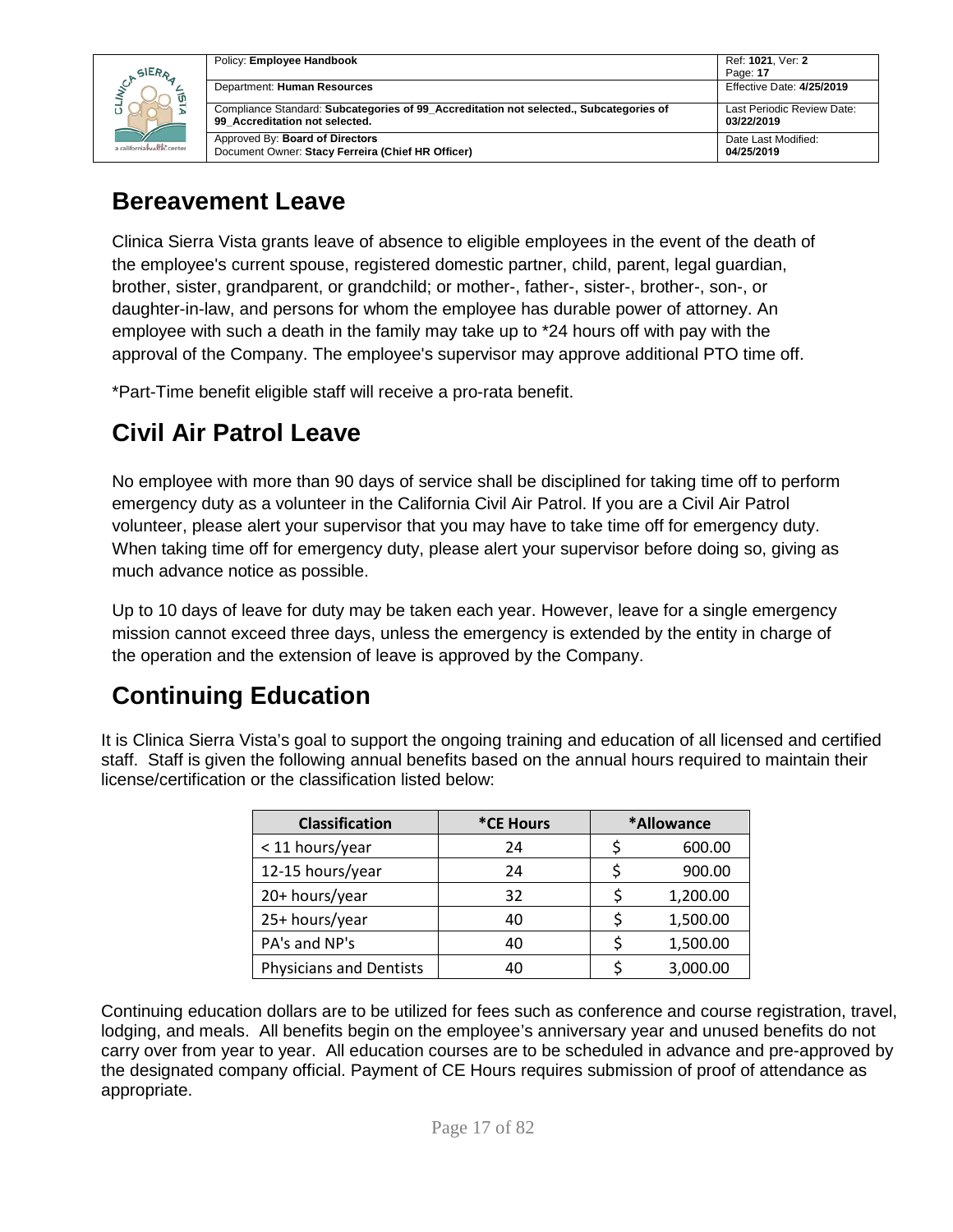| SIERA<br>ັທ<br>a californiahealth.center | Policy: Employee Handbook                                                                                                | Ref: 1021. Ver: 2<br>Page: 18            |
|------------------------------------------|--------------------------------------------------------------------------------------------------------------------------|------------------------------------------|
|                                          | Department: Human Resources                                                                                              | Effective Date: 4/25/2019                |
|                                          | Compliance Standard: Subcategories of 99 Accreditation not selected., Subcategories of<br>99 Accreditation not selected. | Last Periodic Review Date:<br>03/22/2019 |
|                                          | Approved By: Board of Directors<br>Document Owner: Stacy Ferreira (Chief HR Officer)                                     | Date Last Modified:<br>04/25/2019        |

CE Allowances are reimbursed according to CSV's reimbursement policies which require original receipts and proof of attendance as appropriate.

Physicians, Dentists, PA's and NP's may use CE dollars to pay for pre-approved clinical subscription fees, professional journals, and professional memberships or clinical tools. All questions regarding this policy should be directed to your Supervisor.

\*Part-Time benefit eligible staff will receive a pro-rata benefit.

# <span id="page-17-0"></span>**Domestic Violence, Sexual Assault or Stalking Leave and Accommodation**

Employees who are victims of domestic violence, sexual assault and stalking are eligible for unpaid leave. Although the leave is generally unpaid, employees can use their paid sick time under California's Healthy Workplaces, Healthy Families Act for the purposes described below.

You may request leave if you are involved in a judicial action, such as obtaining restraining orders, or appearing in court to obtain relief to ensure your health, safety or welfare, or that of your child. Please provide reasonable advance notice of the need for leave unless advance notice is not feasible. Contact the Human Resources Department.

Employees who are victims of domestic violence, sexual assault or stalking and need a reasonable accommodation for their safety at work should contact the human resources department and discuss the need for an accommodation. If you are requesting such a reasonable accommodation, you will need to submit a written statement signed by you, or by an individual acting on your behalf, certifying that the accommodation is for the purpose of your safety at work.

For reasonable accommodation requests, the Company will also require certification demonstrating that you are the victim of domestic violence, sexual assault or stalking. Any of the forms of certification described above for leave purposes will suffice. The Company may request recertification every six months from the date of the previous certification. You should notify the company if an approved accommodation is no longer needed.

The Company will engage in an interactive process with the employee to identify possible accommodations, if any, which are effective and will make reasonable accommodations unless an undue hardship will result.

Clinica Sierra Vista will, to the extent allowed by law, maintain the confidentiality of an employee requesting leave or accommodation under these provisions.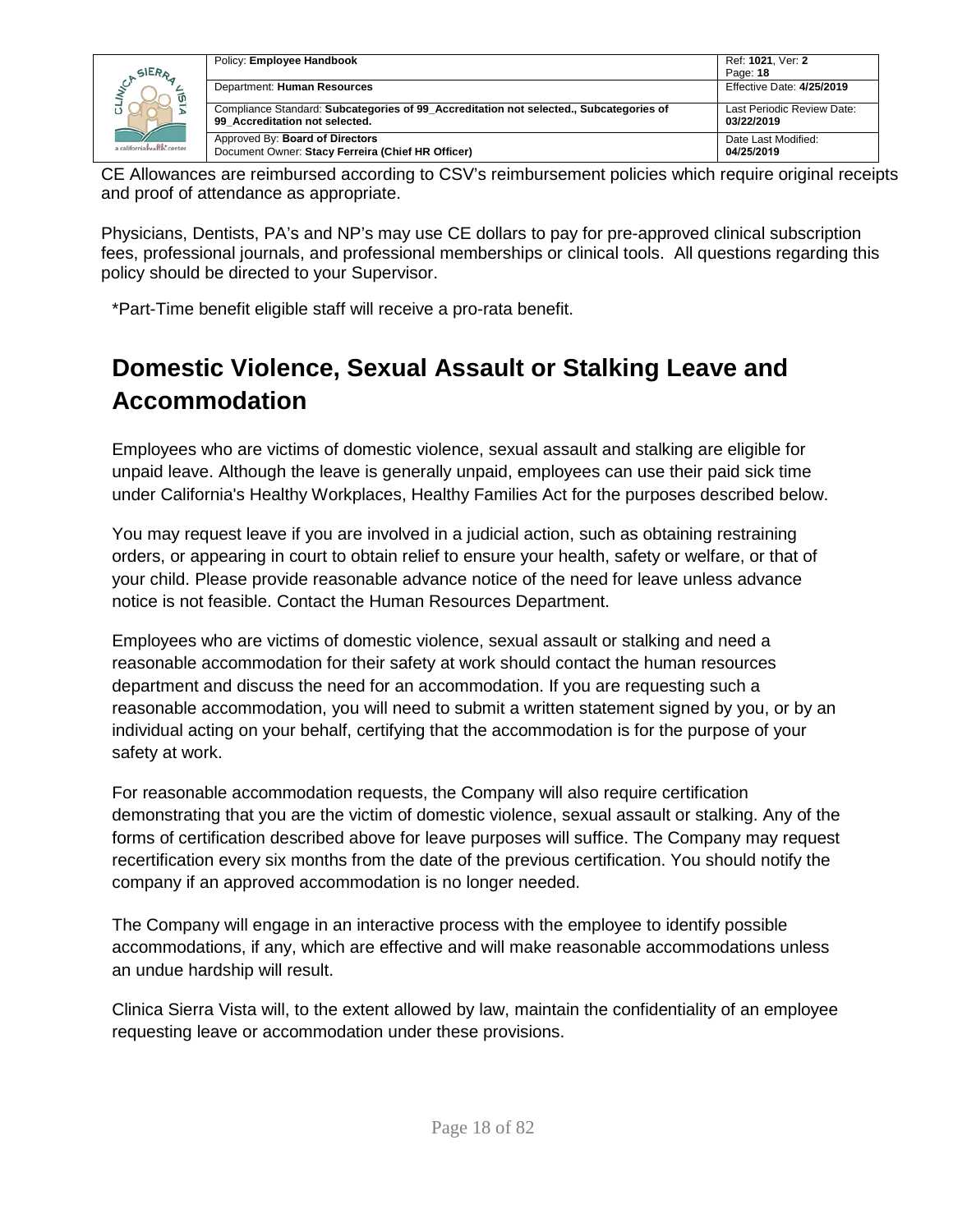

# <span id="page-18-0"></span>**Domestic Violence, Sexual Assault or Stalking Leave for Treatment**

Employees who are victims of domestic violence, sexual assault or stalking are eligible for unpaid leave. Although the leave is generally unpaid, employees can use their paid sick time under California's Healthy Workplaces, Healthy Families Act for the purposes described below.

You may request leave for any of the following purposes:

- To seek medical attention for injuries caused by domestic violence, sexual assault or stalking;
- To obtain services from a domestic violence shelter, program or rape crisis center as a result of domestic violence, sexual assault or stalking;
- To obtain psychological counseling related to experiencing domestic violence, sexual assault or stalking;
- To participate in safety planning and take other actions to increase safety from future domestic violence, sexual assault or stalking including temporary or permanent relocation.

Please provide reasonable advance notice of the need for leave unless advance notice is not feasible. Contact the Human Resources Department.

Clinica Sierra Vista will, to the extent allowed by law, maintain the confidentiality of an employee requesting leave under this provision.

The length of unpaid leave an employee may take is limited to 12 weeks provided for in the federal Family and Medical Leave Act of 1993 for eligible employees.

### <span id="page-18-1"></span>**Extended Medical Leave**

On occasion, an employee may need a medical leave of absence that extends beyond limits under any state or federal mandatory leave law. In addition, there may be circumstances when an employee needs a medical leave allowed under disability laws and in accordance with this policy.

In these situations, an extended medical leave of absence may be granted for medical disabilities (other than pregnancy, childbirth, and related medical conditions) with a doctor's written certificate of disability. Extended disability leaves will also be considered on a case-by-case basis, consistent with the Company's obligations under federal and state disability laws.

Employees should request any leave in writing as far in advance as possible.

A medical leave begins on the first day your doctor certifies that you are unable to work, and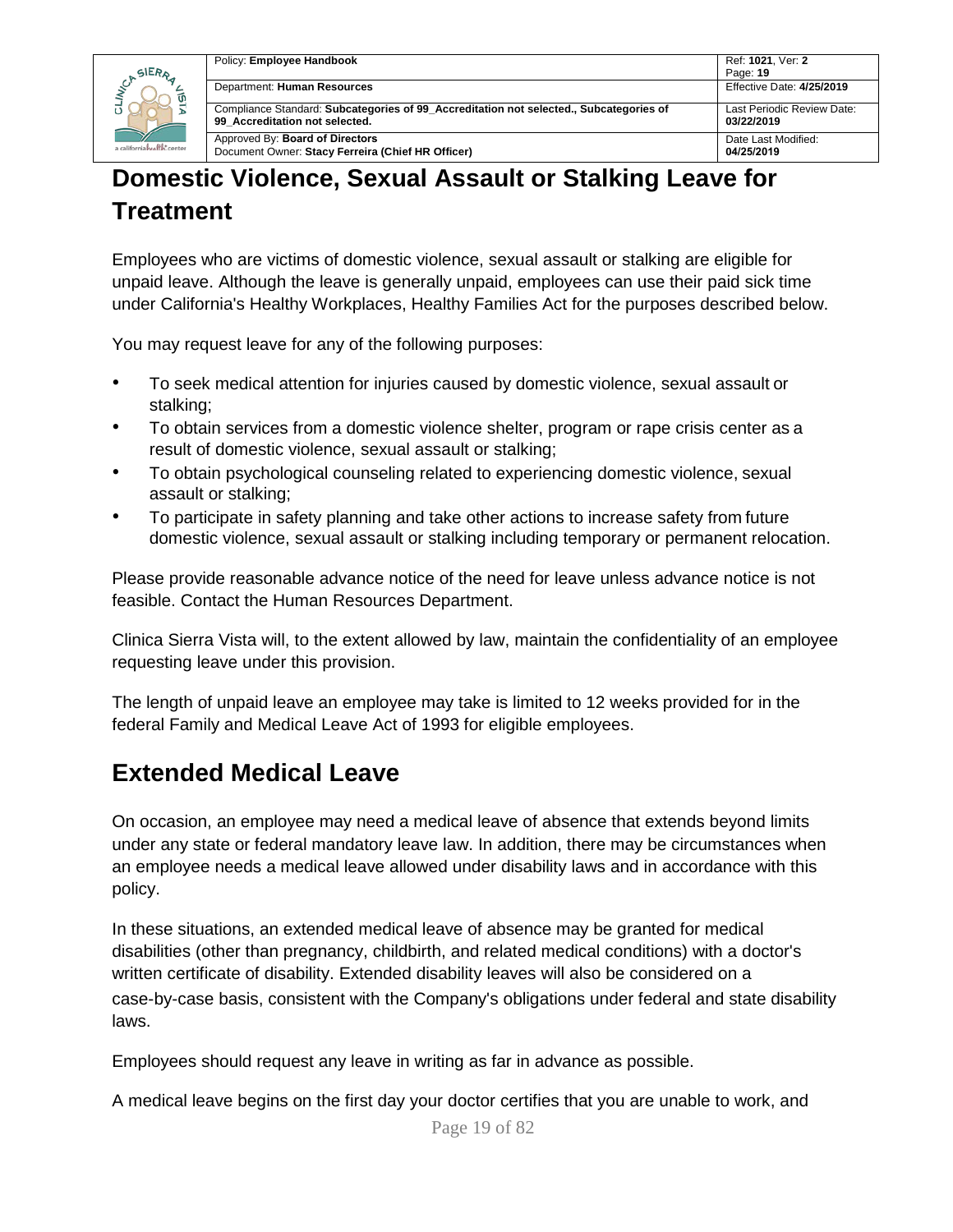|                                                       | Policy: Employee Handbook                                                                                                | Ref: 1021, Ver: 2                        |
|-------------------------------------------------------|--------------------------------------------------------------------------------------------------------------------------|------------------------------------------|
| SIERA<br>$\overline{u}$<br>a californiahealth, center |                                                                                                                          | Page: 20                                 |
|                                                       | Department: Human Resources                                                                                              | Effective Date: 4/25/2019                |
|                                                       | Compliance Standard: Subcategories of 99 Accreditation not selected., Subcategories of<br>99 Accreditation not selected. | Last Periodic Review Date:<br>03/22/2019 |
|                                                       | Approved By: Board of Directors<br>Document Owner: Stacy Ferreira (Chief HR Officer)                                     | Date Last Modified:<br>04/25/2019        |

ends when your doctor certifies that you are able to return to work. The Human Resources department will supply you with a form for your doctor to complete, showing the date you were disabled and the estimated date you will be able to return to work. An employee returning from a medical disability leave must present a doctor's certificate declaring fitness to return to work.

Upon return from medical leave, you will be offered the same position you held at the time your leave began, if available. If your former position is not available, a comparable position will be offered. If neither the same nor a comparable position is available, your return to work will depend on job openings existing at the time of your scheduled return. Clinica Sierra Vista makes no guarantees of reinstatement, and your return will depend on your qualifications for existing openings. Clinica Sierra Vista will comply with any reinstatement obligations under state or federal law.

California workers' compensation laws govern work-related injuries and illnesses. California pregnancy disability laws govern leaves taken because of pregnancy, childbirth, and related medical conditions.

An employee that needs reasonable accommodations should contact the Human Resources department and discuss the need for an accommodation.

## <span id="page-19-0"></span>**Family and Medical Leave (50 or More Employees)**

California s California Family Rights Act (CFRA) and the federal Family and Medical Leave Act (FMLA) provide up to 12 workweeks of unpaid family/medical leave within a 12-month period, under the following conditions:

- You have been employed with the Company for a total of at least 12 months prior to the commencement of leave. The 12 months of employment must have accumulated within the previous seven years (certain exceptions apply);
- You have worked at least 1,250 hours during the previous 12-month period before the need for leave; and
- You are employed at a work site where there are 50 or more employees within a 75-mile radius.

Leave may be taken for one or more of the following reasons:

- The birth of your child, or placement of a child with you for adoption or foster care (FMLA/CFRA);
- Incapacity due to pregnancy, prenatal medical care or child birth (FMLA only);
- Your serious health condition that makes you unable to perform your job (FMLA/CFRA);
- To care for your spouse, child or parent who has a serious health condition (FMLA/CFRA);
- To care for your registered domestic partner (CFRA only).

Page 20 of 82 For additional information about eligibility for family/medical leave, contact the Human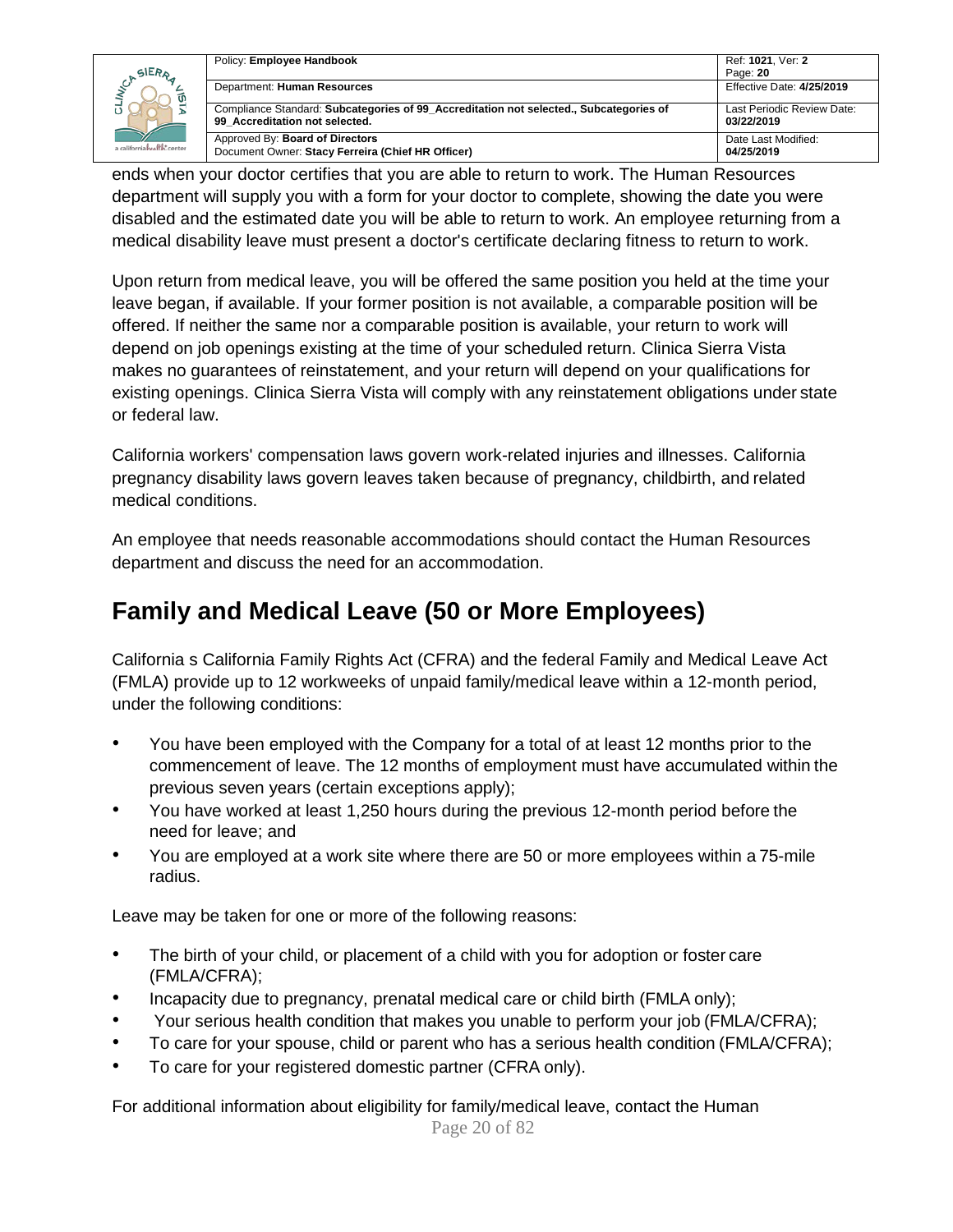| SIERA<br>a californiahealth, center | Policy: Employee Handbook                                                                                                | Ref: 1021, Ver: 2<br>Page: 21            |
|-------------------------------------|--------------------------------------------------------------------------------------------------------------------------|------------------------------------------|
|                                     | Department: Human Resources                                                                                              | Effective Date: 4/25/2019                |
|                                     | Compliance Standard: Subcategories of 99 Accreditation not selected., Subcategories of<br>99 Accreditation not selected. | Last Periodic Review Date:<br>03/22/2019 |
|                                     | Approved By: Board of Directors<br>Document Owner: Stacy Ferreira (Chief HR Officer)                                     | Date Last Modified:<br>04/25/2019        |

Resources Department.

#### **Military Family Leave Entitlements**

- Eligible employees whose spouse, son, daughter or parent is on covered active duty or call to covered active duty status may use their 12-week leave entitlement for certain qualifying exigencies. Qualifying exigencies may include attending certain military events, arranging for alternative childcare, addressing certain financial and legal arrangements, attending certain counseling sessions, and attending post-deployment reintegration briefings.
- Eligible employees may also take a special leave entitlement of up to 26 weeks of leave during a single 12-month period to care for a covered servicemember. (FMLA/CFRA for 12 weeks if the care provider is eligible for both, followed by 14 weeks of (FMLA only), or 26 weeks of FMLA only if leave is not CFRA covered leave). A covered servicemember is either:
	- A current member of the Armed forces, including a member of the National Guard or Reserves, who is undergoing medical treatment, recuperation or therapy, is otherwise in outpatient status, or is otherwise on the temporary disability retired list, for a serious injury or illness\*; or
	- A veteran who was discharged or released under conditions other than dishonorable at any time during the five-year period prior to the first date the eligible employee takes FMLA leave to care for the covered veteran, and who is undergoing medical treatment, recuperation, or therapy for a serious injury or illness.\*

\*The FMLA definitions of "serious injury or illness" for current servicemembers and veterans are different from the FMLA definition of "serious health condition."

### **Calculating the 12-month Period**

For purposes of calculating the 12-month period during which 12 weeks of family and medical leave or qualifying exigency leaves may be taken, Clinica Sierra Vista uses a 12-month period measured forward from the date an employee first took family leave.

Under most circumstances, leave under federal and state law will run at the same time and an eligible employee will be entitled to a total of 12 weeks of family and medical leave in the designated 12-month period.

For leave to care for a covered servicemember, the 12-month period begins on the first day of the leave, regardless of how the 12-month period is calculated for other leaves. Leave to care for a covered servicemember is for a maximum of 26 workweeks during a 12-month period.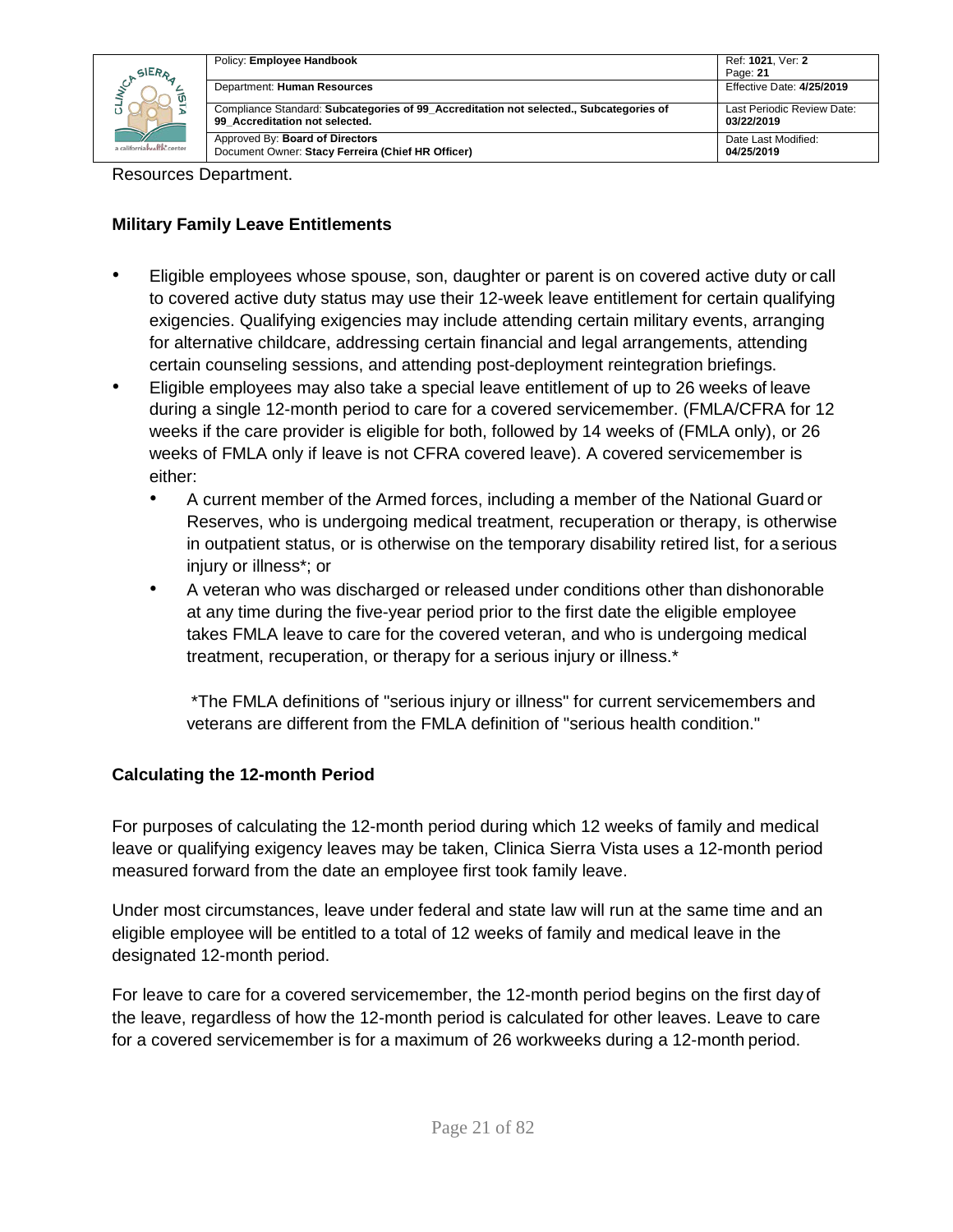

### **Pregnancy, Childbirth or Related Conditions and Baby Bonding**

Leave because of a disability for pregnancy, childbirth or related medical condition is not counted as time used under California law (CFRA). However, time off because of pregnancy disability, childbirth or related medical condition does count as family and medical leave under federal law (FMLA). Employees who take time off for pregnancy disability and who are eligible for FMLA will be placed on FMLA that runs at the same time as their pregnancy disability leave (PDL).

Once the pregnant employee is no longer disabled, or once the employee has exhausted PDL and has given birth, the employee may apply for leave under the CFRA, for purposes of baby bonding.\*

Any leave taken for the birth, adoption, or foster care placement of a child does not have to be taken in one continuous period of time. CFRA leave taken for the birth or placement of a child will be granted in minimum amounts of two weeks. However, the Company will grant a request for a CFRA leave (for birth/placement of a child) of less than two weeks' duration on any two occasions. The Company may also grant additional requests for leave lasting less than two weeks at its discretion. Any leave taken must be concluded within one year of the birth or placement of the child with the employee.

\*If you are not eligible for baby bonding leave because you work at a worksite with less than 50 employees in a 75-mile radius, you may be eligible for time off to bond with a new child under the New Parent Leave Act (if you meet the eligibility requirements under this law). For more information, contact Human Resources Department.

Please also refer to Clinica Sierra Vista's pregnancy disability leave policy.

#### **Leave Procedures**

The following procedures shall apply when an employee requests family medical leave:

- Please contact Human Resources Department as soon as you realize the need for family/medical leave. If the leave is based on the expected birth, placement for adoption or foster care, or planned medical treatment for your serious health condition or that of a family member, you must notify the Company at least 30 days before leave is to begin. You must consult with your supervisor regarding scheduling of any planned medical treatment or supervision in order to minimize disruption to the operations of the Company. Any such scheduling is subject to the approval of your health care provider or the health care provider of your child, parent, or spouse.
- If you cannot provide 30 days' notice, the Company must be informed as soon as is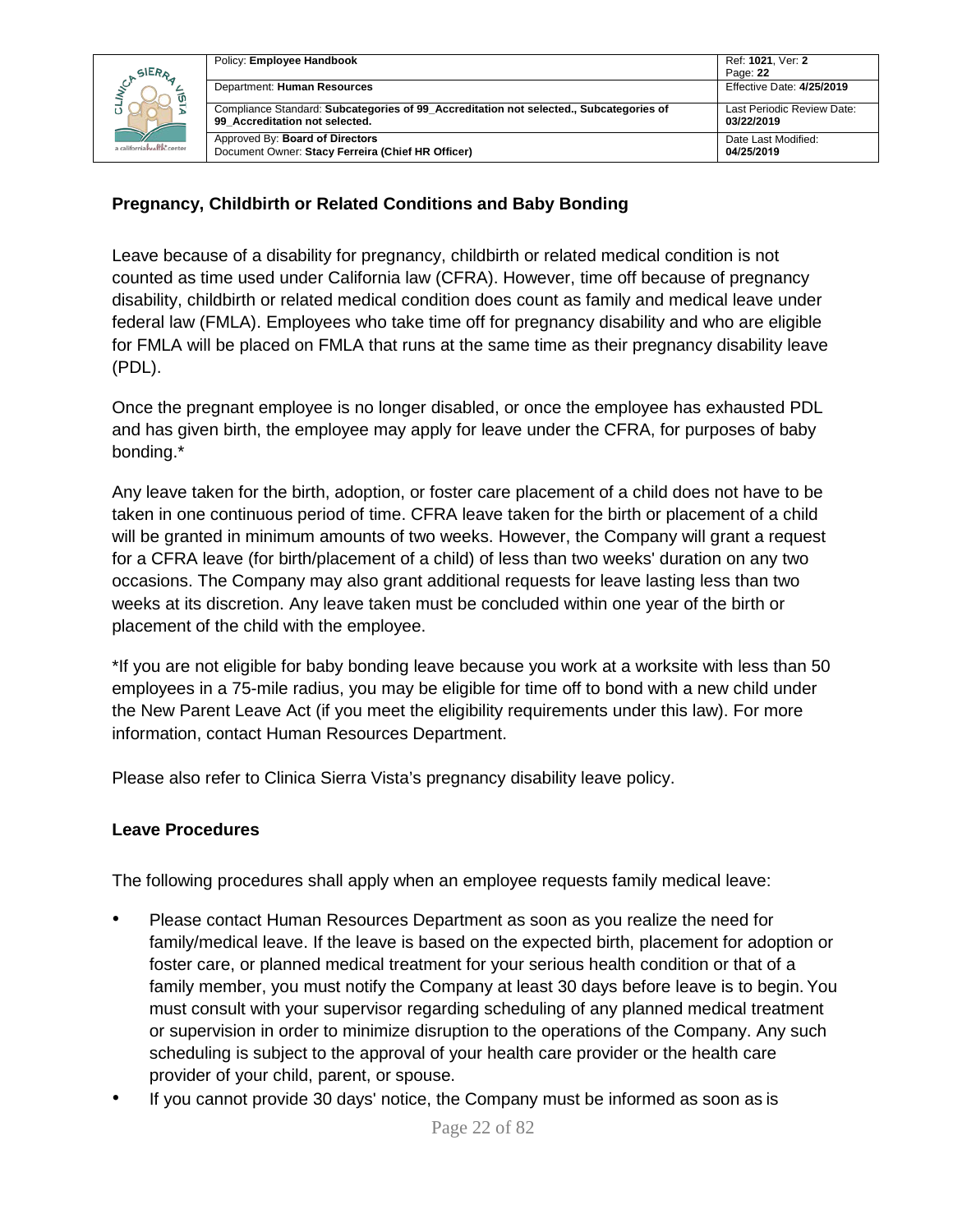

| Policy: Employee Handbook                                                              | Ref: 1021, Ver: 2<br>Page: 23 |
|----------------------------------------------------------------------------------------|-------------------------------|
| Department: Human Resources                                                            | Effective Date: 4/25/2019     |
| Compliance Standard: Subcategories of 99 Accreditation not selected., Subcategories of | Last Periodic Review Date:    |
| 99 Accreditation not selected.                                                         | 03/22/2019                    |
| Approved By: Board of Directors                                                        | Date Last Modified:           |
| Document Owner: Stacy Ferreira (Chief HR Officer)                                      | 04/25/2019                    |

practical.

- If the FMLA/CFRA request is made because of your own serious health condition, the Company may require, at its expense, a second opinion from a health care provider that the Company chooses. The health care provider designated to give a second opinion will not be one who is employed on a regular basis by the Company.
- If the second opinion differs from the first opinion, the Company may require you, at the Company's expense, to obtain the opinion of a third health care provider designated or approved jointly by you and the employer. The opinion of the third health care provider shall be considered final and binding on you and the Company.

### **Certification**

Clinica Sierra Vista requires you to provide certification. You will have 15 calendar days fromthe Company's request for certification to provide it to the Company, unless it is not practicable to do so. The Company may require recertification from the health care provider if you request additional leave upon expiration of the time period in the original certification. *(For example, if you need two weeks of family and medical leave, but following the two weeks you need intermittent leave, a new medical certification will be requested and required.)* If the employee does not provide medical certification in a timely manner to substantiate the need for family and medical leave, the Company may delay approval of the leave, or continuation thereof, until certification is received. If certification is never received, the leave may not be considered family and medical leave.

If the leave is needed to care for a sick child, spouse, or parent, you must provide a certification from the health care provider stating:

- Date of commencement of the serious health condition;
- Probable duration of the condition;
- Estimated amount of time for care by the health care provider; and
- Confirmation that the serious health condition warrants your participation.

In an effort to be family friendly, when both parents are employed by the Company, and request simultaneous leave for the birth or placement for adoption or foster care of a child, the Company will grant both employees 12 workweeks family/medical leave unless doing so would cause an undue hardship for the organization. In that rare case, the 12 workweeks leave would be shared between the two employees.

If your serious health condition is the reason for leave, you must provide a certification from the health care provider stating:

- Date of commencement of the serious health condition;
- Probable duration of the condition; and
- Your inability to work at all or to perform any one or more of the essential functions of your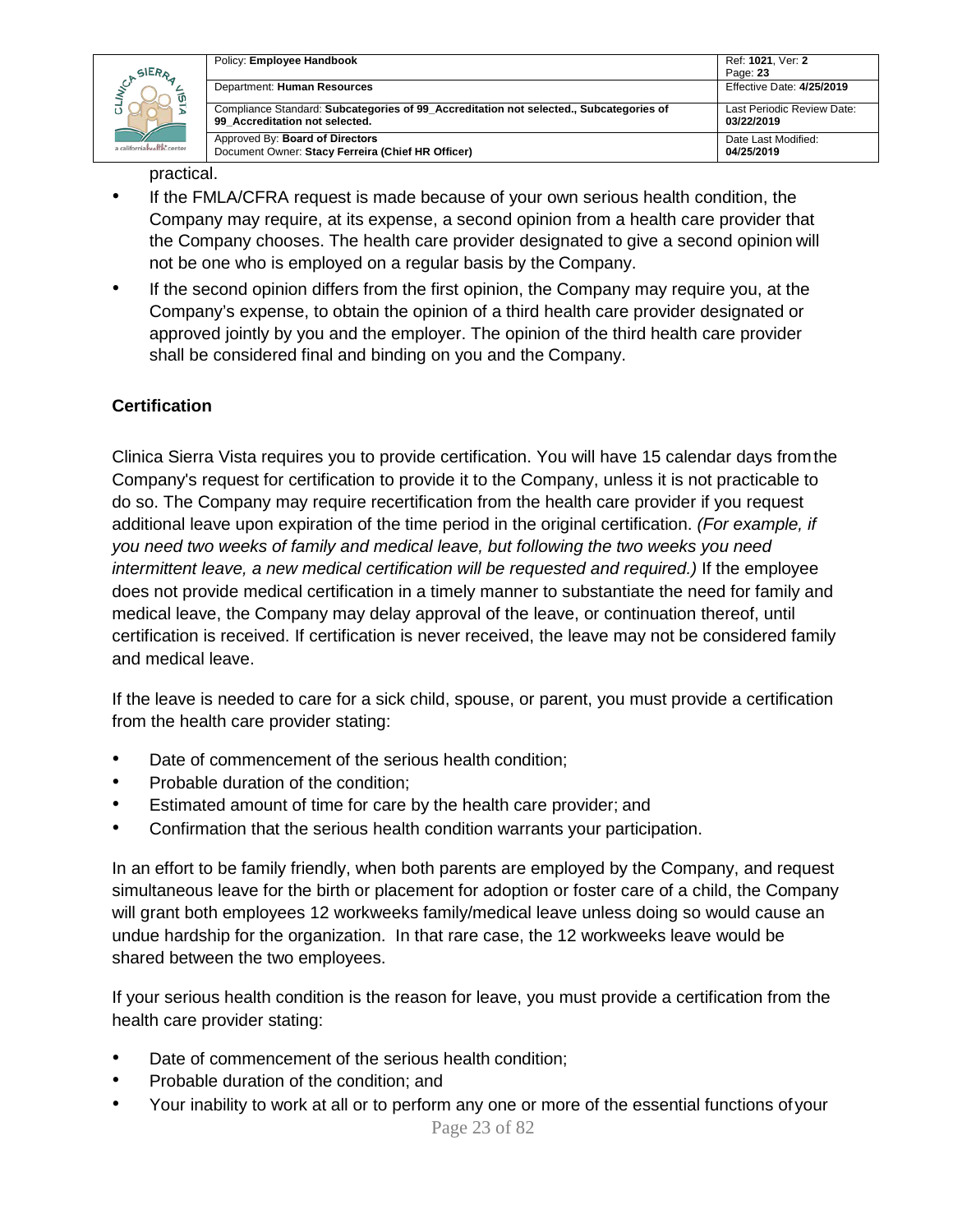|                                           | Policy: Employee Handbook                                                                                                | Ref: 1021, Ver: 2                        |
|-------------------------------------------|--------------------------------------------------------------------------------------------------------------------------|------------------------------------------|
| SIERA<br>ັທ<br>a californiahealth, center |                                                                                                                          | Page: 24                                 |
|                                           | Department: Human Resources                                                                                              | Effective Date: 4/25/2019                |
|                                           | Compliance Standard: Subcategories of 99_Accreditation not selected., Subcategories of<br>99 Accreditation not selected. | Last Periodic Review Date:<br>03/22/2019 |
|                                           | Approved By: Board of Directors<br>Document Owner: Stacy Ferreira (Chief HR Officer)                                     | Date Last Modified:<br>04/25/2019        |

position because of the serious health condition.

If you are absent because of your own serious health condition, the Company will also require a medical release to return to work form or certification from your health care provider that you are able to resume work.

Failure to provide a release to return to work certificate from your health care provider will result in denial of reinstatement until the certificate is obtained.

#### **Leave Related to Military Service**

A leave taken due to a "qualifying exigency" related to military service must be supported by a certification of its necessity. A leave taken due to the need to care for a servicemember must be supported by a certification by the servicemember's health care provider or other certification allowed by law. Special certification requirements apply to leaves related to military service.

#### **Health and Benefit Plans**

If you are taking family medical leave, you will be allowed to continue participating in any health and welfare benefit plans in which you were enrolled in before the first day of the leave (for a maximum of 12 workweeks, or 26 workweeks if the leave is to care for a covered servicemember) at the level and under the conditions of coverage as if you had continued in employment for the duration of such leave. The Company will continue to make the same premium contribution as if you had continued working. The continued participation in health benefits begins on the date leave first begins. In some instances, the Company may recover premiums paid to maintain health coverage if you fail to return to work following family/medical leave.

Employees on pregnancy disability leave will be allowed to continue to participate in group health coverage for up to a maximum of four months of pregnancy disability leave (if such insurance was provided before the leave was taken) on the same terms as if you had continued to work. The right to continued group health coverage during pregnancy disability leave is a separate and distinct entitlement from the CFRA entitlement.

Payment for employees' contribution is due when it would be made by payroll deduction.

#### **Substitution of Paid Leave**

Page 24 of 82 Generally, FMLA/CFRA leave is unpaid. The Company may require, or you may choose, to use accrued paid leave while taking FMLA leave. In order to use paid leave for FMLA leave, you must comply with the Company's normal paid leave policies. For more information on those specific circumstances requiring or allowing the substitution of paid leave contact Human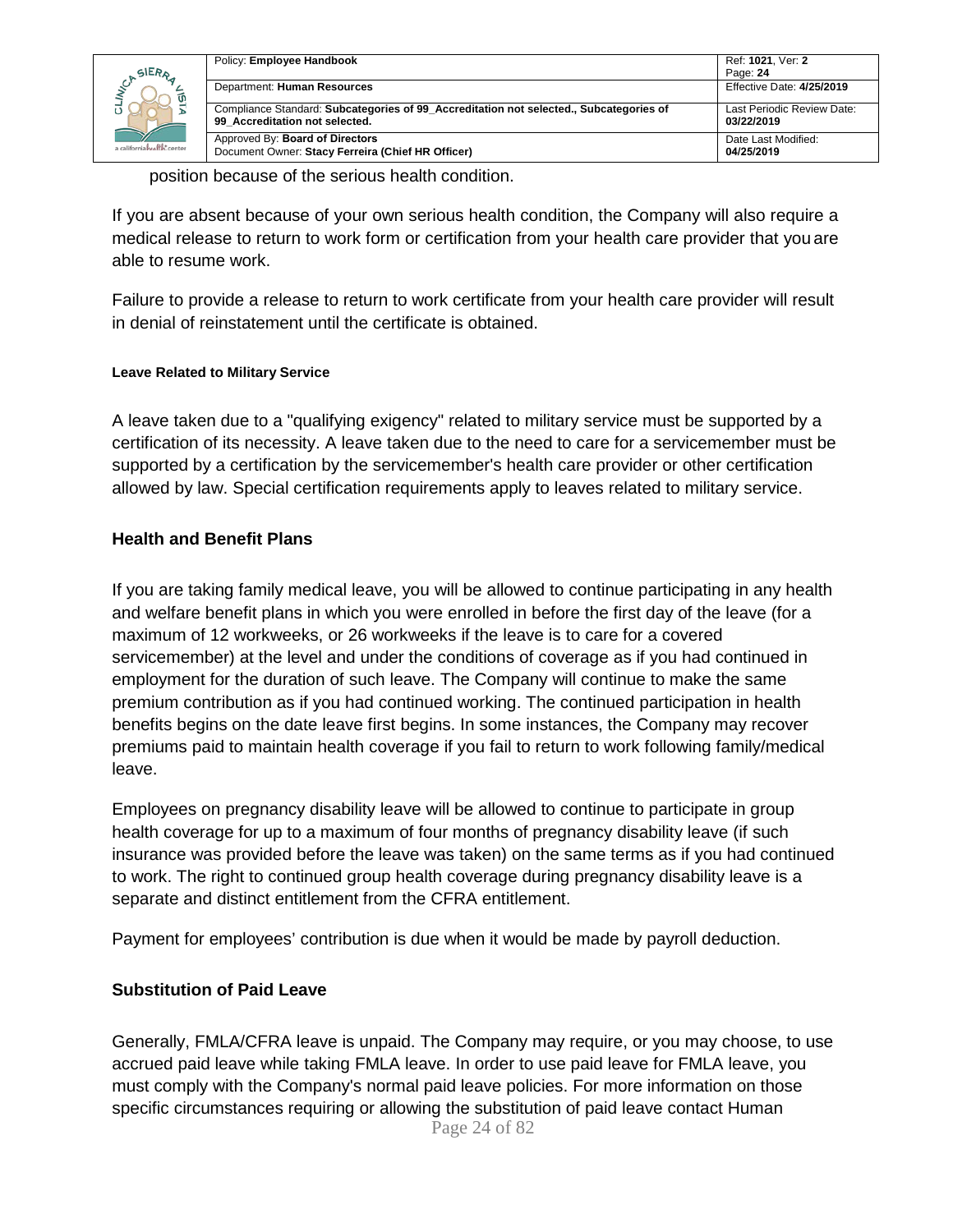|                            | Policy: Employee Handbook                                                                                                | Ref: 1021, Ver: 2                        |
|----------------------------|--------------------------------------------------------------------------------------------------------------------------|------------------------------------------|
| SIERA                      |                                                                                                                          | Page: 25                                 |
| ັທ                         | Department: Human Resources                                                                                              | Effective Date: 4/25/2019                |
|                            | Compliance Standard: Subcategories of 99 Accreditation not selected., Subcategories of<br>99 Accreditation not selected. | Last Periodic Review Date:<br>03/22/2019 |
| a californiahealth, center | Approved By: Board of Directors<br>Document Owner: Stacy Ferreira (Chief HR Officer)                                     | Date Last Modified:<br>04/25/2019        |

Resources Department.

#### **Reinstatement**

Under most circumstances, upon return from family/medical leave, you will be reinstated to your original job or to an equivalent job with equivalent pay, benefits, and other employment terms and conditions. However, an employee has no greater right to reinstatement than if he or she had been continuously employed rather than on leave. For example, if an employee on family/medical leave would have been laid off had he or she not gone on leave, or if the employee's job is eliminated during the leave and no equivalent or comparable job is available, then the employee would not be entitled to reinstatement. In addition, an employee's use of family/medical leave will not result in the loss of any employment benefit that the employee earned before using family/medical leave.

Reinstatement after family/medical leave may be denied to certain salaried "key" employees under the following conditions:

- An employee requesting reinstatement was among the highest-paid 10 percent of salaried employees employed within 75 miles of the worksite at which the employee worked at the time of the leave request;
- The refusal to reinstate is necessary because reinstatement would cause substantial and grievous economic injury to the Company's operations;
- The employee is notified of the Company's intent to refuse reinstatement at the time the Company determines the refusal is necessary; and
- If leave has already begun, the Company gives the employee a reasonable opportunity to return to work following the notice described previously.

### **Time Accrual**

Please contact the Human Resources Department with any questions regarding accrual of other Company provided paid leave benefits (such as PTO or sick leave) during unpaid FMLA/CFRA leave.

#### **Carryover**

Leave granted under any of the reasons provided by state and federal law will be counted as family/medical leave and will be considered as part of the 12-workweek entitlement (26-workweek entitlement if leave is to care for a servicemember) in any 12-month period. No carryover of unused leave from one 12-month period to the next 12-month period is permitted.

#### **Intermittent Leave**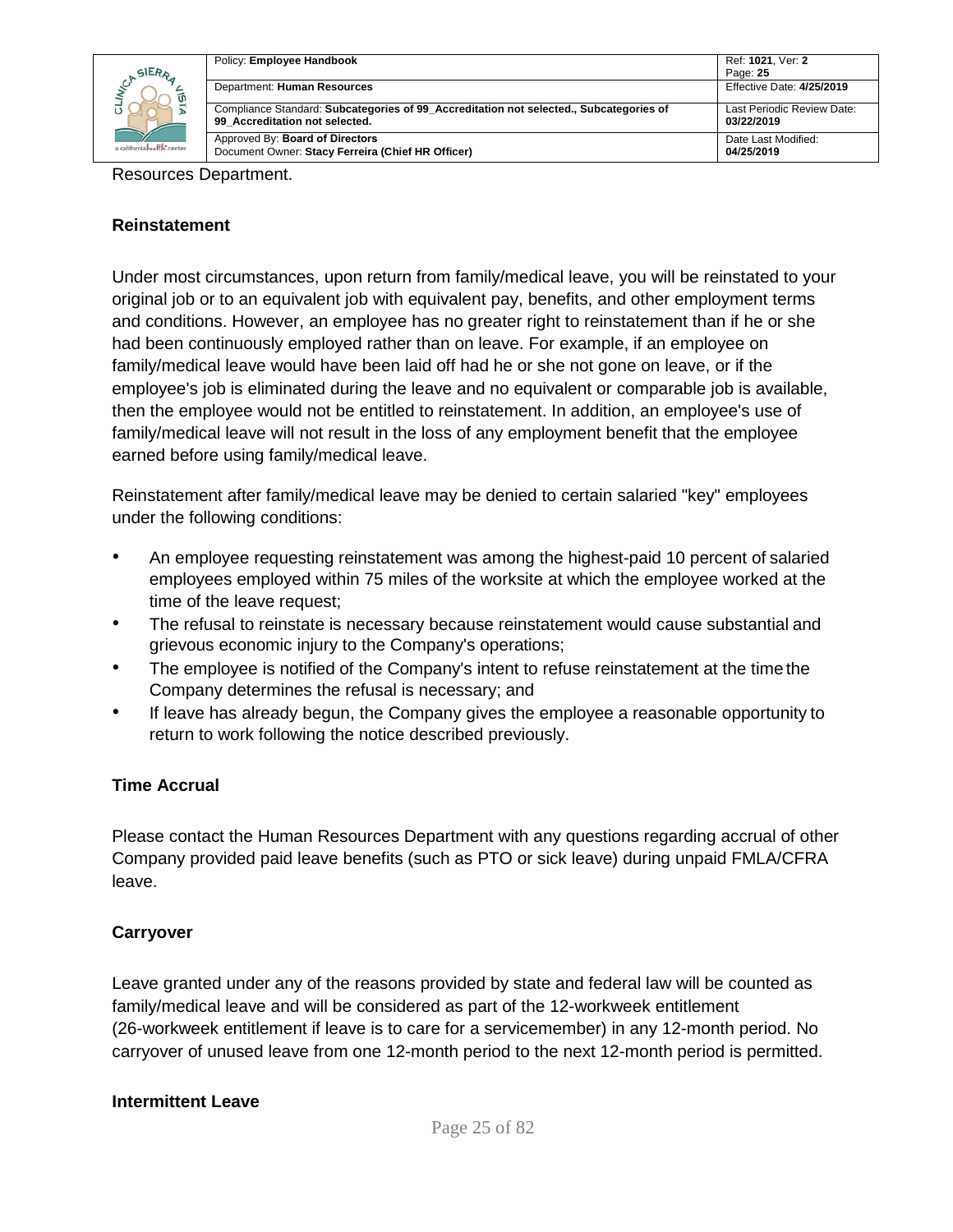| SIERA                      | Policy: Employee Handbook                                                                                                | Ref: 1021, Ver: 2<br>Page: 26            |
|----------------------------|--------------------------------------------------------------------------------------------------------------------------|------------------------------------------|
| a californiahealth, center | Department: Human Resources                                                                                              | Effective Date: 4/25/2019                |
|                            | Compliance Standard: Subcategories of 99 Accreditation not selected., Subcategories of<br>99 Accreditation not selected. | Last Periodic Review Date:<br>03/22/2019 |
|                            | Approved By: Board of Directors<br>Document Owner: Stacy Ferreira (Chief HR Officer)                                     | Date Last Modified:<br>04/25/2019        |

You may take Family and Medical Leave Act/California Family Rights Act leave intermittently (in blocks of time, or by reducing their normal weekly or daily work schedule) if the leave is for your serious health condition or a qualifying family member and the reduced leave schedule is medically necessary as determined by the health care provider of the person with the serious health condition. The smallest increment of time that can be used for such leave is 15 minutes.

See also the discussion of Pregnancy, Childbirth or Related Medical Conditions above.

## <span id="page-25-0"></span>**Jury Duty and Witness Leave**

Clinica Sierra Vista encourages employees to serve on jury duty when called. Non-exempt employees who have completed their introductory periods will receive full pay while serving up to \*40 hours of jury duty. Exempt employees will receive full salary unless they are absent for a full week and perform no work. You should notify your supervisor of the need for time off for jury duty as soon as a notice or summons from the court is received. You are required to provide written verification (ie. Timecard) from the court clerk of performance of jury service. If work time remains after any day of jury selection or jury duty, you will be expected to return to work for the remainder of your work schedule.

\*Part-Time benefit eligible staff will receive a pro-rata benefit.

### **Fees Paid by the Court**

You may retain any mileage allowance or other fee paid by the court for jury services.

### <span id="page-25-1"></span>**Leave Donation Program**

### **Statement of Policy**

Clinica Sierra Vista has a leave donation program that is meant to provide assistance to employees who are suffering from a crisis event that has resulted in a need for additional time off in excess of their available sick or other paid time. The program allows eligible employees to voluntarily donate time from their available PTO time to their co-workers in accordance with the policy.

This policy is strictly voluntary. The policy does not guarantee any employee the right to extended leave beyond what is provided for by the company's stated policy and its legal obligations. Final approval of receipt of any sick leave donation and of the ability to donate accrued leave rests with Chief Human Resource Officer.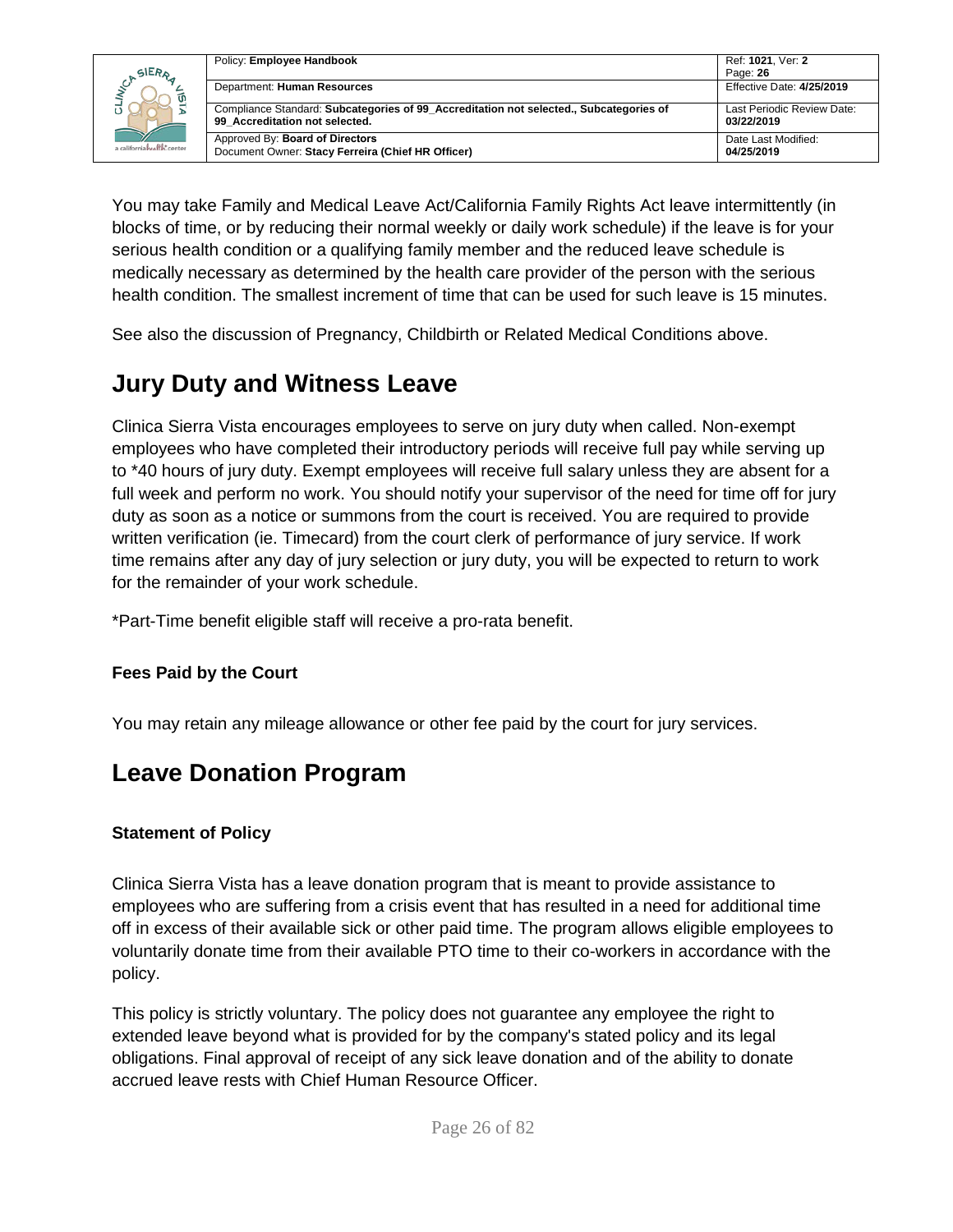

|  | Policy: Employee Handbook                                                                                                | Ref: 1021, Ver: 2                        |
|--|--------------------------------------------------------------------------------------------------------------------------|------------------------------------------|
|  |                                                                                                                          | Page: 27                                 |
|  | Department: Human Resources                                                                                              | Effective Date: 4/25/2019                |
|  | Compliance Standard: Subcategories of 99 Accreditation not selected., Subcategories of<br>99 Accreditation not selected. | Last Periodic Review Date:<br>03/22/2019 |
|  | Approved By: Board of Directors<br>Document Owner: Stacy Ferreira (Chief HR Officer)                                     | Date Last Modified:<br>04/25/2019        |

Donations made under this policy shall be deemed to be equivalent one hour increments and are not based on the job classification or salary of the donating employee or the recipient employee.

### **Eligibility to Donate**

In order for you to donate PTO time to another employee you must:

- Be employed by Clinica Sierra Vista for one year
- Donate PTO time in a minimum of 8 hours to a maximum of 40 hours per year.
- You must maintain a minimum of 80 hours in your current balance after the donation.
- Not be currently on an approved leave of absence

Employees who donate PTO time are not permitted to exhaust their own sick leave balance because they may experience their own need for time off.

### **Guidelines for Receipt of Leave Donation**

Employees who would like to receive donated PTO time from co-workers, must have a crisis event as determined by Human Resources Department.

A crisis event includes circumstances such as the following:

- A catastrophic injury or illness of an employee or immediate family member.
- Death of an immediate family member.
- A crisis of a severe nature that directly impacts the employee, such as a catastrophic casualty loss due to a natural disaster.

The donated time can only be used for time off related to the approved crisis event. Recipient employees must use their own available paid leave time prior to using any donated time. Employees who receive donated PTO time may receive no more than 480 hours (12 weeks) within a rolling 12 month period. The leave donation program does not guarantee the recipient employee the right to extended leave beyond the company's stated policy and its legal obligations. The decision as to whether a personal leave should be granted, whether there is a crisis event, or whether the employee can receive donated PTO time is within the discretion of Clinica Sierra Vista.

Any donated PTO time that is in excess of the time used by the recipient for the approved crisis event will be returned to the donor. There is no "cash" value to the recipient of the donated PTO time.

### **Procedure**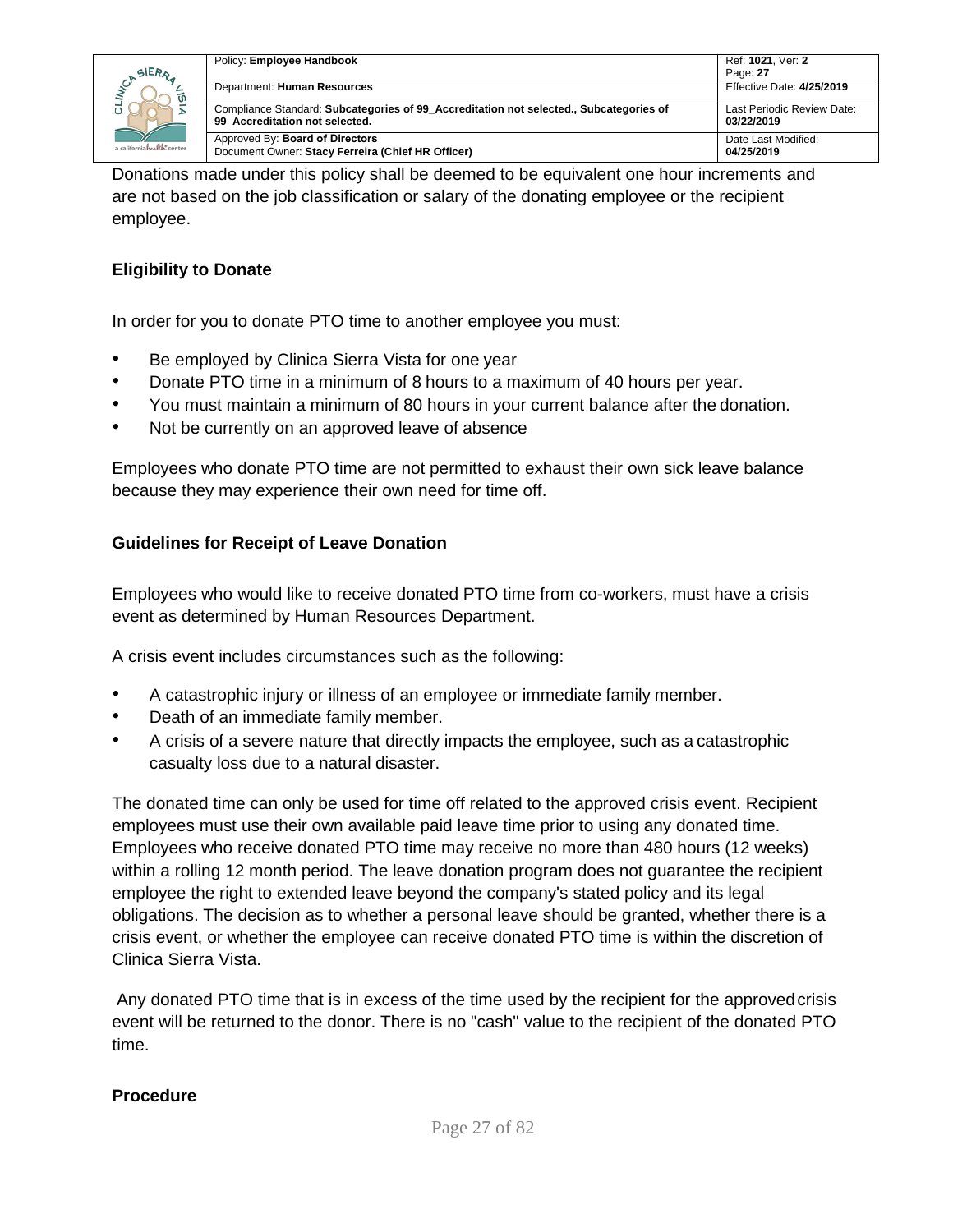

| Policy: Employee Handbook                                                              | Ref: 1021, Ver: 2<br>Page: 28 |
|----------------------------------------------------------------------------------------|-------------------------------|
| Department: Human Resources                                                            | Effective Date: 4/25/2019     |
| Compliance Standard: Subcategories of 99 Accreditation not selected., Subcategories of | Last Periodic Review Date:    |
| 99 Accreditation not selected.                                                         | 03/22/2019                    |
| Approved By: Board of Directors                                                        | Date Last Modified:           |
| Document Owner: Stacy Ferreira (Chief HR Officer)                                      | 04/25/2019                    |

Employees who wish to donate PTO time to a co-worker must make a written request to Human Resources Department who will confirm eligibility. The request must be approved by Human Resources.

The identity of donors will remain confidential, unless disclosure is requested by the donor.

Donations under the program are voluntary and no employee will be subject to intimidation or disparate treatment for participating in or declining to participate in the leave donation program. Misrepresenting or falsifying the need to receive donated leave under this program is grounds for discipline, including termination.

## <span id="page-27-0"></span>**Military Leave**

Employees who wish to serve in the military and take military leave should contact Human Resources Department for information about their rights before and after such leave. You are entitled to reinstatement upon completion of military service, provided you return or apply for reinstatement within the time allowed by law.

# <span id="page-27-1"></span>**Military Spouse Leave**

Employees who work more than 20 hours per week and have a spouse in the Armed Forces, National Guard or Reserves who have been deployed during a period of military conflict are eligible for up to 10 unpaid days off when their spouse is on leave from (not returning from) military deployment.

Employees must request this leave in writing to Human Resources Department within two business days of receiving official notice that their spouse will be on leave. Employees requesting this leave are required to attach to the leave request written documentation certifying the spouse will be on leave from deployment.

## <span id="page-27-2"></span>**Office Closures**

Clinica Sierra Vista will provide each full-time employee up to 12 office closure days in a calendar year. Office closure days may be utilized for planned or unplanned days where Clinica Sierra Vista must close an office. These days may occur for reasons such as inclement weather, utility outages, or planned holiday closures. Planned office closures days will be announced in advance, when foreseeable.

Clinica Sierra Vista generally observes the following paid office closure days:

• January 1 (New Year's Day)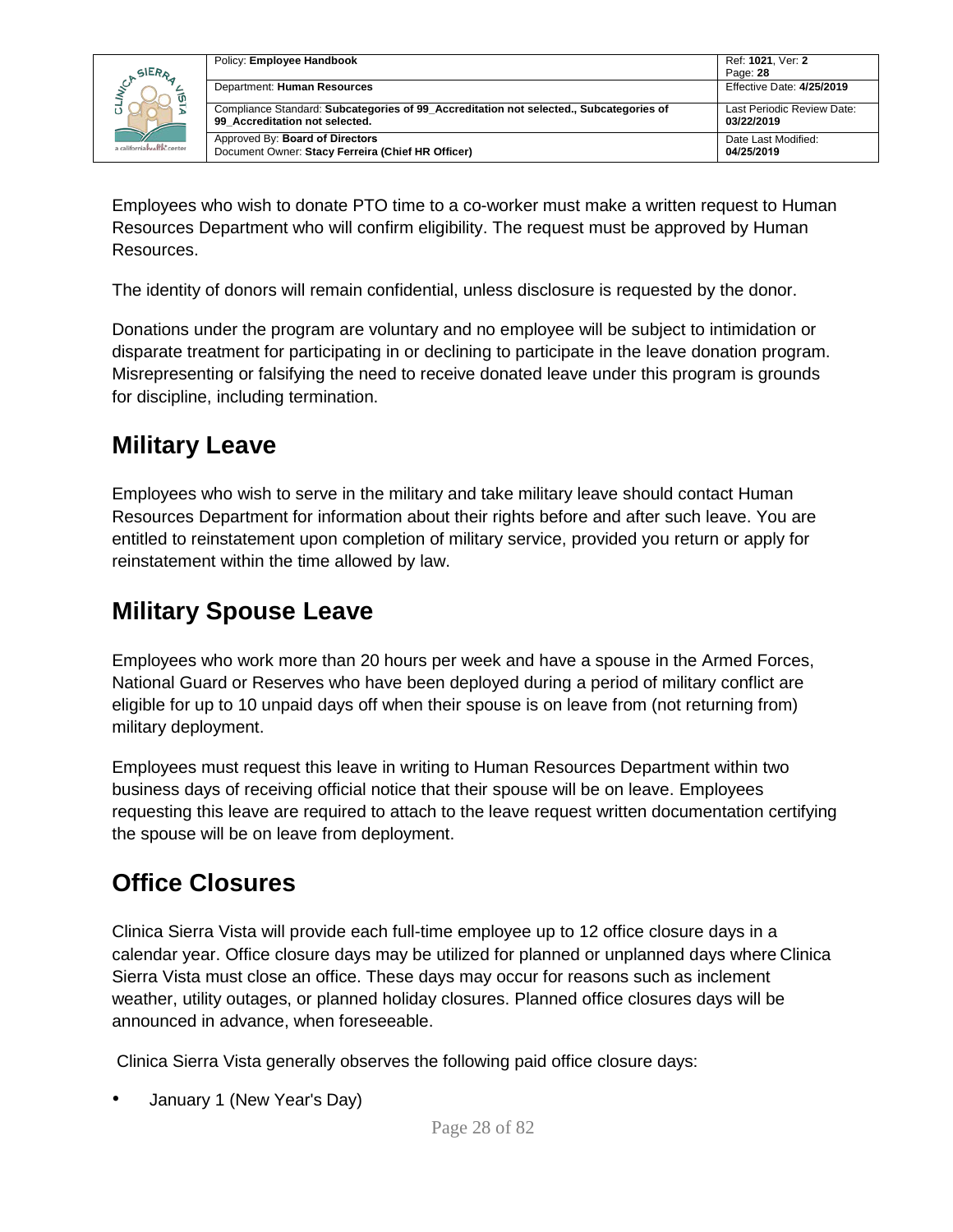| SIERA                      | Policy: Employee Handbook                                                                                                | Ref: 1021, Ver: 2<br>Page: 29            |
|----------------------------|--------------------------------------------------------------------------------------------------------------------------|------------------------------------------|
|                            | Department: Human Resources                                                                                              | Effective Date: 4/25/2019                |
|                            | Compliance Standard: Subcategories of 99_Accreditation not selected., Subcategories of<br>99 Accreditation not selected. | Last Periodic Review Date:<br>03/22/2019 |
| a californiahealth, center | Approved By: Board of Directors<br>Document Owner: Stacy Ferreira (Chief HR Officer)                                     | Date Last Modified:<br>04/25/2019        |

- Memorial Day
- July 4th (Independence Day)
- Labor Day
- Thanksgiving Day
- Friday after Thanksgiving
- Christmas Eve
- Christmas Day

Each non-exempt employee's eligibility for office closure pay begins immediately at hire. Eligible employees include those classified at Full Time and Part-Time (30+ and 21+) staff. To be eligible for office closure pay, you must be regularly scheduled to work on the day on which the office closure is observed and must work your regularly scheduled working days immediately preceding and immediately following the office closure, unless an absence on either day is approved in advance by your supervisor or the absence is otherwise protected by law. If you are required to work on a paid scheduled office closure day you will receive time and a half pay.

## <span id="page-28-0"></span>**Paid Time Off**

Employees are entitled to paid time off (PTO) based upon their years of active service. Active service commences with an employee's first day of work and continues thereafter unless broken by a leave of absence or termination of employment.

PTO can accrue to a maximum cap. Once this cap is reached, no further PTO will accrue until some paid time off is used.

Paid time off will be accrued on the following basis:

0 months - 4 years: employee accrues \*160 hours of Paid Time Off per year to a maximum of 300 hours of PTO.

5 - 9 years: employee accrues \*200 hours of Paid Time Off per year to a maximum of 360 hours of PTO.

10 years and thereafter: employee accrues \*240 hours of Paid Time Off per year to a maximum of 420 hours of PTO.

\*Part-Time benefit eligible staff will receive a pro-rata benefit.

### **PTO Usage**

An employee may not use paid time off before its accrual. Employees will not be paid for any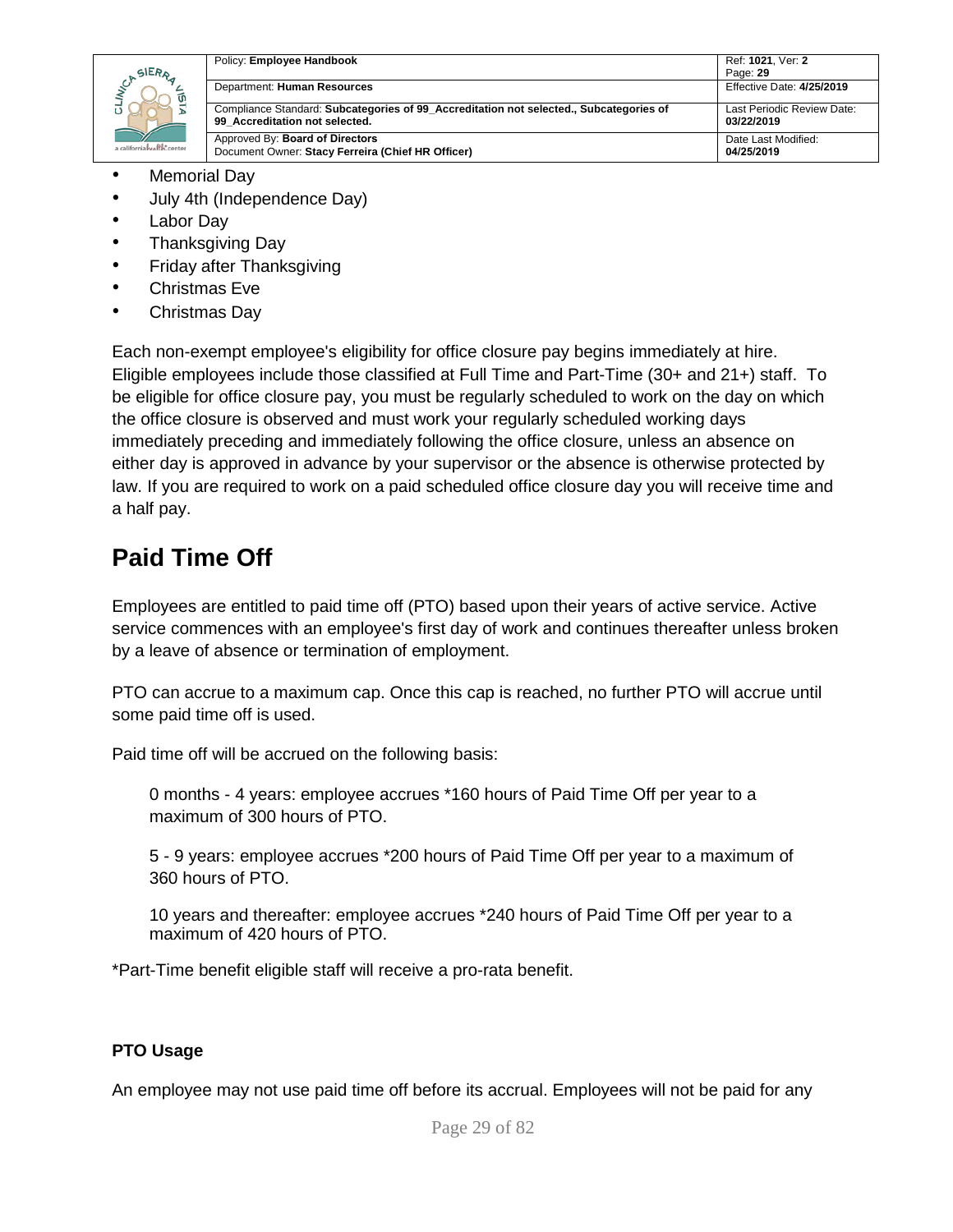| SIERA                      | Policy: Employee Handbook                                                                                                | Ref: 1021. Ver: 2<br>Page: 30            |
|----------------------------|--------------------------------------------------------------------------------------------------------------------------|------------------------------------------|
|                            | Department: Human Resources                                                                                              | Effective Date: 4/25/2019                |
|                            | Compliance Standard: Subcategories of 99 Accreditation not selected., Subcategories of<br>99 Accreditation not selected. | Last Periodic Review Date:<br>03/22/2019 |
| a californiahealth, center | Approved By: Board of Directors<br>Document Owner: Stacy Ferreira (Chief HR Officer)                                     | Date Last Modified:<br>04/25/2019        |

time in excess of accrued paid time off. Employees become eligible to take PTO beginning on the 90th day of employment, unless arranged as a condition at hire.

Employees may use accrued PTO for any reason, including vacation, illness, care for family members or other personal matters. An employee's use of paid time off may run concurrently with other leaves pursuant to local, state or federal laws.

Employees will need to schedule time off with their supervisors. In general, staff should request PTO time with 2 weeks' notice. For requests of 2 weeks or more, staff should provide 30 days' notice. If the need for PTO is not foreseeable, employees shall provide notice to the Supervisor as soon as practicable.

Clinica Sierra Vista provides Sick Leave pay in addition to the PTO benefit. Specific provisions relating to paid sick leave under California's Healthy Workplaces, Healthy Families Act, including procedures relating to notification and usage of this paid sick time, are discussed in the Sick Leave Policy.

An employee whose employment terminates will be paid for accrued, unused PTO. Employees on unpaid leave do not accrue PTO.

### **PTO Conversion**

Clinica Sierra Vista may allow staff to convert/cash out PTO to their retirement account or through payroll at a designated time during the year under the following conditions:

- Employees may be eligible at the discretion of the organization for a once a year conversion opportunity, as permitted by the employees funding source, the financial ability of the organization.
- For 403b conversion, employees must have a minimum 2% voluntary contribution during the 12 months preceding the conversion. This is not a requirement for CASHOUT.
- Eligible employees may convert between 40 to 200 hours, but must have a minimum remaining balance of 100 hours.
- All retirement conversions are subject to the IRS annual maximum allowable contribution.

# <span id="page-29-0"></span>**Personal Leave**

A personal leave of absence without pay may be granted at the discretion of Clinica Sierra Vista. Requests for personal leave should be limited to unusual circumstances requiring an absence of longer than two weeks. Approved personal absences of shorter duration are not normally treated as leaves, but rather as excused absences without pay.

# <span id="page-29-1"></span>**Pregnancy Disability Leave (Five or More Employees)**

Page 30 of 82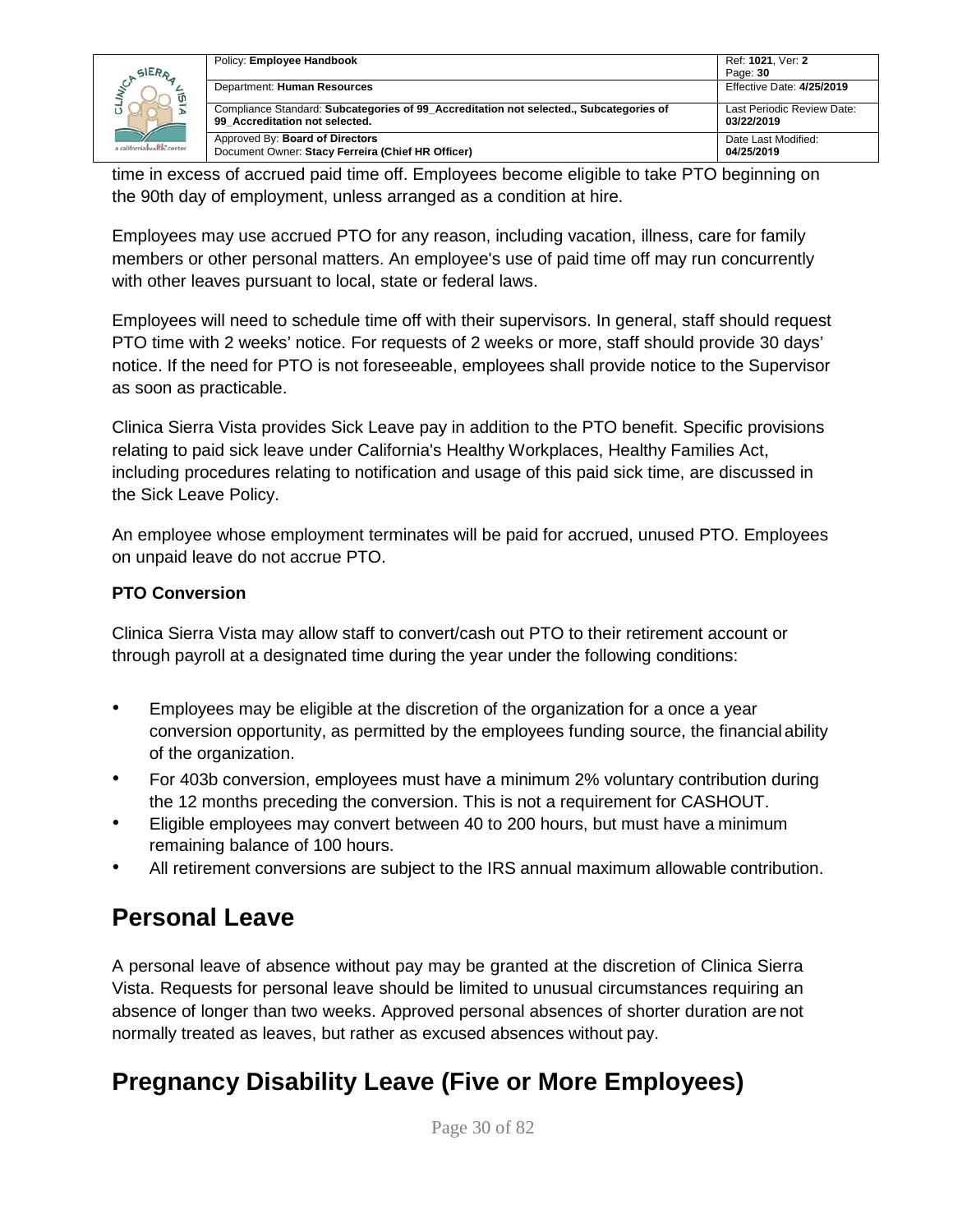|                            | Policy: Employee Handbook                                                                                                | Ref: 1021. Ver: 2                        |
|----------------------------|--------------------------------------------------------------------------------------------------------------------------|------------------------------------------|
| SIERA                      |                                                                                                                          | Page: 31                                 |
|                            | Department: Human Resources                                                                                              | Effective Date: 4/25/2019                |
|                            | Compliance Standard: Subcategories of 99 Accreditation not selected., Subcategories of<br>99 Accreditation not selected. | Last Periodic Review Date:<br>03/22/2019 |
| a californiahealth, center | Approved By: Board of Directors<br>Document Owner: Stacy Ferreira (Chief HR Officer)                                     | Date Last Modified:<br>04/25/2019        |

If you are pregnant, have a related medical condition, or are recovering from childbirth, please review this policy. Any employee planning to take pregnancy disability leave should advise the personnel department as early as possible. The individual should make an appointment with the personnel manager to discuss the following conditions:

- Duration of pregnancy disability leave will be determined by the advice of the employee's physician, but employees disabled by pregnancy may take up to four months of leave per pregnancy (the working days you normally would work in one-third of a year or 17 1/3 weeks). Part-time employees are entitled to leave on a pro rata basis. The four months of leave includes any period of time for actual disability caused by the employee's pregnancy, childbirth, or related medical condition. This includes leave for severe morning sickness and for prenatal care, doctor-ordered bed rest, as well as other reasons. Your healthcare provider determines how much time you need for your disability.
- Clinica Sierra Vista will also reasonably accommodate medical needs related to pregnancy, childbirth, or related conditions or temporarily transfer you to a less strenuous or hazardous position (where one is available) or duties if medically needed because of your pregnancy.
- Employees who need to take pregnancy disability must inform Clinica Sierra Vista when a leave is expected to begin and how long it will likely last. If the need for a leave, reasonable accommodation, or transfer is foreseeable (such as the expected birth of a child or a planned medical treatment for yourself), employees must provide at least 30 days advance notice before the pregnancy disability leave or transfer is to begin. Employees must consult with the personnel manager regarding the scheduling of any planned medical treatment or supervision in order to minimize disruption to the operations of the Company. Any such scheduling is subject to the approval of the employee's health care provider;
- For emergencies or events that are unforeseeable, we need you to notify the Company, at least verbally, as soon as practical after you learn of the need for the leave.
- Failure to comply with these notice requirements may result in delay of leave, reasonable accommodation, or transfer;
- Pregnancy leave usually begins when ordered by the employee's physician. The employee must provide Clinica Sierra Vista with a written certification from a health care provider for need of PDL, reasonable accommodation or transfer. The certification must be returned no later than 15 calendar days after it is requested by the Company. Failure to do so may, in some circumstances, delay PDL leave, reasonable accommodation or transfer. Please see the personnel department for a medical certification form to give to your health provider.
- Leave returns will be allowed only when the employee's physician sends a release;
- An employee will be required to use accrued sick time (if otherwise eligible to take thetime) during a pregnancy disability leave. An employee will be allowed to use accrued vacation or personal time (if otherwise eligible to take the time) during a pregnancy disability leave; and
- Leave does not need to be taken in one continuous period of time and may be taken intermittently, as needed. Leave may be taken in increments of 15 minutes.

If intermittent leave or leave on a reduced work schedule is medically advisable the employee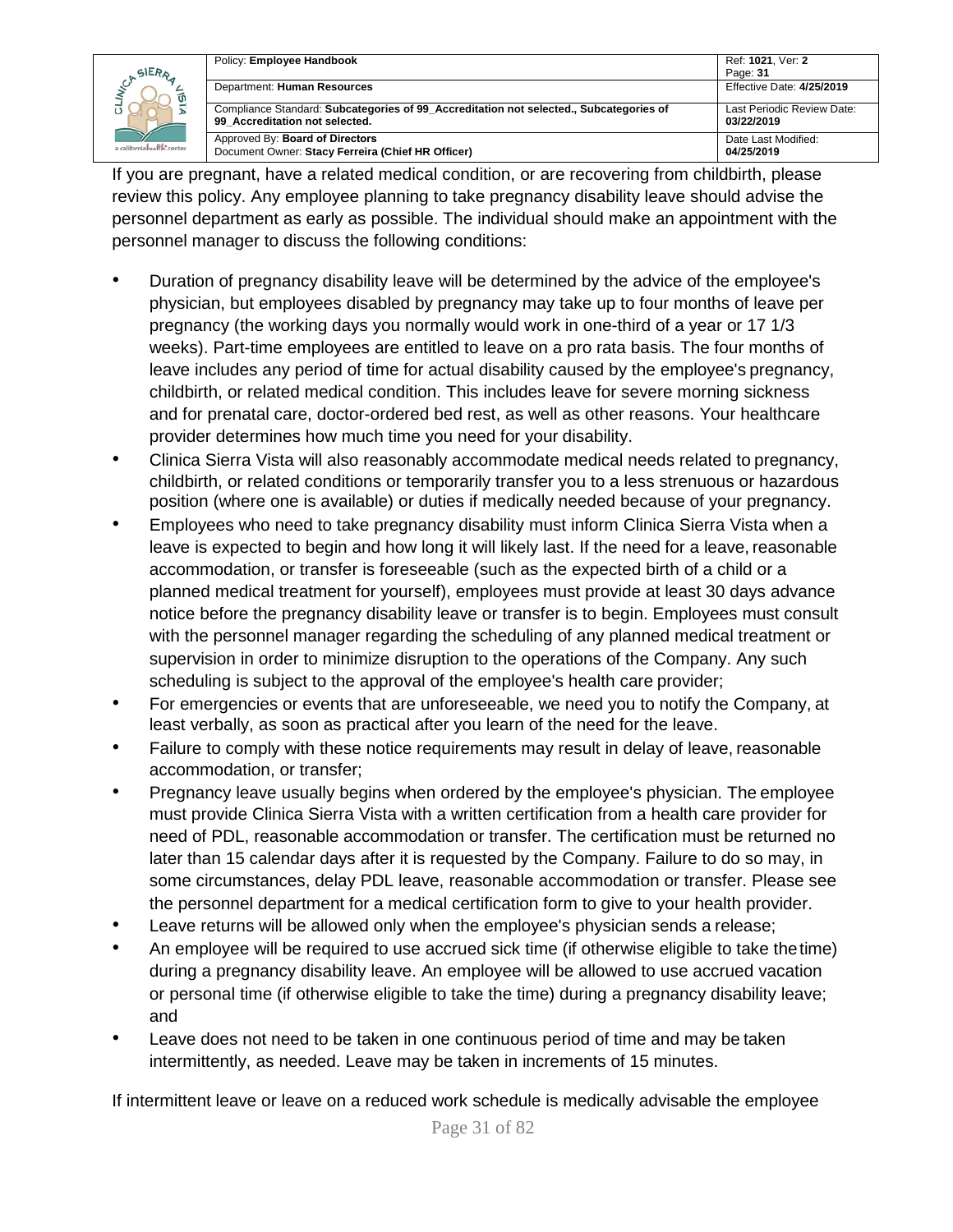|                            | Policy: Employee Handbook                                                                                                | Ref: 1021. Ver: 2                        |
|----------------------------|--------------------------------------------------------------------------------------------------------------------------|------------------------------------------|
| SIERA                      |                                                                                                                          | Page: 32                                 |
|                            | Department: Human Resources                                                                                              | Effective Date: 4/25/2019                |
|                            | Compliance Standard: Subcategories of 99 Accreditation not selected., Subcategories of<br>99 Accreditation not selected. | Last Periodic Review Date:<br>03/22/2019 |
| a californiahealth, center | Approved By: Board of Directors<br>Document Owner: Stacy Ferreira (Chief HR Officer)                                     | Date Last Modified:<br>04/25/2019        |

may, in some instances, be required to transfer temporarily to an available alternative position that meets the employee's needs. The alternative position need not consist of equivalent duties, but must have the equivalent rate of pay and benefits. The employee must be qualified for the position. The position must better accommodate the employee's leave requirements than her regular job. Transfer to an alternative position can include altering an existing job to better accommodate the employee's need for intermittent leave or a reduced work schedule.

Upon submission of a medical certification that an employee is able to return to work from a pregnancy disability leave, an employee will be reinstated to her same position held at the time the leave began or, in certain instances, to a comparable position, if available. There are limited exceptions to this policy. An employee returning from a pregnancy disability leave has no greater right to reinstatement than if the employee had been continuously employed.

Employees on pregnancy disability leave will be allowed to continue to participate in group health insurance coverage for up to a maximum of four months of disability leave (if such insurance was provided before the leave was taken) at the level and under the conditions that coverage would have been provided if the employee had continued in employment continuously for the duration of the leave. In some instances, an employer can recover from an employee premiums paid to maintain health coverage if the employee fails to return following pregnancy disability leave. PDL may impact other benefits or a seniority date. Please contact the human resources department for more information.

# <span id="page-31-0"></span>**School and Child Care Activities Leave**

Employees are encouraged to participate in the school or child care activities of their child(ren).

The absence is subject to all of the following conditions:

- Time off under this policy can only be used by parents, guardians, grandparents, stepparents, foster parents or a person who stands *in loco parentis* to one or more children of the age to attend kindergarten through grade 12 or a licensed child care provider;
- The amount of time off for school or child care activities described below cannot exceed a total of 40 hours each year;
- Covered employees can use the time off to find, enroll or reenroll a child in a school or with a licensed child care provider or to participate in activities of the child's school or licensed child care provider. The time off for these purposes cannot exceed eight hours in any calendar month. Employees planning to take time off for these purposes must provide reasonable advance notice to their supervisor;
- Covered employees can also use time off to address a "child care provider or school emergency" if the employee gives notice to the employer. A child care provider or school emergency means that the employee's child cannot remain in a school or with a child care provider due to one of the following:
	- The school or child care provider has requested that the child be picked up, or has an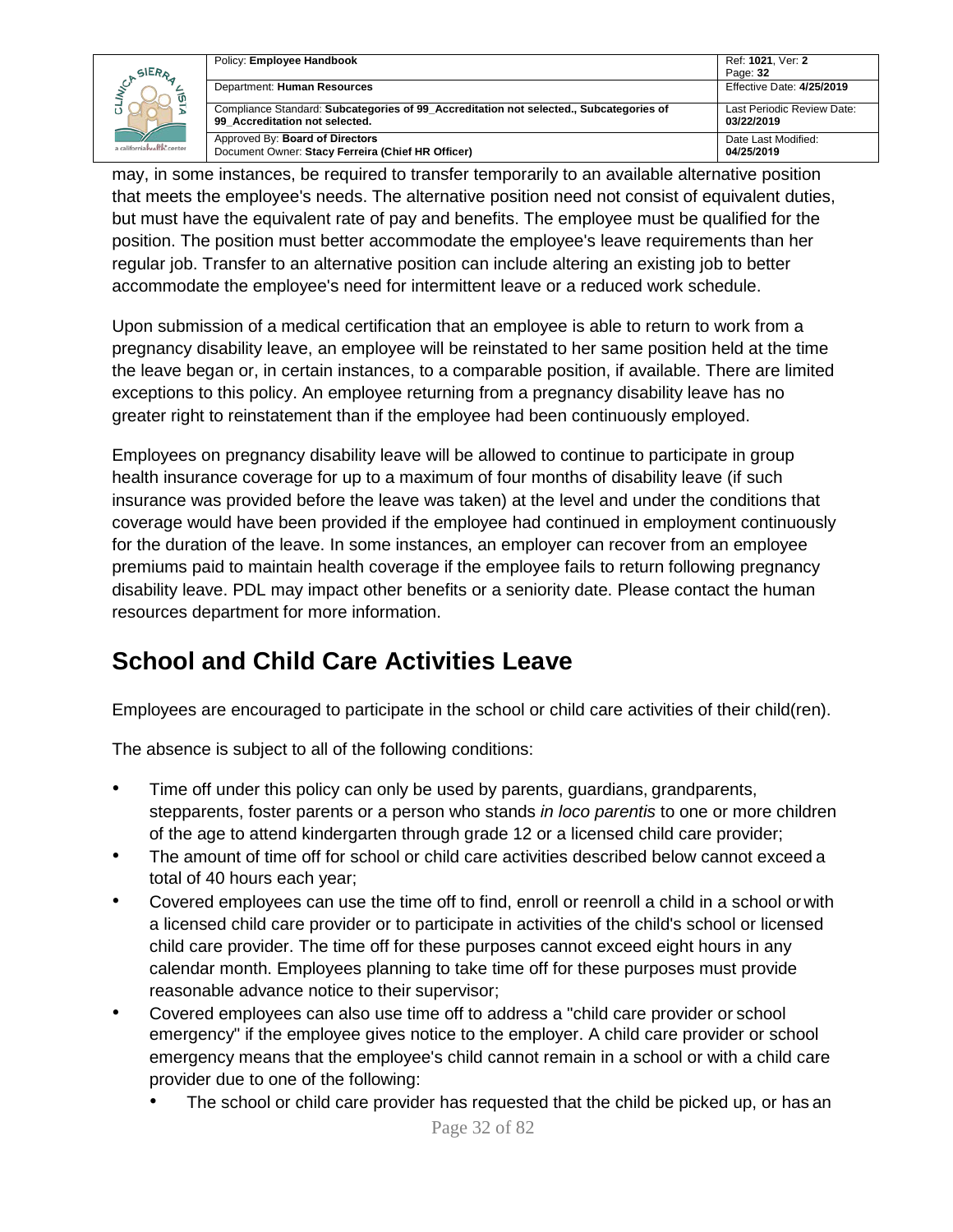

| Policy: Employee Handbook                                                              | Ref: 1021, Ver: 2<br>Page: 33 |
|----------------------------------------------------------------------------------------|-------------------------------|
| Department: Human Resources                                                            | Effective Date: 4/25/2019     |
| Compliance Standard: Subcategories of 99 Accreditation not selected., Subcategories of | Last Periodic Review Date:    |
| 99 Accreditation not selected.                                                         | 03/22/2019                    |
| Approved By: Board of Directors                                                        | Date Last Modified:           |
| Document Owner: Stacy Ferreira (Chief HR Officer)                                      | 04/25/2019                    |

attendance policy (excluding planned holidays) that prohibits the child from attending or requires the child to be picked up from the school or child care provider;

- Behavioral or discipline problems;
- Closure or unexpected unavailability of the school or child care provider, excluding planned holidays; or
- A natural disaster, including, but not limited to, fire, earthquake or flood.
- Employees must provide their supervisor with documentation from the school or licensed child care provider verifying that they were engaged in these child related activities on the day and time of the absence;
- If more than one parent is employed by Clinica Sierra Vista, the first employee to request such leave will receive the time off. Another parent will receive the time off only if the leave is approved by his or her supervisor;
- Employees must use PTO leave in order to receive compensation for this time off; and
- Employees who do not have paid time off available will take the time off without pay.

### <span id="page-32-0"></span>**Sick Leave**

California law provides for mandatory paid sick leave under the Healthy Workplaces, Healthy Families Act (the "Act"). This paid sick leave policy is intended to comply with the requirements of the Act, and provide time off in addition to the minimum requirement.

Employees cannot be discriminated or retaliated against for requesting or using accrued paid sick time.

If you have any questions about paid sick leave, please contact the Human Resources Department.

### **Eligible Employees**

Beginning July 1, 2015, all employees who have worked in California for the same employer for 30 or more days within a year from the start of their employment will be entitled to paid sick time.

### **Sick Pay Amount**

Eligible employees will receive sick leave as follows:

### **For Full-Time and Part-Time (30+ & 21+ hour) Employees**

Clinica Sierra Vista will provide eligible employees with 40 hours of paid sick time annually. The full amount will be placed into the leave bank on the initial hire date, and is available for immediate use.

Clinica Sierra Vista will place 40 hours of paid sick time into the leave bank annually on April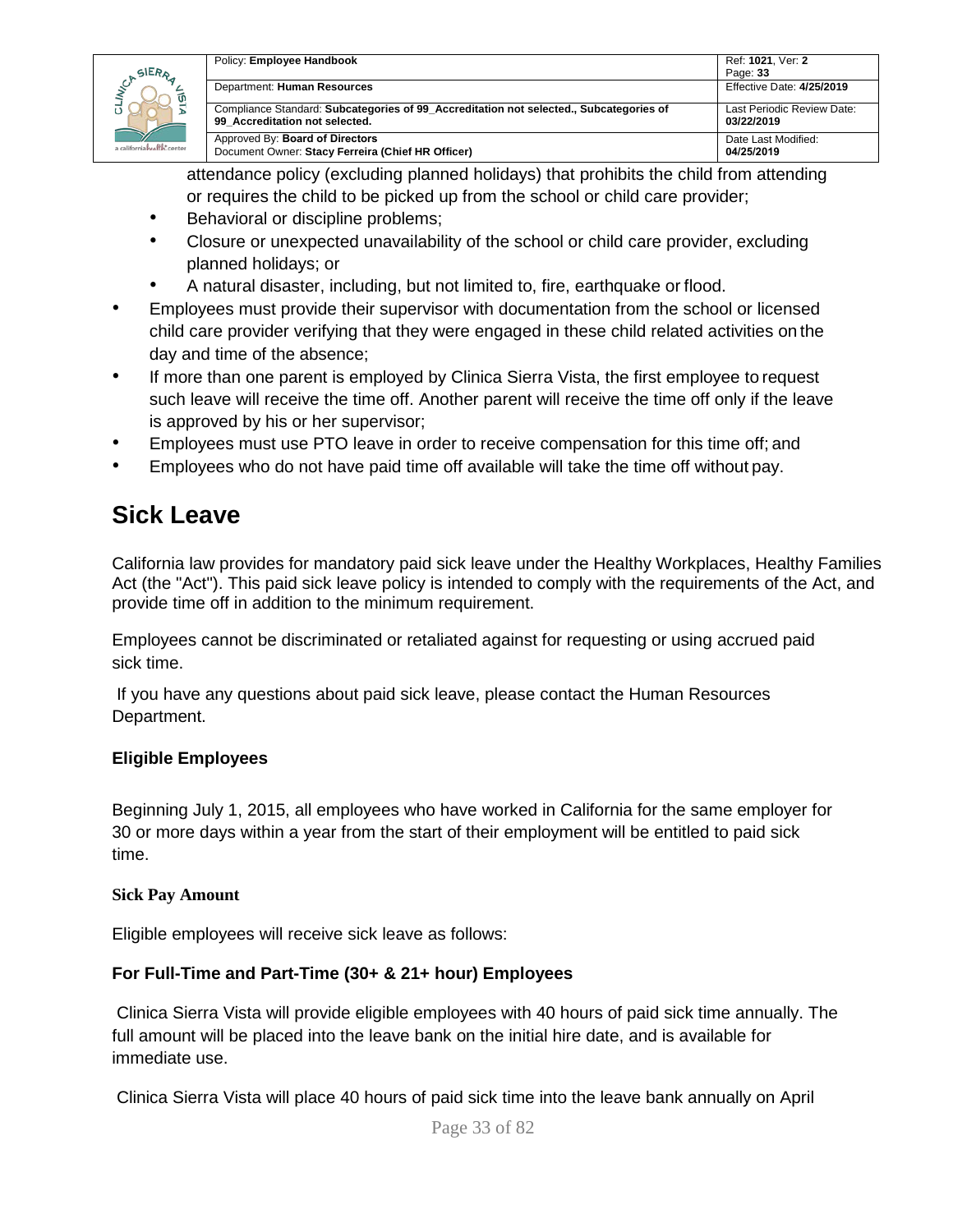

|  | Policy: Employee Handbook                                                                                                | Ref: 1021, Ver: 2                        |
|--|--------------------------------------------------------------------------------------------------------------------------|------------------------------------------|
|  |                                                                                                                          | Page: 34                                 |
|  | Department: Human Resources                                                                                              | Effective Date: 4/25/2019                |
|  | Compliance Standard: Subcategories of 99 Accreditation not selected., Subcategories of<br>99 Accreditation not selected. | Last Periodic Review Date:<br>03/22/2019 |
|  | Approved By: Board of Directors<br>Document Owner: Stacy Ferreira (Chief HR Officer)                                     | Date Last Modified:<br>04/25/2019        |

1st of each year. The Sick Leave bank has a cap of 300 hours. Employees are only eligible to receive hours if they are below the cap at the time of the annually granted allowance, and only up to suchpoint that they would reach the cap.

The Company does not pay employees for unused paid sick time.

### **For Part-Time (20 hours or less) Employees**

Clinica Sierra Vista will provide accrued sick leave at the rate of 1 hour for every 30 hours worked. Part-Time employees will be restricted to 24 hours or 3 days of paid sick time use per year and the sick leave will have an accrual cap of 48 hours total.

The accrued sick leave amount will be available for immediate use. The Company does not pay employees for unused paid sick time.

### **Qualifying Reasons for Paid Sick Leave**

Paid sick time can be used for the following reasons:

- Diagnosis, care or treatment of an existing health condition for an employee or covered family member, as defined below.
- Preventive care for an employee or an employee's covered family member.
- For certain, specified purposes when the employee is a victim of domestic violence, sexual assault or stalking.

For purposes of paid sick leave, a covered family member includes:

- A child defined as a biological, foster or adopted child; a stepchild; or a legal ward, regardless of the age or dependency status of the child. A "child" also may be someonefor whom you have accepted the duties and responsibilities of raising, even if he or she is not your legal child.
- A "parent" defined as a biological, foster or adoptive parent; a stepparent; or a legal guardian of an employee or the employee's spouse or registered domestic partner. A parent may also be someone who accepted the duties and responsibilities of raising you when you were a minor child, even if he or she is not your legal parent.
- A spouse.
- A registered domestic partner.
- A grandparent.
- A grandchild.
- A sibling.

#### **Use of Paid Sick Leave and Notification**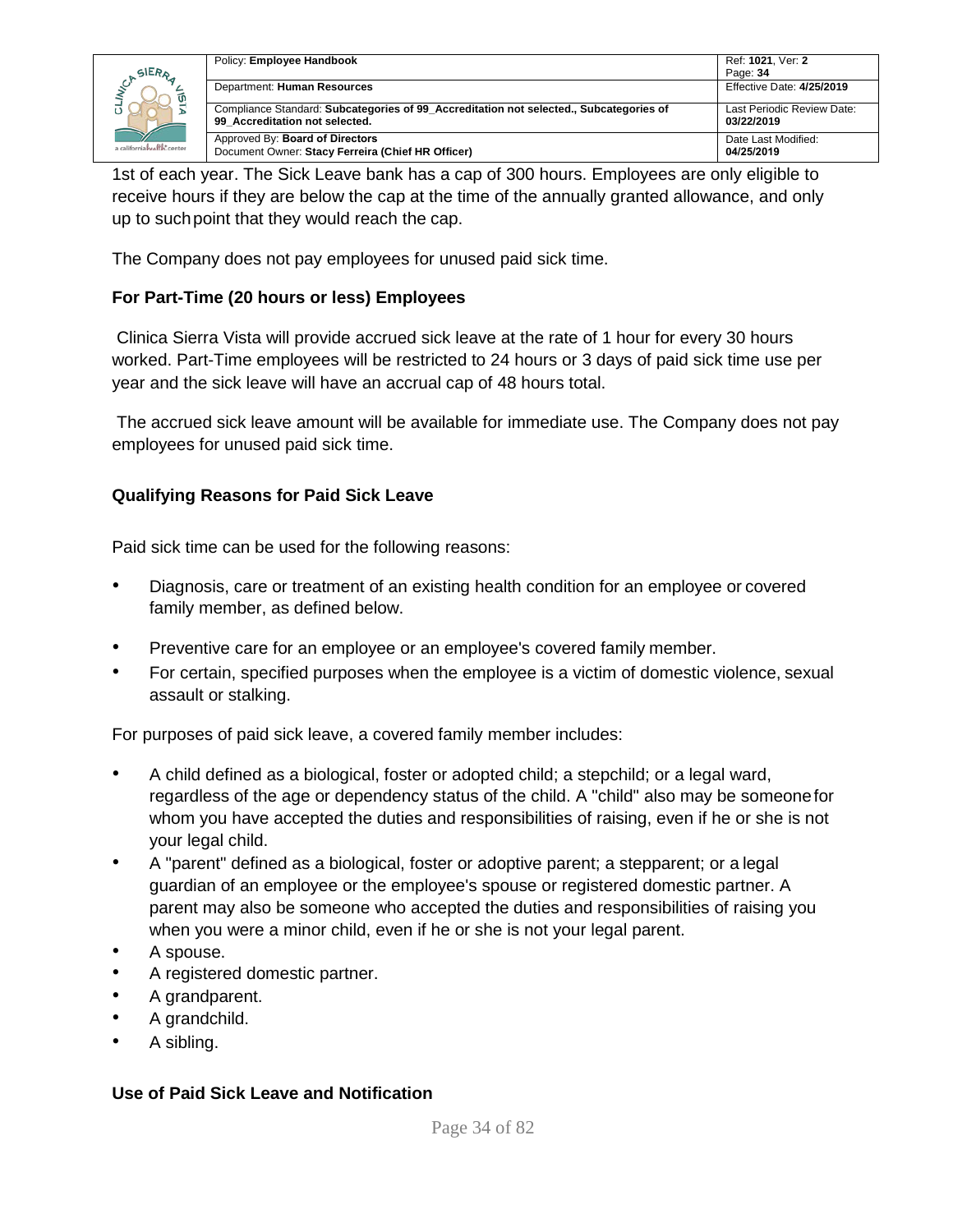|                            | Policy: Employee Handbook                                                                                                | Ref: 1021, Ver: 2                        |
|----------------------------|--------------------------------------------------------------------------------------------------------------------------|------------------------------------------|
| SIERA                      |                                                                                                                          | Page: 35                                 |
| ັທ                         | Department: Human Resources                                                                                              | Effective Date: 4/25/2019                |
|                            | Compliance Standard: Subcategories of 99 Accreditation not selected., Subcategories of<br>99 Accreditation not selected. | Last Periodic Review Date:<br>03/22/2019 |
|                            |                                                                                                                          |                                          |
| a californiahealth, center | Approved By: Board of Directors<br>Document Owner: Stacy Ferreira (Chief HR Officer)                                     | Date Last Modified:<br>04/25/2019        |

If the need for paid sick leave is foreseeable, employees shall provide advance oral or written notification to the Supervisor. If the need for paid sick leave is not foreseeable, employees shall provide notice to the Supervisor as soon as practical.

An employee can also decide to use PTO for any of the above reasons. However, if an employee wants the time off to be protected paid sick time, the employee should designate the time off accordingly and provide the above-described notice. Otherwise, Clinica Sierra Vista will treat the time off as PTO and not protected paid sick time.

An employee's use of paid sick time may run concurrently with other leaves under local, state or federal law. Use of paid sick time does not require a doctor's note. Employees should refer to the specific policy in relation to the type of leave of absence as certification may be required for certain types of leaves.

Paid sick leave is a benefit that also covers absences for work-related illness or injury. Employees who have a work-related illness or injury are covered by workers' compensation insurance. However, workers' compensation benefits usually do not cover absences for medical treatment. When you report a work-related illness or injury, you will be sent for medical treatment, if treatment is necessary. You will be paid your regular wages for the time you spend seeking initial medical treatment.

Any further medical treatment will be under the direction of the health care provider. Any absences from work for follow-up treatment, physical therapy or other prescribed appointments will not be paid as time worked. If you have accrued and unused paid sick leave, you may use paid sick leave to receive pay for these absences.

If you do not have accrued, paid sick leave, or if you have used all of your sick leave, you may choose to substitute vacation/paid time off for further absences from work, related to your illness or injury.

If you have any questions about paid sick leave, please contact the Human Resources Department.

### **Conversion of Extended Illness Bank (EIB)**

Upon the implementation of the new Sick Leave policy, staff will be immediately eligible for one last conversion of their current sick time into their PTO bank in accordance with the former policy rules.

All staff will be provided a new 40 hour sick balance at the time of implementation. Out of respect for those current and long term employees who have balances accrued in their EIB banks, Clinica Sierra Vista will do a one-time conversion of all accrued EIB hours into the Sick Leave bank, in addition to the 40 hour grant of time. Staff with hours above the 300 hour cap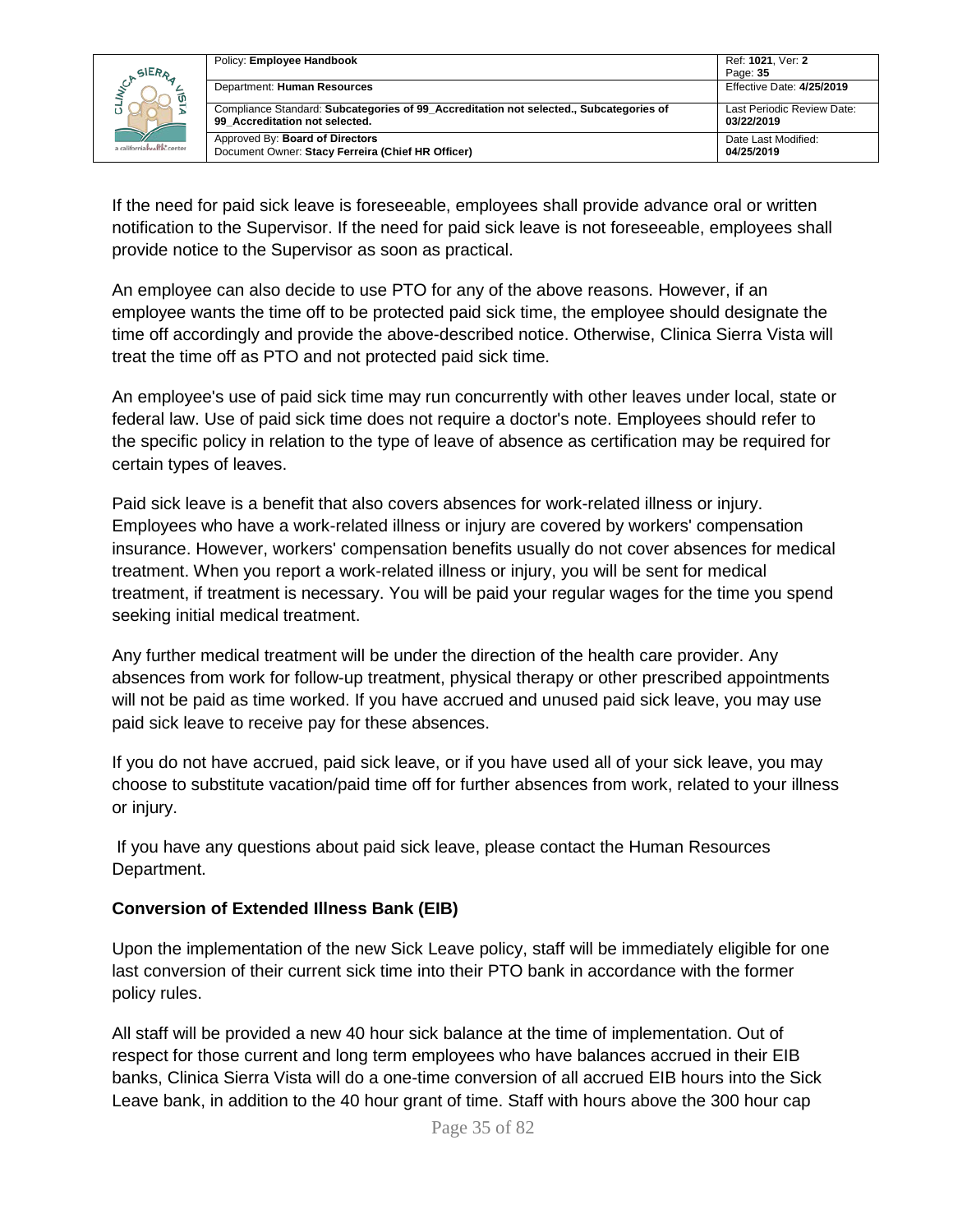|                             | Policy: Employee Handbook                                                                                                | Ref: 1021. Ver: 2                        |
|-----------------------------|--------------------------------------------------------------------------------------------------------------------------|------------------------------------------|
| SIERA                       |                                                                                                                          | Page: 36                                 |
| ωī                          | Department: Human Resources                                                                                              | Effective Date: 4/25/2019                |
|                             | Compliance Standard: Subcategories of 99 Accreditation not selected., Subcategories of<br>99 Accreditation not selected. | Last Periodic Review Date:<br>03/22/2019 |
| a californiah valik, center | Approved By: Board of Directors<br>Document Owner: Stacy Ferreira (Chief HR Officer)                                     | Date Last Modified:<br>04/25/2019        |

will be "grandfathered" and allowed to keep those hours. After this one time conversion, all employees are only eligible to receive hours if they are below the cap at the time of the annual grant, and only up to such point that they would reach the cap.

# <span id="page-35-0"></span>**School Appearances Involving Suspension**

If an employee who is the parent or guardian of a child facing suspension from school is summoned to the school to discuss the matter, the employee should alert his or her supervisor as soon as possible before leaving work. In agreement with California Labor Code Section 230.7, no discriminatory action will be taken against an employee who takes time off for this purpose.

# <span id="page-35-1"></span>**Time Off for Voting**

If an employee does not have sufficient time outside of working hours to vote in an official state-sanctioned election, the employee may take off enough working time to vote. Such time off shall be taken at the beginning or the end of the regular working shift, whichever allows for more free time, and the time taken off shall be combined with the voting time available outside of working hours to a maximum of two hours combined. Under these circumstances, an employee will be allowed a maximum of two hours of time off during an election day without loss of pay. When possible, an employee requesting time off to vote shall give his or her supervisor at least two days' notice.

## <span id="page-35-2"></span>**Victims of Crime Leave**

An employee who is themselves a victim or who is the family member of a victim of certain serious crimes may take time off from work to attend judicial proceedings related to the crime or to attend proceedings involving rights of the victim.

A family member of a crime victim may be eligible to take this leave if he/she is the crime victim s spouse, parent, child or sibling. Other family members may also be covered depending on the purpose of the leave.

The absence from work must be in order to attend judicial proceedings or proceedings involving rights of the victim. Only certain crimes are covered. You must provide reasonable advance notice of your need for leave, and documentation related to the proceeding may be required. If advance notice is not possible, you must provide appropriate documentation within a reasonable time after the absence.

Any absence from work to attend judicial proceedings or proceedings involving victim rights will be unpaid, unless you choose to take paid time off.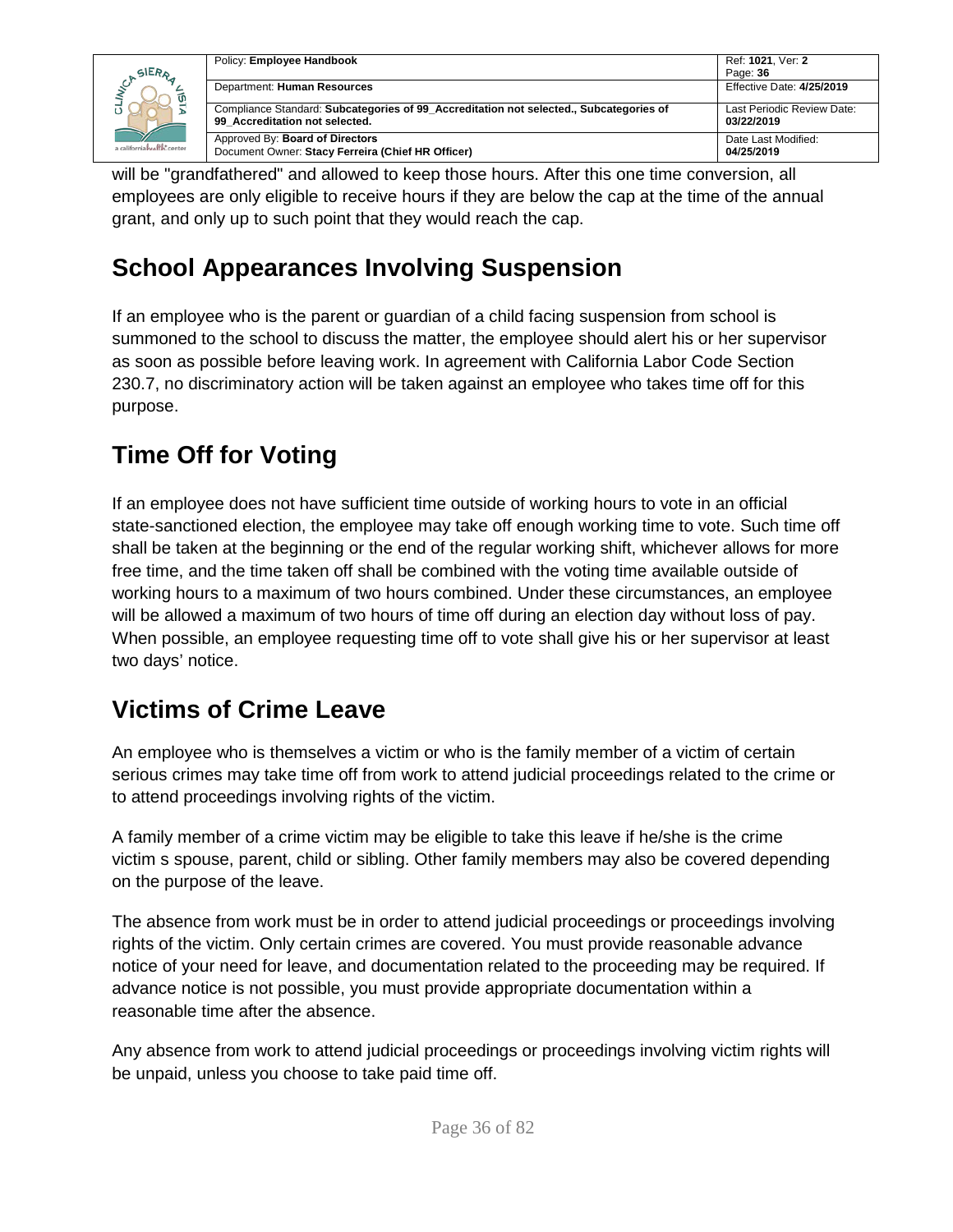|                                           | Policy: Employee Handbook                                                                                                | Ref: 1021. Ver: 2                        |
|-------------------------------------------|--------------------------------------------------------------------------------------------------------------------------|------------------------------------------|
| SIERA<br>ັທ<br>a californiahrafth: center |                                                                                                                          | Page: 37                                 |
|                                           | Department: Human Resources                                                                                              | Effective Date: 4/25/2019                |
|                                           | Compliance Standard: Subcategories of 99 Accreditation not selected., Subcategories of<br>99 Accreditation not selected. | Last Periodic Review Date:<br>03/22/2019 |
|                                           | Approved By: Board of Directors<br>Document Owner: Stacy Ferreira (Chief HR Officer)                                     | Date Last Modified:<br>04/25/2019        |

For more information regarding this leave (including whether you are covered, when and what type of documentation is required, and which type of paid time off can be used), please contact the Human Resources Department.

## **Volunteer Civil Service Personnel**

No employee shall be disciplined for taking time off to perform emergency duty as a volunteer firefighter, peace officer, or emergency rescue personnel. Employees who perform emergency duty as a volunteer firefighter, reserve peace officer, or emergency rescue personnel may also take up to a total of fourteen days unpaid leave time per calendar year to engage in required fire, law enforcement or emergency rescue training. Please alert your supervisor that you may have to take time off for emergency duty or emergency duty training. When taking time off for emergency duty, please alert your supervisor before doing so when possible.

If you are an official volunteer firefighter, reserve peace officer or emergency rescue personnel, please alert your supervisor if you have training. Volunteer firefighters, reserve peace officers and emergency rescue personnel may take up to a total of fourteen days per calendar year to engage in fire, law enforcement or emergency rescue training.

## **Organ and Bone Marrow Donor Leave**

Employees who are donors for organ or bone marrow may take paid time off as follows:

- Employees must be employed for at least a 90-day period immediately preceding the beginning of leave.
- Employees may take up to 30 business days of leave in any one-year period for the purpose of donating an organ to another person. The one-year period is calculated from the date the employee begins their leave.
- Employees may take up to 5 business days of leave in any one-year period for the purpose of donating bone marrow to another person. The one-year period is calculated from the date the employee's leave begins.
- During the leave for organ/bone marrow donors, Clinica Sierra Vista will continue to provide and pay for any group health plan benefits the employee was enrolled in prior to the leave of absence.
- Leave taken for the purpose of organ or bone marrow donation is not leave for the purpose of family medical leave under the federal Family and Medical Leave Act or the state California Family Rights Act.
- Employees who wish to take a leave of absence to donate bone marrow or an organ will be required to provide written verification of the need for leave, including confirmation that the employee is an organ or bone marrow donor and that there is a medical necessity for the donation of the organ or bone marrow.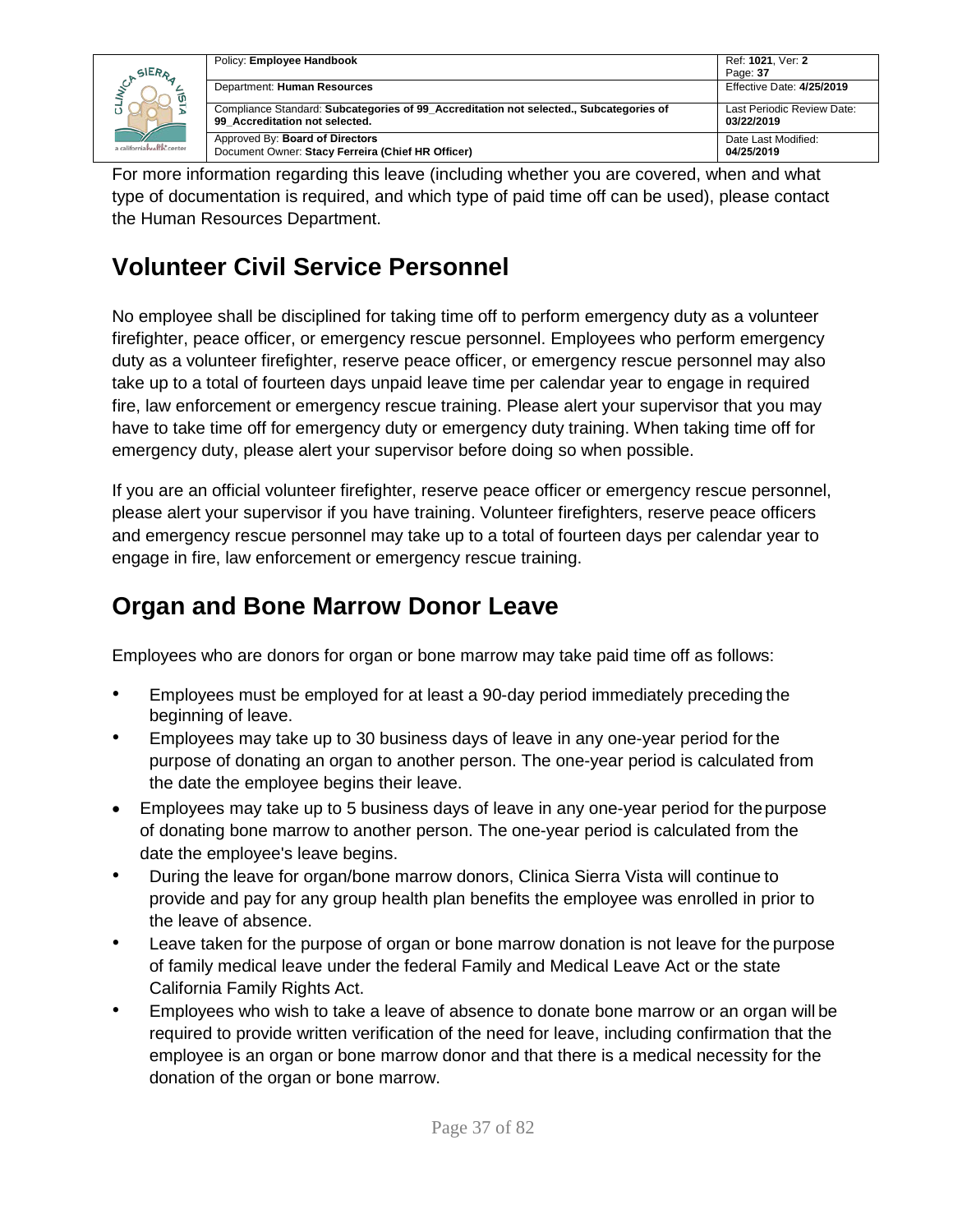|                                           | Policy: Employee Handbook                                                                                                | Ref: 1021. Ver: 2                        |
|-------------------------------------------|--------------------------------------------------------------------------------------------------------------------------|------------------------------------------|
| SIERA<br>ωī<br>a californiahealth, center |                                                                                                                          | Page: 38                                 |
|                                           | Department: Human Resources                                                                                              | Effective Date: 4/25/2019                |
|                                           | Compliance Standard: Subcategories of 99_Accreditation not selected., Subcategories of<br>99 Accreditation not selected. | Last Periodic Review Date:<br>03/22/2019 |
|                                           | Approved By: Board of Directors<br>Document Owner: Stacy Ferreira (Chief HR Officer)                                     | Date Last Modified:<br>04/25/2019        |

Clinica Sierra Vista requires that employees taking leave for organ donation use two weeks of accrued but unused sick leave and PTO.

Clinica Sierra Vista requires that employees taking leave for bone marrow donation use five days of accrued but unused sick leave and PTO.

Once a Donor has exhausted the required paid sick and PTO, the employee will be paid for the remaining leave of absence, if additional leave is needed, up to the maximum allowed by law.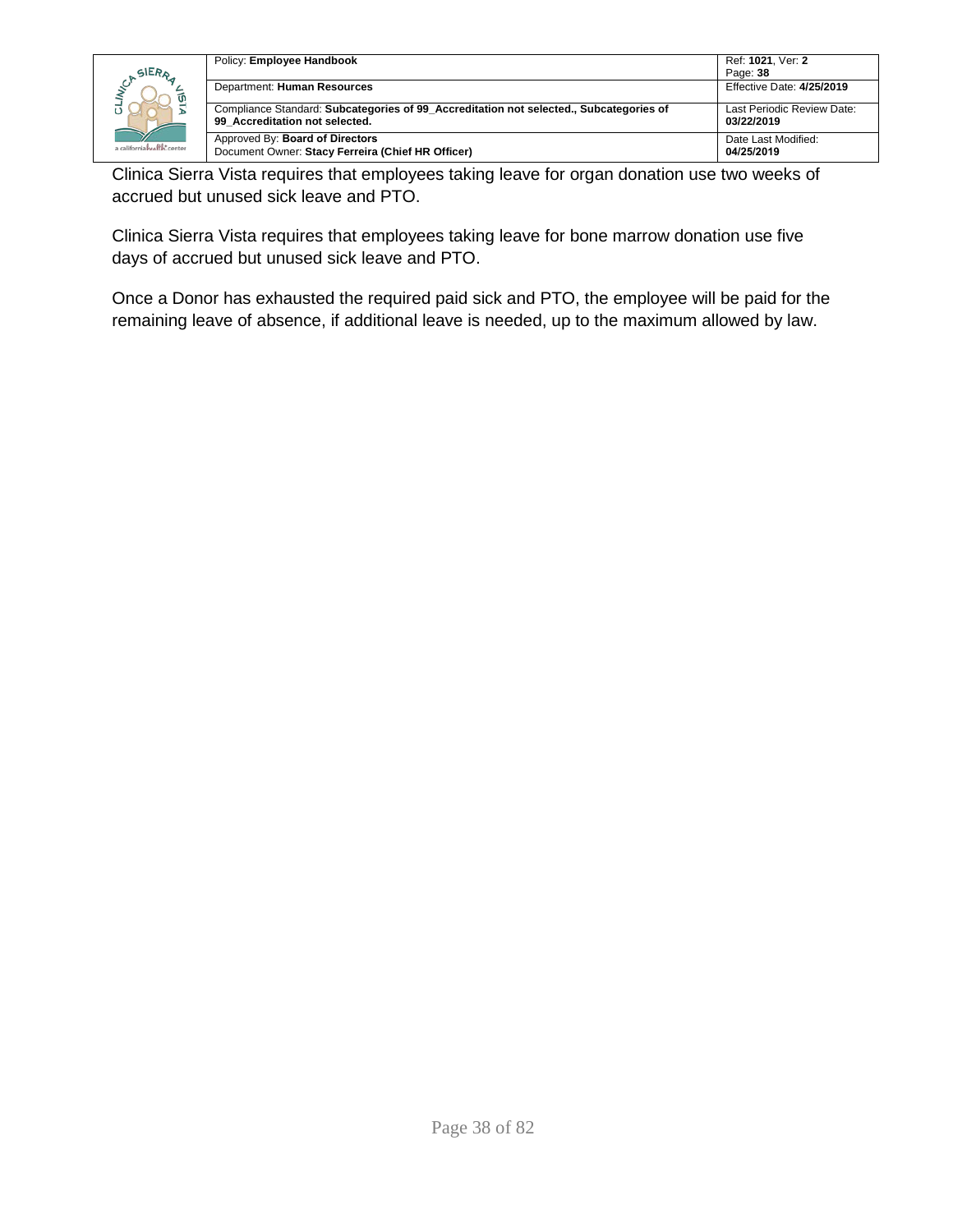| SIERA                      | Policy: Employee Handbook                                                                                                | Ref: 1021. Ver: 2<br>Page: 39            |
|----------------------------|--------------------------------------------------------------------------------------------------------------------------|------------------------------------------|
|                            | Department: Human Resources                                                                                              | Effective Date: 4/25/2019                |
|                            | Compliance Standard: Subcategories of 99 Accreditation not selected., Subcategories of<br>99 Accreditation not selected. | Last Periodic Review Date:<br>03/22/2019 |
| a californiahralist.center | Approved By: Board of Directors<br>Document Owner: Stacy Ferreira (Chief HR Officer)                                     | Date Last Modified:<br>04/25/2019        |

# **Benefits**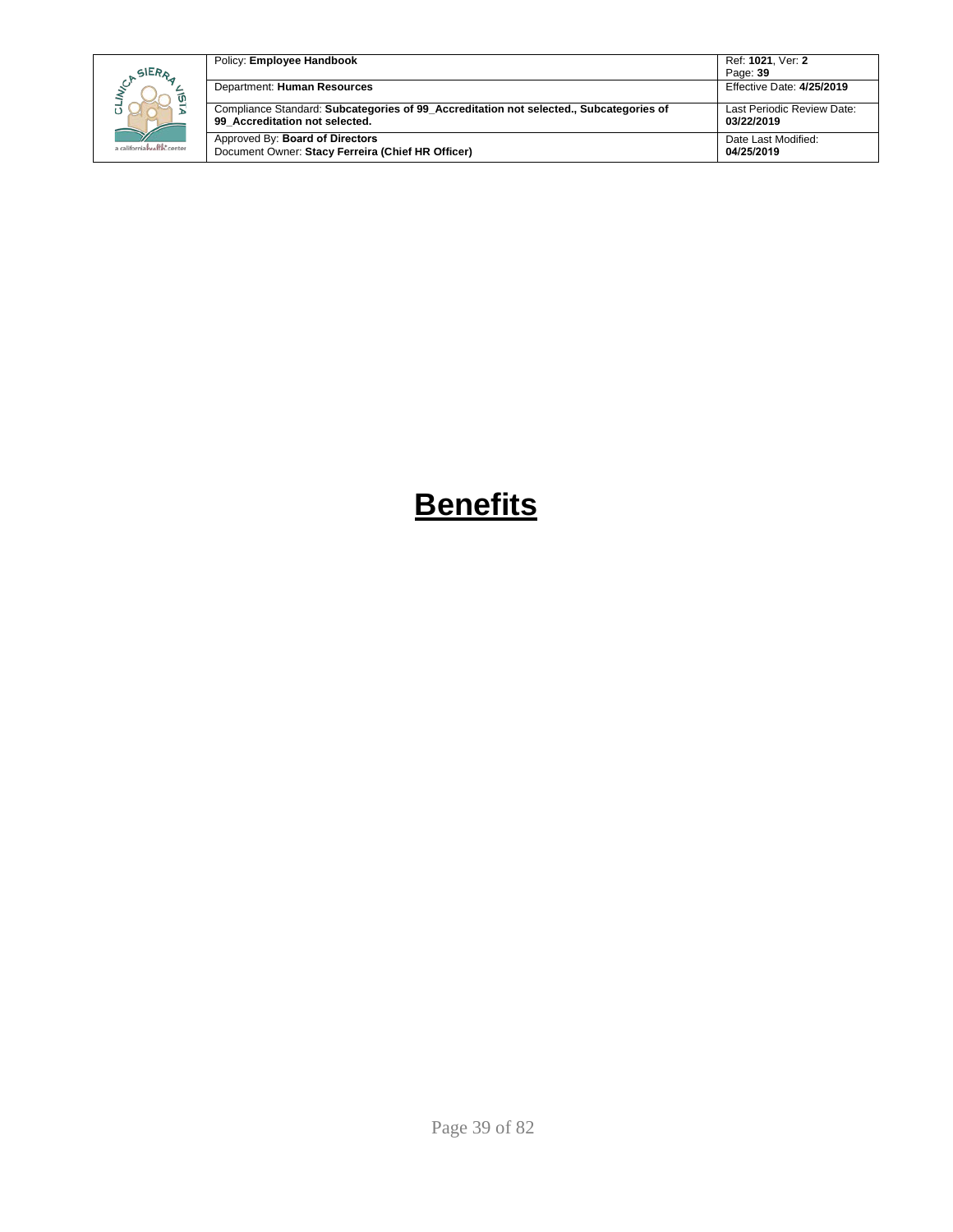|                            | Policy: Employee Handbook                                                                                                | Ref: 1021, Ver: 2                        |
|----------------------------|--------------------------------------------------------------------------------------------------------------------------|------------------------------------------|
| SIERA                      |                                                                                                                          | Page: 40                                 |
| a californiahealth, center | Department: Human Resources                                                                                              | Effective Date: 4/25/2019                |
|                            | Compliance Standard: Subcategories of 99 Accreditation not selected., Subcategories of<br>99 Accreditation not selected. | Last Periodic Review Date:<br>03/22/2019 |
|                            | Approved By: Board of Directors<br>Document Owner: Stacy Ferreira (Chief HR Officer)                                     | Date Last Modified:<br>04/25/2019        |

## **Benefits Overview**

Clinica Sierra Vista is committed to providing the following benefits for eligible employees. Benefit eligibility may be dependent upon your employee classification (full-time versus part-time, for example) and on length of continuous employment at Clinica Sierra Vista. Benefit eligibility requirements may also be imposed by the plans themselves.

Upon becoming eligible for certain employee benefit plans, you will receive Summary Plan Descriptions which describe the benefits in greater detail. For information regarding employee benefits and to answer any questions you may have contact the Human Resources Department.

The Company reserves the right to modify, amend or terminate benefits and to modify or amend benefit eligibility requirements at any time and for any reason, subject to any legal restrictions.

The Company offers the following employee benefits:

- Medical, Dental, and Vision Insurance
- Life Insurance
- Long Term Disability Insurance
- Jury Duty, Bereavement, PTO, and Sick time
- Office Closure Pay
- Retirement Plan
- Educational Achievement Program
- Workers Compensation
- State Disability & Paid Family Leave Insurance (EDD)

## **External Employee Education**

Some employees may need to attend training programs, seminars, conferences, lectures, meetings, or other outside activities for the benefit of Clinica Sierra Vista or the individual employees. Attendance at such activities, whether required by the Company or requested by individual employees, requires the written approval of the supervisor. To obtain approval, any employee wishing to attend an activity must submit a written request detailing all relevant information, including date, hours, location, cost, expenses, and the nature, purpose, and justification for attendance.

Attendance at any such event is subject to CSV's policies on reimbursement and compensation. For attendance at events required or authorized by the Company, customary and reasonable expenses will be reimbursed upon submission of proper receipts. Acceptable expenses generally include registration fees, materials, meals, transportation, and parking. Reimbursement policies regarding these expenses should be discussed with the supervisor in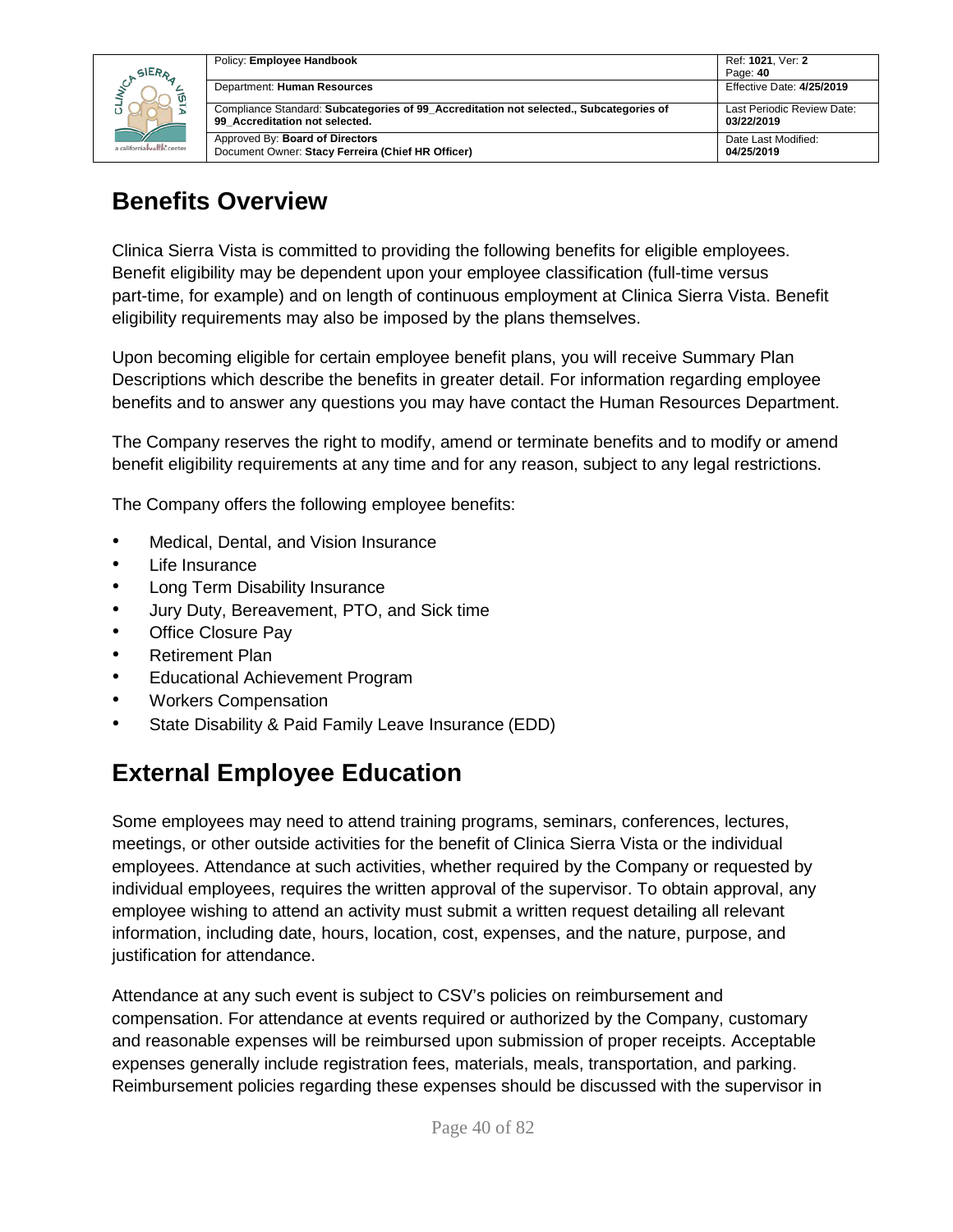| SIERA<br>a californiahealth, center | Policy: Employee Handbook                                                                                                | Ref: 1021, Ver: 2<br>Page: 41            |
|-------------------------------------|--------------------------------------------------------------------------------------------------------------------------|------------------------------------------|
|                                     | Department: Human Resources                                                                                              | Effective Date: 4/25/2019                |
|                                     | Compliance Standard: Subcategories of 99 Accreditation not selected., Subcategories of<br>99 Accreditation not selected. | Last Periodic Review Date:<br>03/22/2019 |
|                                     | Approved By: Board of Directors<br>Document Owner: Stacy Ferreira (Chief HR Officer)                                     | Date Last Modified:<br>04/25/2019        |

advance, as some limits apply.

Employee attendance at authorized outside activities will be considered hours worked for non-exempt employees and will be compensated in accordance with normal payroll practices.

This policy does not apply to an employee's voluntary attendance, outside of normal working hours, at formal or informal educational sessions, even if such sessions generally may lead to improved job performance. While Clinica Sierra Vista generally encourages all employees to improve their knowledge, job skills, and promotional qualifications, such activities do not qualify for reimbursement or compensation under this policy unless prior written approval is obtained as described previously.

### **Lactation Accommodation**

Clinica Sierra Vista accommodates lactating employees by providing a reasonable amount of break time to any employee who desires to express breast milk for the employee's child, subject to exception allowed under applicable law. The break time shall, if possible, run concurrently with any break time already provided to the employee. Any break time provided to express breast milk that does not run concurrently with break time already provided to the employee shall be unpaid.

We will provide employees who need a lactation accommodation with the use of a room or other private location that is located close to the employee's work area. Employees with private offices will be required to use their offices to express breast milk.

Employees who desire lactation accommodations should contact their supervisor or Human Resources to request accommodations.

Discrimination on the basis of sex includes discrimination based on breastfeeding and related medical conditions, and is unlawful.

## **Paid Family Leave**

Employees may be eligible for Paid Family Leave (PFL) wage replacement benefits, which are funded through payroll deductions and coordinated through the Employment Development Department (EDD). PFL provides partial pay for up to six weeks when an employee needs to take leave from work to care for a parent, parent-in-law, child, spouse, registered domestic partner, grandparent, grandchild, or sibling who is seriously ill, or for a working parent who wants time to bond with his or her newborn, foster child or newly adopted child. The PFL program does not provide employees with a right to a leave of absence; it is limited to a state-mandated wage replacement benefit.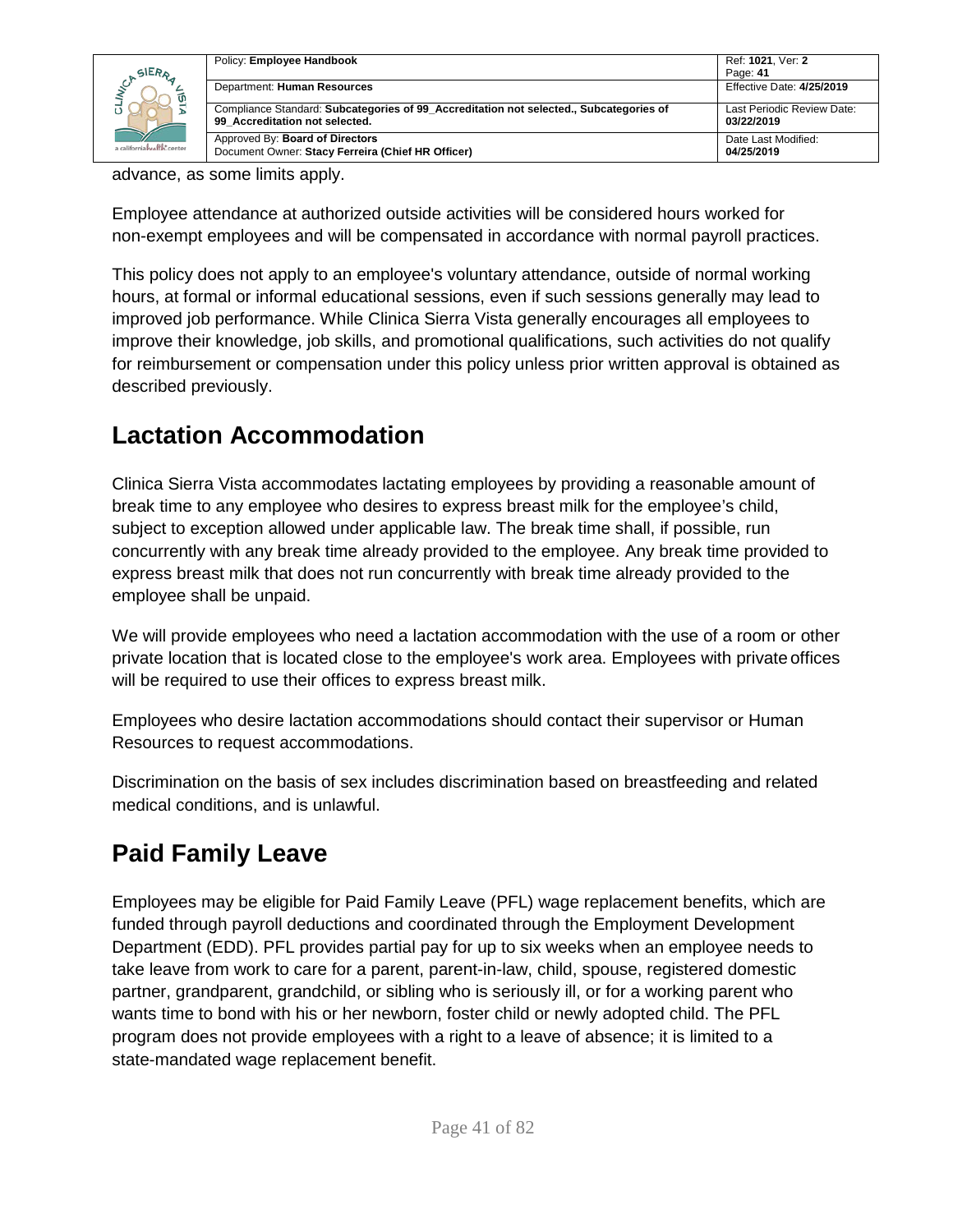|                                       | Policy: Employee Handbook                                                                                                | Ref: 1021, Ver: 2                        |
|---------------------------------------|--------------------------------------------------------------------------------------------------------------------------|------------------------------------------|
| SIERA<br>a californiah self is center | Department: Human Resources                                                                                              | Page: 42<br>Effective Date: 4/25/2019    |
|                                       | Compliance Standard: Subcategories of 99 Accreditation not selected., Subcategories of<br>99 Accreditation not selected. | Last Periodic Review Date:<br>03/22/2019 |
|                                       | Approved By: Board of Directors<br>Document Owner: Stacy Ferreira (Chief HR Officer)                                     | Date Last Modified:<br>04/25/2019        |
|                                       |                                                                                                                          |                                          |

### **Retirement Plans**

### **403B Plan**

Clinica Sierra Vista provides a retirement plan for employees who are eligible under the specific retirement plan provisions. CSV strongly encourages staff to contribute to the retirement plan and begin saving for your future retirement. Because of our strong belief that all staff deserves a happy retirement after years of dedicated service, the CSV retirement plan is set up to reward staff contributions through a matching component. CSV begins an Employer Basic Contribution for eligible staff who have completed 1 year of service. There is an additional Employer Match of 2% for staff who contributes 2% or more of their own earnings. CSV's contributions grow with years of service as shown below:

| <b>Years of Service</b>  | <b>Employer</b><br><b>Basic</b><br><b>Contribution</b> | <b>Employer</b><br><b>Match</b> | <b>Employer</b><br><b>Total</b> |
|--------------------------|--------------------------------------------------------|---------------------------------|---------------------------------|
| 1 year but less than 5   | 2%                                                     | 2%                              | 4%                              |
| 5 years but less than 10 | 3%                                                     | 2%                              | 5%                              |
| 10 years or more         | 4%                                                     | 2%                              | 6%                              |

The Employee is always fully vested in their own contributions to the retirement plan. Employees become vested in all the employer made contributions based on the schedule below:

| *Years of Service       | Vested % of<br><b>Employers</b><br><b>Contribution</b> |
|-------------------------|--------------------------------------------------------|
| less than 1 year        | 0%                                                     |
| 1 year but less than 2  | 20%                                                    |
| 2 years but less than 3 | 40%                                                    |
| 3 years but less than 4 | 60%                                                    |
| 4 years but less than 5 | 80%                                                    |
| 5 years or more         | 100%                                                   |

\*Vested years of service are retirement plan years where the employee works at least 1000 hours.

### **457 Deferred Compensation Plan**

Clinica Sierra Vista offers eligible highly compensated employees, as determined by the IRS and plan sponsor, the opportunity to participate in a deferred compensation plan. This allows eligible employees the opportunity contribute pre-tax dollars to their 457 retirement savings which grows tax deferred.

Further information on the retirement plans can be obtained from the Human Resources Department.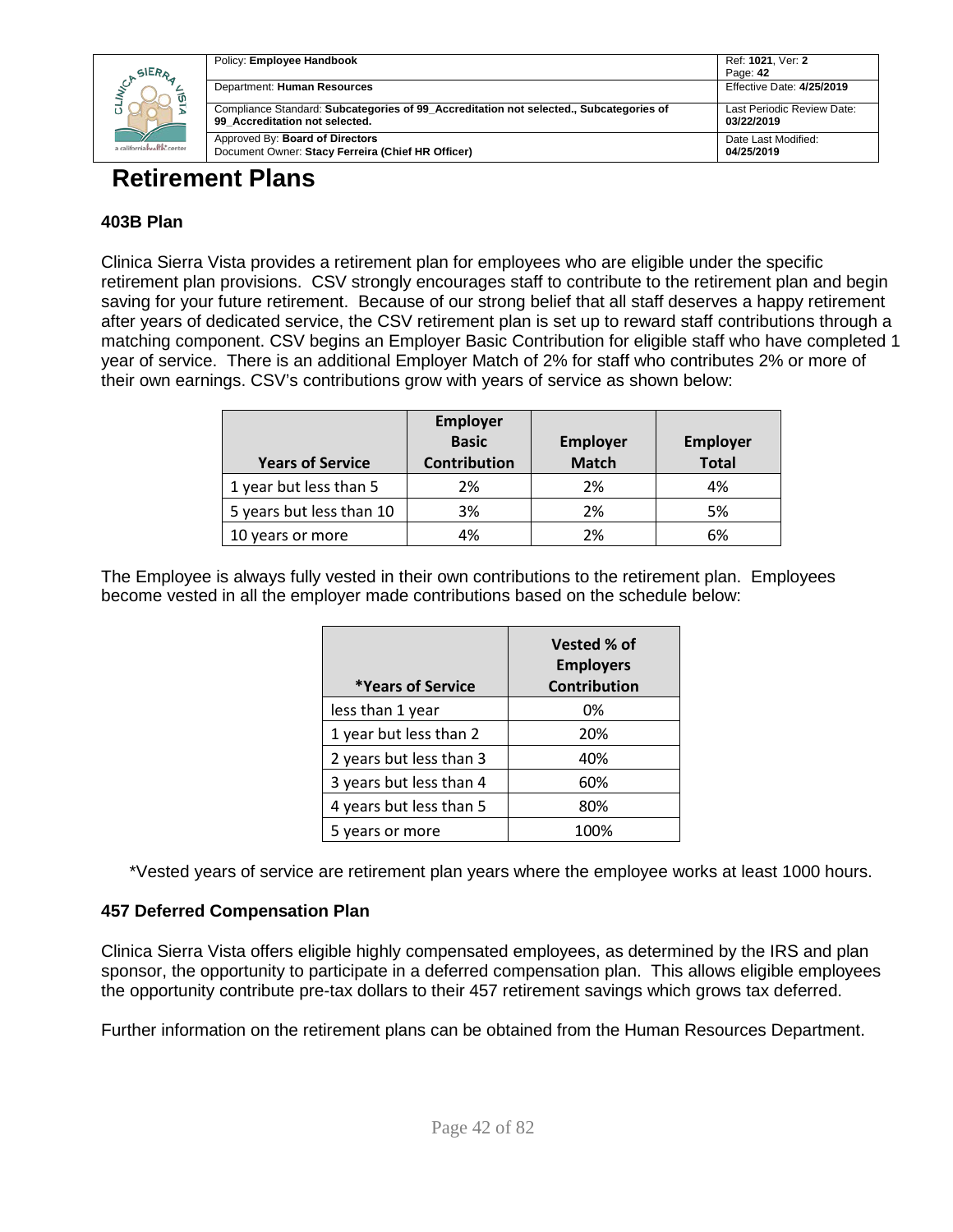

| Policy: Employee Handbook                                                                                                | Ref: 1021, Ver: 2                        |
|--------------------------------------------------------------------------------------------------------------------------|------------------------------------------|
|                                                                                                                          | Page: 43                                 |
| Department: Human Resources                                                                                              | Effective Date: 4/25/2019                |
|                                                                                                                          |                                          |
| Compliance Standard: Subcategories of 99 Accreditation not selected., Subcategories of<br>99 Accreditation not selected. | Last Periodic Review Date:<br>03/22/2019 |
| Approved By: Board of Directors<br>Document Owner: Stacy Ferreira (Chief HR Officer)                                     | Date Last Modified:<br>04/25/2019        |

### **Tuition Reimbursement**

Clinica Sierra Vista encourages staff to continue to pursue formal academic training and therefore provides financial support up to \$1,500 per calendar year to eligible full time employees. Employees requesting this benefit must receive preapproval for the course, and submit proof of a grade of "C" or better in the course at its completion.

All reimbursements are limited to a maximum of \$500 per quarter or \$750 per semester, and must be supported with original receipts, and proof of payment, or qualified student loans. Reimbursement on financial aid such as grants or subsidized loans is not permitted. Employees must be in good standing and have been an employee for 6 months in order to participate in the program, and they must still be employed at the end of the course in order to receive reimbursement. Interested employees should complete the "Request for Tuition Reimbursement" form and contact the HR Department with questions regarding the program.

## **Workers' Compensation**

Clinica Sierra Vista, in accordance with state law, provides insurance coverage for employees in case of work-related injury. The workers' compensation benefits provided to injured employees may include:

- Medical care:
- Cash benefits, tax free, to replace lost wages; and
- Assistance to help qualified injured employees return to suitable employment.

To ensure that you receive any workers' compensation benefits to which you may be entitled, you will need to:

- Immediately report any work-related injury to your supervisor;
- Seek medical treatment and follow-up care if required;
- Complete a written *Employee's Claim for Workers' Compensation Benefits* (DWC Form 1) and return it to the Human Resources Department; and
- Provide the Company with a certification from your health care provider regarding the need for workers' compensation disability leave, as well as your eventual ability to return to work from the leave.

Upon submission of a medical certification that an employee is able to return to work after a workers' compensation leave, the employee under most circumstances will be reinstated to his or her same position held at the time the leave began, or to an equivalent position, if available. An employee returning from a workers' compensation leave has no greater right to reinstatement than if the employee had been continuously employed rather than on leave. For example, if the employee on workers' compensation leave would have been laid off had he or she not gone on leave, or if the employee's position has been eliminated or filled in order to avoid undermining the Company's ability to operate safely and efficiently during the leave, and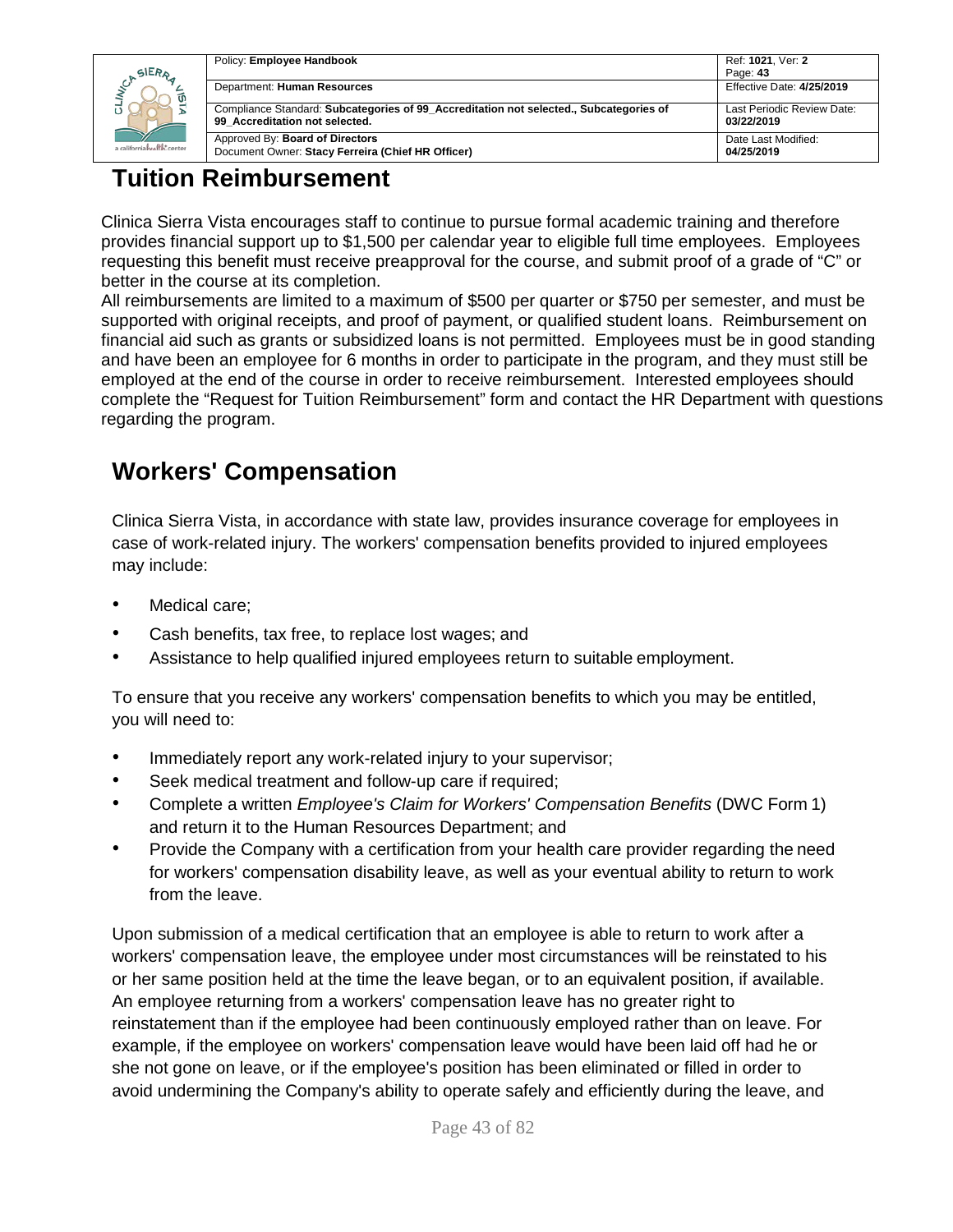|                            | Policy: Employee Handbook                                                                                                | Ref: 1021, Ver: 2                        |
|----------------------------|--------------------------------------------------------------------------------------------------------------------------|------------------------------------------|
| SIERA                      |                                                                                                                          | Page: 44                                 |
| a californiahealth, center | Department: Human Resources                                                                                              | Effective Date: 4/25/2019                |
|                            | Compliance Standard: Subcategories of 99 Accreditation not selected., Subcategories of<br>99 Accreditation not selected. | Last Periodic Review Date:<br>03/22/2019 |
|                            | Approved By: Board of Directors<br>Document Owner: Stacy Ferreira (Chief HR Officer)                                     | Date Last Modified:<br>04/25/2019        |

no equivalent or comparable positions are available, then the employee would not be entitled to reinstatement.

An employee's return depends on his or her qualifications for any existing openings. If, after returning from a workers' compensation disability leave, an employee is unable to perform the essential functions of his or her job because of a physical or mental disability, the Company's obligations to the employee may include reasonable accommodation, as governed by the Americans with Disabilities Act.

The law requires Clinica Sierra Vista to notify the workers' compensation insurance company of any concerns of false or fraudulent claims.

#### **Company-Provided Physician**

Clinica Sierra Vista provides medical treatment for work-related injuries through a medical provider network, at selected facilities in Kern and Fresno which the company has chosen to provide medical care to injured employees because of their experience in treating work-related injuries.

#### **Workers' Compensation and FMLA/CFRA**

Employees who are ill or injured as a result of a work-related incident, and who are eligible for family and medical leave under state and federal law (Family Medical Leave Act (FMLA) and the California Family Rights Act (CFRA)), will be placed on FMLA/CFRA during the time they are disabled and not released to return to work. The leave under these laws runs concurrently, and eligible employees will be on FMLA/CFRA for a maximum of 12 weeks in a 12-month period, the 12-month period measured forward from the date an employee first took family leave.

#### **Paid Sick Leave and Workers' Compensation Benefits**

Paid sick leave is a benefit that also covers absences for work-related illness or injury. Employees who have a work-related illness or injury are covered by workers' compensation insurance. However, workers' compensation benefits usually do not cover absences for medical treatment. When you report a work-related illness or injury, you will be sent for medical treatment, if treatment is necessary. You will be paid your regular wages for the time you spend seeking initial medical treatment.

Any further medical treatment will be under the direction of the health care provider. Any absences from work for follow-up treatment, physical therapy or other prescribed appointments will not be paid as time worked. If you have accrued and unused sick leave, you may choose to substitute paid sick leave for any time that would otherwise be unpaid.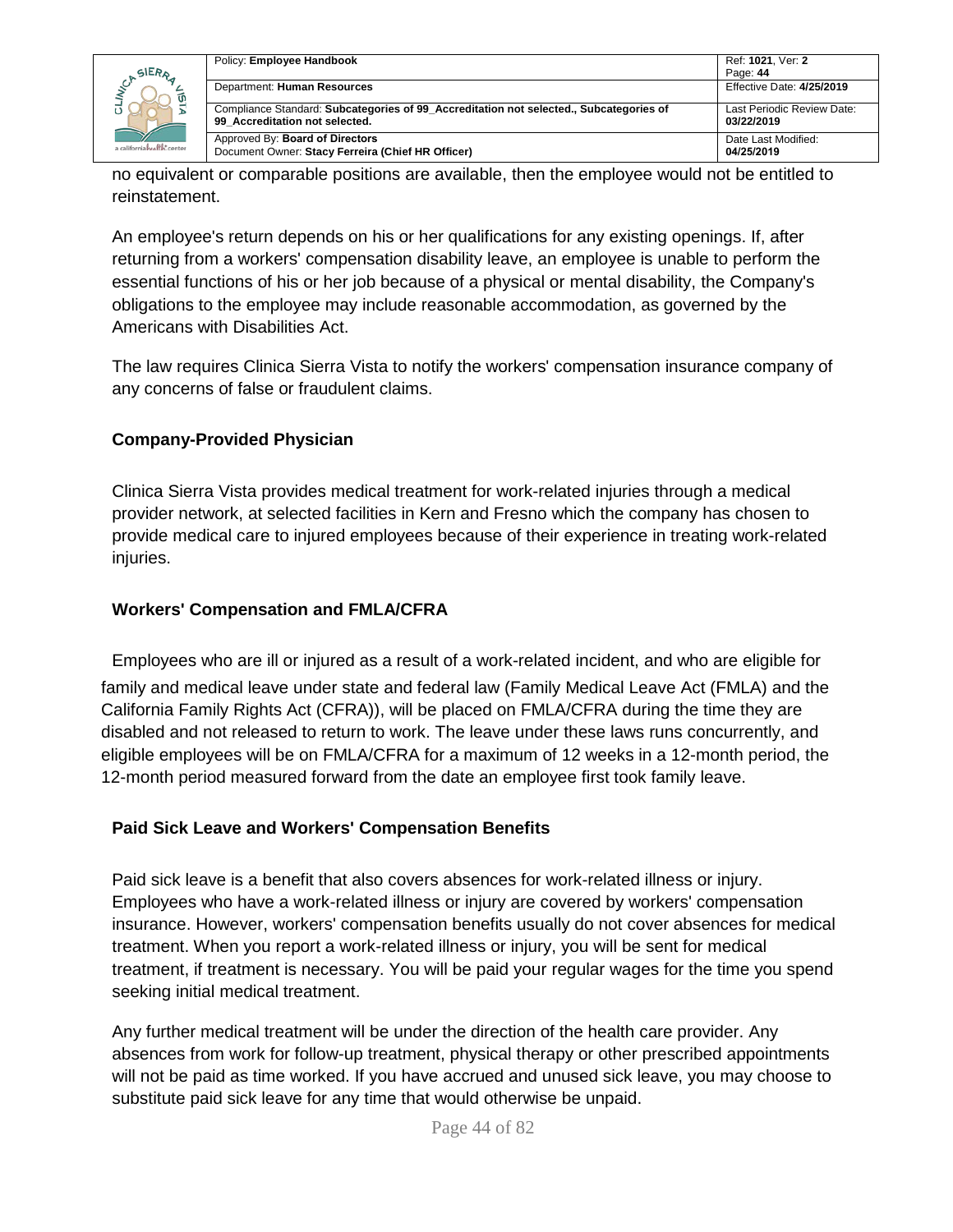|                            | Policy: Employee Handbook                                                                                                | Ref: 1021. Ver: 2                        |
|----------------------------|--------------------------------------------------------------------------------------------------------------------------|------------------------------------------|
| SIERA                      |                                                                                                                          | Page: 45                                 |
| a californiahealth, center | Department: Human Resources                                                                                              | Effective Date: 4/25/2019                |
|                            | Compliance Standard: Subcategories of 99 Accreditation not selected., Subcategories of<br>99 Accreditation not selected. | Last Periodic Review Date:<br>03/22/2019 |
|                            | Approved By: Board of Directors<br>Document Owner: Stacy Ferreira (Chief HR Officer)                                     | Date Last Modified:<br>04/25/2019        |

If you do not have accrued, paid sick leave, or if you have used all of your sick leave, you may choose to substitute paid time off for further absences from worked, related to your illness or injury.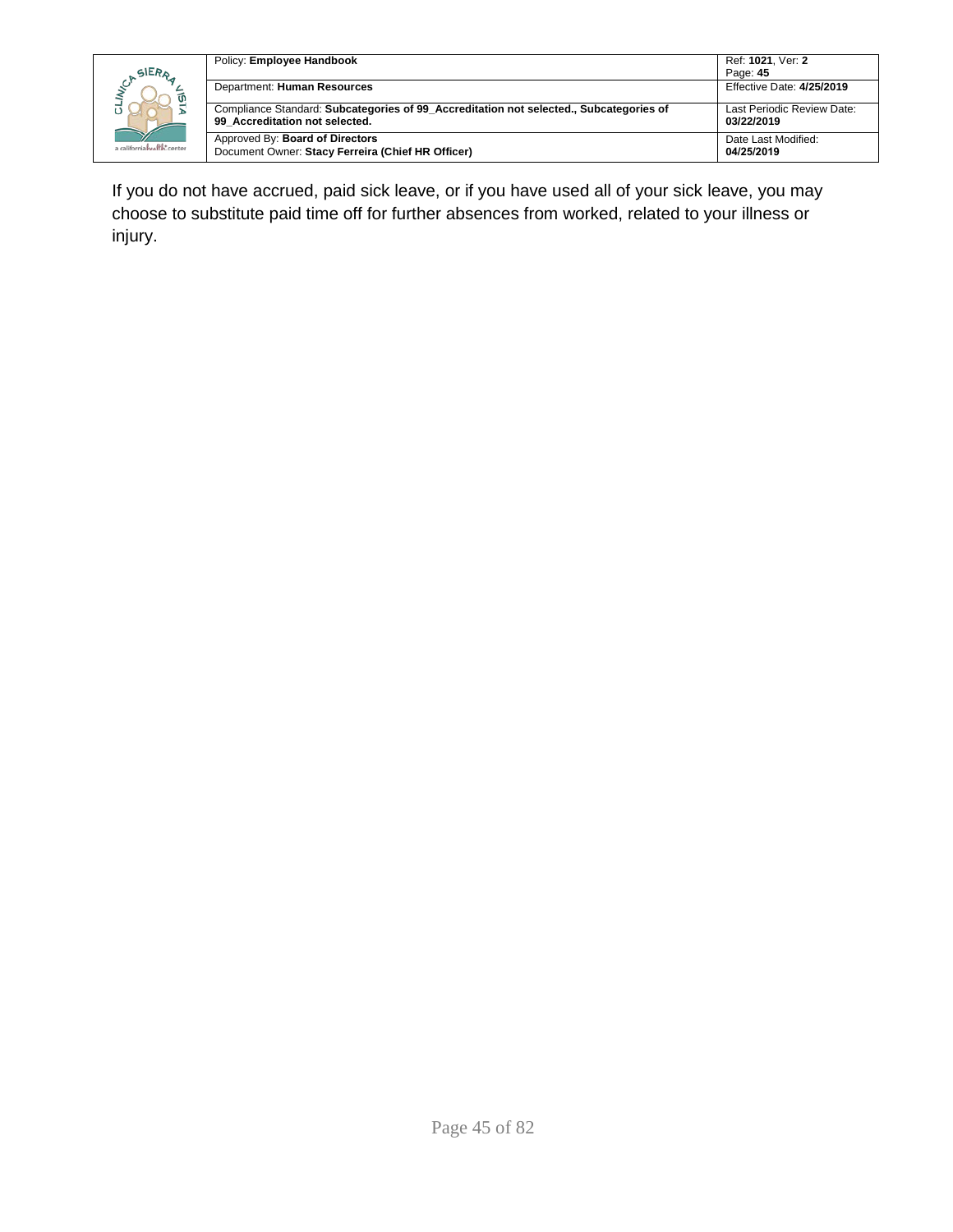| SIERA<br>a californiahealth, center | Policy: Employee Handbook                                                                                                | Ref: 1021. Ver: 2<br>Page: 46            |
|-------------------------------------|--------------------------------------------------------------------------------------------------------------------------|------------------------------------------|
|                                     | Department: Human Resources                                                                                              | Effective Date: 4/25/2019                |
|                                     | Compliance Standard: Subcategories of 99 Accreditation not selected., Subcategories of<br>99 Accreditation not selected. | Last Periodic Review Date:<br>03/22/2019 |
|                                     | Approved By: Board of Directors<br>Document Owner: Stacy Ferreira (Chief HR Officer)                                     | Date Last Modified:<br>04/25/2019        |

# **Management**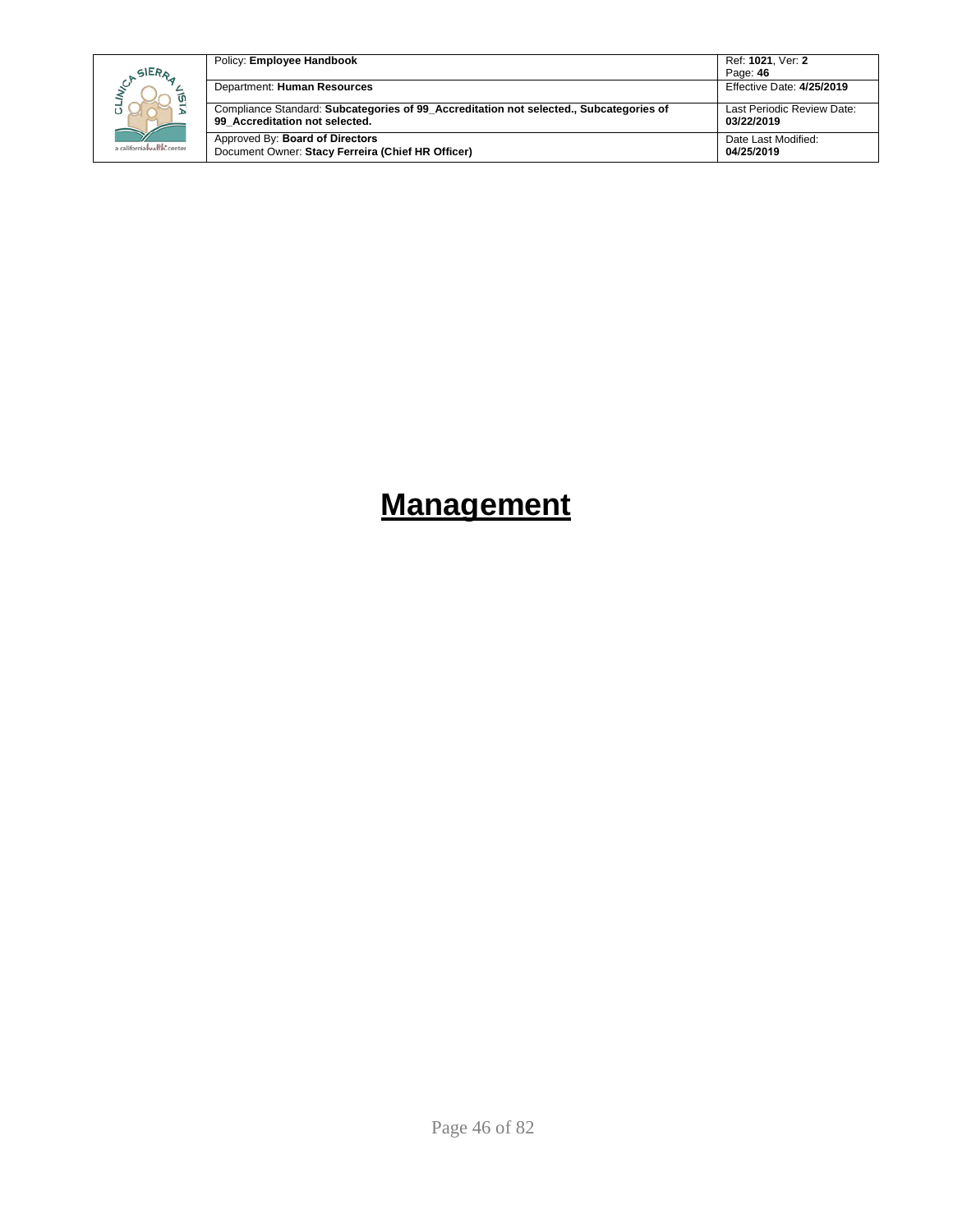

| Policy: Employee Handbook                                                                                                | Ref: 1021, Ver: 2                        |
|--------------------------------------------------------------------------------------------------------------------------|------------------------------------------|
|                                                                                                                          | Page: 47                                 |
| Department: Human Resources                                                                                              | Effective Date: 4/25/2019                |
| Compliance Standard: Subcategories of 99 Accreditation not selected., Subcategories of<br>99 Accreditation not selected. | Last Periodic Review Date:<br>03/22/2019 |
| Approved By: Board of Directors<br>Document Owner: Stacy Ferreira (Chief HR Officer)                                     | Date Last Modified:<br>04/25/2019        |

## **Employee Property**

An employee's personal property, including but not limited to lockers, packages, purses, and backpacks, may be inspected upon reasonable suspicion of unauthorized possession of Clinica Sierra Vista property, possession of dangerous weapons or firearms, or abuse of the Company's drug and alcohol policy.

## **Employment of Relatives**

Relatives of employees may be eligible for employment with Clinica Sierra Vista only if individuals involved do not work in a direct supervisory relationship, or in job positions in which there is a conflict of interest. The Company defines "relatives" as spouses, registered domestic partners, children, siblings, parents, in-laws, and step-relatives. Present employees who marry or become registered domestic partners will be permitted to continue working in the job position held only if they do not work in a direct supervisory relationship with one another or in job positions involving conflict of interest. Relatives of members of the board of directors are not eligible for employment with Clinica Sierra Vista.

## **Names and Addresses Policy**

Clinica Sierra Vista is required by law to keep current all employees' names and addresses. Employees are responsible for notifying the Company in the event of a name or address change. All employees are provided access to electronically update their personal information with Human Resources.

## **Open-Door Policy**

Suggestions for improving Clinica Sierra Vista are always welcome. At some time, you may have a complaint, suggestion, or question about your job, your working conditions, or the treatment you are receiving. Your complaints, questions, and suggestions also are of concern to the Company.

If you have a complaint, suggestion or question, speak with your immediate supervisors as soon as possible. If you are not comfortable speaking to your immediate supervisor, please bring the issue to the human resource department or any other member of management.

Moreover, if you have raised the issue and If the problem persists, you may present it to the human resource department, who will investigate and provide a solution or explanation.

If the problem is not resolved, you may also present the problem to the CEO of Clinica Sierra Vista, who will attempt to reach a final resolution.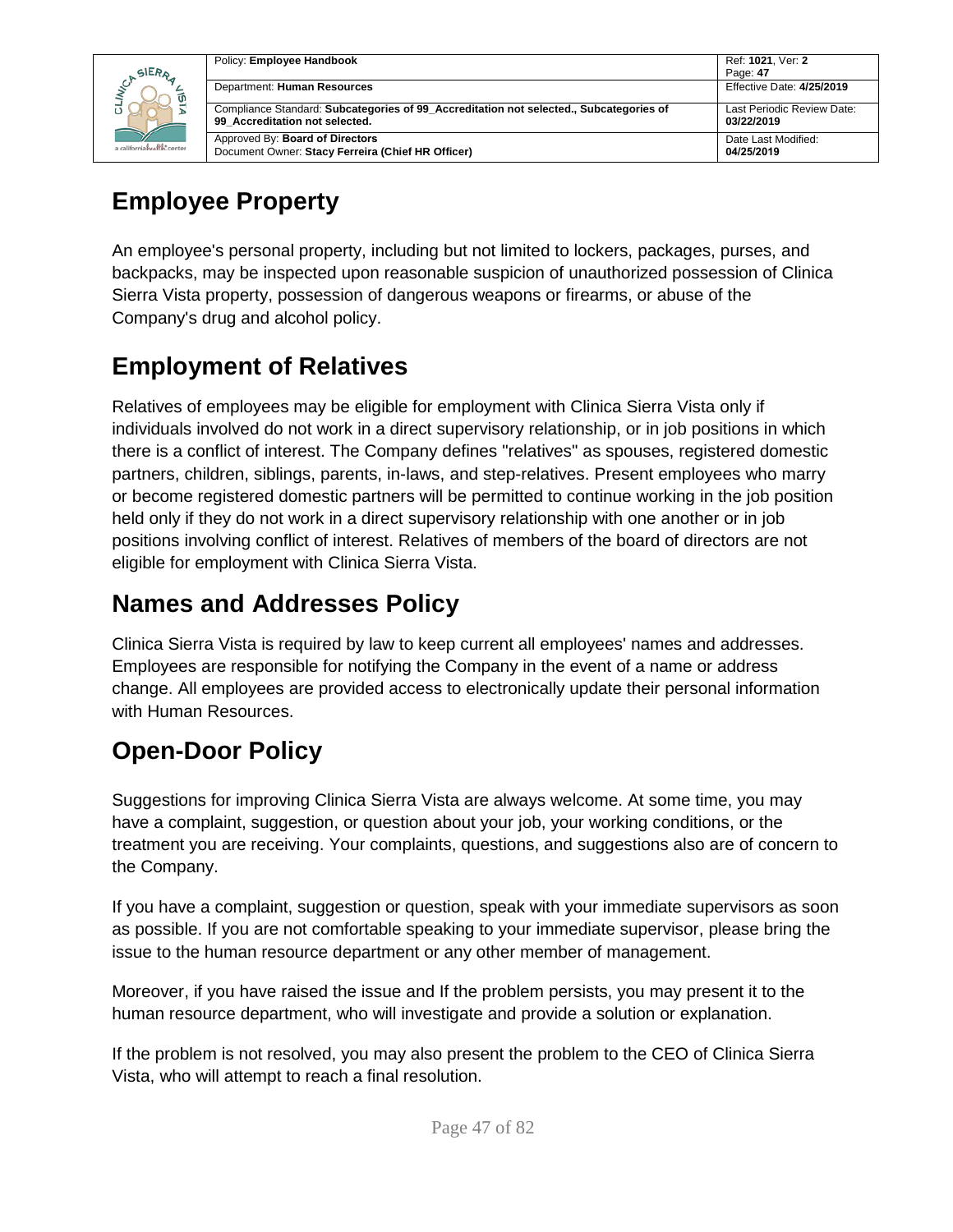|                                           | Policy: Employee Handbook                                                                                                | Ref: 1021. Ver: 2                        |
|-------------------------------------------|--------------------------------------------------------------------------------------------------------------------------|------------------------------------------|
| SIERA<br>ັທ<br>a californiahealth, center |                                                                                                                          | Page: 48                                 |
|                                           | Department: Human Resources                                                                                              | Effective Date: 4/25/2019                |
|                                           | Compliance Standard: Subcategories of 99 Accreditation not selected., Subcategories of<br>99 Accreditation not selected. | Last Periodic Review Date:<br>03/22/2019 |
|                                           | Approved By: Board of Directors<br>Document Owner: Stacy Ferreira (Chief HR Officer)                                     | Date Last Modified:<br>04/25/2019        |

While a written complaint will assist us in investigating your concerns, it is not required that you put your complaint in writing. If you need assistance with your complaint, or you prefer to make a complaint in person, contact the human resources department.

This procedure, which we believe is important for both you and the Company, cannot guarantee that every problem will be resolved to your satisfaction. However, Clinica Sierra Vista values your observations and you should feel free to raise issues of concern without the fear of retaliation.

## **Performance Evaluations**

Each employee will receive periodic performance reviews conducted by his or her supervisor. Your first performance evaluation will take place at the completion of the introductory period. Subsequent performance evaluations will be conducted annually. The frequency of performance evaluations may vary depending upon length of service, job position, past performance, changes in job duties, or recurring performance problems.

Your performance evaluations may review factors such as the quality and quantity of the work you perform, your knowledge of the job, your initiative, your work attitude, and your attitude toward others. The performance evaluations are intended to make you aware of your progress, areas for improvement, and objectives or goals for future work performance. Favorable performance evaluations do not guarantee increases in salary or promotions. Salary increases and promotions are solely within the discretion of Clinica Sierra Vista and depend upon many factors in addition to performance. After the review, you will be required to sign the evaluation report simply to acknowledge that it has been presented to you, that you have discussed it with your supervisor, and that you are aware of its contents.

## **Personnel Records**

You have a right to inspect or receive a copy of the personnel records that Clinica Sierra Vista maintains relating to your performance or to any grievance concerning you. Certain documents may be excluded or redacted from your personnel file by law, and there are legal limitations on the number of requests that can be made.

Any request to inspect or copy personnel records must be made in writing to the Human Resources Department. You can obtain a form for making such a written request from the Human Resources Department.

You may designate a representative to conduct the inspection of the records or receive a copy of the records. However, any designated representative must be authorized by you in writing to inspect or receive a copy of the records. Clinica Sierra Vista may take reasonable steps to verify the identity of any representative you have designated in writing to inspect or receive a copy of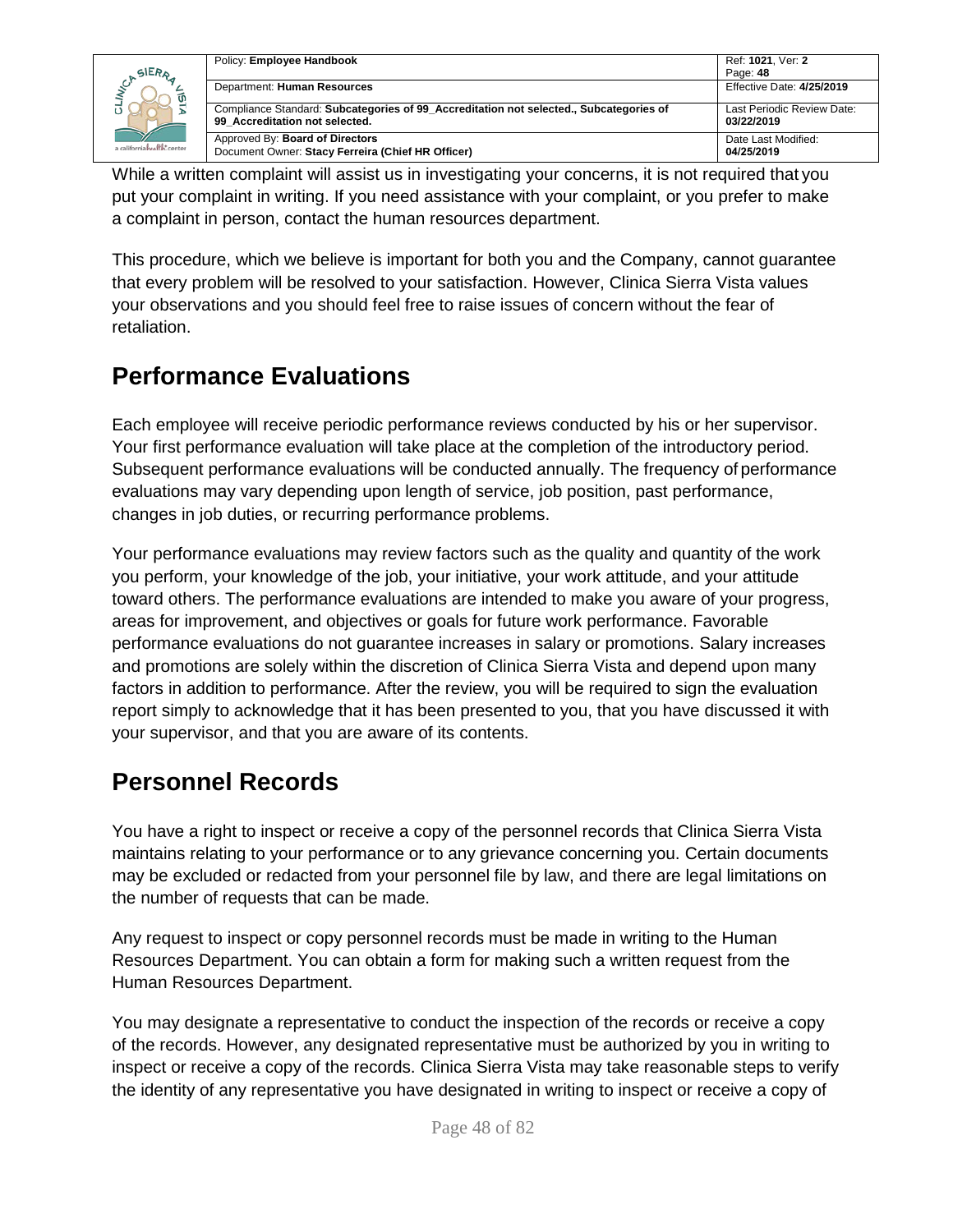| SIERA<br>a californiah settly, center | Policy: Employee Handbook                                                                                                | Ref: 1021, Ver: 2<br>Page: 49            |
|---------------------------------------|--------------------------------------------------------------------------------------------------------------------------|------------------------------------------|
|                                       | Department: Human Resources                                                                                              | Effective Date: 4/25/2019                |
|                                       | Compliance Standard: Subcategories of 99 Accreditation not selected., Subcategories of<br>99 Accreditation not selected. | Last Periodic Review Date:<br>03/22/2019 |
|                                       | Approved By: Board of Directors<br>Document Owner: Stacy Ferreira (Chief HR Officer)                                     | Date Last Modified:<br>04/25/2019        |

your personnel records.

The personnel records may be made available to you either at the place where you work or at a mutually agreeable location (with no loss of compensation for going to that location to inspect or copy the records). The records will be made available no later than 30 calendar days from the date Clinica Sierra Vista receives your written request to inspect or copy your personnel records (unless you/your representative and Clinica Sierra Vista mutually agree in writing to a date beyond 30 calendar days but no later than 35 calendar days from receipt of the written request).

If you request a copy of the contents of your file, you will be charged the actual cost of copying.

Disclosure of personnel information to outside sources, other than your designated representative, will be limited. However, Clinica Sierra Vista will cooperate with request from authorized law enforcement or local, state, or federal agencies conducting official investigations and as otherwise legally required.

## **Workplace Privacy - Audio/Video Recordings**

Due to concerns regarding the potential for invasion of privacy, HIPAA, sexual or other harassment, and protection of proprietary or confidential information, employees may not use any audio or video recording devices while on working time. Employees also may not use any audio or video recordings in work areas that Clinica Sierra Vista has identified as confidential, secure or private, unless the employee is engaged in protected activity related to improving the terms and conditions of his/her employment, such as documenting health and safety issues.

The company uses or may use video surveillance in public areas (not in restrooms, locker rooms or changing areas). The video surveillance will not include sound recording.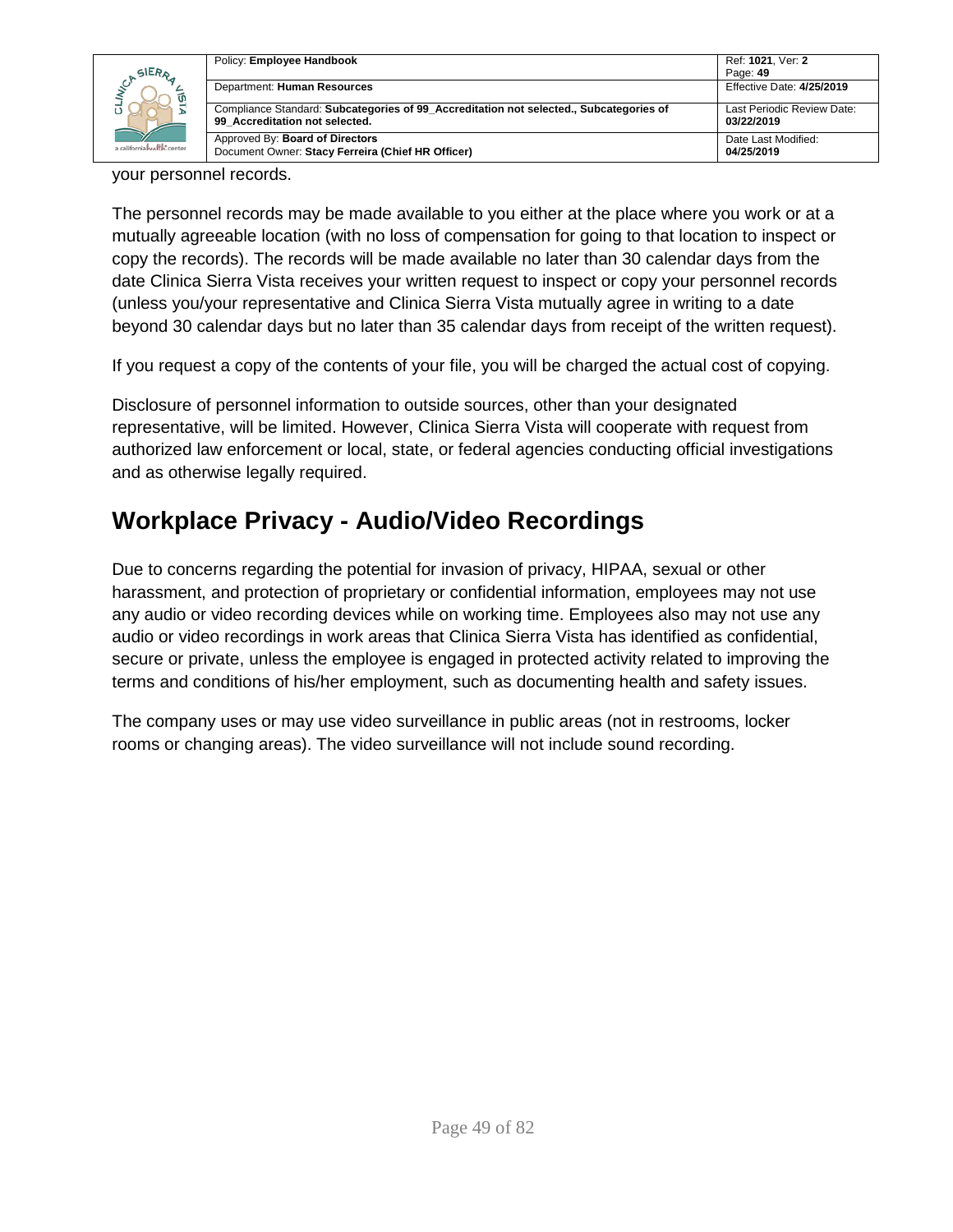| SIERA<br>a californiahealth, center | Policy: Employee Handbook                                                                                                | Ref: 1021. Ver: 2<br>Page: 50            |
|-------------------------------------|--------------------------------------------------------------------------------------------------------------------------|------------------------------------------|
|                                     | Department: Human Resources                                                                                              | Effective Date: 4/25/2019                |
|                                     | Compliance Standard: Subcategories of 99 Accreditation not selected., Subcategories of<br>99 Accreditation not selected. | Last Periodic Review Date:<br>03/22/2019 |
|                                     | Approved By: Board of Directors<br>Document Owner: Stacy Ferreira (Chief HR Officer)                                     | Date Last Modified:<br>04/25/2019        |

# **Company Property**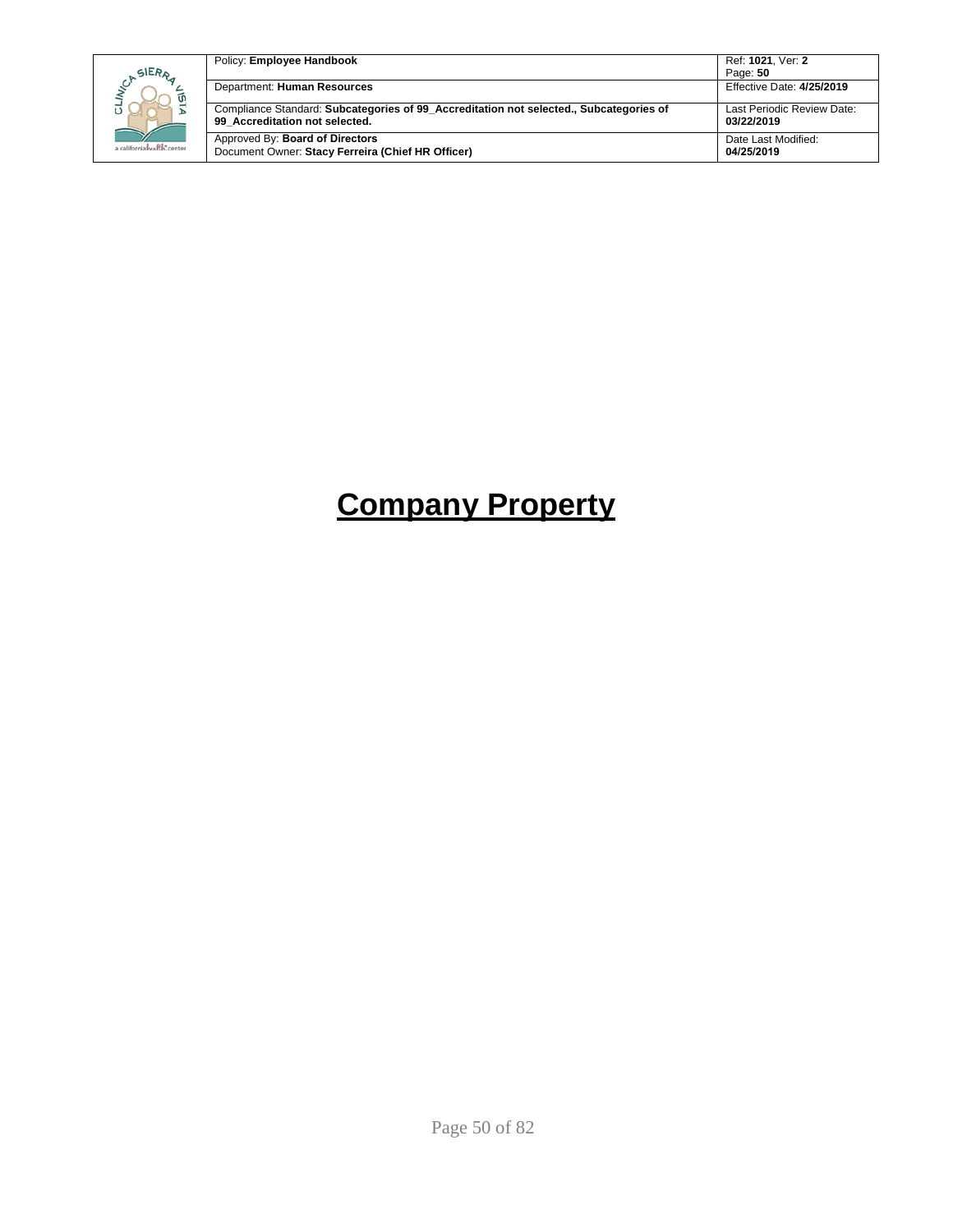

| Policy: Employee Handbook                                                                                                | Ref: 1021, Ver: 2                        |
|--------------------------------------------------------------------------------------------------------------------------|------------------------------------------|
|                                                                                                                          | Page: 51                                 |
| Department: Human Resources                                                                                              | Effective Date: 4/25/2019                |
| Compliance Standard: Subcategories of 99 Accreditation not selected., Subcategories of<br>99 Accreditation not selected. | Last Periodic Review Date:<br>03/22/2019 |
| Approved By: <b>Board of Directors</b><br>Document Owner: Stacy Ferreira (Chief HR Officer)                              | Date Last Modified:<br>04/25/2019        |

## **Electronic and Social Media**

This policy is intended to protect the Company's computer systems and electronic information.

For purposes of these policies, the following definitions apply: "Computers" are defined as desktop computers, laptops, handheld devices (including but not limited to iPhones, smart phones, iPads, and other electronic tablets and cell phones), computer software/hardware and servers, videoconference equipment, and other electronic medical devices.

Clinica Sierra Vista also uses various forms of "electronic communication." "Electronic communications" includes e-mail, text messages, telephones, cell phones and other handheld devices (such as cell phones, smart phones, writing tablets, or iPads), fax machines, and online services including the Internet.

"Electronic information" is any information created by an employee using computers or any means of electronic communication, including but not limited to, data, messages, multimedia data, and files.

The following general policies apply:

- Computers and all data transmitted through Clinica Sierra Vista servers are Company property owned by the Company for the purpose of conducting Company business. These items must be maintained according to Clinica Sierra Vista rules and regulations. Computers must be kept clean and employees must exercise care to prevent loss and damage. Prior authorization must be obtained before any Company property may be removed from the premises.
- All electronic communications also remain the sole property of Clinica Sierra Vista and are to be used for Company business. For example, email messages are considered Company records.
- Electronic information created by an employee using any computer or any means of electronic communication is also the property of Clinica Sierra Vista and remains the property of Clinica Sierra Vista.
- Information stored in Clinica Sierra Vista computers and file servers, including without limitation patient information, patient lists, is the property of the Company and may not be distributed outside the Company in any form whatsoever without the written permission of Senior Leadership.
- Violation of any of the provisions of this policy, whether intentional or not, will subject Clinica Sierra Vista employees to disciplinary action, up to and including termination.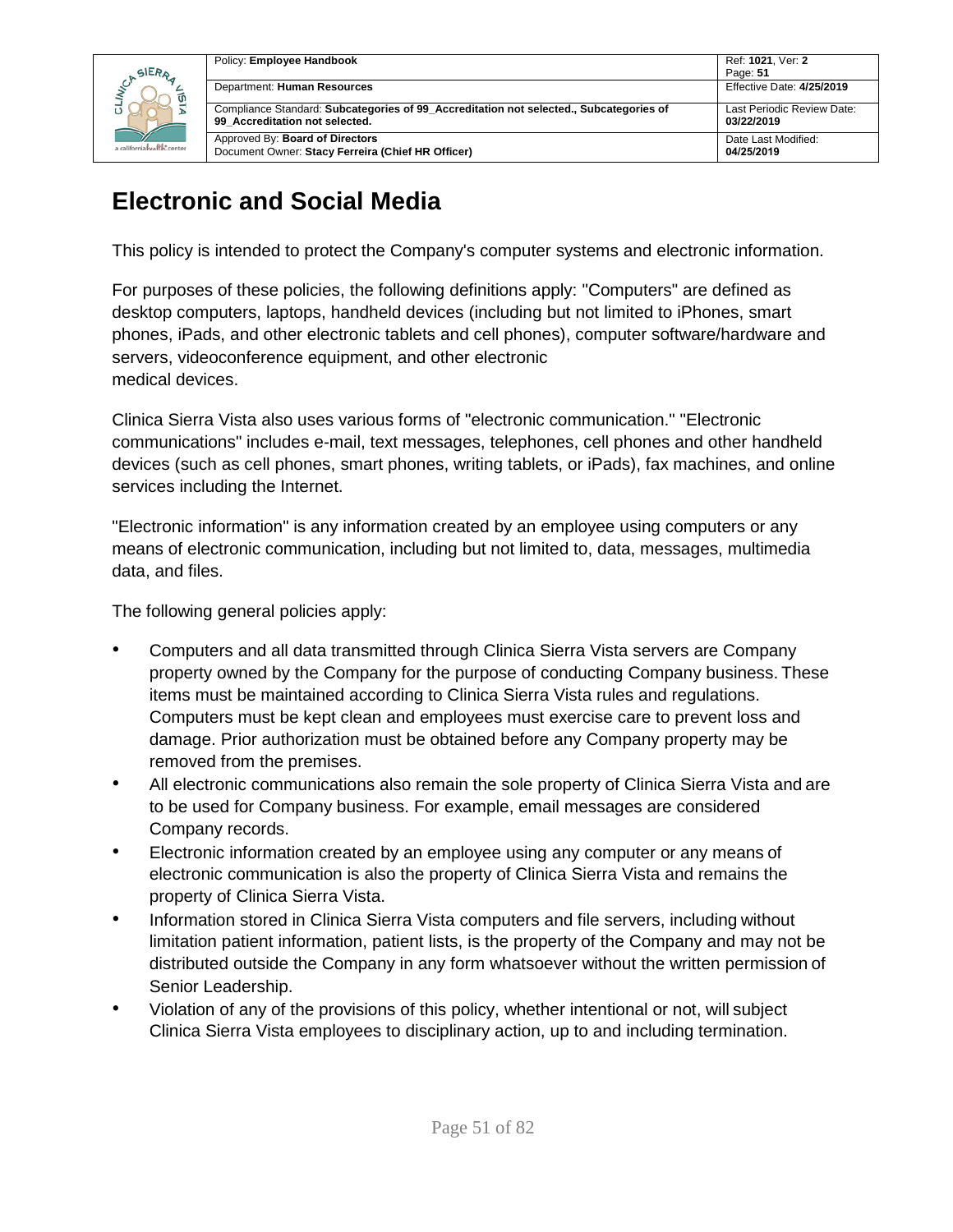|                                     | Policy: Employee Handbook                                                                                                | Ref: 1021. Ver: 2                        |
|-------------------------------------|--------------------------------------------------------------------------------------------------------------------------|------------------------------------------|
| SIERA<br>a californiahealth, center |                                                                                                                          | Page: 52                                 |
|                                     | Department: Human Resources                                                                                              | Effective Date: 4/25/2019                |
|                                     | Compliance Standard: Subcategories of 99 Accreditation not selected., Subcategories of<br>99 Accreditation not selected. | Last Periodic Review Date:<br>03/22/2019 |
|                                     | Approved By: Board of Directors<br>Document Owner: Stacy Ferreira (Chief HR Officer)                                     | Date Last Modified:<br>04/25/2019        |

#### **Monitoring of Company Property**

Clinica Sierra Vista reserves the right to inspect all Company property to ensure compliance with its rules and regulations, without notice to the employee and at any time, not necessarily in the employee's presence. Clinica Sierra Vista computers and all electronic communications and electronic information are subject to monitoring and no one should expect privacy regarding such use. The Company reserves the right to access, review and monitor electronic files, information, messages, text messages, e-mail, Internet history, browser-based webmail systems and other digital archives and to access, review and monitor the use of computers, software, and electronic communications to ensure that no misuse or violation of Company policy or any law occurs. E-mail may be monitored by the Company and there is no expectation of privacy. Assume that e-mail may be accessed, forwarded, read or heard by someone other than the intended recipient, even if marked as "private."

Employee passwords may be used for purposes of security but the use of a password does not affect the Company's ownership of the electronic information or ability to monitor the information. The Company may override an employee's password for any reason.

Employees are not permitted to access the electronic communications of other employees or third parties unless directed to do so by Clinica Sierra Vista management.

### **Prohibited Use**

All existing Company policies apply to employee use of computers, electronic communications, electronic information, and the Internet. This includes policies that deal with misuse of Company assets or resources. It is a violation of Clinica Sierra Vista policy to use computers, electronic communications, electronic information, or the Internet, in a manner that: is discriminatory harassing or obscene; constitutes copyright or trademark infringement; violates software licensing rules; is illegal; or is against Clinica Sierra Vista policy. It is also a violation of policy to use computers, electronic communications, electronic information, or the Internet to communicate confidential or sensitive information or trade secrets.

The display of any kind of sexually explicit multimedia content, message, or document on any Company computer is a violation of the Company's policy against sexual harassment. This description of prohibited usage is not exhaustive and it is within the discretion of Clinica Sierra Vista to determine if there has been a violation of this policy. Employees that engage in prohibited use will be subject to discipline and/or immediate termination.

This policy is not intended to limit the ability of employees to discuss with other employees the terms and conditions of their employment, including such topics as wages, job performance, workload, supervisors, or staffing.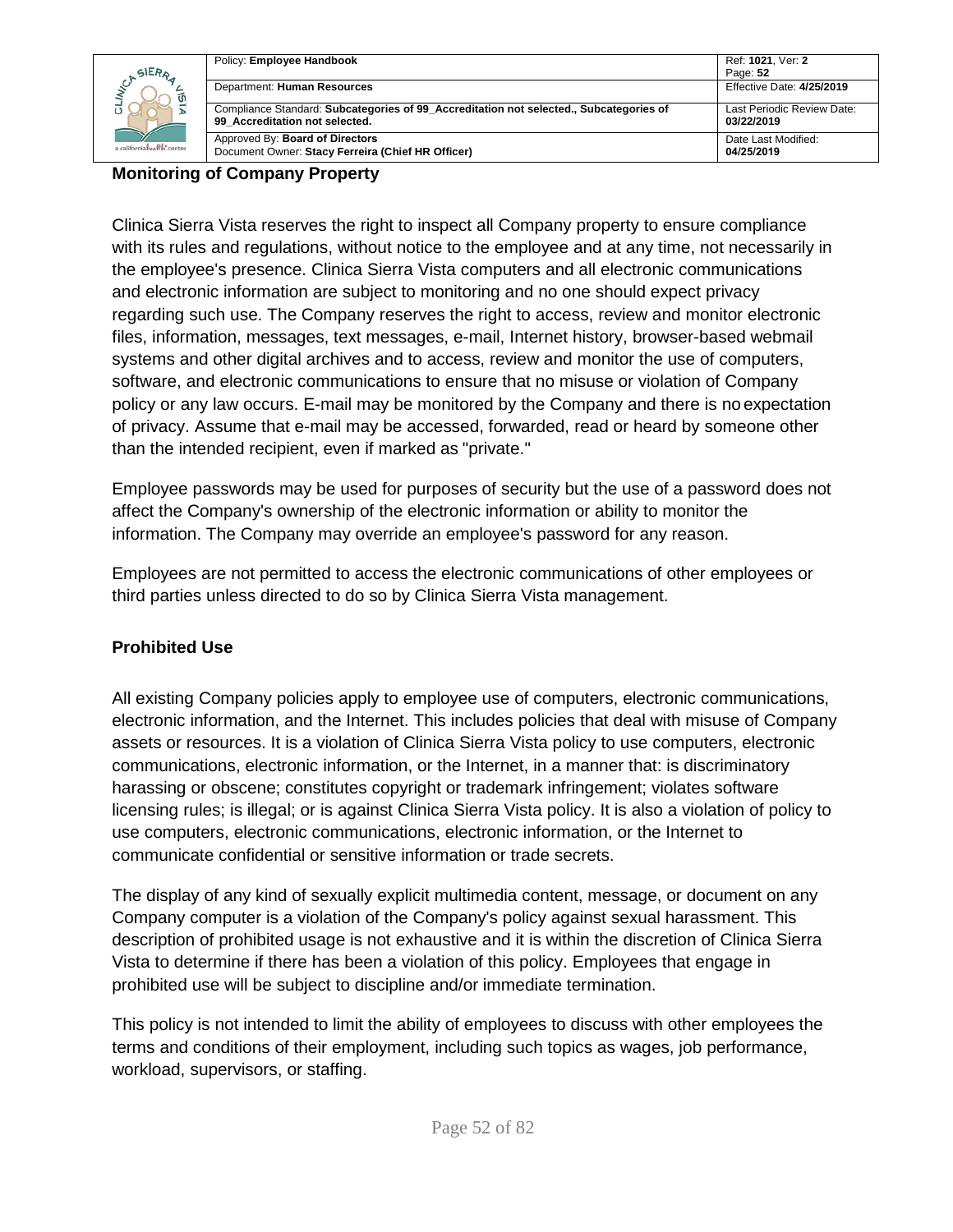| SIERA                            | Policy: Employee Handbook                                                                                                | Ref: 1021, Ver: 2<br>Page: 53            |
|----------------------------------|--------------------------------------------------------------------------------------------------------------------------|------------------------------------------|
| ίU<br>a californiahealth, center | Department: Human Resources                                                                                              | Effective Date: 4/25/2019                |
|                                  | Compliance Standard: Subcategories of 99 Accreditation not selected., Subcategories of<br>99 Accreditation not selected. | Last Periodic Review Date:<br>03/22/2019 |
|                                  | Approved By: Board of Directors<br>Document Owner: Stacy Ferreira (Chief HR Officer)                                     | Date Last Modified:<br>04/25/2019        |

#### **Computer and Internet Use**

Clinica Sierra Vista provides computers, electronic communications, electronic information and information technology resources, including the Internet, to its employees to help them do their job. Company provided computers; electronic communications, electronic information and the Internet are only to be used only for work-related purposes. No personal use of this Company property is permitted at any time. However, this policy is not intended to limit the ability of employees to use Company email systems to communicate with other employees regarding the terms and conditions of their employment, including such topics as wages, job performance, workload, supervisors or staffing.

#### **Social Media**

Clinica Sierra Vista does not use nor does it condone the use of social media in the workplace for any purpose. Social media is a set of Internet tools that aid in the facilitation of interaction between people online. If you have specific questions about which programs the Company deems to be social media, consult with the Human Resources Department.

Use of Internet based programs such as Facebook, SnapChat, and Twitter (this is not meant to be an exhaustive list) is a violation of Company policy and use of Company property (including computers or handheld devices) to access social media tools or programs during working time on the work premises can result in discipline up to and including termination.

The Company uses filtering software to block access to social media sites.

Employees can use their own personal devices to engage in social media during non-working times, such as breaks and meal periods; however, all other Company policies against inappropriate usage, including the Company's no tolerance for discrimination, harassment or retaliation in the workplace, and protection of confidential patient, or trade secret information apply.

Nothing in the Company's social media policy is designed to interfere with, restrain or prevent employee communications regarding wages, hours or other terms and conditions of employment.

For more on use of social media in the workplace please refer to CSV's Social Media Policy.

#### **Employee-Owned Devices**

Employee's own computers (including hand held devices) and electronic communications are not to be used during work time on the work premises unless inspected and approved by the IT department. Employees may use personal devices during non-working times, such as breaks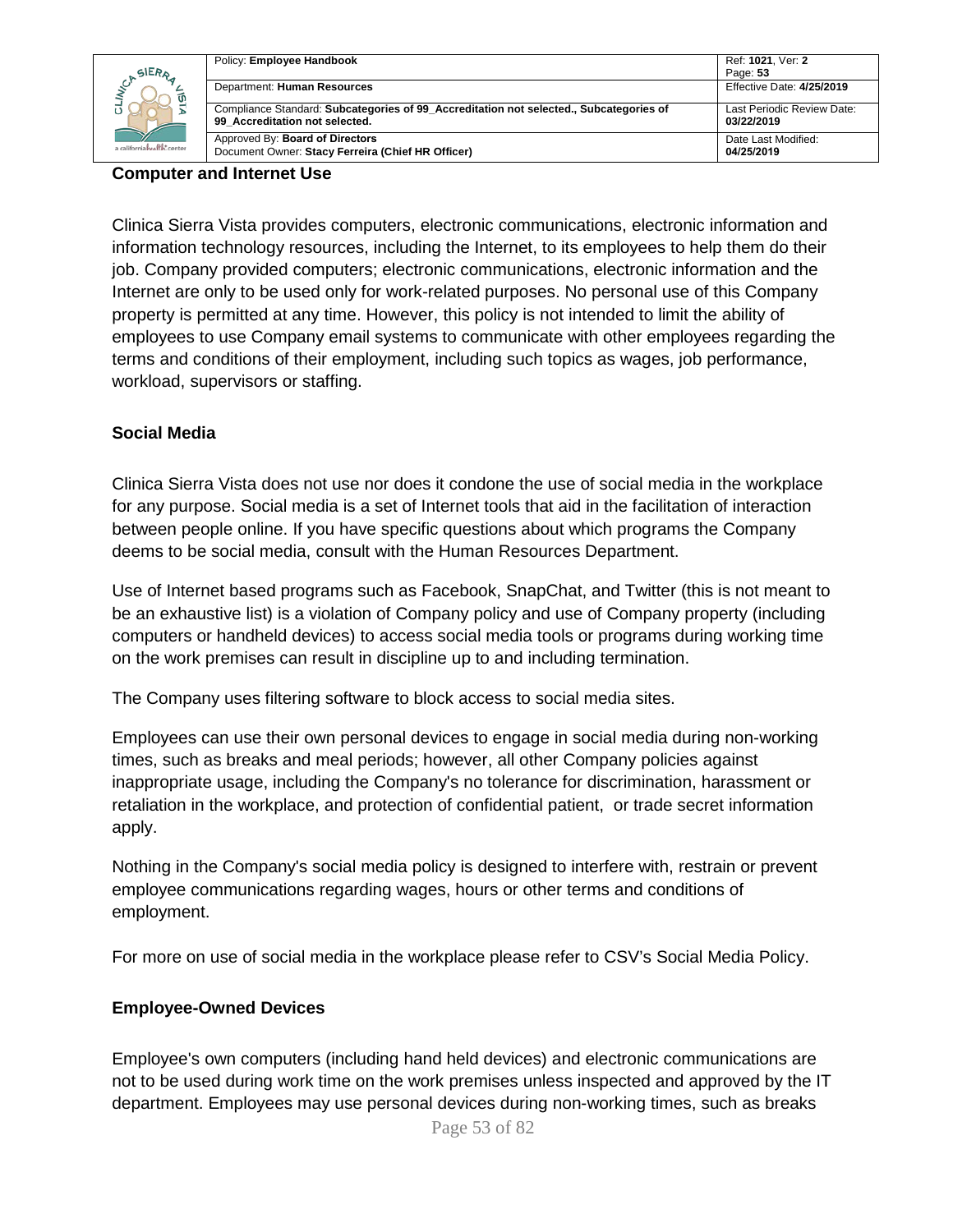| SIERR<br>a californiahealth, center | Policy: Employee Handbook                                                                                                | Ref: 1021, Ver: 2                        |
|-------------------------------------|--------------------------------------------------------------------------------------------------------------------------|------------------------------------------|
|                                     |                                                                                                                          | Page: 54                                 |
|                                     | Department: Human Resources                                                                                              | Effective Date: 4/25/2019                |
|                                     | Compliance Standard: Subcategories of 99 Accreditation not selected., Subcategories of<br>99 Accreditation not selected. | Last Periodic Review Date:<br>03/22/2019 |
|                                     | Approved By: Board of Directors<br>Document Owner: Stacy Ferreira (Chief HR Officer)                                     | Date Last Modified:<br>04/25/2019        |

and meal periods; however, all other company policies against inappropriate usage, including the Company's no tolerance for discrimination, harassment or retaliation in the workplace, apply.

## **Employer Property**

Lockers, furniture, desks, computers, cell phones, data processing equipment/software, vehicles, and medical equipment are Clinica Sierra Vista property and must be maintained according to Company rules and regulations. They must be kept clean and are to be used only for work-related purposes. Clinica Sierra Vista reserves the right to inspect all Company property including computer or phone data or messages to ensure compliance with its rules and regulations, without notice to the employee and at any time, not necessarily in the employee's presence. Prior authorization must be obtained before any Company property may be removed from the premises.

Company voice mail and/or electronic mail (e-mail) including texting, pagers and mobile email are to be used for business purposes. Clinica Sierra Vista reserves the right to monitor voice mail messages, and e-mail messages, and texts to ensure compliance with this rule, without notice to the employee and at any time, not necessarily in the employee's presence.

Clinica Sierra Vista may periodically need to assign and/or change "passwords" and personal codes for

- email
- voice mail
- computer
- cell phones

These communication technologies and related storage media and databases are to be used only for Company business and they remain the property of Clinica Sierra Vista.

Clinica Sierra Vista reserves the right to keep a record of all passwords and codes used and/or may be able to override any such password system. Messages on the company voice-mail and email systems are subject to the same company policies against discrimination and harassment as are any workplace communications. Offensive, harassing or discriminatory content in such messages will not be tolerated.

For security reasons, employees should not leave personal belongings of value in the workplace. Terminated employees should remove any personal items at the time they leave Clinica Sierra Vista. Personal items left in the workplace are subject to disposal if not claimed at the time of an employee's termination.

### **Guests and Visitors**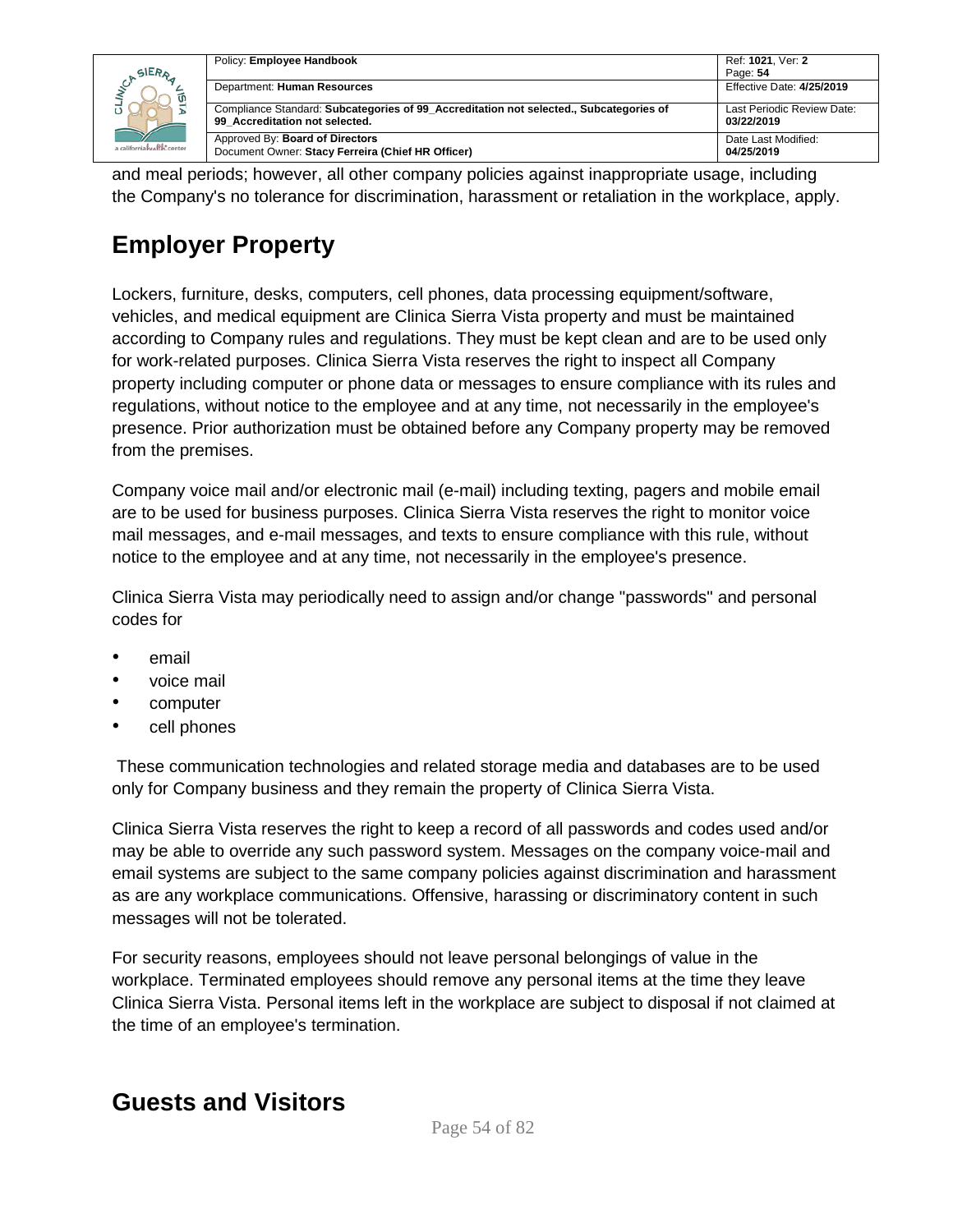|                            | Policy: Employee Handbook                                                                                                | Ref: 1021, Ver: 2                        |
|----------------------------|--------------------------------------------------------------------------------------------------------------------------|------------------------------------------|
| SIERA                      |                                                                                                                          | Page: 55                                 |
| a californiahealth, center | Department: Human Resources                                                                                              | Effective Date: 4/25/2019                |
|                            | Compliance Standard: Subcategories of 99 Accreditation not selected., Subcategories of<br>99 Accreditation not selected. | Last Periodic Review Date:<br>03/22/2019 |
|                            | Approved By: Board of Directors<br>Document Owner: Stacy Ferreira (Chief HR Officer)                                     | Date Last Modified:<br>04/25/2019        |

Visits from friends and family are to be kept to a minimum, in order to preserve patient privacy and an appropriate work environment. It is extremely important that the impression left with Clinica Sierra Vista visitors is that of a professional organization with the highest standards of conduct.

Guests and visitors are not allowed in work areas where patients/clients or private data may be present. On those occasions when visitors are present, they should not be allowed to disrupt others in the office.

Former employees and off-duty employees are considered visitors and therefore subject to these regulations. Under no circumstances may visitors provide work for the Company, unless the visitor is hired as an employee or volunteer pursuant to Company policies.

The Company reserves its right in its sole discretion to deny guests and visitors access for reasons including, but not limited to, the guest or visitor has been disruptive in the past, there is a special event scheduled on the date(s), or the work environment is not appropriate for the visitor or guest due to safety or other reasons.

## **Housekeeping**

All employees are expected to keep their work areas clean and organized. People using common areas such as lunch rooms, locker rooms, and restrooms are expected to keep them sanitary. Please clean up after meals and dispose of trash properly.

## **Off-Duty Use of Facilities**

Employees are prohibited from remaining on Clinica Sierra Vista premises or making use of Company facilities while not on duty. Employees are expressly prohibited from using Company facilities, Company property, or Company equipment for personal use. This policy is not intended to limit the ability of employees to use the Company's email systems to communicate with other employees regarding the terms and conditions of their employment during non-working times, including such topics as wages, job performance, workload, supervisors or staffing.

## **Smoking**

Smoking is prohibited in the workplace. The smoking prohibition applies to all smoking devices, including, but not limited to, the use of electronic smoking devices, such as electronic cigarettes, pipes, hookahs, and vaping devices.

Smoking will only be allowed in outside designated areas away from entrances/ventilation into the building (doors, windows, etc.).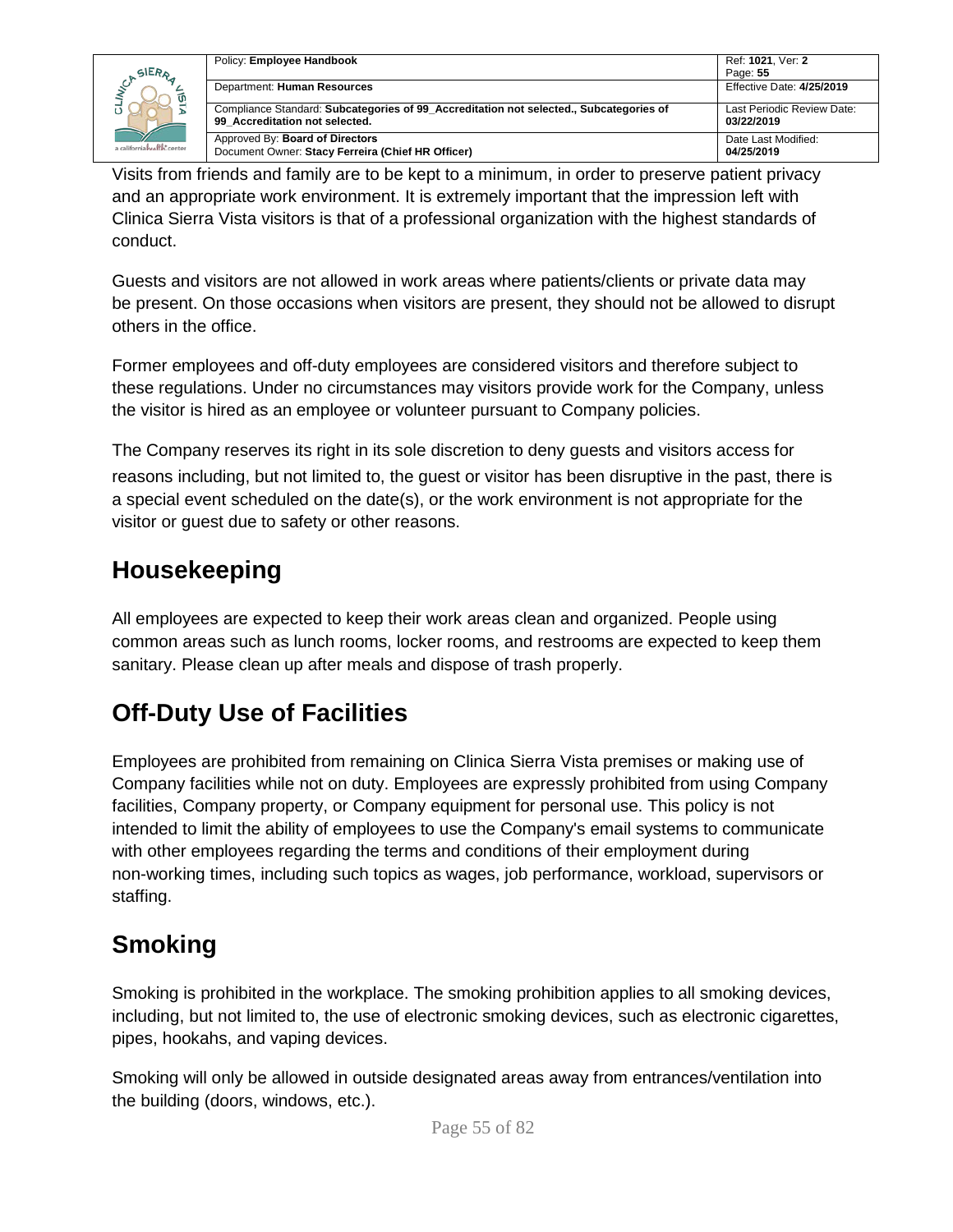

| Policy: Employee Handbook                                                                                                | Ref: 1021, Ver: 2                        |
|--------------------------------------------------------------------------------------------------------------------------|------------------------------------------|
|                                                                                                                          | Page: 56                                 |
| Department: Human Resources                                                                                              | Effective Date: 4/25/2019                |
| Compliance Standard: Subcategories of 99 Accreditation not selected., Subcategories of<br>99 Accreditation not selected. | Last Periodic Review Date:<br>03/22/2019 |
| Approved By: Board of Directors<br>Document Owner: Stacy Ferreira (Chief HR Officer)                                     | Date Last Modified:<br>04/25/2019        |

## **Solicitation and Distribution of Literature**

In order to ensure efficient operation of the Company's business and to prevent disruption to employees, we have established control of solicitations and distribution of literature on Company property. Clinica Sierra Vista has enacted rules applicable to all employees governing solicitation, distribution of written material, and entry onto the premises and work areas. All employees are expected to comply strictly with these rules. Any employee who is in doubt concerning the application of these rules should consult with his or her supervisor.

No employee shall solicit or promote support for any cause or organization during his or her working time or during the working time of the employee or employees at whom such activity is directed. No employee shall distribute or circulate any written or printed material in work areas at any time, or during his or her working time or during the working time of the employee or employees at whom such activity is directed.

Under no circumstances will non-employees be permitted to solicit or to distribute written material for any purpose on Company property.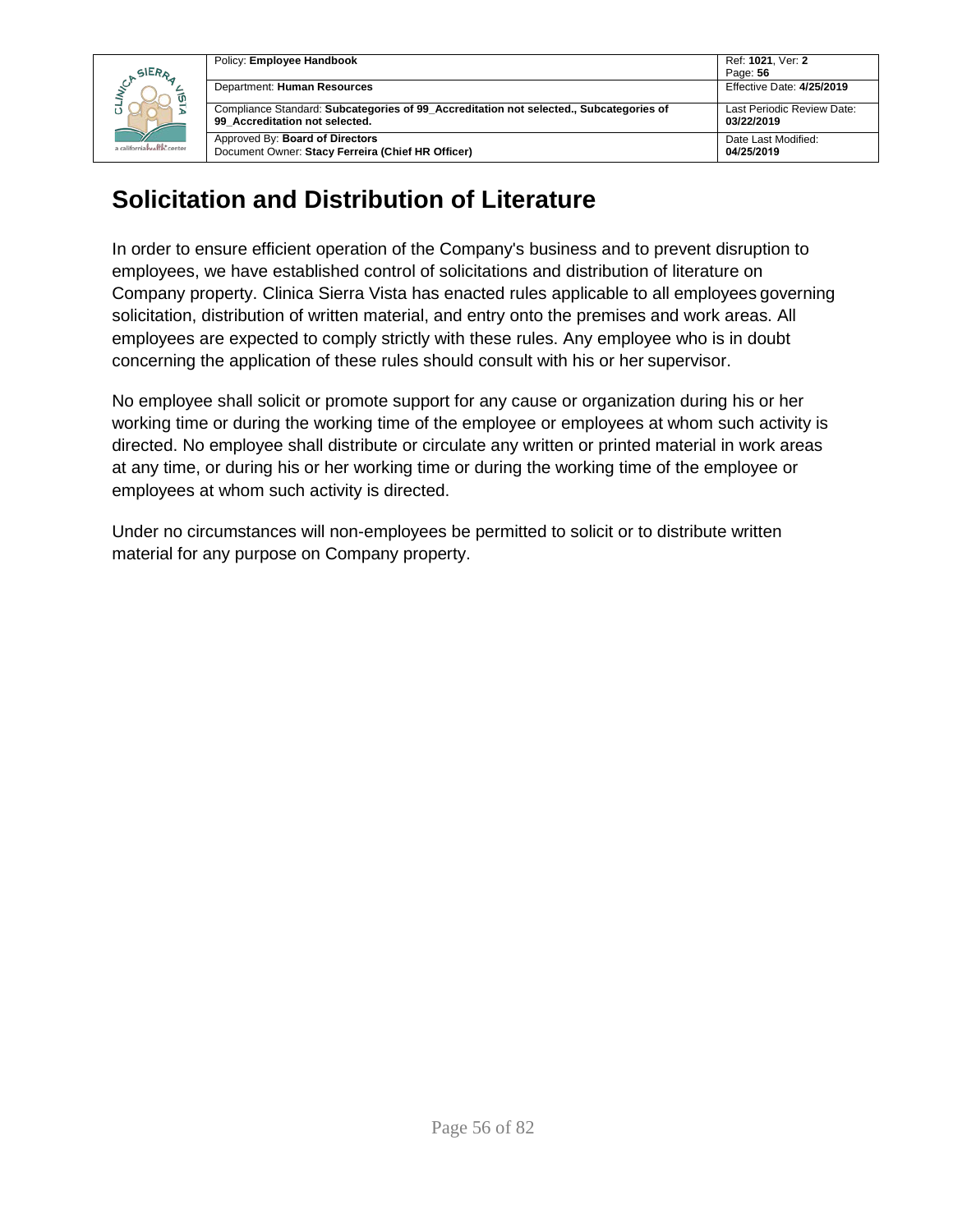| SIERA<br>ັທ<br>a californiahealth, center | Policy: Employee Handbook                                                                                                | Ref: 1021. Ver: 2<br>Page: 57            |
|-------------------------------------------|--------------------------------------------------------------------------------------------------------------------------|------------------------------------------|
|                                           | Department: Human Resources                                                                                              | Effective Date: 4/25/2019                |
|                                           | Compliance Standard: Subcategories of 99 Accreditation not selected., Subcategories of<br>99 Accreditation not selected. | Last Periodic Review Date:<br>03/22/2019 |
|                                           | Approved By: Board of Directors<br>Document Owner: Stacy Ferreira (Chief HR Officer)                                     | Date Last Modified:<br>04/25/2019        |

# **Employee Conduct**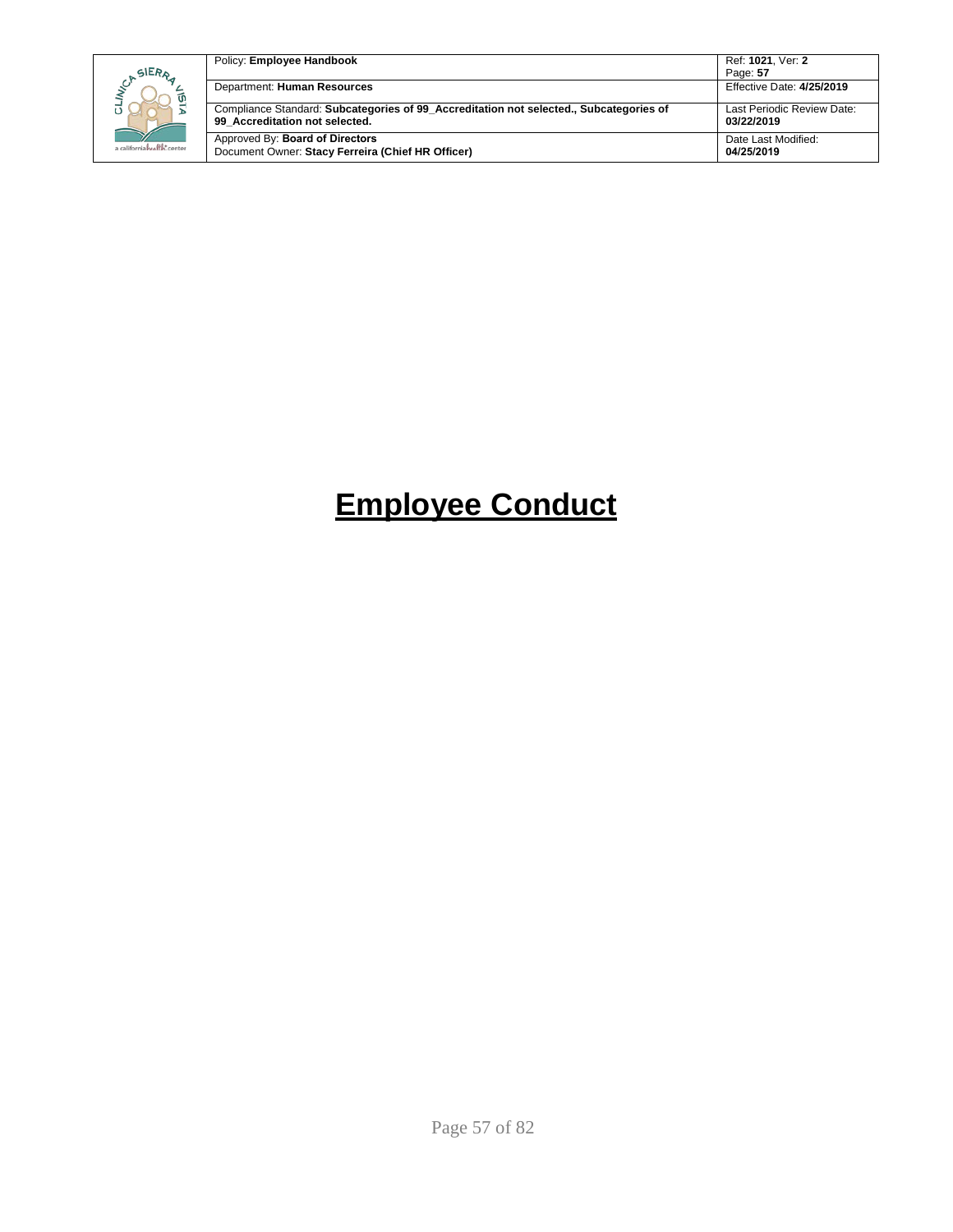

| Ref: 1021, Ver: 2                        |
|------------------------------------------|
| Page: 58                                 |
| <b>Effective Date: 4/25/2019</b>         |
| Last Periodic Review Date:<br>03/22/2019 |
| Date Last Modified:<br>04/25/2019        |
|                                          |

## **Business Conduct and Ethics**

No employee may accept a gift or gratuity of significant value (\$100 +) from any patient, customer, vendor, supplier, or other person doing business with Clinica Sierra Vista because doing so may give the appearance of influencing business decisions, transactions or service. Employees are required to discuss expenses paid by such persons for business meals or trips with the Company in advance.

## **Conducting Personal Business**

Employees are to conduct only Clinica Sierra Vista business while at work. Employees may not conduct personal business or business for another employer during their scheduled working hours.

## **Confidential Information**

Each employee is responsible for safeguarding the confidential information obtained during employment.

In the course of your work, you may have access to trade secrets, protected health information, or similarly protected proprietary or confidential information regarding Clinica Sierra Vista's business (such as patient information, financial data, research and development, marketing, business plans or strategies, suppliers, business partners or customers). You have a responsibility to prevent revealing or divulging any such information unless it is necessary for you to do so in the performance of your duties or as required by law.

Access to, or disclosure of, confidential information should be on a "need-to-know" basis and must be authorized by your supervisor. Any breach of this policy will not be tolerated and legal action may be taken by the Company.

This policy does not prohibit employees from confidentially disclosing trade secret, proprietary or confidential information to federal, state and local government officials, or to an attorney, when done to report or investigate a suspected violation of the law. Employees may also disclose the information in certain court proceedings if specific procedures to protect the information are followed. Nothing in this policy is intended to conflict with 18 U.S.C. sec. 1833(b) or create liability for disclosures of trade secrets that are expressly allowed by 18 U.S.C. sec. 1833(b).

## **Conflicts of Interest**

All employees must avoid situations involving actual conflict of interest. Personal or romantic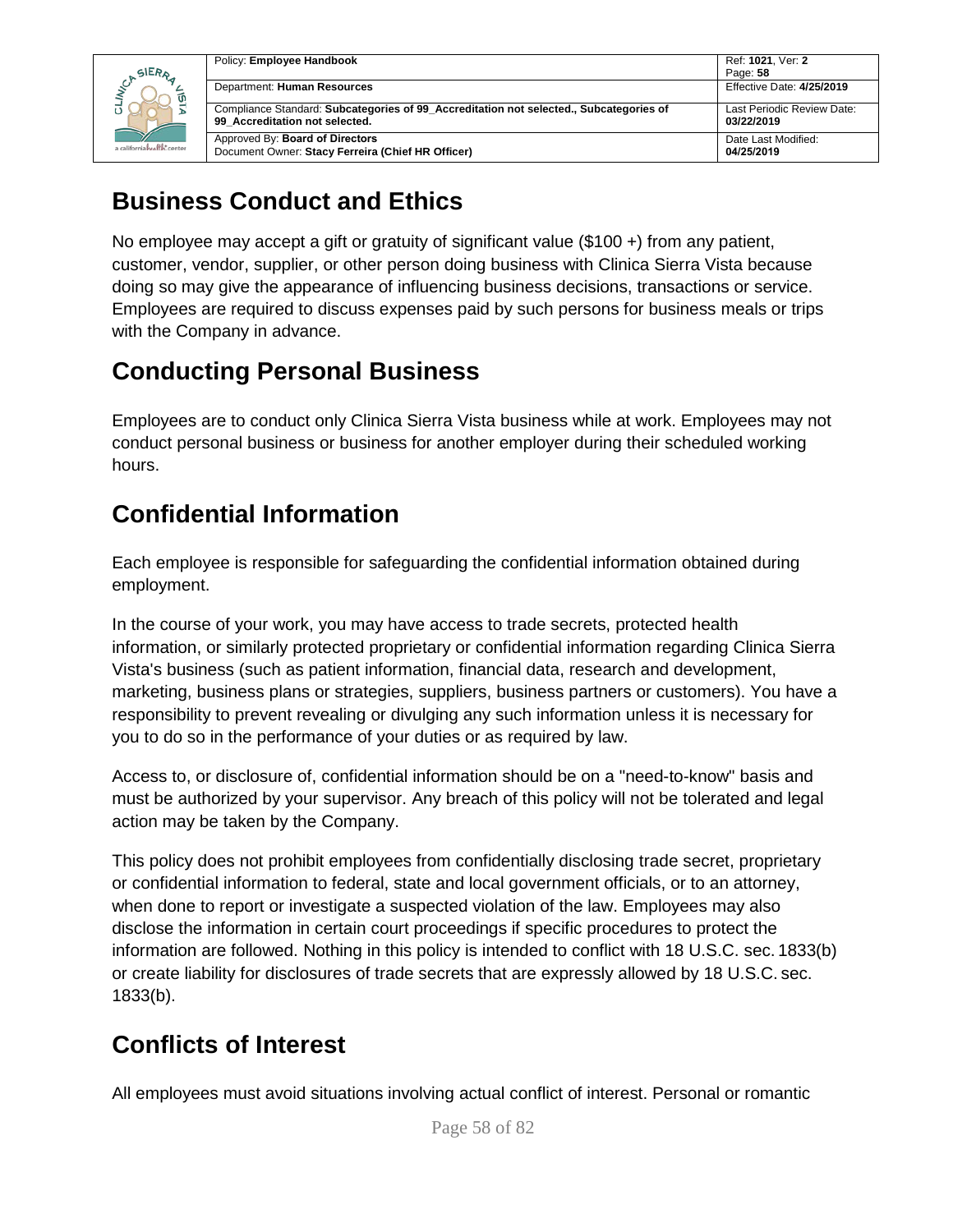|                            | Policy: Employee Handbook                                                                                                | Ref: 1021. Ver: 2                        |
|----------------------------|--------------------------------------------------------------------------------------------------------------------------|------------------------------------------|
| SIERA                      |                                                                                                                          | Page: 59                                 |
|                            | Department: Human Resources                                                                                              | Effective Date: 4/25/2019                |
|                            | Compliance Standard: Subcategories of 99 Accreditation not selected., Subcategories of<br>99 Accreditation not selected. | Last Periodic Review Date:<br>03/22/2019 |
| a californiahealth, center | Approved By: Board of Directors<br>Document Owner: Stacy Ferreira (Chief HR Officer)                                     | Date Last Modified:<br>04/25/2019        |

involvement with a competitor, supplier, or subordinate employee of Clinica Sierra Vista, which impairs an employee's ability to exercise good judgment on behalf of the Company, can create an actual conflict of interest. Supervisor-subordinate romantic or personal relationships also can lead to supervisory problems, possible claims of sexual harassment, and morale problems. An employee involved in any of the types of relationships or situations described in this policy should immediately and fully disclose the relevant circumstances to his or her immediate supervisor, or any other appropriate supervisor, for a determination about whether an actual conflict exists. If an actual conflict is determined, Clinica Sierra Vista may take whatever corrective action appears appropriate according to the circumstances. Failure to disclose facts shall constitute grounds for disciplinary action.

## **Patient Relations**

Employees are expected to be polite, courteous, prompt, and attentive to every patient. When an employee encounters an uncomfortable situation that he or she does not feel capable of handling, the supervisor should be called immediately.

Clinica Sierra Vista is a service business and all of us must remember that the patient always comes first. Our patients ultimately pay all of our wages. Remember, while the patient is not always right, the patient is never wrong.

Patients are to be treated courteously and given proper attention at all times. Never regard a patient's question or concern as an interruption or an annoyance. You must respond to inquiries from patients, whether in person or by telephone, promptly and professionally.

Never place a telephone caller on hold for an extended period. Direct incoming calls to the appropriate person and make sure the call is received.

Through your conduct, show your desire to assist the patient in obtaining the help he or she needs. If you are unable to help a patient, find someone who can.

All patient records, correspondence and documents, whether to patients or others, must be neatly prepared and error-free. Attention to accuracy and detail in all paperwork demonstrates your commitment to those with whom we serve.

Never argue with a patient. If a problem develops or if a patient remains dissatisfied, ask your supervisor or other manager to intervene.

### **Dress Codes and Other Personal Standards**

Because each employee is a representative of Clinica Sierra Vista in the eyes of the public, each employee must report to work properly groomed and wearing appropriate clothing. Employees are expected to dress neatly and in a manner consistent with the nature of the work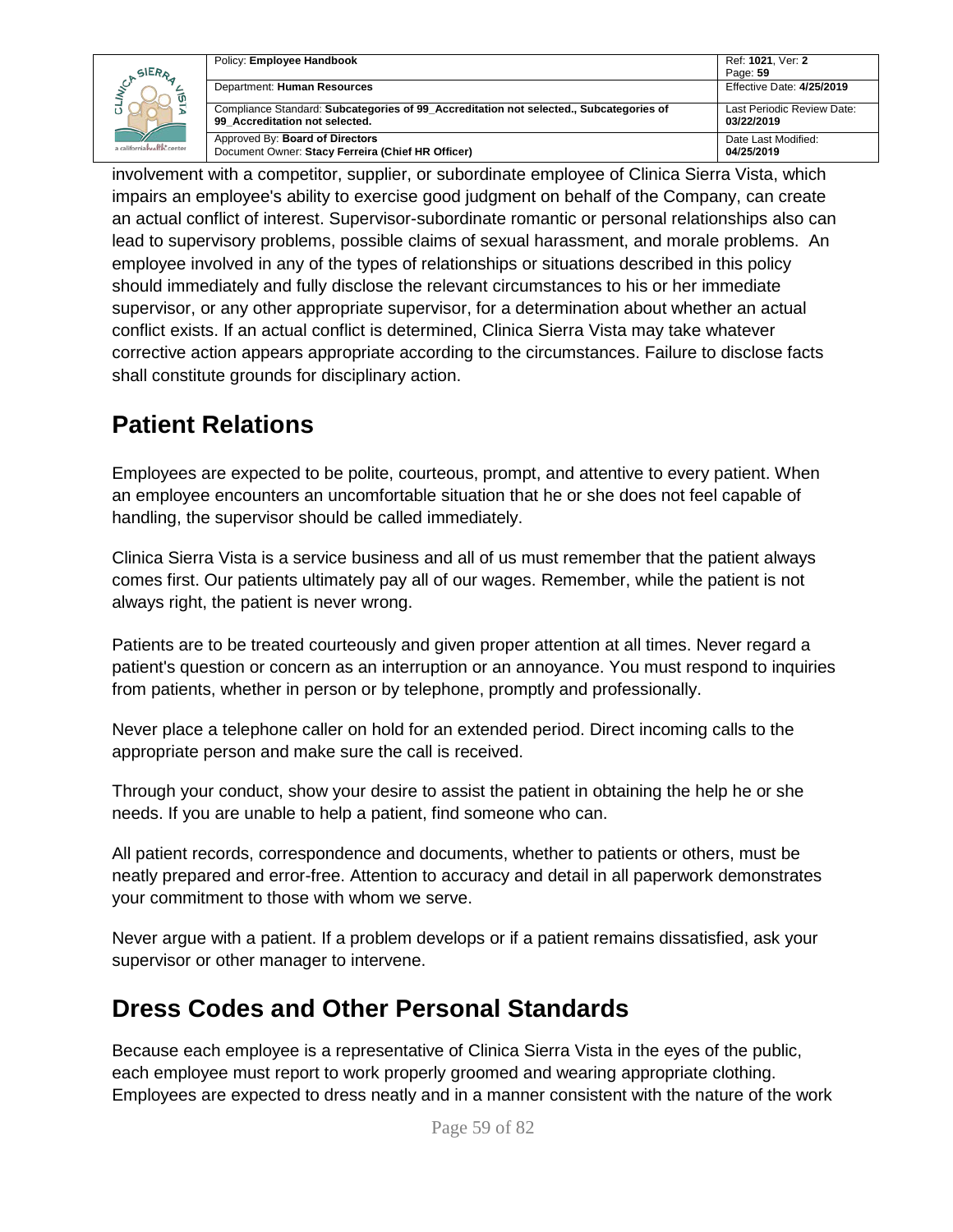|                              | Policy: Employee Handbook                                                                                                | Ref: 1021. Ver: 2                        |
|------------------------------|--------------------------------------------------------------------------------------------------------------------------|------------------------------------------|
| SIERA                        |                                                                                                                          | Page: 60                                 |
|                              | Department: Human Resources                                                                                              | Effective Date: 4/25/2019                |
|                              | Compliance Standard: Subcategories of 99 Accreditation not selected., Subcategories of<br>99 Accreditation not selected. | Last Periodic Review Date:<br>03/22/2019 |
| a californiah self is center | Approved By: Board of Directors<br>Document Owner: Stacy Ferreira (Chief HR Officer)                                     | Date Last Modified:<br>04/25/2019        |

performed. Avoid clothing and jewelry that can create a safety hazard. Department directors may issue more specific guidelines.

The following are examples of acceptable business office attire:

Blouses, dress shirts, slacks, skirts, dresses, suits, and other typical business casual clothing.

The following are examples of acceptable clinical attire:

Scrubs, closed toe & heel shoes, sweater, under shirts, clinical coat.

The following are examples of acceptable grooming standards:

Clean and neatly styled hair, beards and/or mustaches; free of potentially offensive odors (including heavy use of fragrances); professional presentation of piercings and jewelry use (ie. small studs in facial piercings are acceptable); covering of offensive or controversial tattoos.

Jeans, T-shirts, tank or halter tops, stilettos and casual shoes (ie. slides/flip flops) are not permitted for any employees. All clothing should be clean and without rips or holes. Employees who report to work inappropriately dressed may be asked to clock out and return in acceptable attire.

All employees required to wear uniforms provided by Clinica Sierra Vista must take care of their uniforms and report any wear or damage to their supervisors. Instructions regarding cleaning and maintenance of uniforms will be provided. Supervisors will inform you of additional requirements regarding acceptable attire. Certain employees may be required to wear safety equipment or clothing. Any deviations from these guidelines must be approved by your supervisor.

Clinica Sierra Vista observes a casual dress day on Friday. Some employees who have customer contact may not be permitted to participate in the casual dress day.

Employees who do participate in a casual dress day still are expected to report to work properly groomed. Acceptable casual dress excludes ripped or torn clothing, T-shirts of any kind (with or without a written message), tank or halter tops, or shorts.

Employees required to wear safety equipment or clothing still must do so on a casual dress day. Department directors may issue more specific guidelines concerning any exceptions to this policy.

This dress code policy will not be enforced in a manner that discriminates against anyone based on a protected class, such as race, sex, gender identity or gender expression, religion, national origin or any other class protected by federal, state or local law. For more information, see the *Harassment, Discrimination and Retaliation Prevention* policy. Employees who need a reasonable accommodation because of religious beliefs, observances or practices should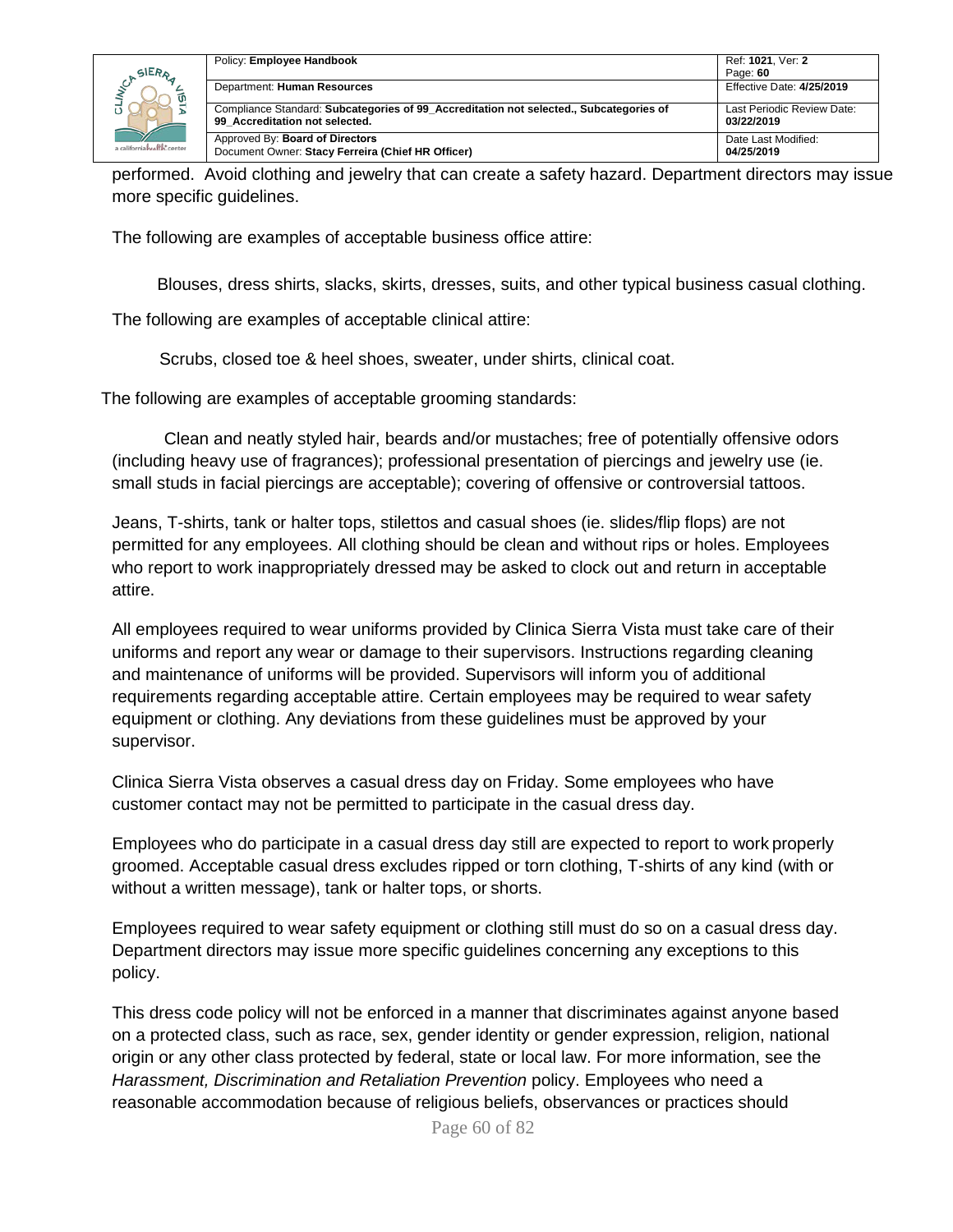| SIERA                       | Policy: Employee Handbook                                                                                                | Ref: 1021. Ver: 2<br>Page: 61            |
|-----------------------------|--------------------------------------------------------------------------------------------------------------------------|------------------------------------------|
|                             | Department: Human Resources                                                                                              | Effective Date: 4/25/2019                |
|                             | Compliance Standard: Subcategories of 99 Accreditation not selected., Subcategories of<br>99 Accreditation not selected. | Last Periodic Review Date:<br>03/22/2019 |
| a californiah ealth: center | Approved By: Board of Directors<br>Document Owner: Stacy Ferreira (Chief HR Officer)                                     | Date Last Modified:<br>04/25/2019        |

contact the human resources department and discuss the need for accommodation.

## **Drug and Alcohol Abuse**

Clinica Sierra Vista is concerned about the use of alcohol, marijuana, illegal drugs or controlled substances as it affects the workplace. Use of these substances, whether on or off the job can detract from an employee's work performance, efficiency, safety, and health, and seriously impair Company operations. In addition, the use or possession of these substances on the job constitutes a potential danger to the welfare and safety of other employees and exposes the Company to the risks of property loss or damage, or injury to other persons.

The following rules and standards of conduct apply to all employees while on Company property, at work, or working on Company business. The following are strictly prohibited by Company policy:

- Being under the influence of, or impaired by, an illegal or controlled substance, alcohol or marijuana while on the job.
- Using or possessing illegal or controlled substances, alcohol or marijuana while on the job (including the illegal use of prescription drugs and possessing drug paraphernalia).
- Distributing, selling, or purchasing of an illegal or controlled substance, alcohol or marijuana while on the job.

Violation of these rules and standards of conduct will not be tolerated. Clinica Sierra Vista also may bring the matter to the attention of appropriate law enforcement authorities.

In order to enforce this policy, Clinica Sierra Vista reserves the right to conduct searches of Company property or employees and/or their personal property, and to implement other measures necessary to deter and detect abuse of this policy.

An employee's conviction on a charge of illegal sale or possession of any controlled substance while off Company property will not be tolerated because such conduct, even though off duty, reflects adversely on Clinica Sierra Vista. In addition, the Company must keep people who sell or possess controlled substances off Company premises in order to keep the controlled substances themselves off the premises.

Clinica Sierra Vista will encourage and reasonably accommodate employees with alcohol, marijuana or drug dependencies to seek treatment and/or rehabilitation. Employees desiring such assistance should request a treatment or rehabilitation leave. The Company is not obligated, however, to continue to employ any person whose performance of essential job duties is impaired because of drug, alcohol or marijuana use. Additionally, employees who are given the opportunity to seek treatment and/or rehabilitation, but fail to successfully overcome their dependency or problem, will not automatically be reemployed or be given a second opportunity to seek treatment and/or rehabilitation. This policy on treatment and rehabilitation is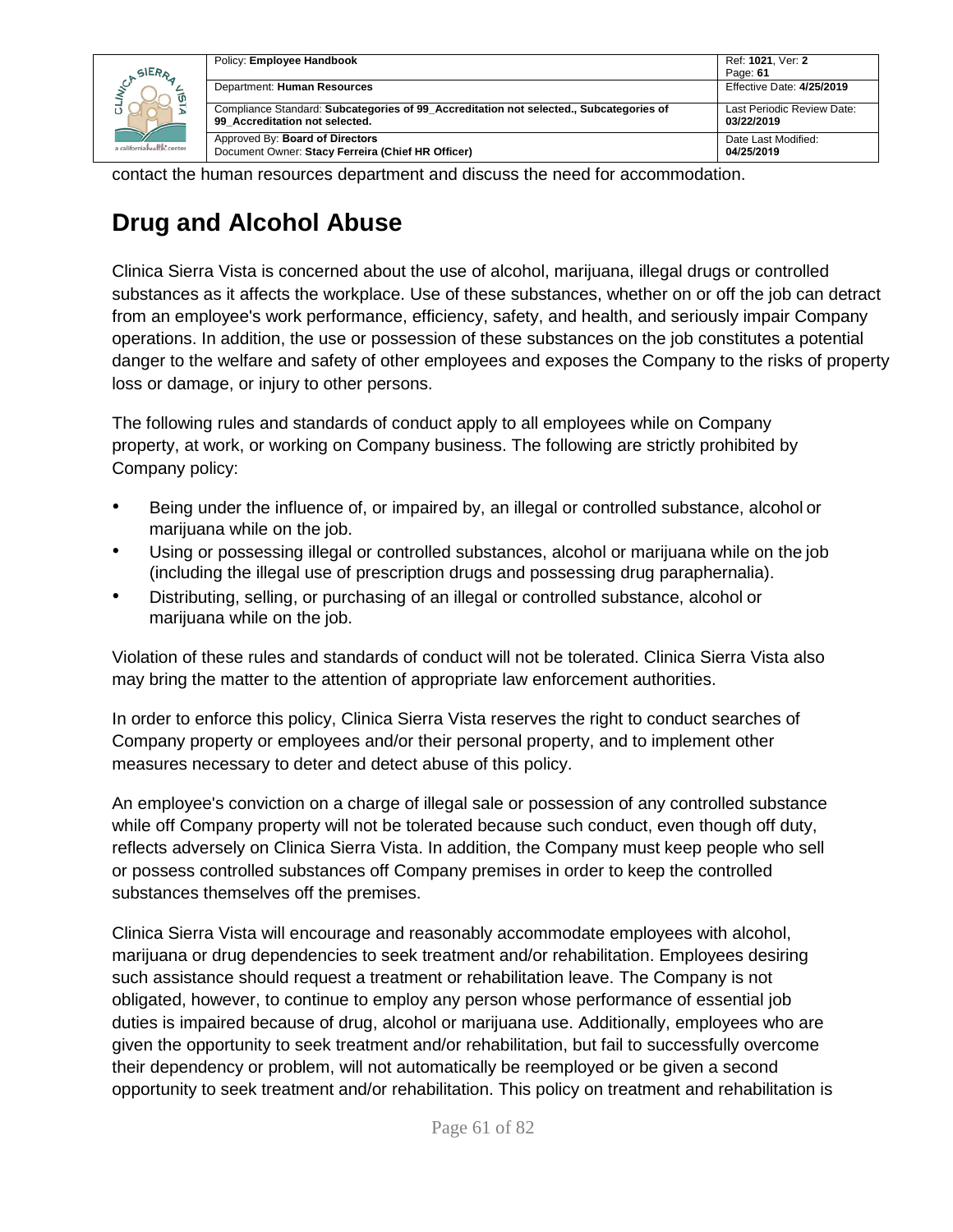|                            | Policy: Employee Handbook                                                                                                | Ref: 1021. Ver: 2                        |
|----------------------------|--------------------------------------------------------------------------------------------------------------------------|------------------------------------------|
| SIERA                      |                                                                                                                          | Page: 62                                 |
|                            | Department: Human Resources                                                                                              | Effective Date: 4/25/2019                |
|                            | Compliance Standard: Subcategories of 99 Accreditation not selected., Subcategories of<br>99 Accreditation not selected. | Last Periodic Review Date:<br>03/22/2019 |
| a californiahealth, center | Approved By: Board of Directors<br>Document Owner: Stacy Ferreira (Chief HR Officer)                                     | Date Last Modified:<br>04/25/2019        |

not intended to affect the Company's treatment of employees who violate the regulations described previously. Rather, rehabilitation is an option for an employee who acknowledges a chemical dependency and voluntarily seeks treatment to end that dependency.

## **News Media Contacts**

Employees may be approached for interviews or comments by the news media. Only contact people designated by the CEO and/or their designee may comment to news reporters on Clinica Sierra Vista policy or events relevant to Clinica Sierra Vista.

This policy does not limit an employee's right to discuss the terms and conditions of his or her employment, or to try and improve these conditions.

## **Off-Duty Conduct**

While Clinica Sierra Vista does not seek to interfere with the off-duty and personal conduct of its employees, certain types of off-duty conduct may interfere with the Company's legitimate business interests.

Off-duty conduct by an employee that directly conflicts with the Company's essential business interests and disrupts business operations will not be tolerated.

## **Other Employment**

While employed by Clinica Sierra Vista, employees are expected to devote their energies to their jobs with the Company.

Employment that directly conflicts with the Company's essential business interests and disrupts business operations is strictly prohibited.

Employees who wish to engage in additional employment that may create a real conflict of interest must submit a written request to the human resources department explaining the details of the additional employment. If the additional employment is authorized, Clinica Sierra Vista assumes no responsibility for it. Clinica Sierra Vista shall not provide workers' compensation coverage or any other benefit for injuries occurring from or arising out of additional employment. Authorization to engage in additional employment can be revoked at any time.

## **Political Activity**

Many employees participate in political activities on their own time. Company time, facilities, property or equipment (including all computers, networks, and electronic equipment) must not be used for an employee's outside political activities. Clinica Sierra Vista will not reimburse any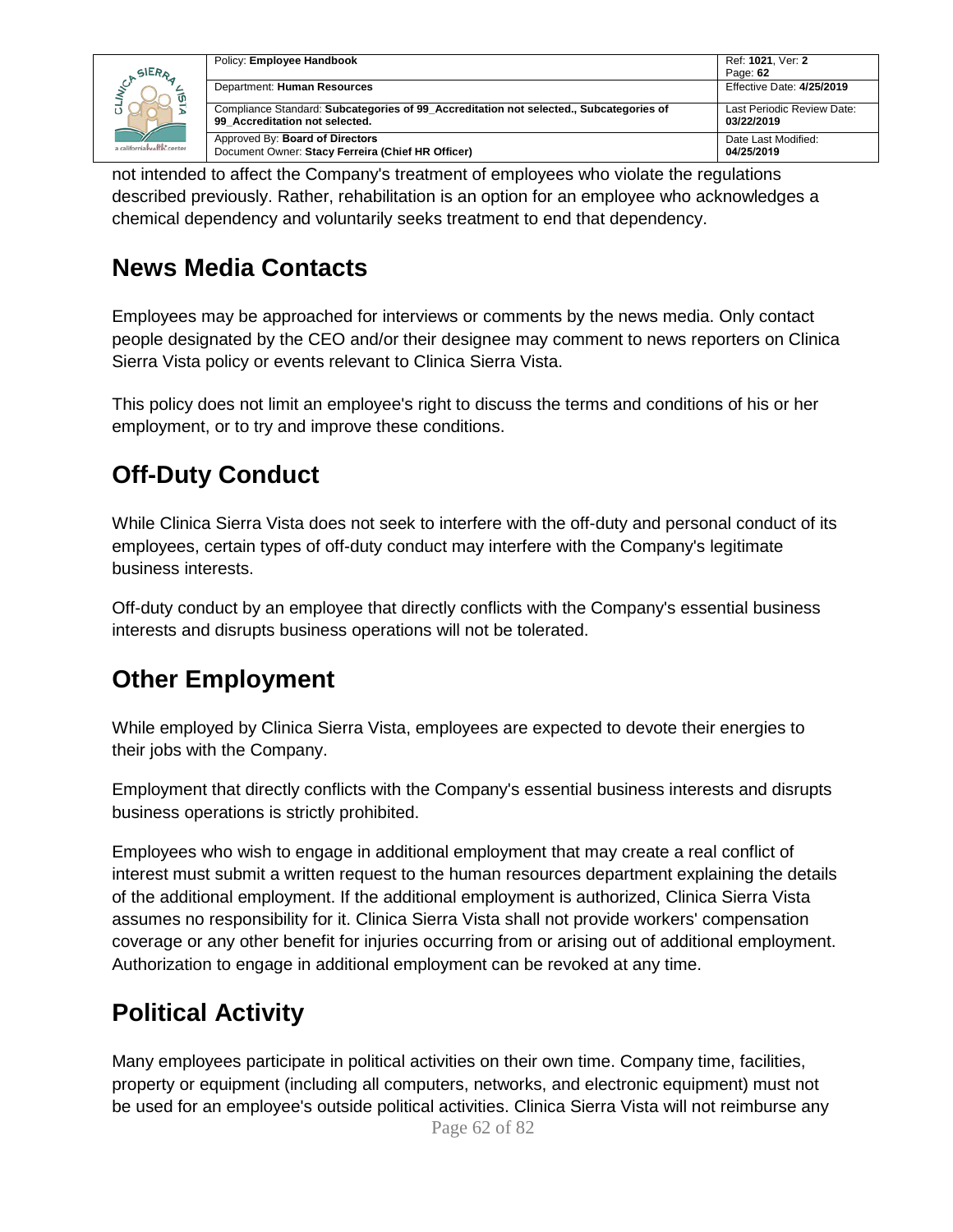| SIERA                      | Policy: Employee Handbook                                                                                                | Ref: 1021. Ver: 2<br>Page: 63            |
|----------------------------|--------------------------------------------------------------------------------------------------------------------------|------------------------------------------|
| ັທ                         | Department: Human Resources                                                                                              | Effective Date: 4/25/2019                |
|                            | Compliance Standard: Subcategories of 99 Accreditation not selected., Subcategories of<br>99 Accreditation not selected. | Last Periodic Review Date:<br>03/22/2019 |
| a californiahealth, center | Approved By: Board of Directors<br>Document Owner: Stacy Ferreira (Chief HR Officer)                                     | Date Last Modified:<br>04/25/2019        |

employee for political contributions, and employees should not attempt to receive or facilitate such reimbursements.

Absent a formal statement by Clinica Sierra Vista announcing any political endorsements, employees must not, through their own actions, speech, contributions, or written communication, mislead others to believe that Clinica Sierra Vista officially endorses or opposes any candidates for political office that Clinica Sierra Vista itself has not publicly announced. Company employees are entitled to their own personal position.

The Company will not discriminate against employees based on their lawful political activity engaged in outside of work.

## **Prohibited Cell Phone Use**

Employees may not use personal cell phones while on working time out of concerns for invasion of privacy, sexual or other harassment, protection of proprietary or confidential information, productivity, and workplace security. Employees also may not use cell phones containing audio or video recording devices or cameras in the following work areas that the Company has designated as confidential, secure or private, unless the employee is engaged in protected activity related to improving the terms and conditions of his or her employment, such as documenting health and safety issues. This restriction applies to the following areas:

Any area where patients, patient information, employee information, financial or other confidential information is present.

## **Prohibited Conduct**

Employees are expected to conduct themselves in a manner to further the Company's objectives. The following conduct is prohibited and will not be tolerated by Clinica Sierra Vista. This list of prohibited conduct is illustrative only; other types of conduct that threaten security, personal safety, employee welfare and Company operations also may be prohibited and will result in disciplinary action up to and including termination.

- Falsifying employment records, employment information, or other Company records;
- Failing to protect the confidentiality of, or falsifying patient records
- Inefficient or careless performance of job responsibilities or inability to perform job duties satisfactorily;
- Recording the work time of another employee or allowing any other employee to record your work time, or falsifying any time card, either your own or another employee's;
- Theft and deliberate or careless damage or destruction of any Company property, or the property of any employee or customer;
- Removing or borrowing Company property without prior authorization;
- Unauthorized use or misuse of Company equipment, time, materials, or facilities;
- Provoking a fight or fighting during working hours or on Company property;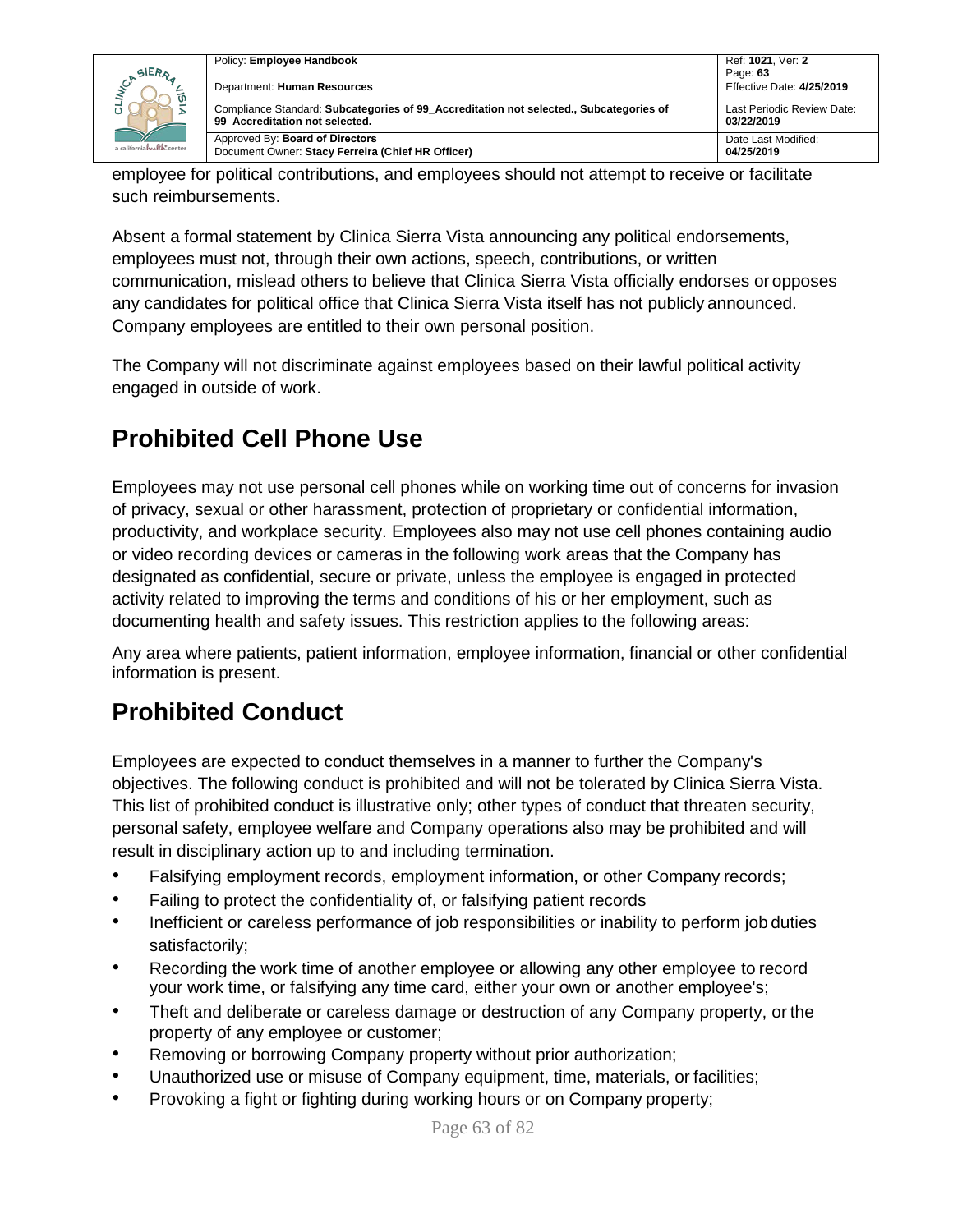

• Participating in horseplay or practical jokes on Company time or on Company premises;

Page: **64**<br>Effective Date: 4/25/2019

Last Periodic Review Date:

**03/22/2019**

Date Last Modified: **04/25/2019**

- Carrying firearms or any other dangerous weapons on Company premises at any time;
- Causing, creating or participating in a disruption of any kind during working hours on Company property;
- Insubordination, including but not limited to failure or refusal to obey the orders or instructions of a supervisor or member of management, or the use of abusive or threatening language toward a supervisor or member of management;
- Using abusive, threatening or intimidating language at any time on Company premises;
- Violation of Company punctuality and attendance policies. Absences protected by state or federal law do not count as violations of this policy. Protected paid sick time under California law does not count as a violation of this policy;
- Failing to obtain permission to leave work for any reason during normal working hours, not including meal periods;
- Failing to observe working schedules, including rest and lunch periods;
- Sleeping or malingering on the job;
- Making or accepting personal telephone calls, including cell phone calls during working hours, except in cases of emergency or extreme circumstances;
- Working overtime without authorization or refusing to work assigned overtime;
- Violation of dress standards;
- Violating any safety, health, security or Company policy, rule or procedure;
- Violation of the Company's drug and alcohol policy;
- Committing a fraudulent act or a breach of trust under any circumstances;
- Violating the Company's anti-harassment or equal employment opportunity policies; and
- Failing to promptly report work-related injury or illness.

This statement of prohibited conduct does not alter the Company's policy of at-will employment. Either you or Clinica Sierra Vista remain free to terminate the employment relationship at any time, with or without reason or advance notice.

## **Prohibited Use of Company Cell Phone While Driving**

In the interest of the safety of our employees and other drivers, Clinica Sierra Vista employees are prohibited from using cell phones (including all smart phones) or other wireless communication devices (including laptops) while driving on Company business and/or Company time. This prohibition includes any use of the cell phone or other wireless communications device, such as answering or placing calls, engaging in conversations, texting, Web browsing or using any smart phone application while driving.

If your job requires that you keep your cell phone or other wireless communication device turned on while you are driving, you must use a hands-free, voice-operated device at all times. Violating this policy is a violation of law and a violation of Company rules.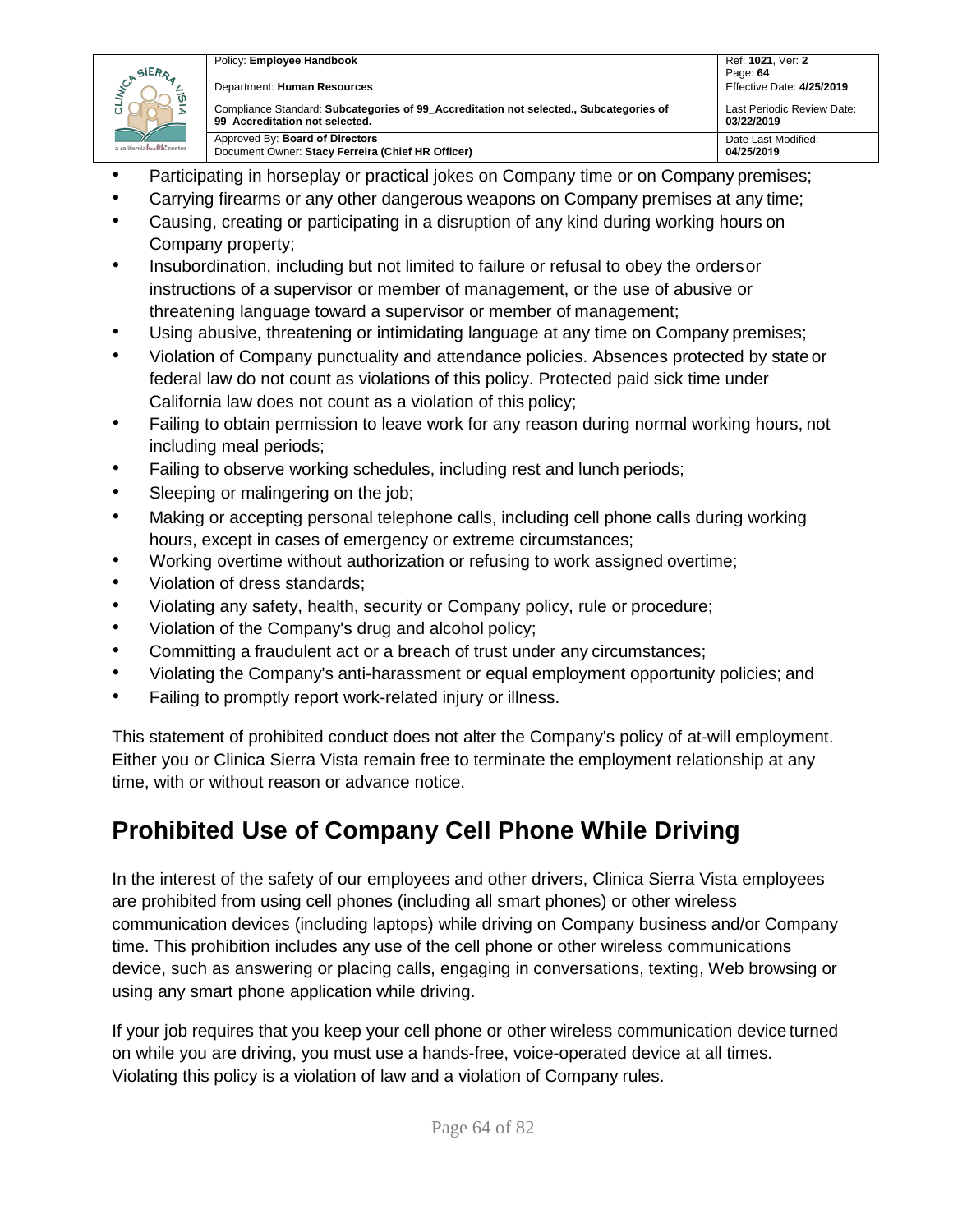| SIERA                      | Policy: Employee Handbook                                                                                                | Ref: 1021, Ver: 2<br>Page: 65            |
|----------------------------|--------------------------------------------------------------------------------------------------------------------------|------------------------------------------|
| ίU                         | Department: Human Resources                                                                                              | Effective Date: 4/25/2019                |
|                            | Compliance Standard: Subcategories of 99 Accreditation not selected., Subcategories of<br>99 Accreditation not selected. | Last Periodic Review Date:<br>03/22/2019 |
| a californiahealth, center | Approved By: Board of Directors<br>Document Owner: Stacy Ferreira (Chief HR Officer)                                     | Date Last Modified:<br>04/25/2019        |

#### **Employees Under Age 18**

A person under the age of 18 years is prohibited from driving a motor vehicle while using a wireless telephone, even if equipped with a hands-free device, or while using a mobile service device. The prohibition would not apply to such a person using a wireless telephone or a mobile service device for emergency purposes. Violating this policy is a violation of law and a violation of Company rules.

Writing, sending, or reading text-based communication - including text messaging, instant messaging. e-mail, web browsing and use of smart phone applications - on a wireless device or cell phone while driving is also prohibited under this policy. Violating this policy is a violation of law and a violation of Company rules.

### **Punctuality and Attendance**

As an employee of Clinica Sierra Vista, you are expected to be punctual and regular in attendance. Any tardiness or absence causes problems for your fellow employees and your supervisor. When you are absent, your assigned work must be performed by others.

Employees are expected to report to work as scheduled, on time, and prepared to start work. Employees also are expected to remain at work for their entire work schedule, except for meal periods or when required to leave on authorized Company business. Late arrivals, early departures or other unanticipated and unapproved absences from scheduled hours are disruptive and must be avoided.

If you are unable to report for work on any particular day, you must provide reasonable advance notice (typically 1 hour) to your supervisor before the time you are scheduled to begin working for that day. You must inform your supervisor of the expected duration of any absence. If you fail to provide reasonable advance notice before your scheduled time to begin work and do not arrive in time for your assigned shift, you will be considered tardy for that day. If the circumstances for your tardiness or absence were unforeseen, inform your supervisor as soon as practicable of the reason for the tardiness or absenteeism.

Excessive absenteeism or tardiness, providing false information or abuse of leave laws will not be tolerated. Generally, if you fail to report for work without any notification to your supervisor and your absence continues for a period of one (1) day, Clinica Sierra Vista will consider that you have voluntarily abandoned or quit your employment.

**Absences protected by local, state and federal law do not count as a violation of the punctuality and attendance policy. Paid sick time protected under California law does not count as a violation of this policy.**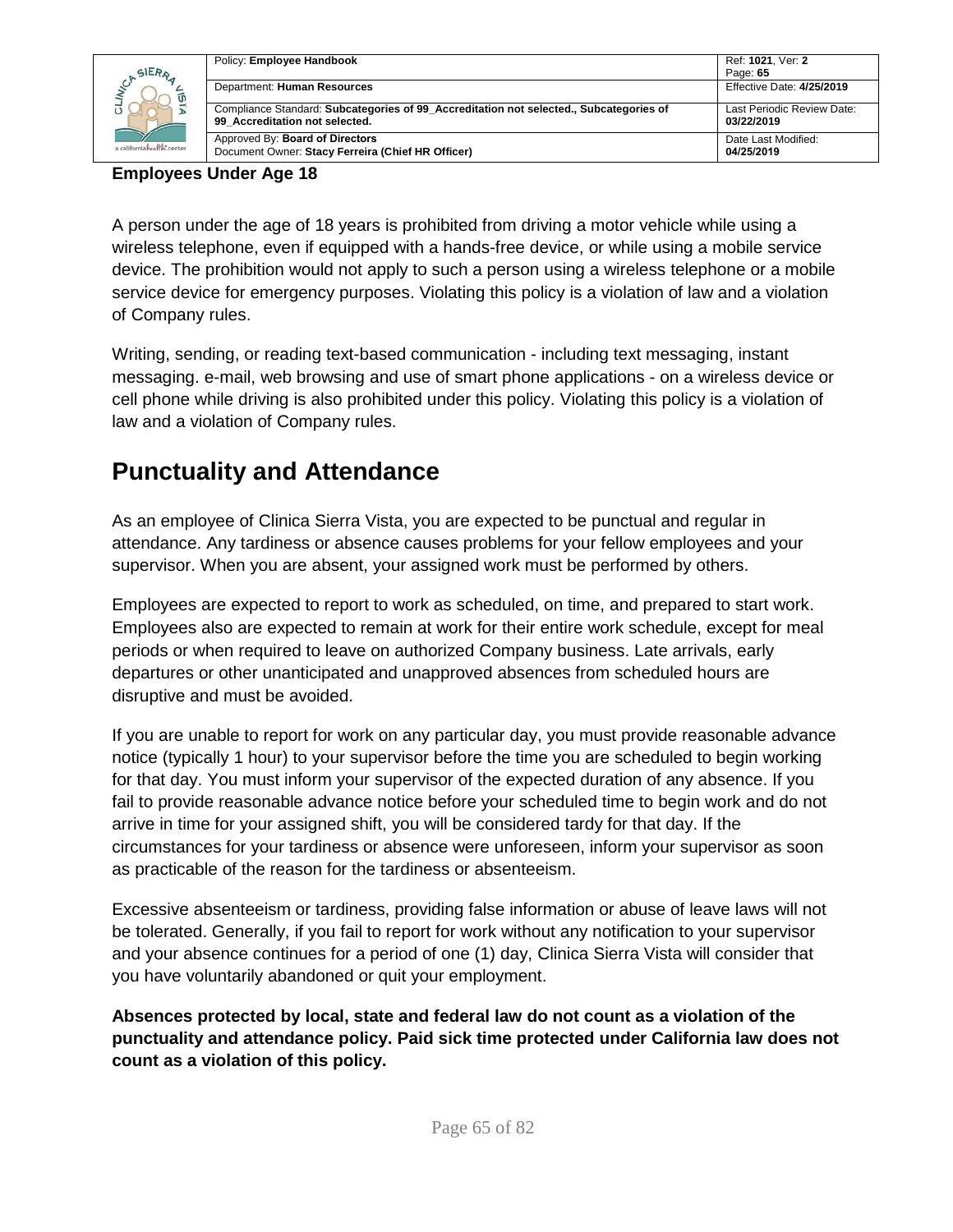| SIERA                      | Policy: Employee Handbook                                                                                                | Ref: 1021. Ver: 2<br>Page: 66            |
|----------------------------|--------------------------------------------------------------------------------------------------------------------------|------------------------------------------|
|                            | Department: Human Resources                                                                                              | Effective Date: 4/25/2019                |
|                            | Compliance Standard: Subcategories of 99 Accreditation not selected., Subcategories of<br>99 Accreditation not selected. | Last Periodic Review Date:<br>03/22/2019 |
| a californiahealth, center | Approved By: Board of Directors<br>Document Owner: Stacy Ferreira (Chief HR Officer)                                     | Date Last Modified:<br>04/25/2019        |

# **Wages**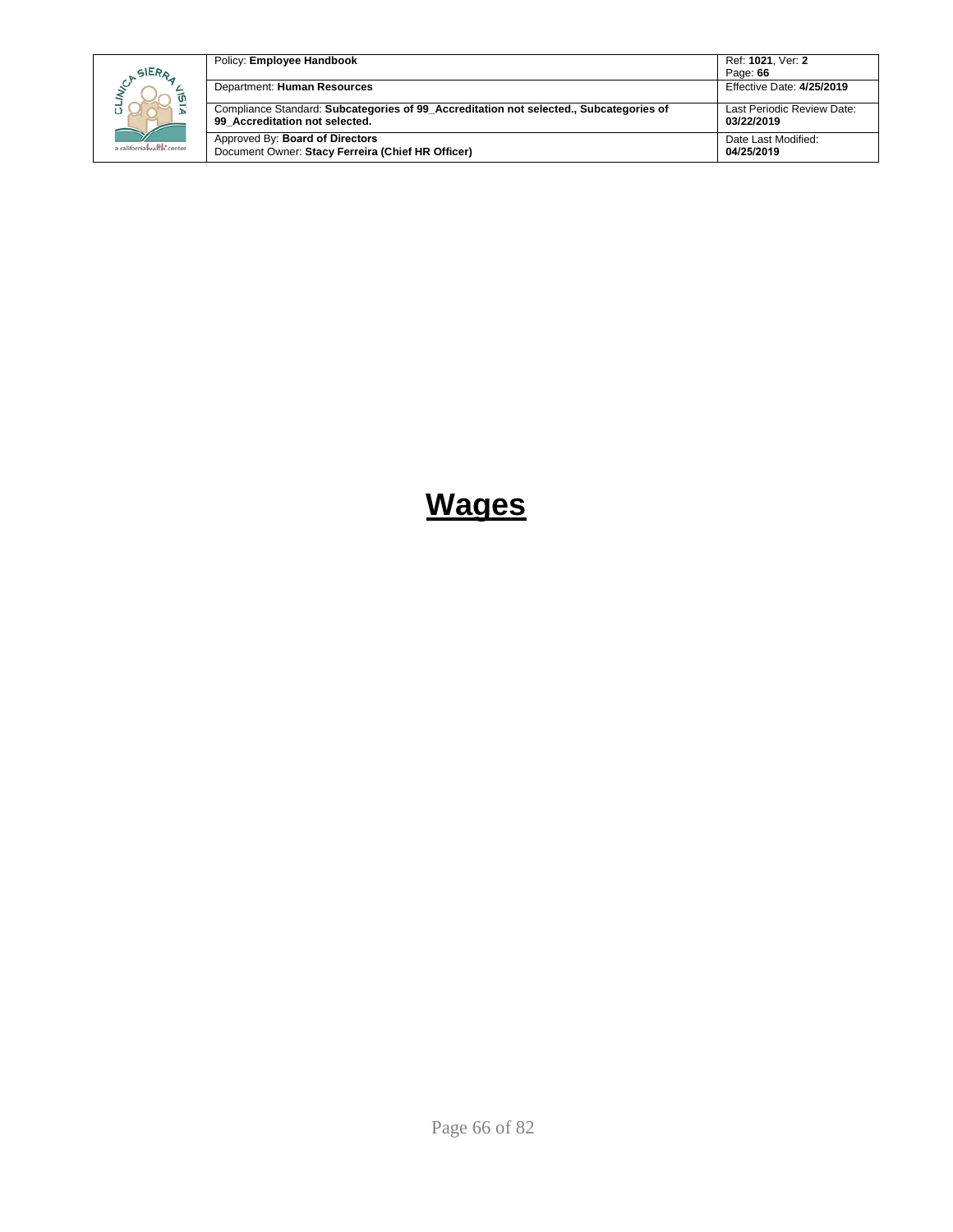

| Policy: Employee Handbook                                                                                                | Ref: 1021, Ver: 2                        |
|--------------------------------------------------------------------------------------------------------------------------|------------------------------------------|
|                                                                                                                          | Page: 67                                 |
| Department: Human Resources                                                                                              | Effective Date: 4/25/2019                |
| Compliance Standard: Subcategories of 99 Accreditation not selected., Subcategories of<br>99 Accreditation not selected. | Last Periodic Review Date:<br>03/22/2019 |
| Approved By: Board of Directors<br>Document Owner: Stacy Ferreira (Chief HR Officer)                                     | Date Last Modified:<br>04/25/2019        |

### **Advances**

Clinica Sierra Vista does not permit advances against paychecks or against unaccrued vacation.

## **Alternative Workweek**

Clinica Sierra Vista has implemented an alternative workweek schedule for the following work unit(s):

- Various 10 hour clinics
- Walk-in 12 hour clinics

### **Work Schedule**

The work schedule consists of four, 10-hour days. Clinica Sierra Vista will notify new employees at the time of hire of the days they will work. For current employees, this work schedule is the work schedule presented at the meeting on various dates and approved by a vote of at least 2/3 of the affected work unit(s) by secret ballot on various dates. The workday will generally begin at 8:00 am and end at 7:00 pm, or 9:00 pm for 12 hour locations. A meal break of 30 minutes, unpaid, will be taken unless another option is approved in writing by a supervisor. Two 10-minute paid breaks will be taken during the day and your supervisor will notify you of the time you should take your break. Workweeks are defined as:

- The clinics workweek is Monday through Saturday
- The walk-in clinics workweek is Sunday through Saturday

### **Office Closure Time**

When an Office Closure day falls on a day the employee is not scheduled to work, no Office Closure pay will be provided. All Office Closure days you are normally scheduled to work will be paid at the rate of hours you are scheduled (ie. 10 or 12 hours).

### **Overtime**

For employees on alternative workweek schedules, overtime worked on any regularly scheduled workday will be paid at the rate of:

• Time-and-one-half for all hours over 10 and less than 12, which were notregularly scheduled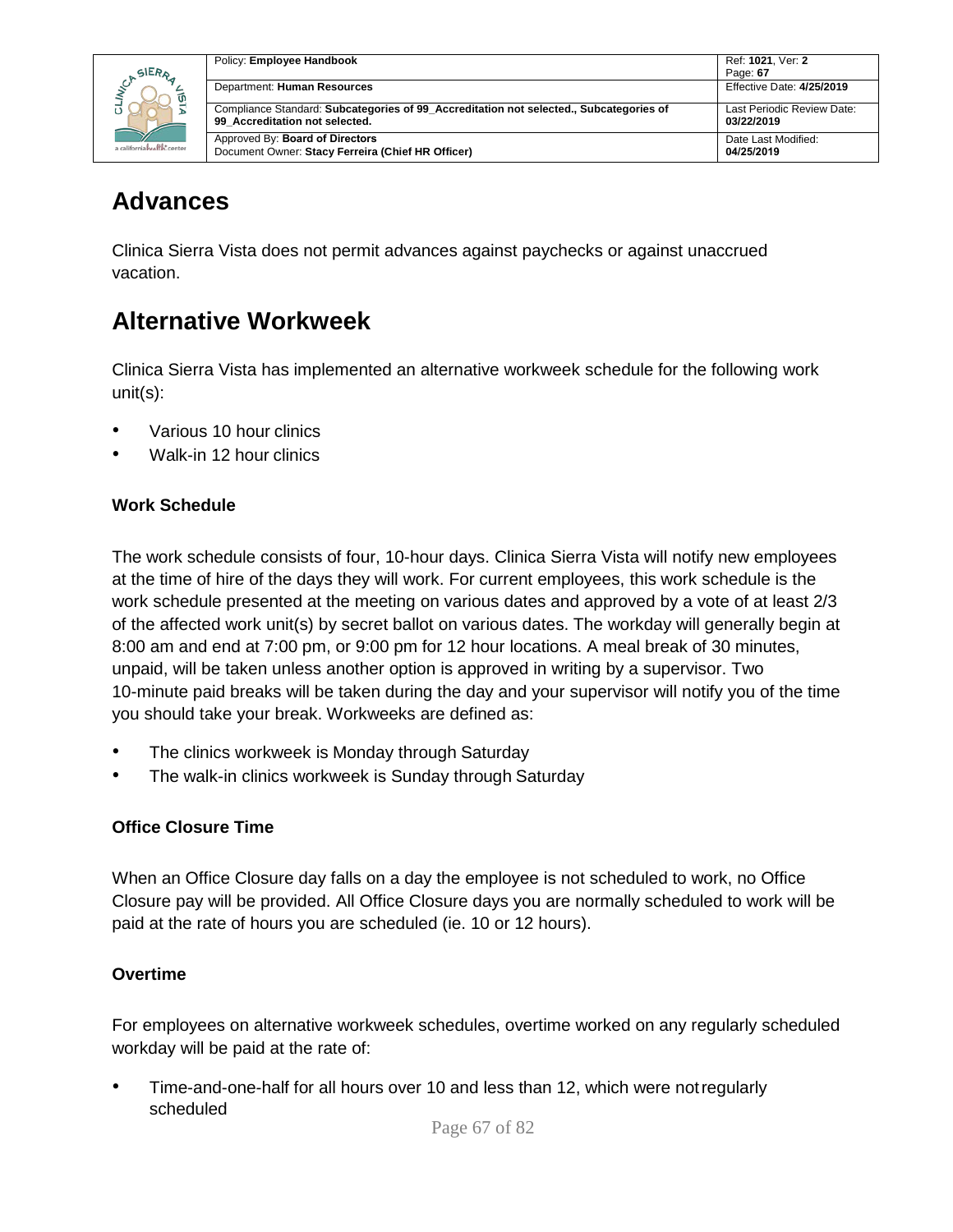

| Policy: Employee Handbook                                                                                                | Ref: 1021, Ver: 2                        |
|--------------------------------------------------------------------------------------------------------------------------|------------------------------------------|
|                                                                                                                          | Page: 68                                 |
| Department: Human Resources                                                                                              | Effective Date: 4/25/2019                |
| Compliance Standard: Subcategories of 99 Accreditation not selected., Subcategories of<br>99 Accreditation not selected. | Last Periodic Review Date:<br>03/22/2019 |
| Approved By: Board of Directors<br>Document Owner: Stacy Ferreira (Chief HR Officer)                                     | Date Last Modified:<br>04/25/2019        |

- Time-and-one-half for all work performed beyond 40 hours per week.
- Double time for hours after 12 in one day

Overtime will be paid for hours worked on a day that is not a regularly scheduled workday in any workweek, including any seventh consecutive workday, at the rate of:

- Time-and-one-half for the first eight hours in a day
- Double time after eight hours in a day

#### **Sick and PTO Time**

For employees working a 10-hour or 12-hour day, when absent for a full day, accrued sick or PTO time will be deducted in the same hour increments. Otherwise, sick and PTO time may be taken in 15 minute increments.

## **Reporting-Time Pay**

Clinica Sierra Vista will comply with all applicable regulations regarding reporting-time pay for nonexempt employees.

Clinica Sierra Vista will pay a minimum of two hours of pay to employees who are required to report to work on a day other than their normally scheduled workday.

Clinica Sierra Vista may not pay employees who report to work but are unable to work under the following circumstances:

- Interruption of work because of the failure of any or all public utilities; or
- Interruption of work because of natural causes or other circumstances beyond the Company's power to control.

An employee may be eligible for Office Closure pay in the above circumstances, at the organizations discretion.

## **Deductions for Exempt Employees**

Employees paid on a "salary basis" regularly receive a predetermined amount of compensation each pay period. Subject to the exceptions listed below, exempt employees will receive full salary for any workweek in which they perform any work, regardless of the number of days or hours worked. Exempt employees may not be paid for any workweek in which they perform no work, subject to Clinica Sierra Vista benefits programs and policies.

No deductions from salary may be made for time when work is not available, provided the exempt employee is ready, willing, and able to work. Deductions from pay are permissible when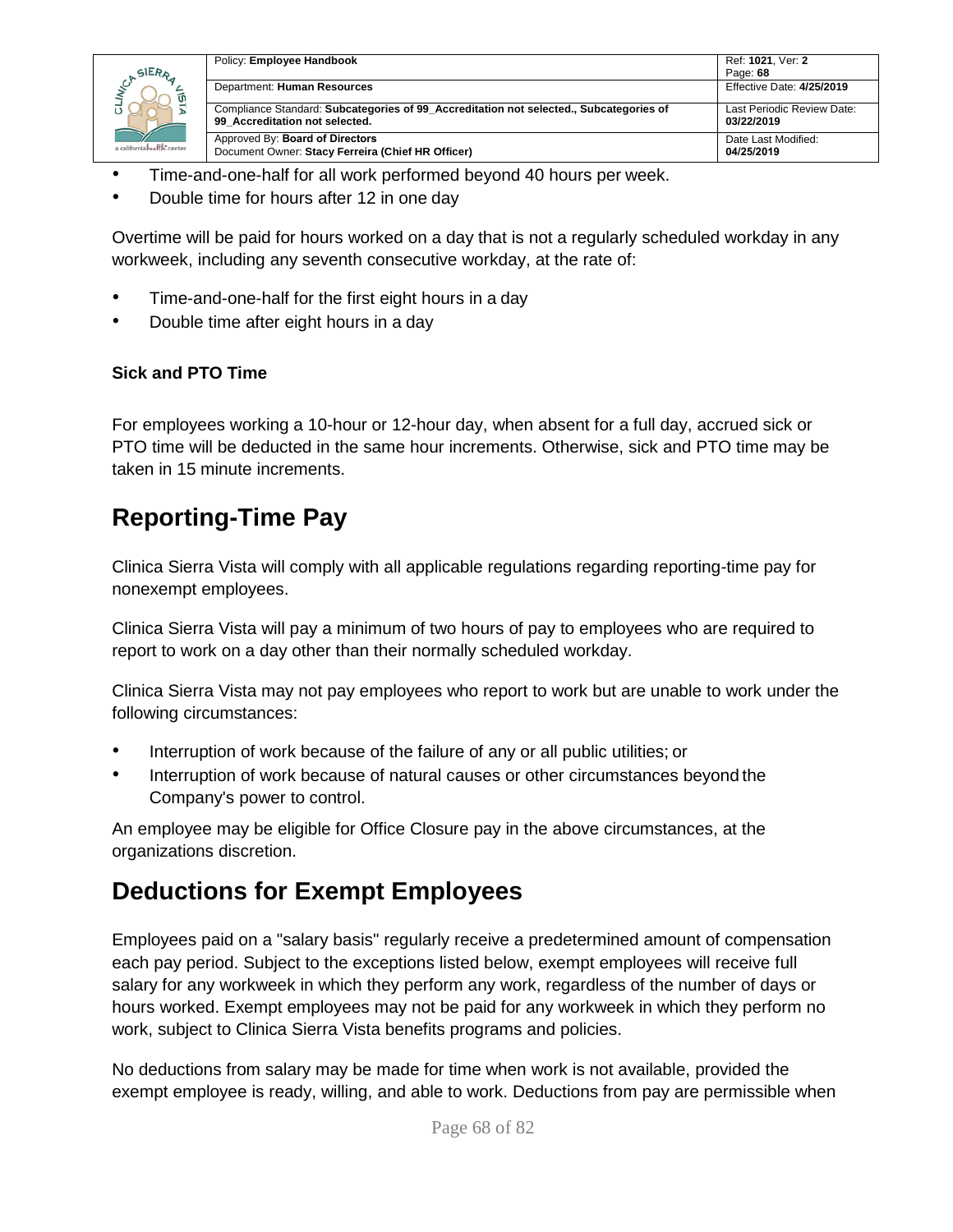

| Policy: Employee Handbook                                                                                                | Ref: 1021, Ver: 2                        |
|--------------------------------------------------------------------------------------------------------------------------|------------------------------------------|
|                                                                                                                          | Page: 69                                 |
| Department: Human Resources                                                                                              | Effective Date: 4/25/2019                |
| Compliance Standard: Subcategories of 99 Accreditation not selected., Subcategories of<br>99 Accreditation not selected. | Last Periodic Review Date:<br>03/22/2019 |
| Approved By: Board of Directors<br>Document Owner: Stacy Ferreira (Chief HR Officer)                                     | Date Last Modified:<br>04/25/2019        |

an exempt employee:

- Is absent from work for one or more full days for personal reasons other than sickness or disability;
- Is absent for one or more full days due to sickness or disability if the deduction is made in accordance with a bona fide plan, policy, or practice of providing full compensation for salary lost due to illness and the employee has exhausted his or her leave under this policy;
- Is absent for jury duty or military duty for a full week and performs no work during the week; or
- Works less than a full week during the initial or final week of employment;

Partial day deductions from available accrued vacation or sick leave balances will also be made by the Company when applicable.

It is Company policy to comply with these salary basis requirements. Therefore, Clinica Sierra Vista prohibits all Company managers from making any improper deductions from the salaries of exempt employees. The Company wants employees to be aware of this policy and know that the Company does not allow deductions that violate federal or state law.

If you believe that an improper deduction from your salary has been made, you should immediately report this information to your direct supervisor, or to Human Resources Department

Reports of improper deductions will be investigated promptly. If it is determined that an improper deduction has occurred, you will be promptly reimbursed for any improper deduction made.

### **Expense Accounts**

Clinica Sierra Vista reimburses employees for business expenses on the bi-weekly on payroll weeks of each month. Employees who have expense accounts or who have incurred business expenses must submit required receipts and the employee reimbursement form to Accounting no later than the within 30 days of the incurred expense of each month.

If you have any questions about the Company's expense reimbursement policy, contact department leader.

## **Meal and Rest Periods**

#### **Rest Breaks**

Page 69 of 82 All nonexempt employees are entitled to uninterrupted rest break periods during their workday.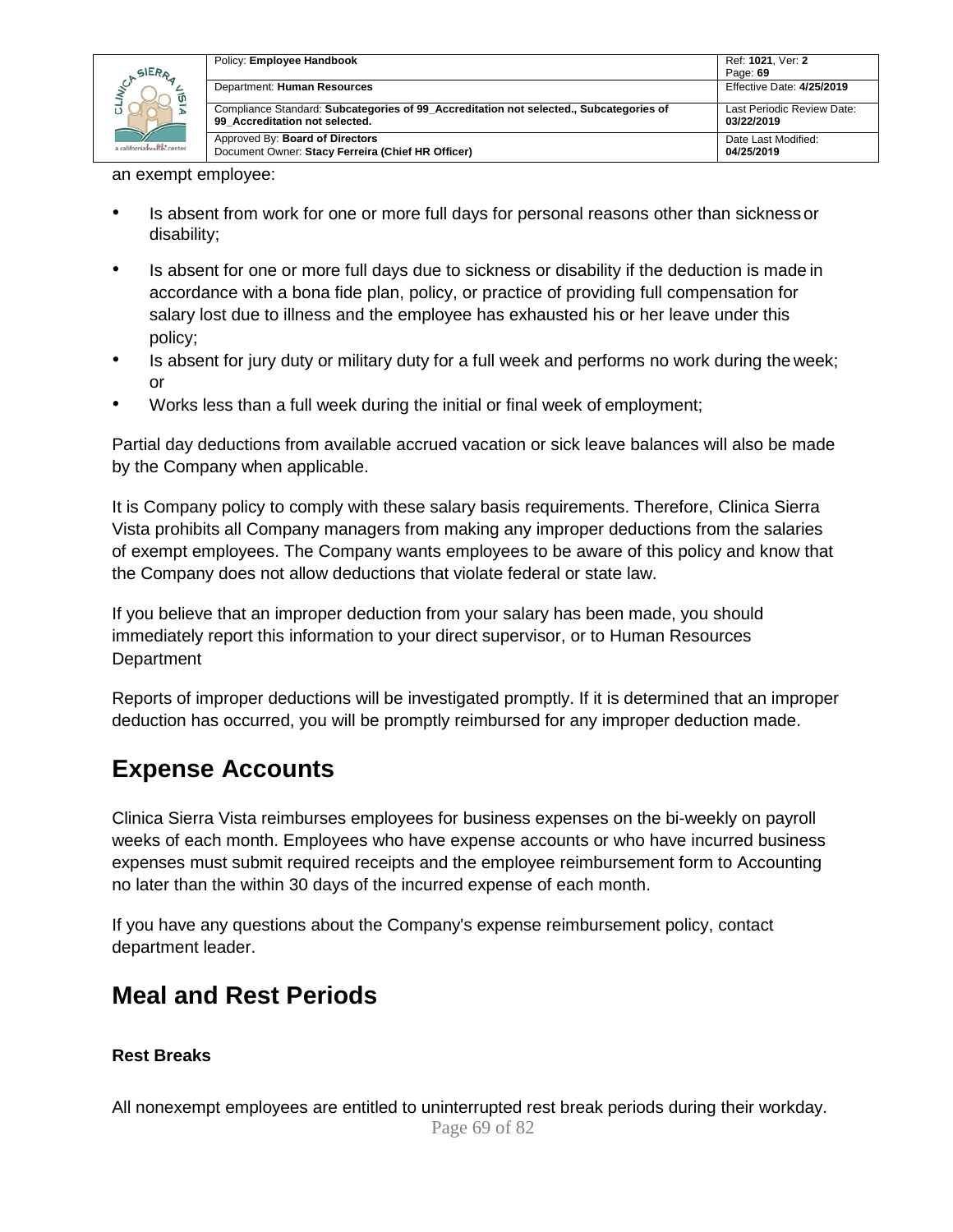|                            | Policy: Employee Handbook                                                                                                | Ref: 1021, Ver: 2                        |
|----------------------------|--------------------------------------------------------------------------------------------------------------------------|------------------------------------------|
| SIERA                      |                                                                                                                          | Page: 70                                 |
|                            | Department: Human Resources                                                                                              | Effective Date: 4/25/2019                |
|                            | Compliance Standard: Subcategories of 99 Accreditation not selected., Subcategories of<br>99 Accreditation not selected. | Last Periodic Review Date:<br>03/22/2019 |
| a californiahraffh: center | Approved By: Board of Directors<br>Document Owner: Stacy Ferreira (Chief HR Officer)                                     | Date Last Modified:<br>04/25/2019        |

If you are a nonexempt employee, you will be paid for all such break periods, and you will not clock out.

#### **Number of Rest Breaks**

You will be authorized and permitted one (1) 10-minute net rest break for every four (4) hours you work (or major fraction thereof, which is defined as any amount of time over two [2] hours). A rest break need not be authorized for employees whose total daily work time is less than three and one half (3.5) hours.

You will be relieved of all duty during your rest break periods. You are free to come and go as you please and are free to leave the premises. You are expected to return to work promptly at the end of any rest break.

If you work a shift from three and one-half (3.5) to six (6) hours in length you will be entitled to one (1) ten-minute rest break. If you work more than six (6) hours and up to 10 hours, you will be entitled to two (2) ten-minute rest breaks. If you work more than 10 hours and up to 14hours, you will be entitled to three (3) ten-minute rest breaks.

If you are a staff member who works 10 or 12 hour days, you may take a 15 minute break instead of the 10 minute breaks listed above.

#### **Timing of Rest Breaks**

You are authorized and permitted to take a rest break in the middle of each four hour work period.

There may be practical considerations that make this general timing infeasible and that require Clinica Sierra Vista to deviate from this general rule. You will be informed if there are practical considerations that make this timing infeasible.

Your rest break will be scheduled by supervisor

#### **Meal Period**

All nonexempt employees will be provided an uninterrupted unpaid meal period of at least 30 minutes if you work more than five (5) hours in a workday. CSV's typical meal period is 1 hour in length. You must clock out for your meal period. You will be permitted a reasonable opportunity to take this meal period, and you will be relieved of all duty. During your meal period, you are free to come and go as you please and are free to leave the premises. You are expected to return to work promptly at the end of any meal period.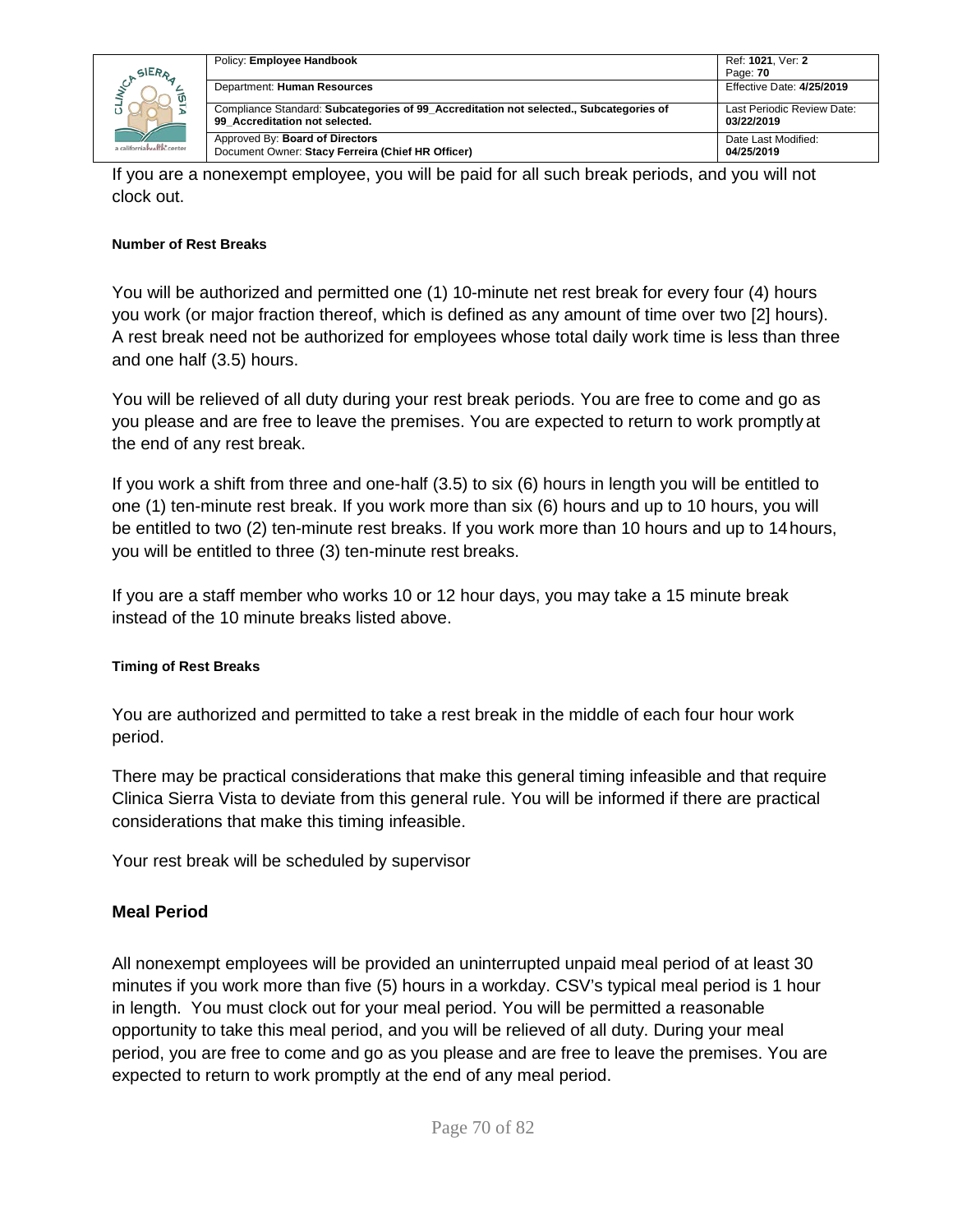

| Policy: Employee Handbook                                                                                                | Ref: 1021, Ver: 2                        |
|--------------------------------------------------------------------------------------------------------------------------|------------------------------------------|
|                                                                                                                          | Page: 71                                 |
| Department: Human Resources                                                                                              | Effective Date: 4/25/2019                |
| Compliance Standard: Subcategories of 99 Accreditation not selected., Subcategories of<br>99 Accreditation not selected. | Last Periodic Review Date:<br>03/22/2019 |
| Approved By: Board of Directors<br>Document Owner: Stacy Ferreira (Chief HR Officer)                                     | Date Last Modified:<br>04/25/2019        |

If your total work period for the day is more than five hours per day but no more than six hours, you may waive the meal period. This cannot be done without the mutual consent of you and your supervisor. You must discuss any such waiver with your supervisor in advance.

The waiver must be in writing.

#### **Timing of Meal Period**

Your meal period will be provided no later than the end of your fifth hour of work. For example,if you begin work at 8:00 a.m., you must start your meal period by 12:59 p.m. (which is before the end of your fifth hour of work).

Your meal period will be scheduled by supervisor

#### **Second Meal Period**

If you work more than 10 hours in a day, you will be provided a second, unpaid meal period of at least 30 minutes. Again, you must clock out for your meal period. You will be permitted a reasonable opportunity to take this meal period, and you will be relieved of all duty. There will be no control over your activities during your meal period. During your meal period, you are free to leave the premises and are free to come and go as you please. You are expected to return to work promptly at the end of any meal period.

#### **Timing of Second Meal Period**

This second meal period will be provided no later than the end of your 10th hour of work.

Your second meal period will be scheduled by supervisor.

#### **Recording Meal Periods**

You must clock out for any meal period and record the start and end of the meal period.

Employees are not allowed to work "off the clock." All work time must be accurately reported on your time record.

If for any reason you are not provided a meal period in accordance with our policy, or if you are in any way discouraged or impeded from taking your meal period or from taking the fullamount of time allotted to you, please immediately notify the Human Resources Department.

Anytime you miss a meal period that was provided to you (or you work any portion of a provided meal period), you will be required to report to supervisor and document the reason for the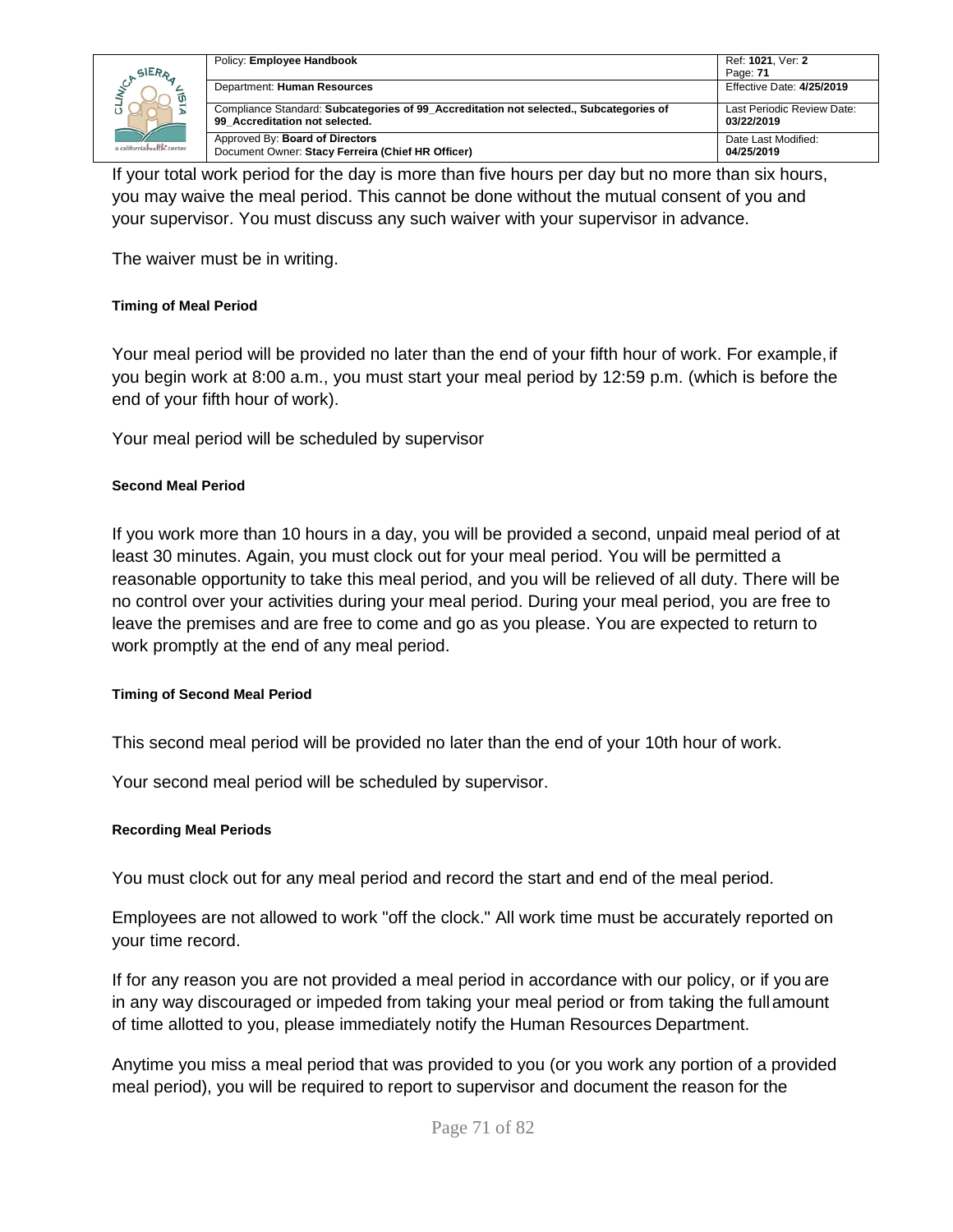| SIERA<br>a californiahealth.center | Policy: Employee Handbook                                                                                                | Ref: 1021, Ver: 2                        |
|------------------------------------|--------------------------------------------------------------------------------------------------------------------------|------------------------------------------|
|                                    |                                                                                                                          | Page: 72                                 |
|                                    | Department: Human Resources                                                                                              | Effective Date: 4/25/2019                |
|                                    | Compliance Standard: Subcategories of 99 Accreditation not selected., Subcategories of<br>99 Accreditation not selected. | Last Periodic Review Date:<br>03/22/2019 |
|                                    | Approved By: Board of Directors<br>Document Owner: Stacy Ferreira (Chief HR Officer)                                     | Date Last Modified:<br>04/25/2019        |

missed meal period or time worked.

Please also refer to the Clinica Sierra Vista Timekeeping Policy.

## **Overtime for Nonexempt Employees**

Employees may be required to work overtime as necessary. Only actual hours worked in a given workday or workweek can apply in calculating overtime. Clinica Sierra Vista will attempt to distribute overtime evenly and accommodate individual schedules. All overtime work must be previously authorized by a supervisor. Clinica Sierra Vista provides compensation for all overtime hours worked by non-exempt employees in accordance with state and federal law as follows:

- All hours worked in excess of eight hours in one workday or 40 hours in one workweek will be treated as overtime. A workday begins at 12:01 a.m. and ends at midnight 24 hours later. Workweeks begin each Sunday at 12:01 a.m.;
- Compensation for hours in excess of 40 for the workweek, or in excess of eight and not more than 12 for the workday, and for the first eight hours on the seventh consecutiveday of work in one workweek, shall be paid at a rate one and one-half times the employee's regular rate of pay;
- Compensation for hours in excess of 12 in one workday and in excess of eight on the seventh consecutive workday in a workweek shall be paid at double the regular rate of pay; and
- Exempt employees may have to work hours beyond their normal schedules as work demands require. No overtime compensation will be paid to exempt employees.

## **Pay for Mandatory Meetings/Training**

Clinica Sierra Vista will pay non-exempt employees for their attendance at meetings, lectures, and training programs under the following conditions:

- Attendance is mandatory;
- The meeting, course, or lecture is directly related to the employee's job;
- The employee who is required to attend such meetings, lectures, or training programs will be notified of the necessity for such attendance by his or her supervisor;
- The employee will be paid at the then applicable minimum wage for time spent at meetings, lectures, and training programs if the employee does not perform any productive work during such attendance;
- Employees who do perform productive work during attendance at meetings, lectures or training programs will be compensated at their regular rate of pay; and
- Any hours in excess of eight in a day or 40 in a week will be paid at the appropriate overtime rate, at the hourly rate in effect at the time the overtime work is being performed.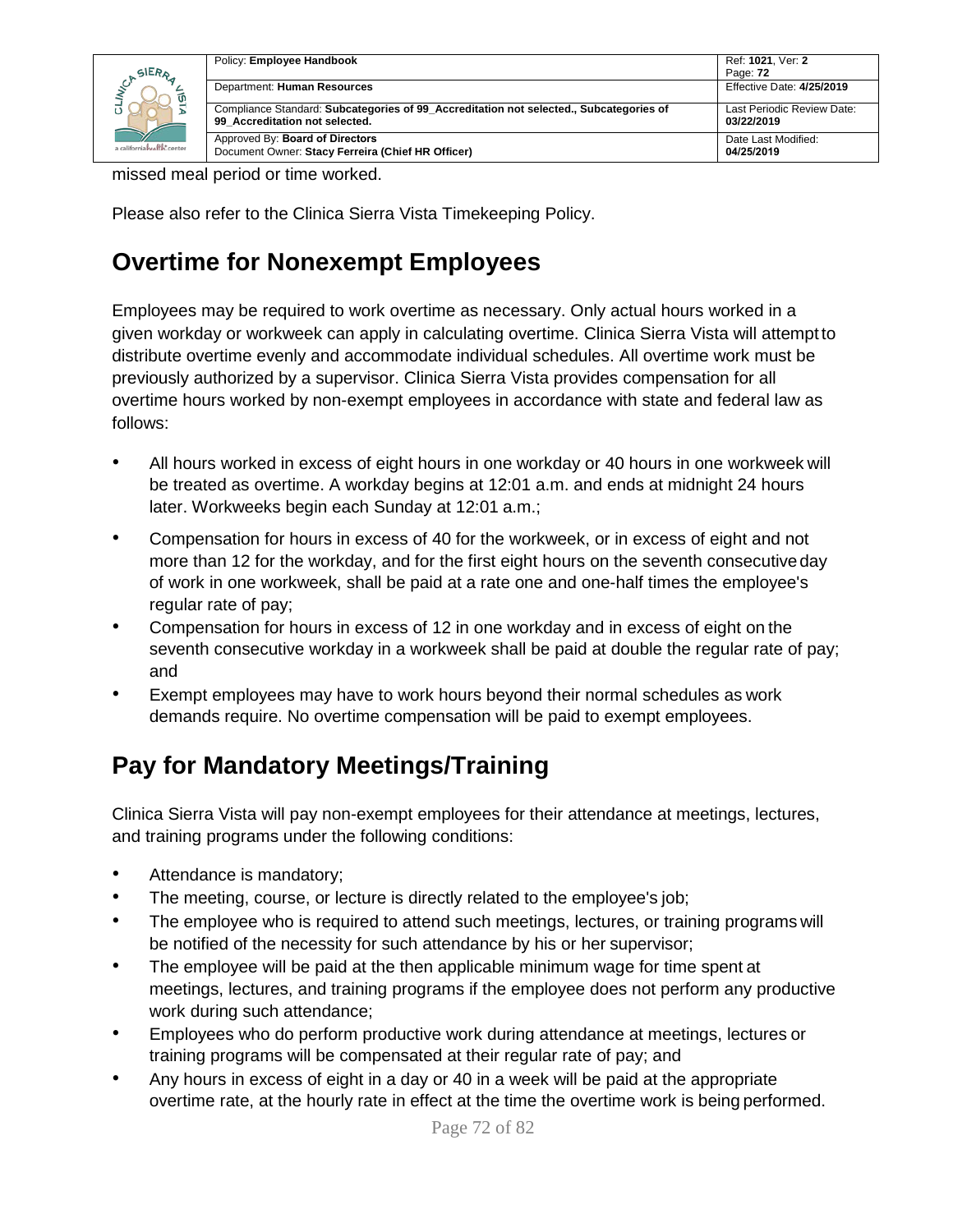|                            | Policy: Employee Handbook                                                                                                | Ref: 1021, Ver: 2                        |
|----------------------------|--------------------------------------------------------------------------------------------------------------------------|------------------------------------------|
| SIERA                      |                                                                                                                          | Page: 73                                 |
|                            | Department: Human Resources                                                                                              | Effective Date: 4/25/2019                |
|                            | Compliance Standard: Subcategories of 99 Accreditation not selected., Subcategories of<br>99 Accreditation not selected. | Last Periodic Review Date:<br>03/22/2019 |
| a californiahealth, center | Approved By: Board of Directors<br>Document Owner: Stacy Ferreira (Chief HR Officer)                                     | Date Last Modified:<br>04/25/2019        |

#### **Payment of Wages**

All employees of Clinica Sierra Vista are paid every other Saturday for work performed during the previous two-week pay period. If a regular payday falls on a holiday, employees will be paid on Friday.

Clinica Sierra Vista offers automatic payroll deposit. You may begin and stop automatic payroll deposit at any time. To begin automatic payroll deposit, you must complete a online form (available from the payroll system) and return it to payroll at least 10 days before the pay period for which you would like the service to begin. You should carefully monitor your payroll deposit statements for the first two pay periods after the service begins.

To stop automatic payroll deposit, complete the online form available from the payroll department and submit it to payroll at least 10 days before the pay period for which you would like the service to end. You will receive a regular payroll check on the first pay period after the receipt of the form, provided it is received no later than 10 days before the end of the pay period.

Manual paychecks may be made available at the Finance office at the employee's advance request. If you observe an error on your check, please report it immediately to your supervisor.

#### **Timekeeping Requirements**

All employees are required to use a time-keeping software to record time worked for payroll purposes. All time worked must be accurately reported on your time record.

Employees will be required to certify that their time record is accurate.

#### **Nonexempt Employees**

Employees must record their own time at the start and at the end of each work period. Employees must clock out for their meal period and record the start and end of the meal period.

Employees are not allowed to work "off the clock." Working off the clock violates company policy. Any work performed before or after a regularly scheduled shift must be approved in advance by your supervisor. If you perform any off-the-clock work, please report the work to your supervisor.

Employees also must record their time whenever they leave the building for any reason other than Clinica Sierra Vista business.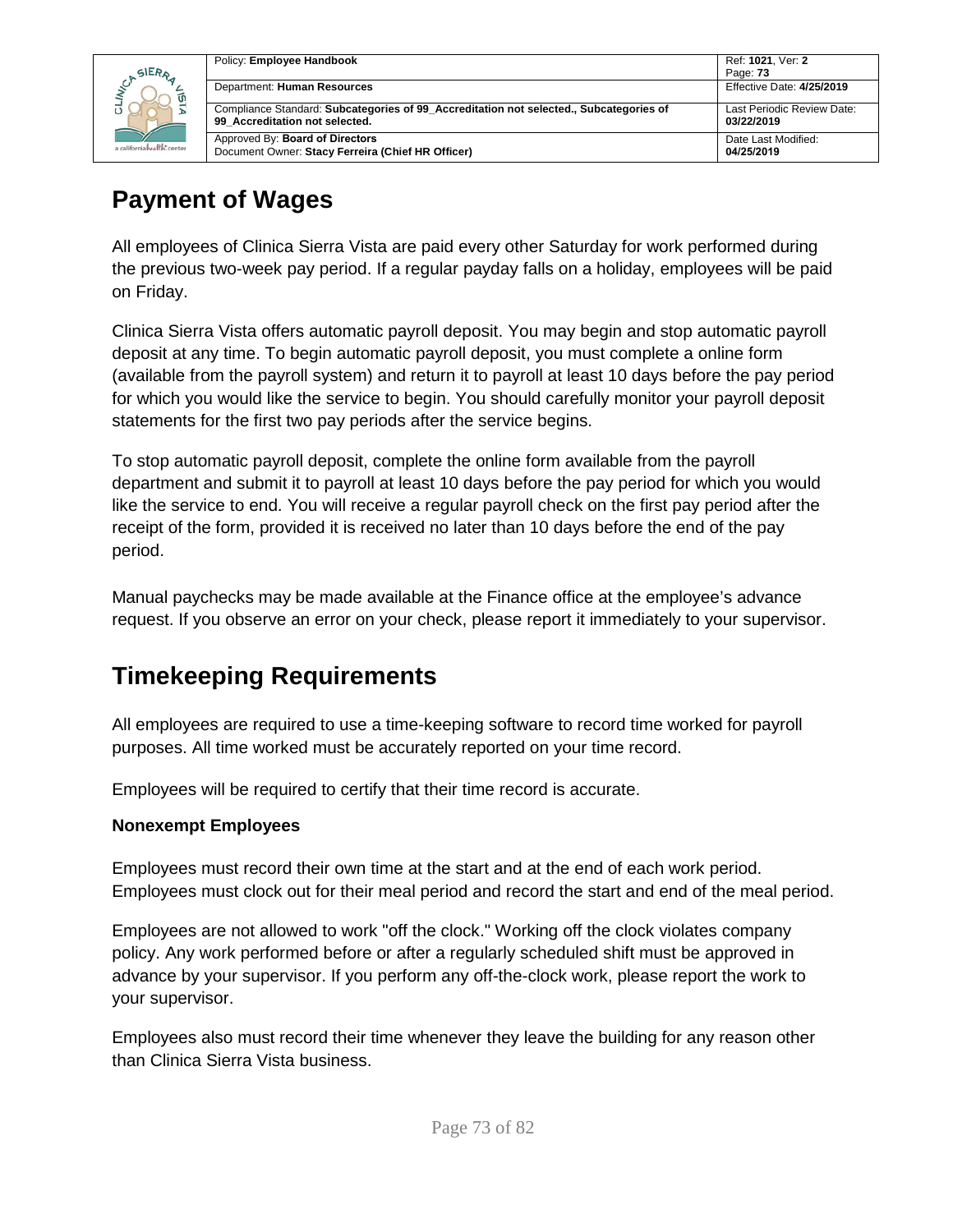

| Policy: Employee Handbook                                                                                                | Ref: 1021, Ver: 2                        |
|--------------------------------------------------------------------------------------------------------------------------|------------------------------------------|
|                                                                                                                          | Page: 74                                 |
| Department: Human Resources                                                                                              | Effective Date: 4/25/2019                |
| Compliance Standard: Subcategories of 99 Accreditation not selected., Subcategories of<br>99 Accreditation not selected. | Last Periodic Review Date:<br>03/22/2019 |
| Approved By: Board of Directors<br>Document Owner: Stacy Ferreira (Chief HR Officer)                                     | Date Last Modified:<br>04/25/2019        |

Punching another employee's timecard, allowing another employee to punch your timecard, or altering a timecard is not permissible and is subject to disciplinary action, up to an including termination from employment.

Any errors on your timecard should be reported immediately to your supervisor.

Please also refer to Clinica Sierra Vista's Meal and Rest Break Policy.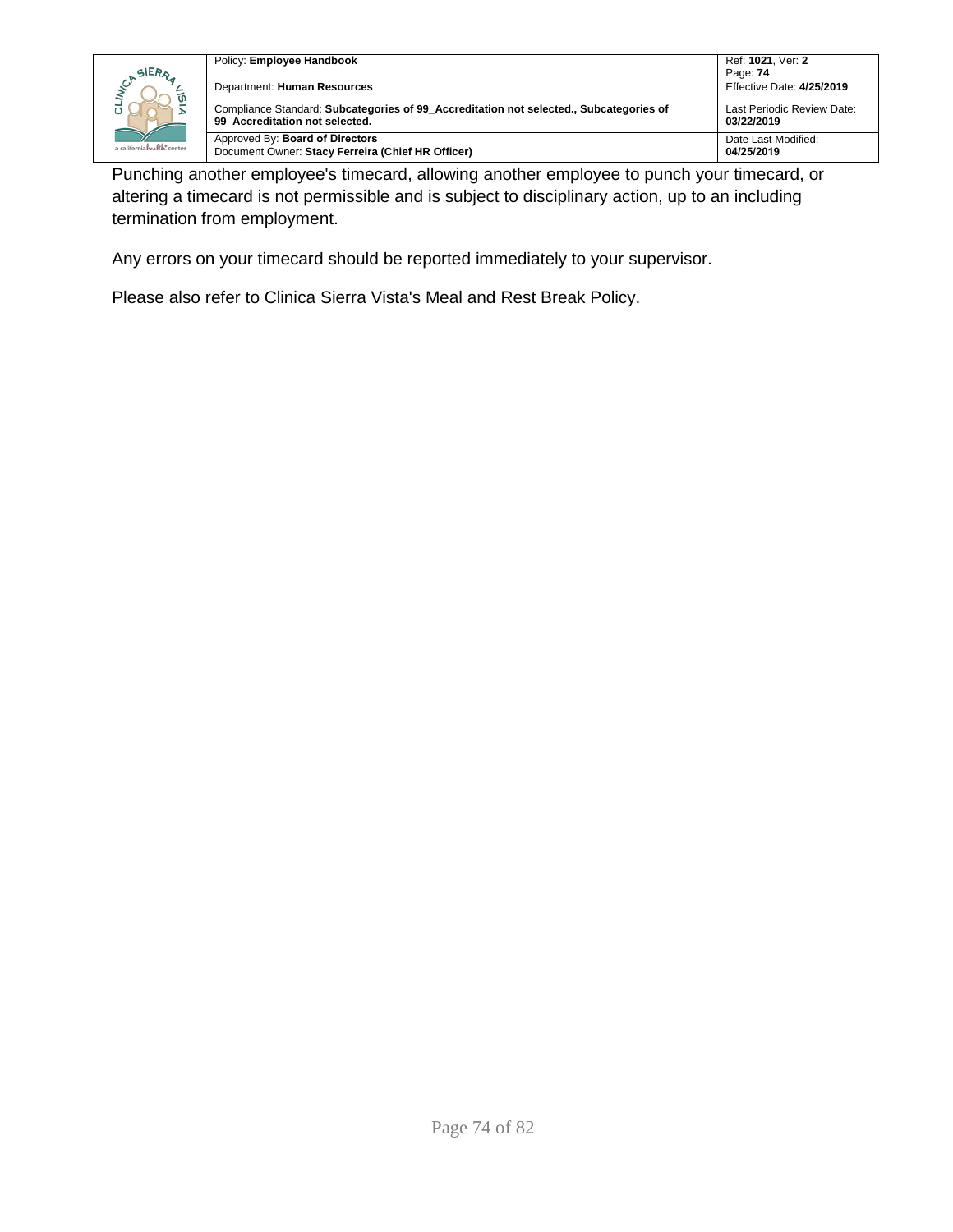| SIERA                      | Policy: Employee Handbook                                                                                                | Ref: 1021. Ver: 2<br>Page: 75            |
|----------------------------|--------------------------------------------------------------------------------------------------------------------------|------------------------------------------|
|                            | Department: Human Resources                                                                                              | Effective Date: 4/25/2019                |
|                            | Compliance Standard: Subcategories of 99 Accreditation not selected., Subcategories of<br>99 Accreditation not selected. | Last Periodic Review Date:<br>03/22/2019 |
| a californiahealth, center | Approved By: Board of Directors<br>Document Owner: Stacy Ferreira (Chief HR Officer)                                     | Date Last Modified:<br>04/25/2019        |

## **Safety and Health**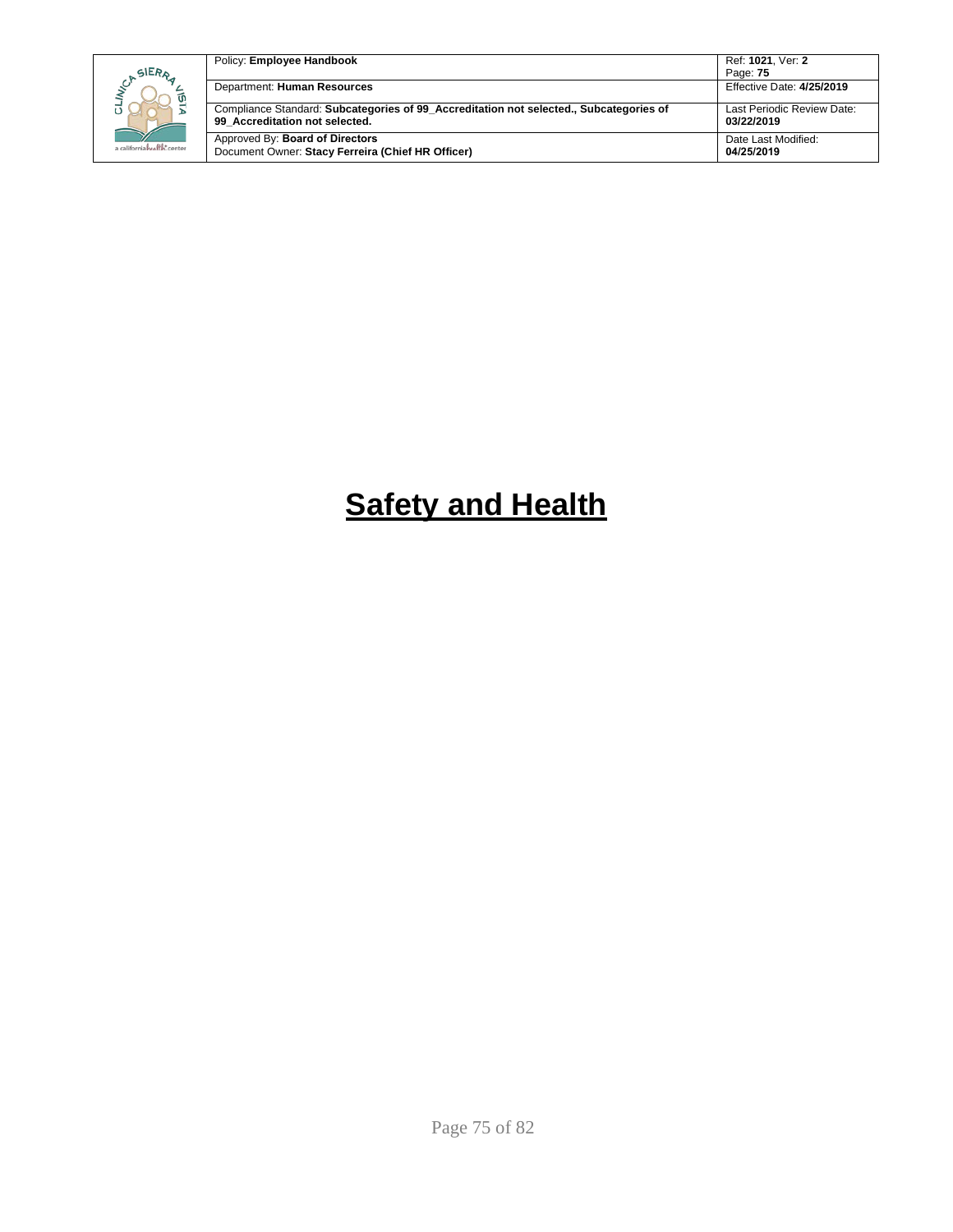

| Policy: Employee Handbook                                                                                                | Ref: 1021, Ver: 2                        |
|--------------------------------------------------------------------------------------------------------------------------|------------------------------------------|
|                                                                                                                          | Page: 76                                 |
| Department: Human Resources                                                                                              | Effective Date: 4/25/2019                |
| Compliance Standard: Subcategories of 99 Accreditation not selected., Subcategories of<br>99 Accreditation not selected. | Last Periodic Review Date:<br>03/22/2019 |
| Approved By: <b>Board of Directors</b><br>Document Owner: Stacy Ferreira (Chief HR Officer)                              | Date Last Modified:<br>04/25/2019        |

#### **Employees Who Are Required to Drive**

Employees whose job duties require them to drive a Company vehicle or their own vehicles for Company business will be required to show proof of current valid driving licenses and proof of insurability under the Company's policy or current effective insurance coverage before the first day of employment.

Clinica Sierra Vista participates in a system that regularly checks the Department of Motor Vehicles (DMV) records of all employees who are required to drive as part of their job.

If an employee is required to drive as part of his or her job, Clinica Sierra Vista retains the right to transfer to an alternative position, suspend, or terminate an employee whose license is suspended or revoked, or who fails to maintain personal automobile insurance coverage or who is uninsurable under the Company's policy.

Employees who drive their own vehicles on Company business will be reimbursed at the rate of IRS standard mileage rate per mile.

#### **Ergonomics**

Clinica Sierra Vista is subject to Cal/OSHA ergonomics standards for minimizing workplace repetitive motion injuries. The Company will make necessary adjustments to reduce exposure to ergonomic hazards through modifications to equipment and processes and employee training. The Company encourages safe and proper work procedures and requires all employees to follow safety instructions and guidelines.

Clinica Sierra Vista believes that reduction of ergonomic risk is instrumental in maintaining an environment of personal safety and well-being, and is essential to our business. We intend to provide appropriate resources to create a risk-free environment. If you have any questions about ergonomics, please contact the Human Resources Department.

#### **Health and Safety**

All employees are responsible for their own safety, as well as that of others in the workplace. To help us maintain a safe workplace, everyone must be safety-conscious at all times. Report all work-related injuries or illnesses immediately to your supervisor or to the human resources department. In compliance with California law, and to promote the concept of a safe workplace, Clinica Sierra Vista maintains an Injury and Illness Prevention Program. The Injury and Illness Prevention Program is available for review by employees and/or employee representatives in the online and in the practice manager's office.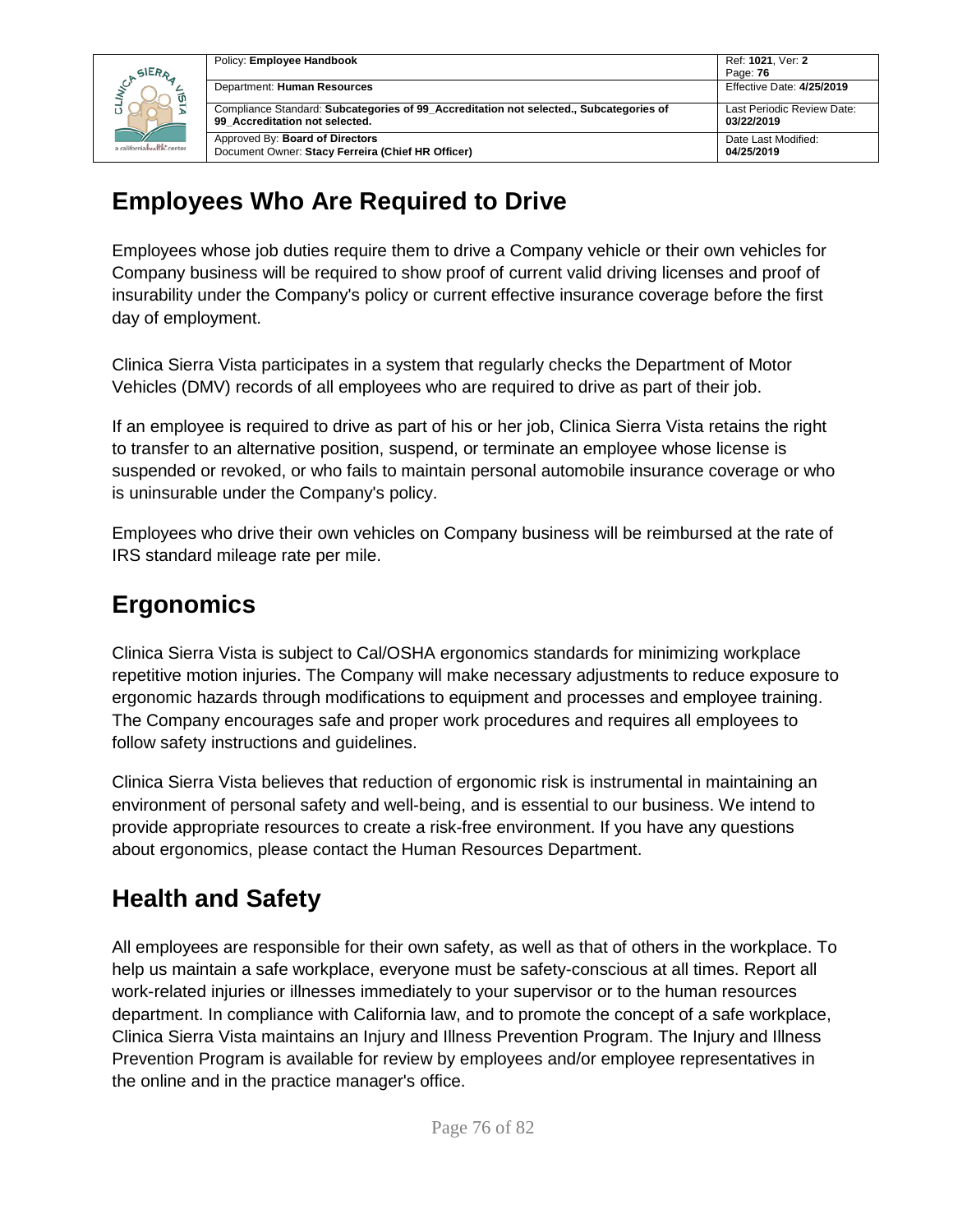|                            | Policy: Employee Handbook                                                                                                | Ref: 1021, Ver: 2                        |
|----------------------------|--------------------------------------------------------------------------------------------------------------------------|------------------------------------------|
| SIERA                      |                                                                                                                          | Page: 77                                 |
| ັທ                         | Department: Human Resources                                                                                              | Effective Date: 4/25/2019                |
|                            | Compliance Standard: Subcategories of 99 Accreditation not selected., Subcategories of<br>99 Accreditation not selected. | Last Periodic Review Date:<br>03/22/2019 |
| a californiahealth, center | Approved By: Board of Directors<br>Document Owner: Stacy Ferreira (Chief HR Officer)                                     | Date Last Modified:<br>04/25/2019        |

In compliance with Proposition 65, Clinica Sierra Vista will inform employees of any known exposure to a chemical known to cause cancer or reproductive toxicity.

#### **Inclement Weather/Natural Disasters**

In the event of severe weather or a natural disaster that prevents employees from safely traveling to and from work, the following leave policies will apply:

- Inclement weather: Conditions that excuse absence from work include: snow, flooding, worksite utility outages, other unsafe conditions. If weather conditions prevent you from safely traveling to work, you must notify supervisor by phone, if telephone service is functional, or by any other available means. Employees may utilize PTO when weather conditions prevent them from reaching the worksite.
- In the event of a natural disaster, the office will be closed if the building is damaged or highways leading to the office are damaged. For instructions on reporting to another location, contact the office immediately, if possible. In this event, employees may be eligible for office closure pay.

#### **Security**

Clinica Sierra Vista has developed guidelines to help maintain a secure workplace. As healthcare workers, all staff are required to wear their badges above the waist line. Be aware of persons loitering for no apparent reason in parking areas, walkways, entrances and exits, and service areas. Report any suspicious persons or activities to security personnel. Secure your desk or office at the end of the day. When called away from your work area for an extended length of time, do not leave valuable and/or personal articles in or around your workstation that may be accessible. The security of facilities as well as the welfare of our employees depends upon the alertness and sensitivity of every individual to potential security risks. You should immediately notify your supervisor when unknown persons are acting in a suspicious manner in or around the facilities, or when keys, security passes, or identification badges are missing.

The Company's workplace security program is described in detail in the Company's Illness and Injury Prevention Program (IIPP).

#### **Workplace Violence**

Clinica Sierra Vista has adopted the following workplace violence policy to ensure a safe working environment for all employees.

The Company has zero tolerance for acts of violence and threats of violence. Without exception, acts and threats of violence are not permitted. All such acts and threats, even those made in apparent jest, will be taken seriously, and will lead to discipline up to and including termination.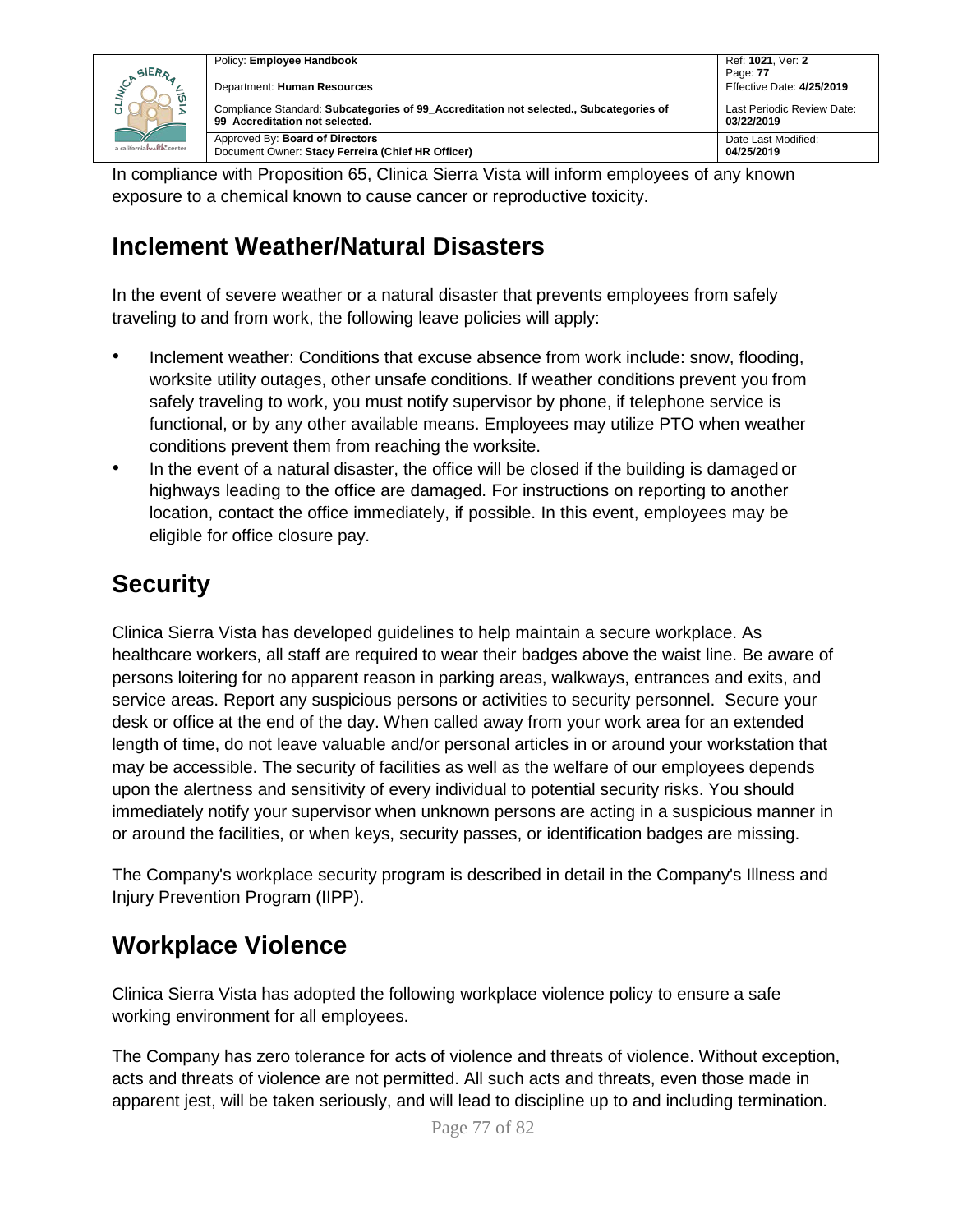

| Policy: Employee Handbook                                                                                                | Ref: 1021, Ver: 2                        |
|--------------------------------------------------------------------------------------------------------------------------|------------------------------------------|
|                                                                                                                          | Page: 78                                 |
| Department: Human Resources                                                                                              | Effective Date: 4/25/2019                |
| Compliance Standard: Subcategories of 99 Accreditation not selected., Subcategories of<br>99 Accreditation not selected. | Last Periodic Review Date:<br>03/22/2019 |
| Approved By: Board of Directors<br>Document Owner: Stacy Ferreira (Chief HR Officer)                                     | Date Last Modified:<br>04/25/2019        |

Possession of non-work related weapons on Company premises and at Company-sponsored events shall constitute a threat of violence.

It is every employee's responsibility to assist in establishing and maintaining a violence-free work environment. Therefore, each employee is expected and encouraged to report any incident which may be threatening to you or your co-workers or any event which you reasonably believe is threatening or violent.

You may report an incident to any supervisor or manager, or directly through the Clarity Incident Reporting system.

A threat includes, but is not limited to, any indication of intent to harm a person or damage Company property. Threats may be direct or indirect, and they may be communicated verbally or nonverbally. The following are examples of threats and acts that shall be considered violent this list is in no way all-inclusive:

| <b>Example</b>                                                                           | <b>Type of Threat</b> |
|------------------------------------------------------------------------------------------|-----------------------|
| Saying, "Do you want to see your next birthday?"                                         | Indirect              |
| Writing, "Employees who kill their supervisors have the right idea."                     | Indirect              |
| Saying, "I'm going to punch your lights out."                                            | <b>Direct</b>         |
| Making a hitting motion or obscene gesture                                               | Nonverbal             |
| Displaying weapons                                                                       | Extreme               |
| Stalking or otherwise forcing undue attention on someone, whether romantic or<br>hostile | <b>Extreme</b>        |
| Taking actions likely to cause bodily harm or property damage                            | Acts of violence      |

The Company's workplace violence program is described in detail in the Company's Illness and Injury Prevention Program (IIPP).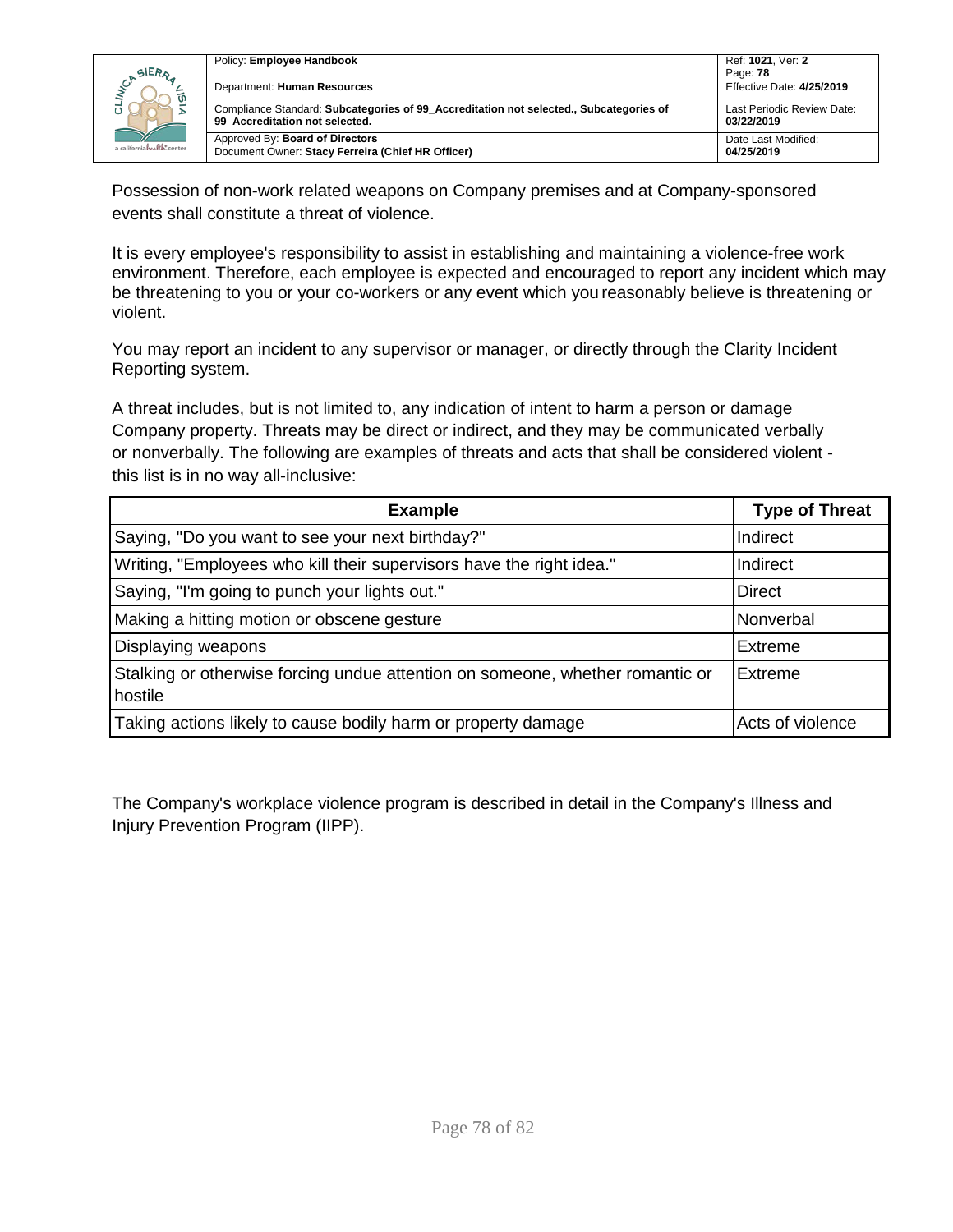|  |                            | Policy: Employee Handbook                                                                                                | Ref: 1021, Ver: 2                        |
|--|----------------------------|--------------------------------------------------------------------------------------------------------------------------|------------------------------------------|
|  | SIERA                      |                                                                                                                          | Page: 79                                 |
|  | ัด                         | Department: Human Resources                                                                                              | Effective Date: 4/25/2019                |
|  |                            | Compliance Standard: Subcategories of 99 Accreditation not selected., Subcategories of<br>99 Accreditation not selected. | Last Periodic Review Date:<br>03/22/2019 |
|  |                            |                                                                                                                          |                                          |
|  | a californiahralth: center | Approved By: Board of Directors                                                                                          | Date Last Modified:<br>04/25/2019        |
|  |                            | Document Owner: Stacy Ferreira (Chief HR Officer)                                                                        |                                          |

### **Termination**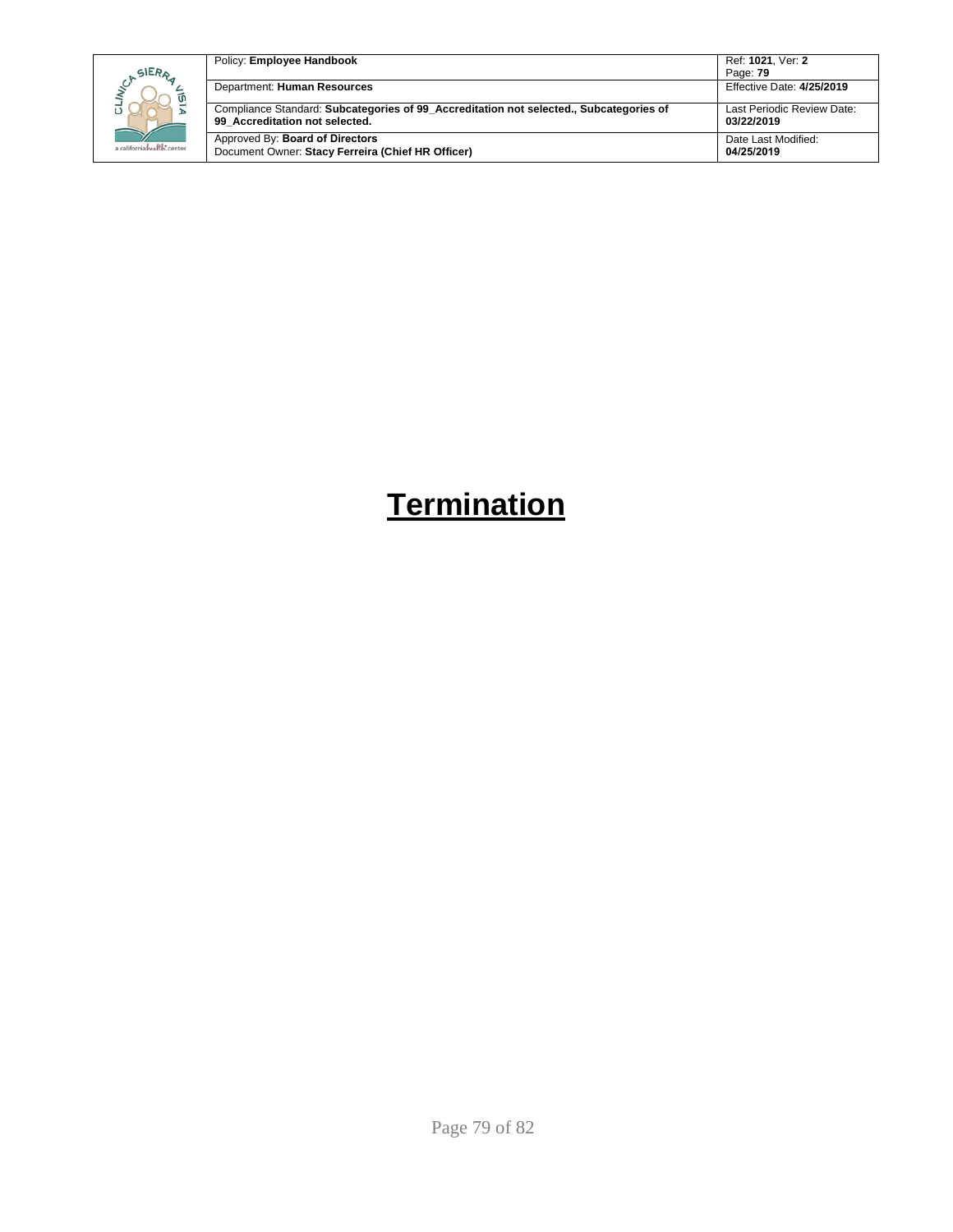

| Policy: Employee Handbook                                                              | Ref: 1021, Ver: 2<br>Page: 80 |
|----------------------------------------------------------------------------------------|-------------------------------|
| Department: Human Resources                                                            | Effective Date: 4/25/2019     |
| Compliance Standard: Subcategories of 99 Accreditation not selected., Subcategories of | Last Periodic Review Date:    |
| 99 Accreditation not selected.                                                         | 03/22/2019                    |
| Approved By: Board of Directors                                                        | Date Last Modified:           |
| Document Owner: Stacy Ferreira (Chief HR Officer)                                      | 04/25/2019                    |

#### **Employee References**

All requests for references must be directed to the Human Resources Department. No other manager, supervisor, or employee is authorized to release references for current or former employees.

By policy, Clinica Sierra Vista discloses only the dates of employment and the title of the last position held of former employees.

### **Voluntary Resignation**

Voluntary resignation results when an employee voluntarily quits his or her employment at Clinica Sierra Vista, or fails to report to work for a scheduled workday without notice to, or approval by, his or her supervisor (unless the absence is protected by law). All Company-owned property, including vehicles, keys, uniforms, identification badges, phones, laptops credit cards, and any other company property, must be returned immediately upon termination of employment.

Employees who intend to voluntarily resign should provide a minimum of two weeks' notice. A four week notice period is expected for positions that are deemed supervisory, management, or provider based (out of contract).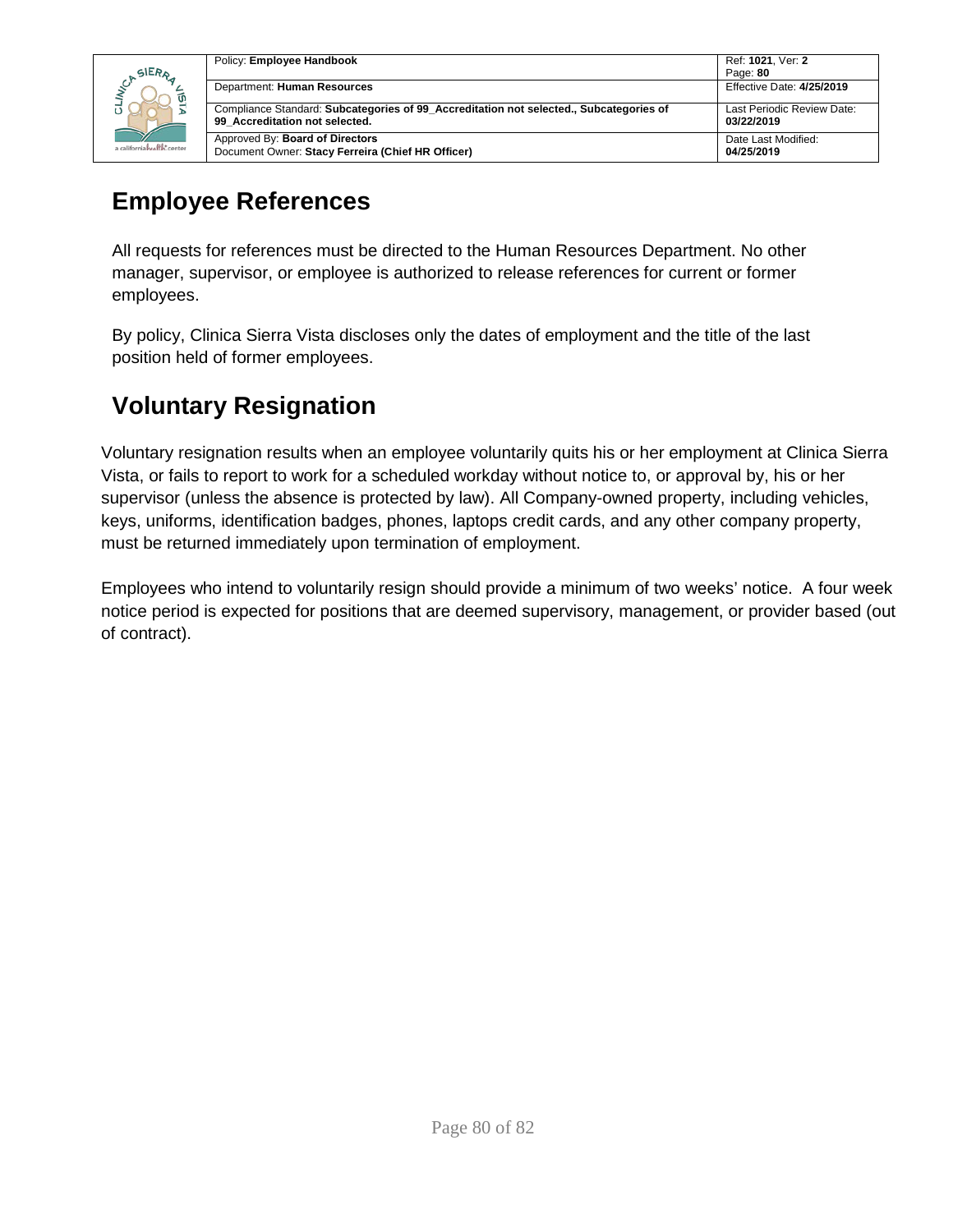| SIERA                      | Policy: Employee Handbook                                                                                                | Ref: 1021. Ver: 2<br>Page: 81            |
|----------------------------|--------------------------------------------------------------------------------------------------------------------------|------------------------------------------|
| ັທ                         | Department: Human Resources                                                                                              | Effective Date: 4/25/2019                |
|                            | Compliance Standard: Subcategories of 99 Accreditation not selected., Subcategories of<br>99 Accreditation not selected. | Last Periodic Review Date:<br>03/22/2019 |
| a californiahealth, center | Approved By: Board of Directors<br>Document Owner: Stacy Ferreira (Chief HR Officer)                                     | Date Last Modified:<br>04/25/2019        |

# **Confirmation of Receipt**